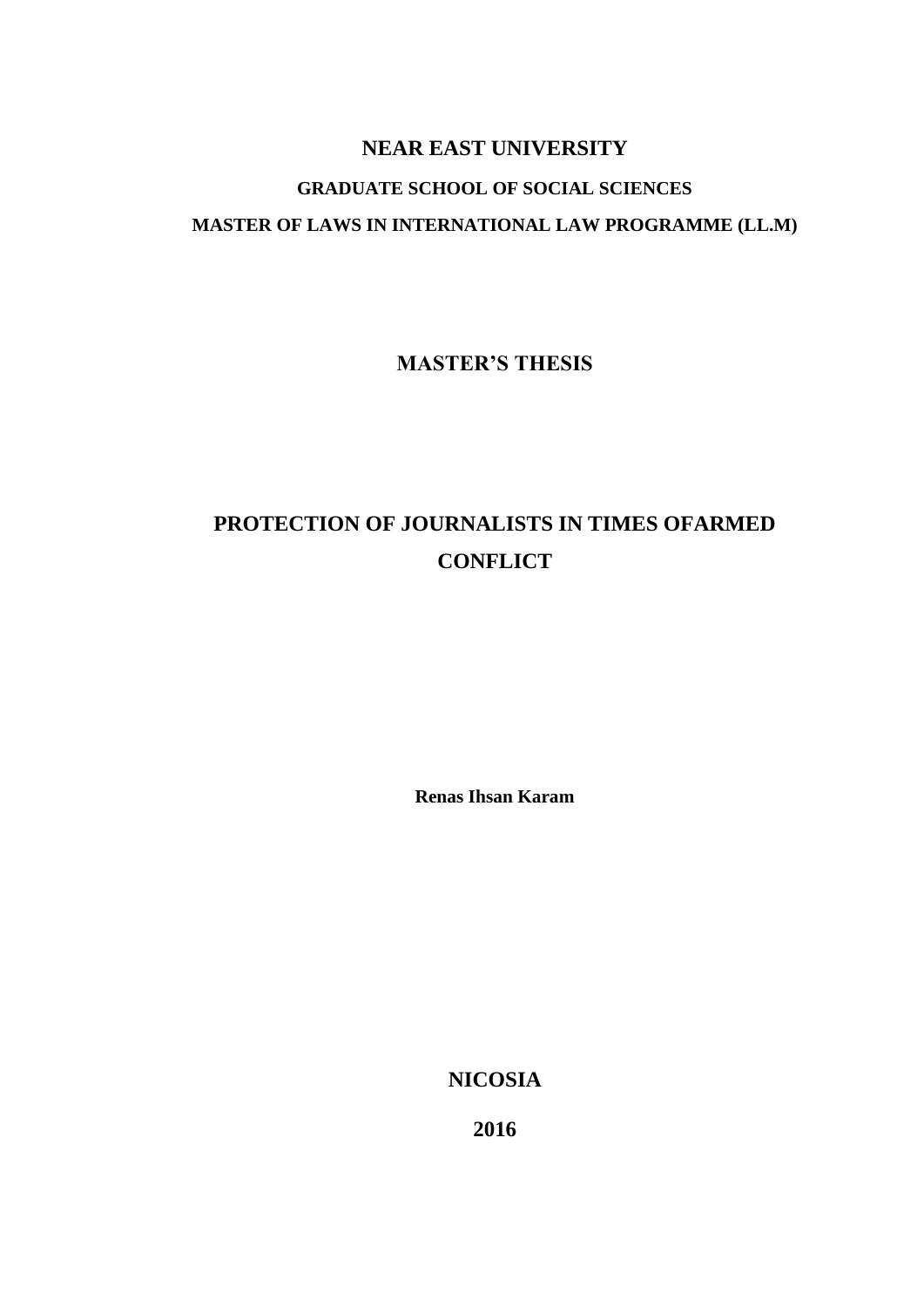# **NEAR EAST UNIVERSITY GRADUATE SCHOOL OF SOCIAL SCIENCES MASTER OF LAWS IN INTERNATIONAL LAW PROGRAM (LL.M)**

**MASTER'S THESIS**

# **PROTECTION OF JOURNALISTS IN TIMES OFARMED CONFLICT**

**PREPARED BY**

**Renas Ihsan Karam 20146593**

# **SUPERVISOR Dr. DERYA IYDEN OKUR**

**NICOSIA 2016**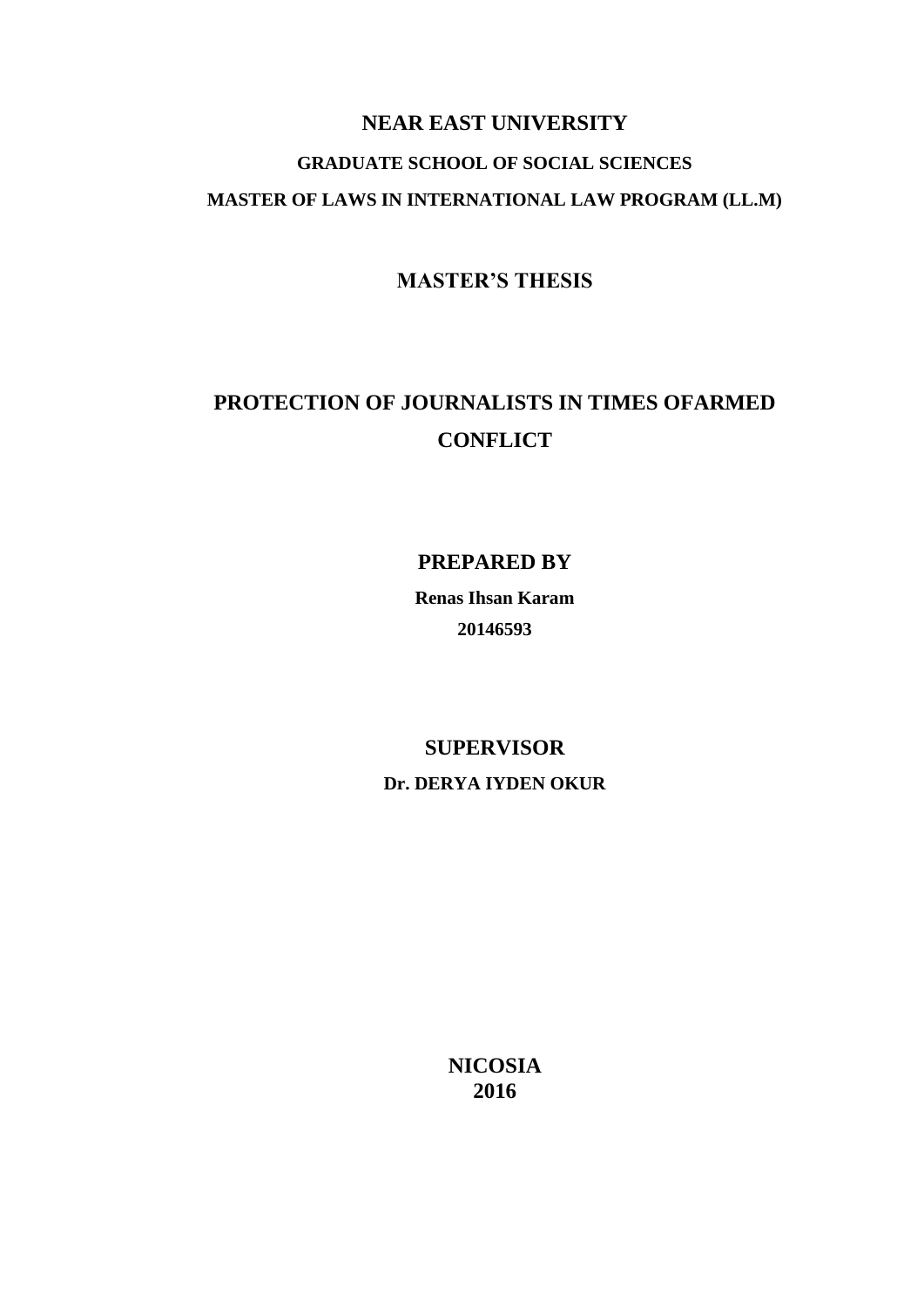# **Abstract**

<span id="page-2-0"></span>The recent wars going on in the Middle East countries, especially after Iraq's independence in 2003 and the emergence of new terrorist organizations, in particular the organized terror as (The Islamic State in Iraq and Sham) is a good example illustrates the growing danger faced by journalists working in conflict zones, highlighting the importance of advocacy again to pay attention to attacks against journalists at a global level in general.

The International Humanitarian Law protects journalists in times of armed conflict, whether this conflict is international or non-international and it is different in times of peace because in such times international human rights law protects journalists where the protection mechanisms of human rights state in many international conventions such as the International Convention on Civil and Political Rights and others, while there are particular mechanisms in international humanitarian law to protect journalists in accordance with the Hague Conventions in 1989 and 1907, the Geneva Convention 1929, the Four Geneva Conventions in 1949 and additional protocols in 1977.

The international humanitarian law distinguishes between two types of journalists; the first is a war correspondent who is adopted by the armed forces, which is stipulated in the 1949 Geneva Conventions, while the second type is the journalists who are doing tasks of dangerous profession in an armed conflict which is stipulated in article 79 of the First Additional Protocol of 1977 relating to international armed conflict zones.

The legal status of the wars correspondent in the event of his arrest is the status of the war prisoner in accordance with the third Geneva Convention of 1949, while the legal status of journalists who do dangerous tasks is the legal status of civilians in accordance with article 79 of the First Protocol.

The journalists in the Kurdistan region of Iraq are protected in accordance with the law of the work of journalists in the Kurdistan number 35 of 2007. It is worth mentioning that the Kurdistan region was able to provide a good support for journalists to do their jobs successfully and in legal terms was able to proceed a number of laws to regulate the work of journalists in Kurdistan, and in the field aspect in the war against ISIS, the military leadership of Peshmerga was able to deal flexibly with journalists in covering the events of the war with ISIS.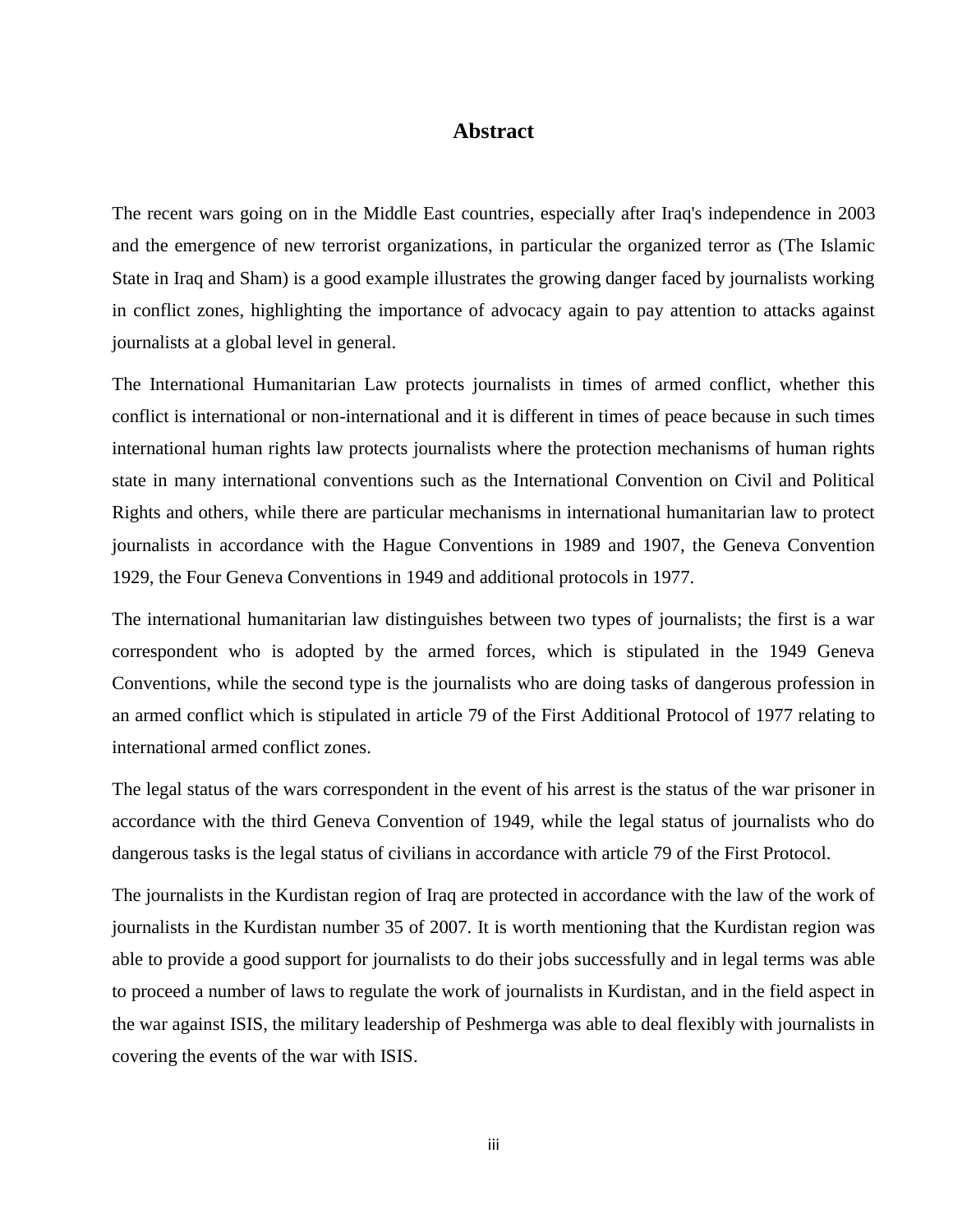# **ÖZET**

<span id="page-3-0"></span>Ortadoğu ülkelerinde meydana gelen çatışmalar, gazetecilerin ve muhabirlerin iş gördükleri çatışma bölgelerinde ne kadar büyük tehlikeli ortamlarda çalışmalarına iyi örnek temsil etmektedir. Özellikle terör örgütü çıkmasından(Irak ve Şam İslam Devleti) Bu çatışma bölgelerinde çalışan gazetecilerin karşılaştığı artan tehlikeyi gösterir ve genel olarak küresel düzeyde geri gazetecilere yönelik saldırıların endişe çağrısı önemini vurgulamak için iyi bir örnektir.

Uluslararası insan yasaları, yerli ve uluslararası silahlı çatışmalar durumlarında muhabirleri korumaktadır. Fakat barış süreleri esnasında durum farklıdır çünkü koruma mekanizmaları, 1989, 1907 ve 1929 ile 4. Cenevre toplantılarında ile 1949 ve 1977 yılında kararlaştırılan protokoller gibi uluslararası yasalarda belirtilmiştir.

Uluslararası insancıl kanunu iki çeşit gazeteci ayırt etmektedir. Birinci çeşit, silahlı kuvvetler tarafından tayin edilen muhabirlerdir ve 1949 tarihli Cenevre toplantısında belirtilmiştir. İkinci tür ise, 1977 yılına ait ek protokolün 79. maddede belirtilen silahlı çatışmalar esnasında tehlikeli görevler yere getiren gazetecilerdir.

Savaş muhabirlerinin yasal durumuna göre, tutuklandıkları zaman, üçüncü Cenevre toplantısına göre savaş esiri sayılırlar. Fakat barış durumunda riskli görevler yapan gazetecinin yasal durumu, 1. protokolün 79. maddesinde belirtilmiştir.

Kürdistan bölgesinde gazeteci koruma meselesine gelince, 2007 yıl 35 sayılı Kürdistan Bölgesi gazeteci koruma yasası gereğince gazeteciler himaye edilmektedirler. Bizim değerlendirmemize göre, gazetecilerin işini başarıyla yapabilmeleri için Kürdistan Bölgesi iyi destek verebilmiştir. Yine aynı zamanda yasal açıdan bakılınca, gazetecilerin Kürdistan'da çalışmalarını düzenleyen birçok yasa yaslanmıştır. Meydanî tatbikat bakımından, Peşmergenin askeri liderliği, gazetecilerin DAEŞ'e karşı savaşı belgelemeleri konusunda yeterince esneklik göstermiştir.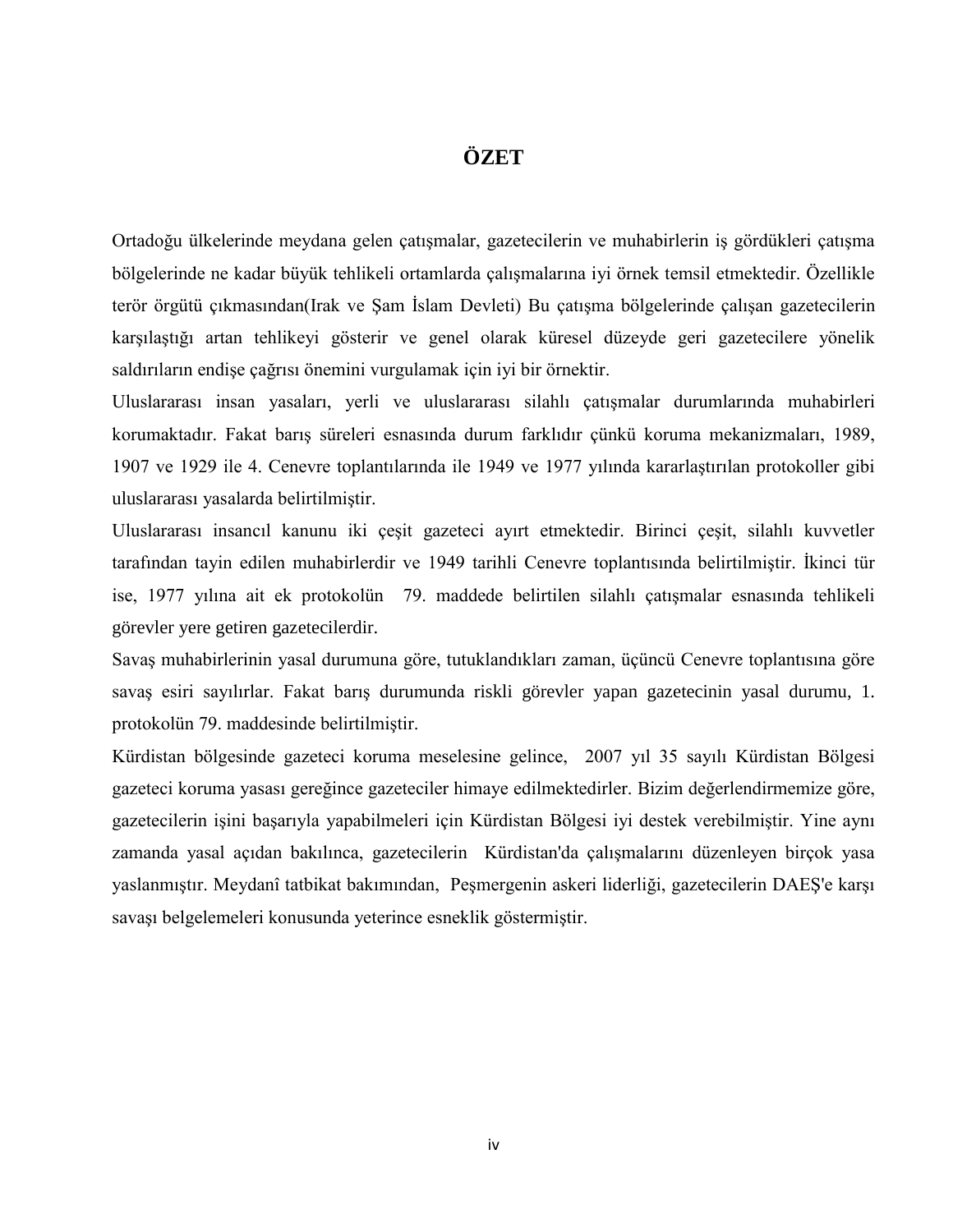# **DEDICATION**

<span id="page-4-0"></span>I sincerely dedicate this work to the soul of my late father whose advice is still in echoing in my head and brightening my way.

I would like to dedicate this thesis to those who devoted their lives in order to provide me with the opportunity to improve myself; to my wonderful and great family and especially (my mother, my wife, all brothers and sisters,) who gave me a great support, encouragement and patience.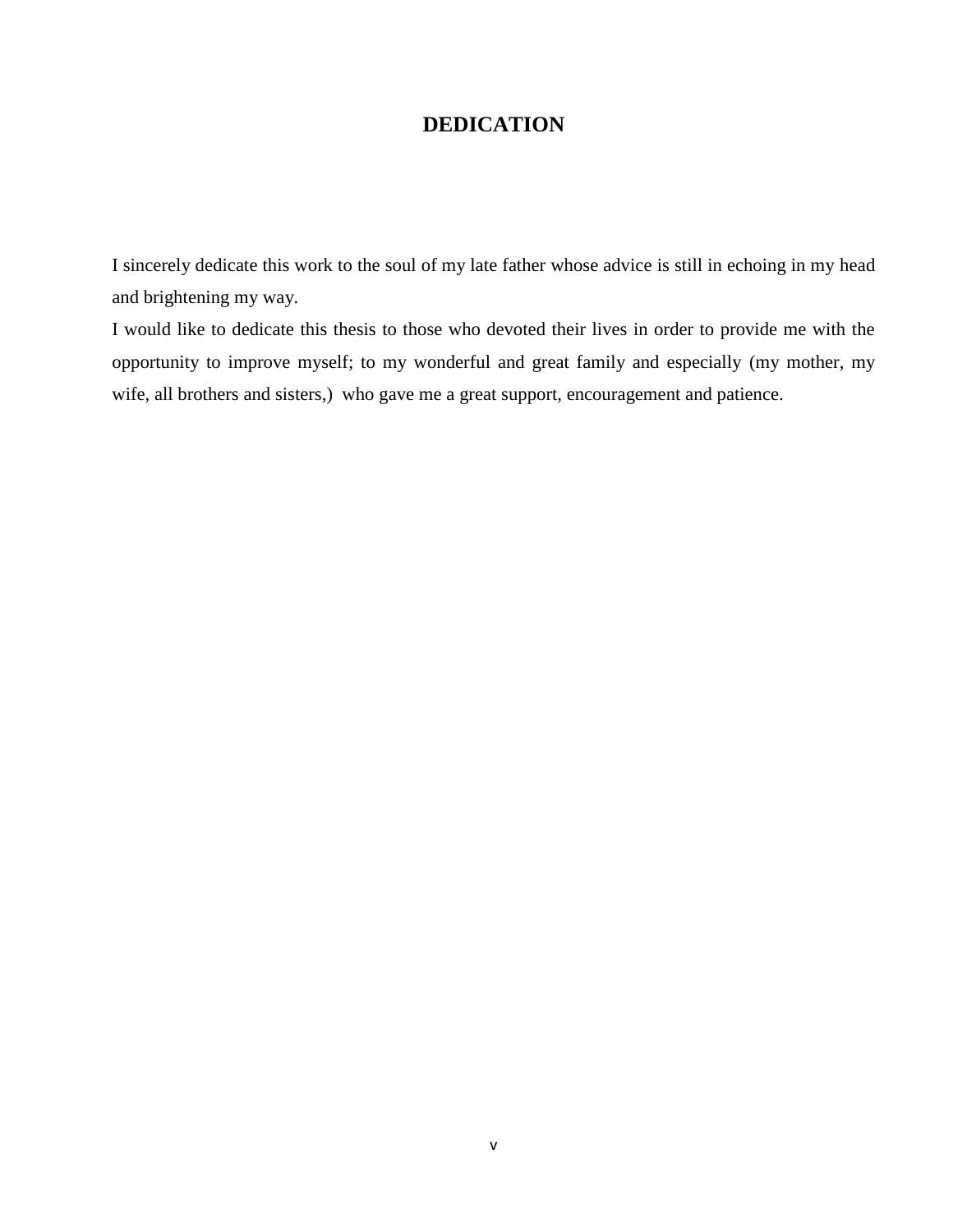#### **ACKNOWLEDGEMENTS**

<span id="page-5-0"></span>I would first like to express my deepest and great appreciations to Almighty and Gracious Allah for giving me the ability and patience to complete this work.

My sincere thanks go to my thesis advisor Assist. Prof. Dr. Derya Aydin Okur for her professional advice, support and encouragement. Without her support, this thesis would have never been completed, and I want thanks to department of law especially Assist. Prof. Dr. Volkan Resat Gunel for his support me.

Many thanks are offered to my family; especially my parents who believed in me and gave me enough love and support that brought me to this point. I also would like to thank my mother; her encouragements and sacrifices through this long process stimulated me to finish this work. Also I thank my wife, for her love and encouragement continuous for my study . and thanks for all my brothers and sisters. Special thank goes to my friends who supported me to finish this thesis.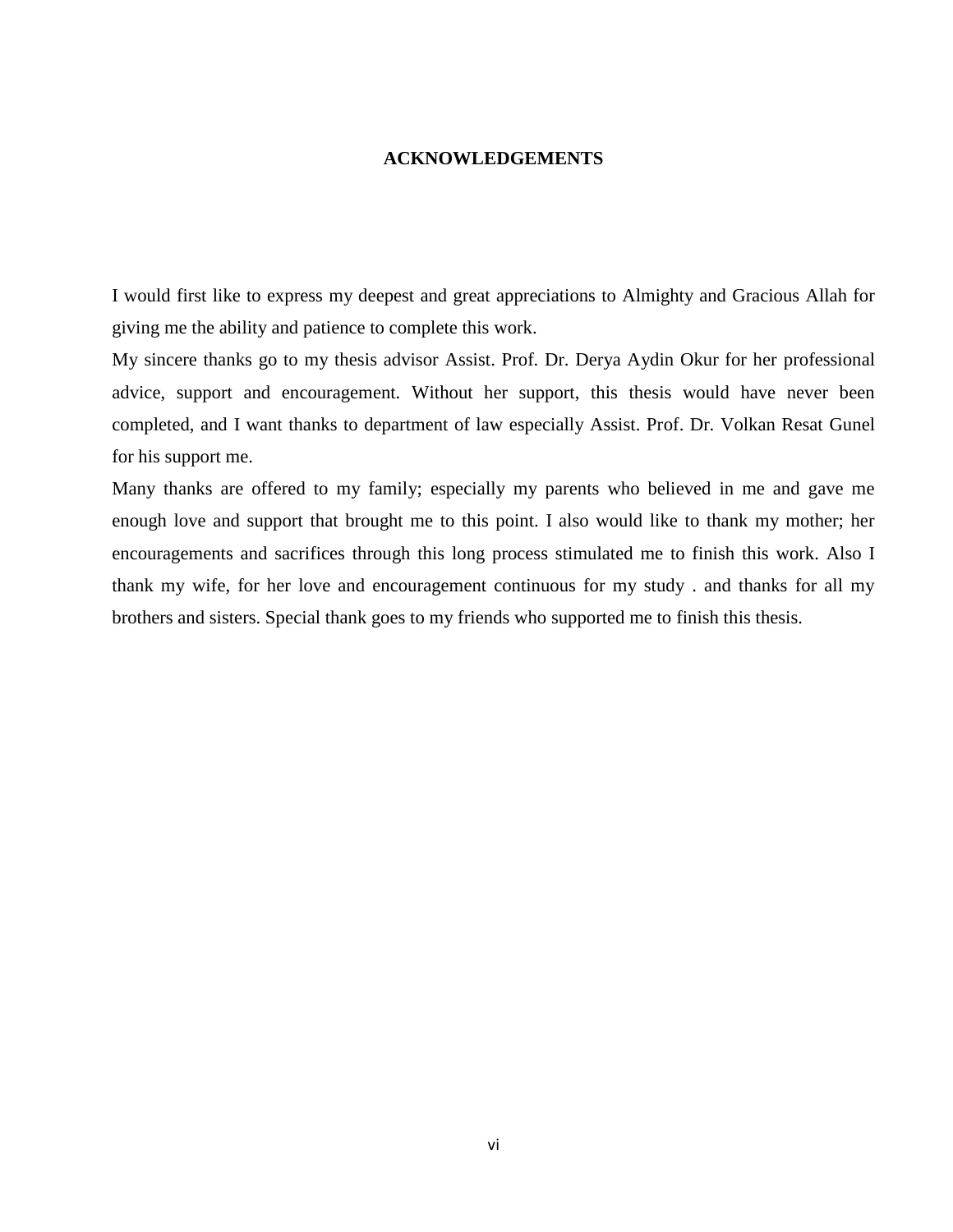# **TABLE OF CONTENT**

<span id="page-6-0"></span>

| <b>CHAPTER 1: DEFINITION OF JOURNALISTS UNDER INTERNATIONAL</b>                                         |  |
|---------------------------------------------------------------------------------------------------------|--|
|                                                                                                         |  |
|                                                                                                         |  |
|                                                                                                         |  |
|                                                                                                         |  |
| 1.1.3. Distinguish Between International Humanitarian Law and International Human Rights Law  13        |  |
|                                                                                                         |  |
|                                                                                                         |  |
|                                                                                                         |  |
|                                                                                                         |  |
| <b>CHAPTER 2:STATUS JOURNALISTS DURING ARMED CONFLICTS 26</b>                                           |  |
|                                                                                                         |  |
| 2.1.2. Protection of Journalists Under International Conventions in International Armed Conflicts  27   |  |
|                                                                                                         |  |
|                                                                                                         |  |
| 2.2.2 Protection of Journalists Under International Conventions and Treaties in Non-International Armed |  |
|                                                                                                         |  |
| <b>CHAPTER 3:MECHANISMS FOR THE PROTECTION OF JOURNALISTS IN ARMED</b>                                  |  |
| <b>CONFLICTS.</b>                                                                                       |  |
|                                                                                                         |  |
|                                                                                                         |  |
|                                                                                                         |  |
| 3.1.3. Obligation to Issue The Necessary Legislation to Implement International Humanitarian Law  43    |  |
|                                                                                                         |  |
|                                                                                                         |  |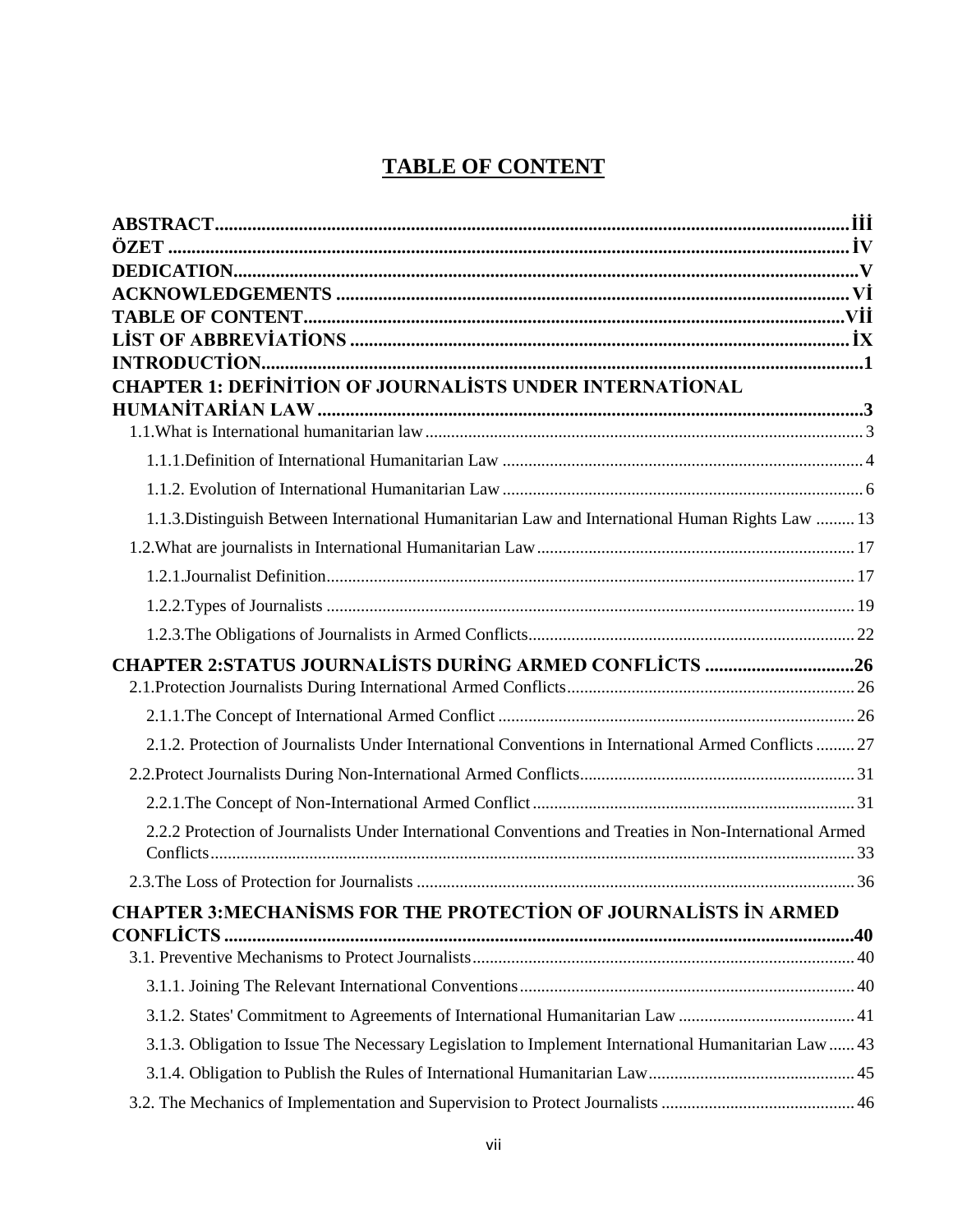| 4.4. The Reality of The Journalists During The Kurds War Against Islamic State in Iraq and Sham in |  |
|----------------------------------------------------------------------------------------------------|--|
|                                                                                                    |  |
|                                                                                                    |  |
|                                                                                                    |  |
|                                                                                                    |  |
|                                                                                                    |  |
|                                                                                                    |  |
|                                                                                                    |  |
|                                                                                                    |  |
|                                                                                                    |  |
|                                                                                                    |  |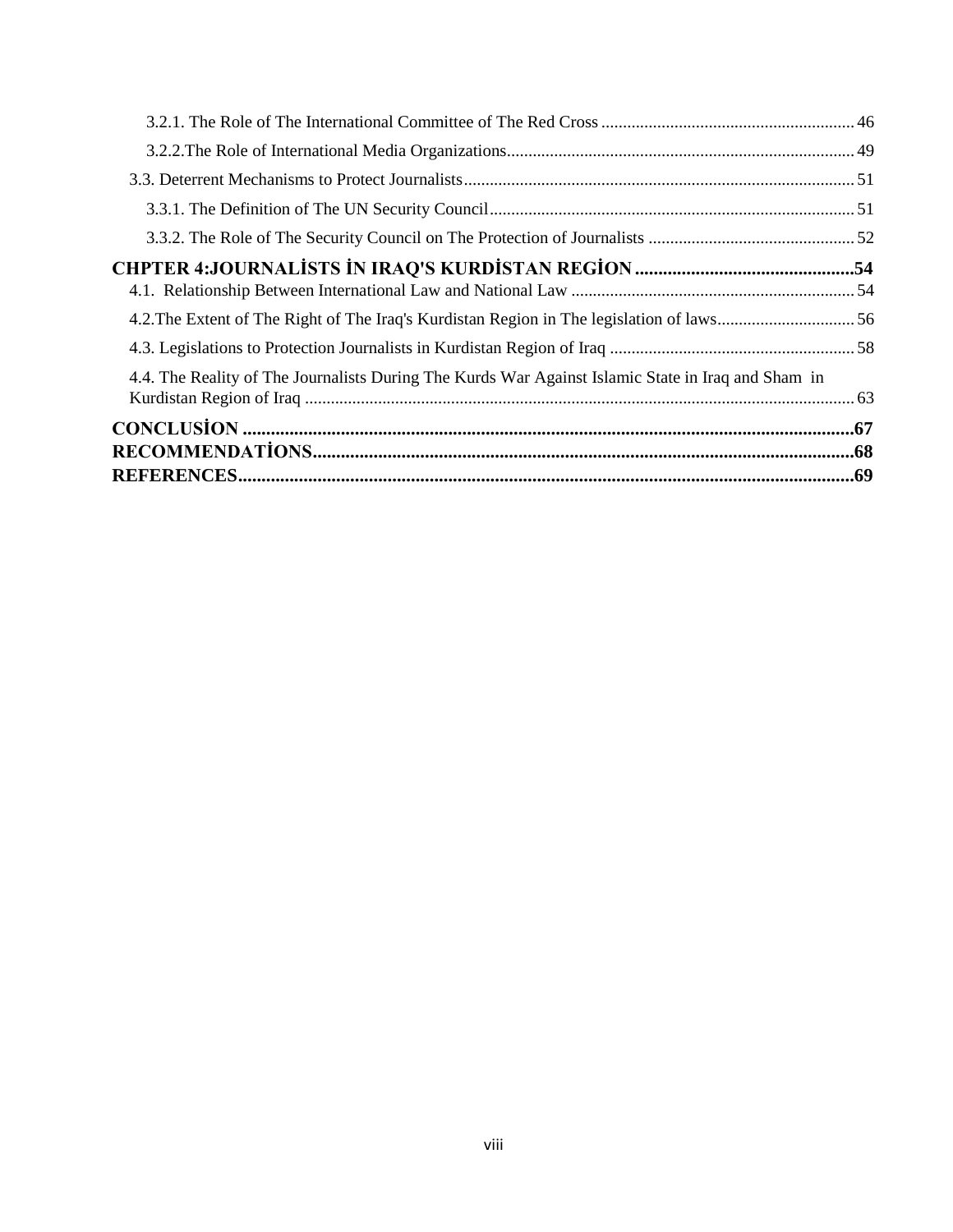# <span id="page-8-0"></span>List of Abbreviations

| <b>IHL</b>    | <b>International Humanitarian Law</b>                                            |
|---------------|----------------------------------------------------------------------------------|
| <b>IHRL</b>   | <b>International Human Rights Law</b>                                            |
| <b>UNSC</b>   | <b>United Nations Security Council</b>                                           |
| <b>KRG</b>    | <b>Kurdistan Regional Government</b>                                             |
| <b>ISIS</b>   | Islamic state in Iraq and Sham                                                   |
| <b>ICRC</b>   | <b>International Committee of the Red Cross</b>                                  |
| <b>SPJ</b>    | <b>Society of Professional Journalists</b>                                       |
| <b>RSF</b>    | <b>Reporters Without Borders</b>                                                 |
| <b>GC III</b> | Geneva Convention (III) relative to the Treatment of Prisoners of War (1949)     |
| <b>GC IV</b>  | Geneva Convention (IV) relative to the Protection of Civilian Persons in Time of |
|               | War (1949)                                                                       |
| <b>API</b>    | First Additional Protocol to the Geneva Conventions of 12 August 1949, and       |
|               | relating to the Protection of Victims of International Armed Conflicts           |
| AP II         | Second Protocol Additional to the Geneva Conventions of 12 August 1949, and      |
|               | relating to the Protection of Victims of Non-International Armed Conflicts.      |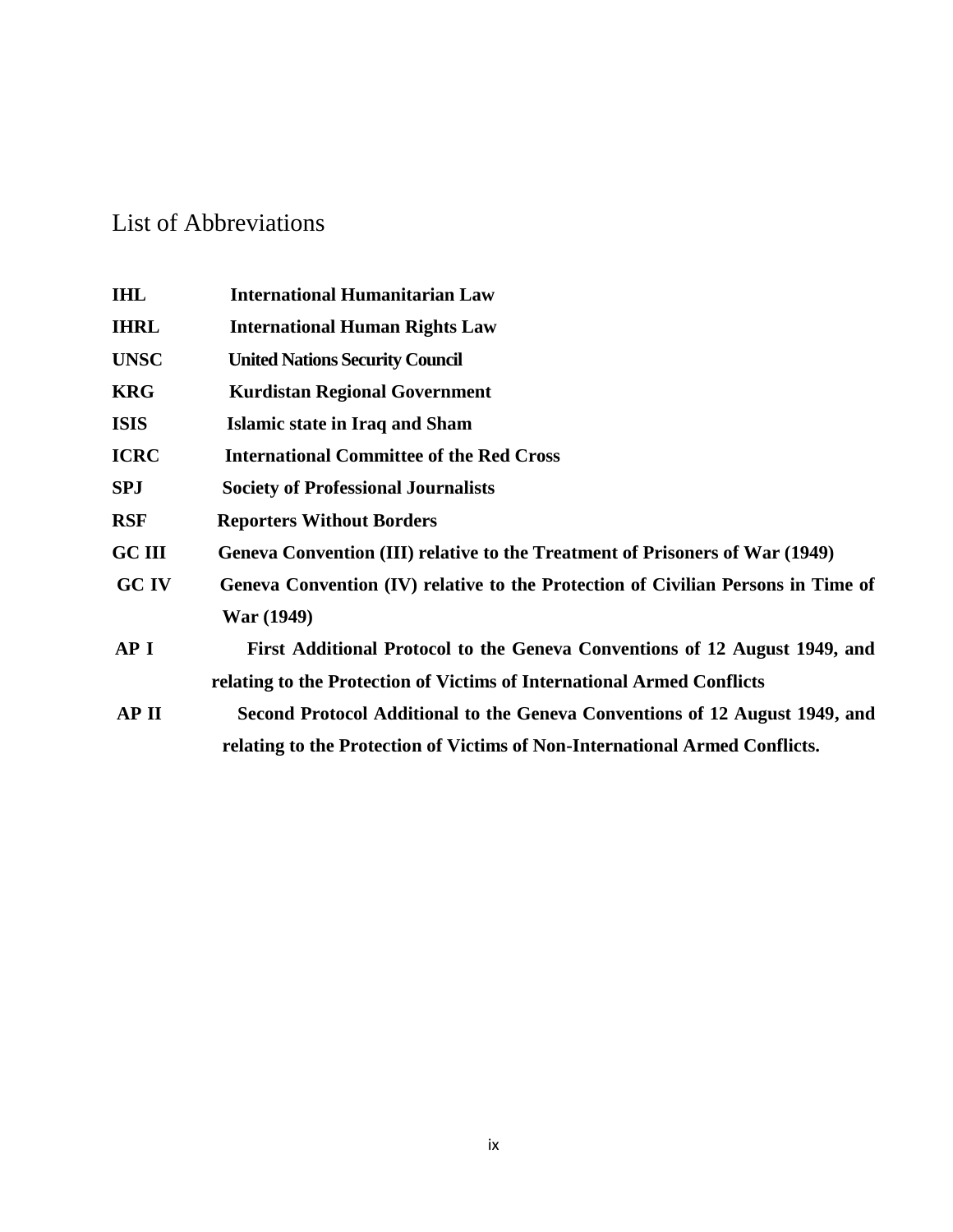# **Introduction**

<span id="page-9-0"></span>Humanity known in its history levels, wars that had disastrous effects on the life of father, where the worst atrocities and violations were committed to human dignity, then wises put rules inspired by human feeling and designed to protect people in the event of war, thus, practices that condemn acts that do not respect the human personality had gradually established, and put habits to regulate wars and conflicts derived from morality, religion and the principles of natural law. The Geneva conventions of 1949 came with the hope to have a binding effect which aims to maintain human dignity in times of war and pledged to respect basic human rights in armed conflicts, then the both additional Protocols of Geneva conventions of 1977 came to confirm this volition, and formed the rules that stipulated in the conventions and Protocols what is known as international humanitarian law. But that the world is moving away more and more from achieving the desired peace and alleviating the scourge of war that suffered by the victims of armed conflict, rather than to be more civilized, and more committed to the application of the provisions of international humanitarian law at a time when the dominant forces on the world claim that they are seeking to make the world more secure and peaceful, although their immediate causing in suffering millions of security as a result of their intransigence and insistence on staying away of all the provisions of international legitimacy.

If the wars are considered ongoing phenomenon adopted by States as an instrument of their national policy, it cannot be halted permanently. The statistics have proven that the duration of the wars that the nations lived is much more than the period of peace, especially in the lands of Kurdistan region of Iraq where the permanent war lasts more than 90 years. The military machine has become targeting the lives of civilians wholesale and it doesn't differentiate between small and large nor between fighters and civilians, even the civilians have become the largest number of victims of an armed conflict in modern times.

Among those victims, there is a class cause the violation because of the nature of their work which are often unintended violations, but it is different from other civilians, they throw themselves into the battlefield and always are in the first rows of the fighting ranks that occur between the warring parties, not to participate in this conflict, nor spreading propaganda in favor of one party or another, but the primary motive is to follow the war and its ways, and to transfer what is happening in the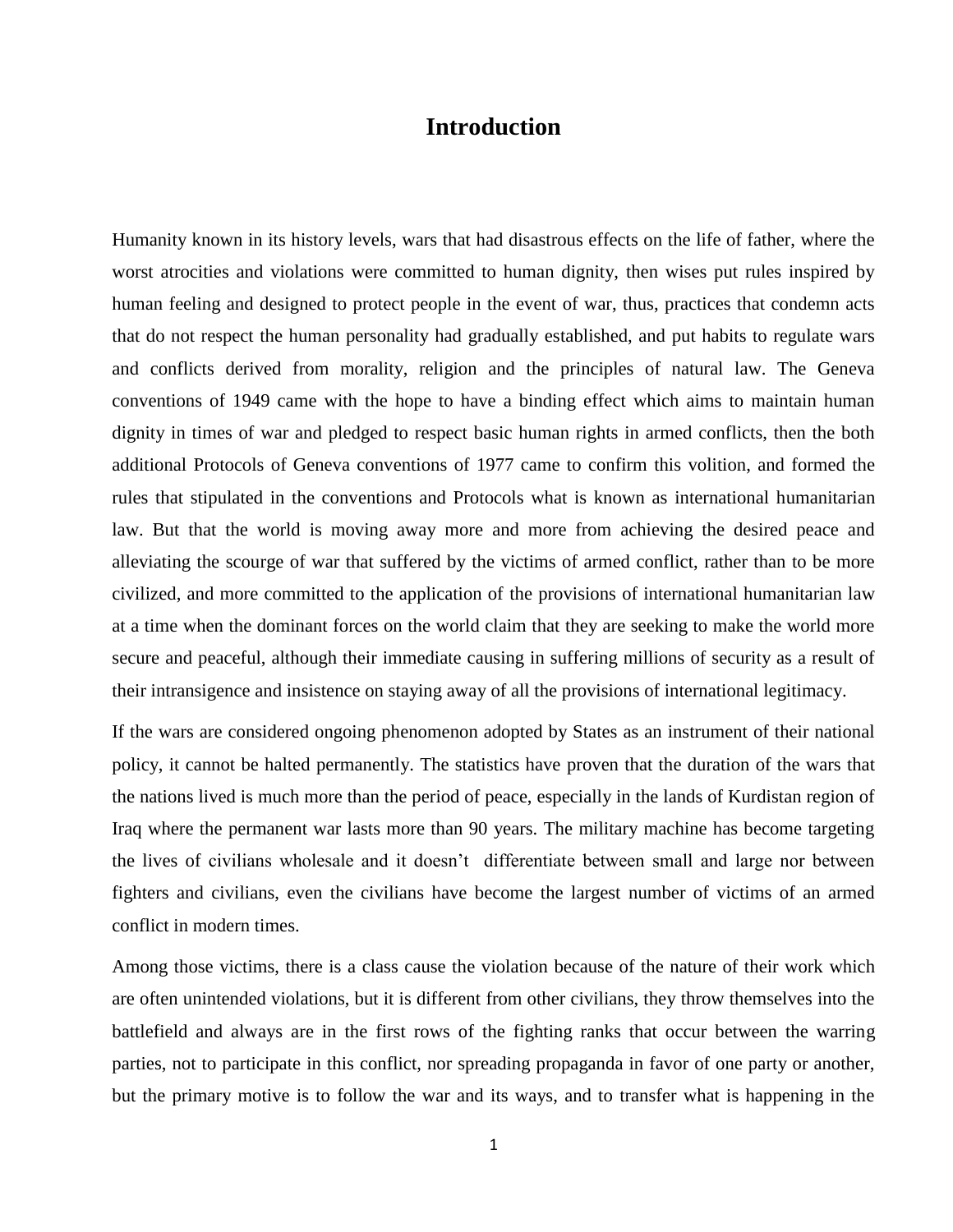battlefields to the world, to find out the violations of the provisions of international humanitarian law in these conflicts. Despite of such rules, which controls the international norms and conventions established by the international community, it is noticeable that the war has only violated those rules and provisions, also that the warring parties may ignore or neglect these rules in the hostilities. These rules have played a role in reducing the effects of armed conflicts and military operations by obliging states to respect and abide them to take international responsibility of for the irregularities committed in this area.

Despite the journalists play a role in proving that responsibility including certificates and photographs during the armed conflict and transferring what is happening in the battlefield to the world, they care about communicating with these wars in details, but the international humanitarian law gave the journalists civilians character, despite the fundamental difference between them towards the armed conflict, as the journalist hurls himself into the battlefield to search the news, while the second seeks to escape from the battlefield to search deliverance, thus journalists should be provided with special and distinctive protection because of the urgent need for such work and their role in detecting crimes committed during the wars .

Thus the issue of protection of Journalists in times of armed conflicts is one of the topics that deserve research and attention in order to draw attention to put legal mechanism more effective to protect this group which is not involved in the conflict.

It is important to study at the present time because of the large number of wars and conflicts, and increasing the effectiveness of international criminal justice in the prosecution of international criminals in many parts of the world. The journalists are considered a mean of pressure and powerful to parties to the conflict, which led to targeting them directly by the parties to the conflict, as well as the international Criminal Court appeared in the late nineties of the past century, despite of the clear deterrent element of those courts, the violation of international humanitarian law is still so much, this study is also considered as a great importance for the parties to the conflict for taking it as an evidence of its armed strength to stop targeting journalists while they are in their duties in the field of conflict.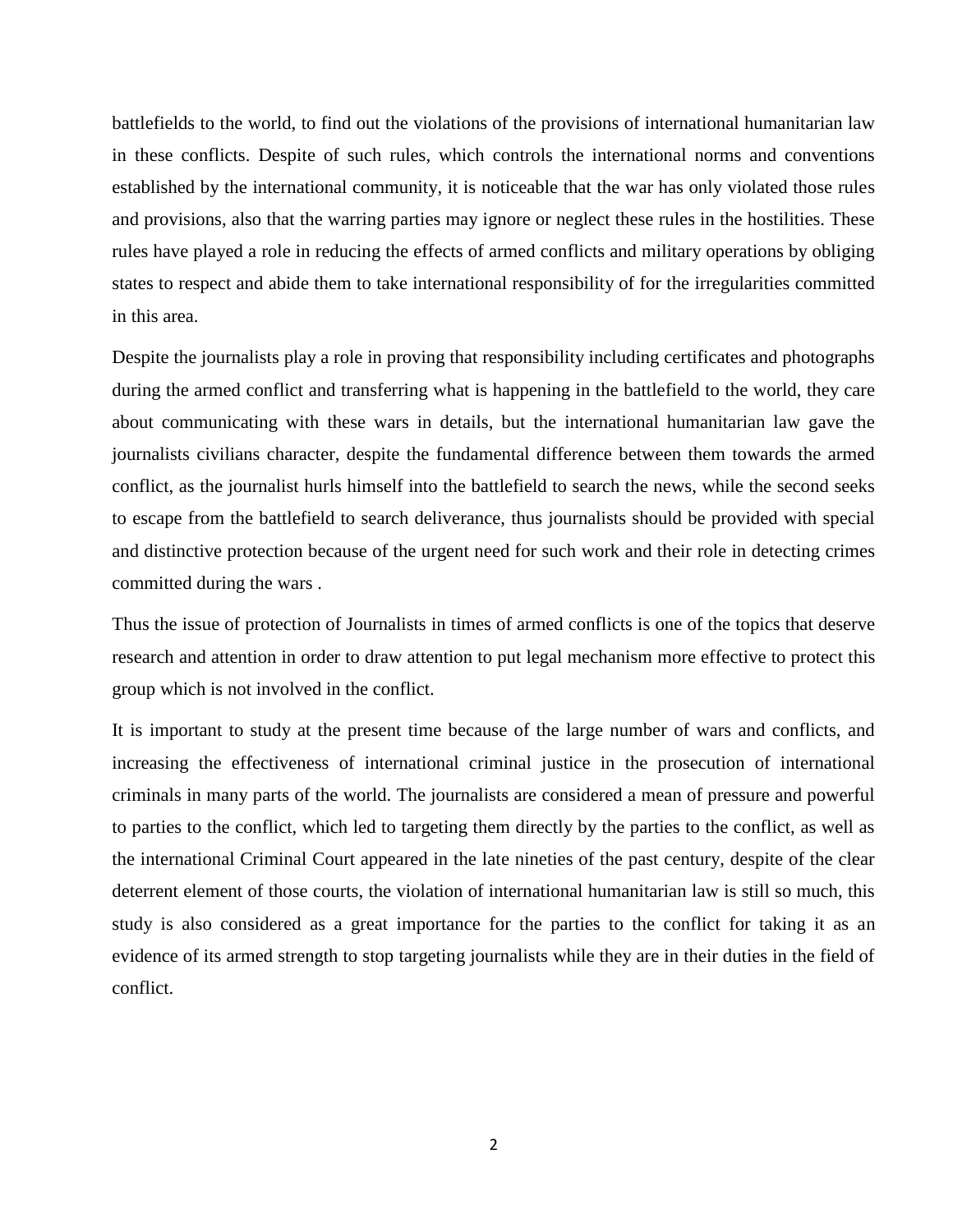#### <span id="page-11-0"></span>**Chapter 1: Definition of journalists under International Humanitarian Law**

The journalists play an important role at the international level, where they enable the audience to watch all events lively and degree of influence except after several major developments through the history, the world since creation started to knowledge and the means of transferring this knowledge is differed through times. So some tried to prevent the transmission of the truth and reaches people because of what they may show violations committed against civilians contrary to international humanitarian law.

#### <span id="page-11-1"></span>**1.1.What is International humanitarian law**

 $\overline{a}$ 

The war is an old reality, it showed itself to humanity where the war was known as a tool for settling disputes, since the early epochs of human existence. If we go back to the history books and old manuscripts, we will find enormous figures of the numbers of wars that the human mind cannot believe it. Statistics provide us that about (14000) wars were took place during 5 thousand years of history, about 5 billion people lost their lives, and during (3400) of the last years, the world saw only 250 years of peace. In the First World War about 10 million people killed in addition to 21 million people died as a result of epidemics left by the war, and in World War II about 40 million people killed, half of them were civilians<sup>1</sup>.

Despite connecting humanity - after a bitter conflict -to the principle of prohibition force or threat to use force in international relations in accordance with article 2/4 of the Charter of the United Nations<sup>2</sup>, which was established in 1945 and despite the success of humanitarian tremendous to reach the Fourth Geneva Conventions of 1949 and its Protocols of 1977 which has worked to emphasize the prohibition of war and worked to ease its pain and restrict its effects in the narrowest possible scope, but all that did not prevent the outbreak of wars and conflicts but also increased wars recently after the end of the cold war in many places around the world<sup>3</sup>.

<sup>&</sup>lt;sup>1</sup> Ismail Abdul Rahman, The Initial Foundations Of International Humanitarian Law From The Book Of International Humanitarian Law Provide: Dr. Ahmed Fathi Sorour - First Edition (Cairo: The Independent Arab House , 2003) P. 15. <sup>2</sup> Charter Of The United Nations (1945).

<sup>&</sup>lt;sup>3</sup> Kate Mackintosh, The Principles Of Humanitarian Action In International Humanitarian Law, Study 4 In: The Politics Of Principle (United Kingdom: Humanitarian Polcy Group,2000),P.3.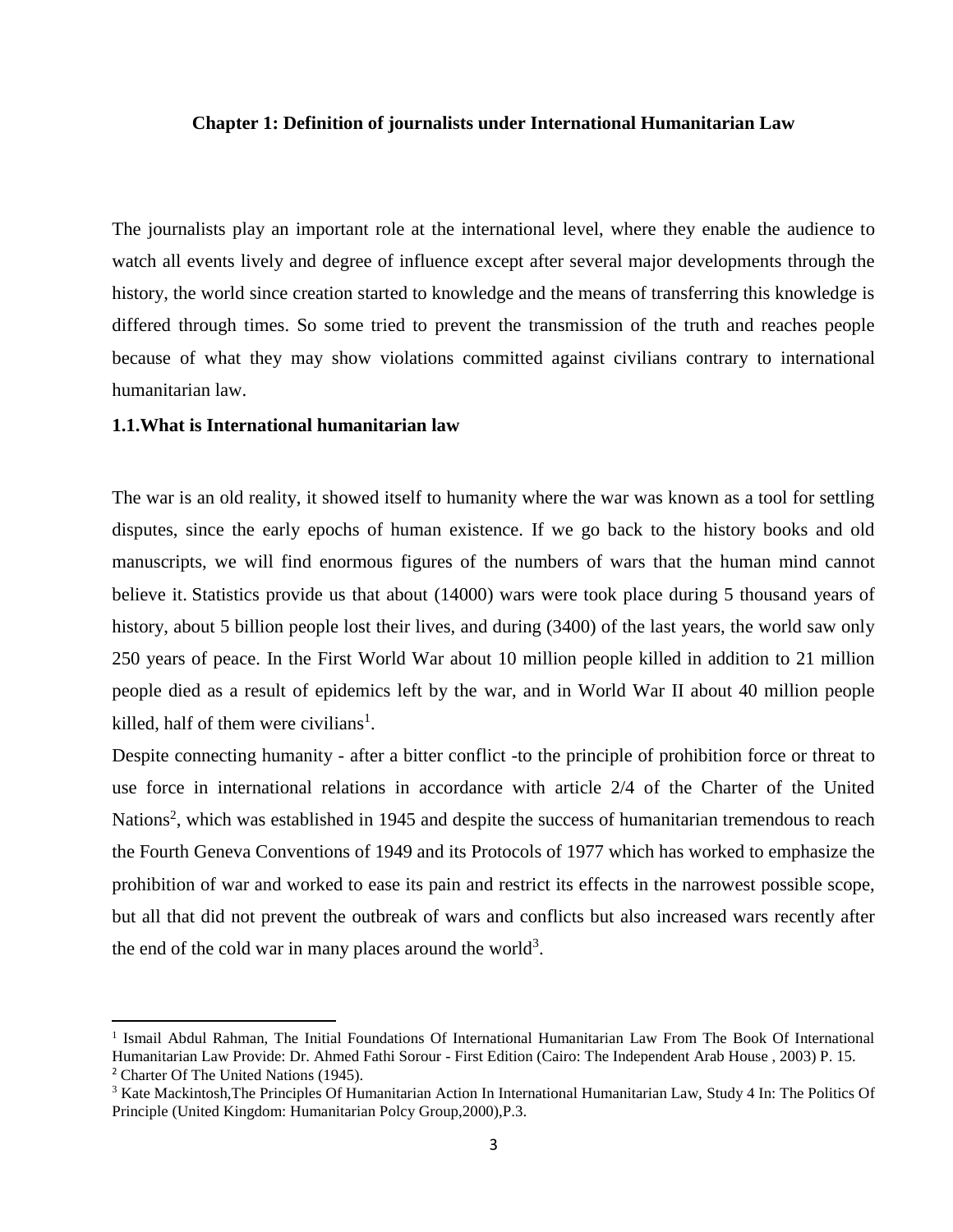With the growing of international and internal wars and attempts by many provinces that are trying to secede from the motherland to declare the insurgency and take up arms as in Balkans and the countries of Soviet Union previously, also circled wars in Iraq, Afghanistan, Palestine, Lebanon and other disputes. The urgent need underscores for international humanitarian law and respect for the Geneva Conventions, which applied to take a new curve after the signing of the Rome Statute in 1998 and establishing the International Criminal Court, which has become a competent punishment for violations of international humanitarian law, that increased International crimes<sup>4</sup>.

## <span id="page-12-0"></span>**1.1.1.Definition of International Humanitarian Law**

l

It is also called «Law of Armed Conflict» or «law of war», is a set of rules that protects persons in wartime who are not participating in the hostilities, or who are no longer participating in  $it^5$ , also restricts the use of methods and means of warfare, its basic aim is the reduction of human suffering and prevention in times of armed conflict. Not only limiting the commitment by the rules of law on the government and its armed forces, but also extends to armed opposition groups and other parties to conflicts. The Fourth Geneva Conventions of 1949 and the additional Protocols of 1977 are the basic humanitarian law instruments. There is a number of other provisions of humanitarian law, including «Geneva» protocol to prohibit the use of gases<sup>6</sup>, the UN Convention of 1980 on Certain traditional weapons and «Ottawa» Convention about landmines.

There are many definitions regarding the international humanitarian law (International humanitarian law is a branch of modern public international law; this law aims to protect people in an emergency which is a circumstance of armed conflict)<sup>7</sup>.

The International Committee of the Red Cross has adopted a definition of international humanitarian law, which it considered that this law consists of (a set of international rules derived from the conventions and customs, which aims in particular to solve humanitarian problems arising directly

<sup>4</sup> Ahmed Abu Al-Wafa, The Mediator In The Public International Law, Third Edition (Cairo: Arab Renaissance Publishing House, 2001) P.27.

<sup>5</sup> Amanda Alexander,A Short History Of International Humanitarian Law, The European Journal Of International Law Vol. 26 No.1,2015,P.109.

<sup>6</sup>Antoine Bouvier, International Humanitarian Law And The Law Of Armed Conflict, Second Edition (Peace Operations Training Institute,2012) P.13.

<sup>7</sup> Ramesh Thakur, Global Norms And Int. Humanitarian Law Interview Of Red Cross, Vol. 83, No. 841, Geneva, 2000.P. 19.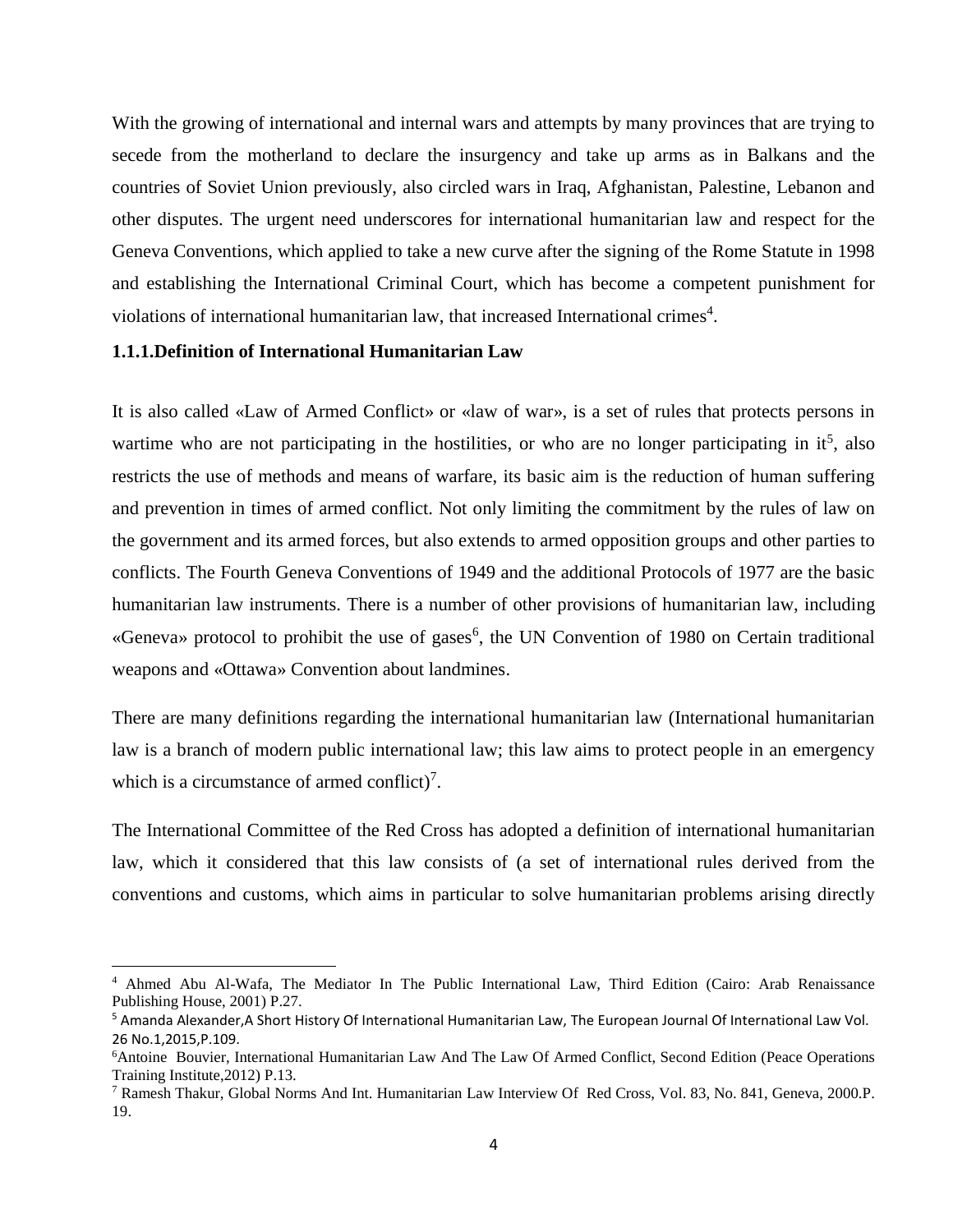from international armed conflicts or non-international which restrict the humanitarian reasons<sup>8</sup>, the right of parties to the conflict in using methods of warfare and methods that appeal to them, or protect people and property at risk, or those who can be exposed to the dangers of the conflict)<sup>9</sup>.

The IHL is also considered as part of the Human Rights, it is identified as (that part of the Human Rights law which applies in armed conflicts and regulates the relationship with the enemy)<sup>10</sup>

Some scholars defined it in other words that it (the set of principles and rules agreed internationally, which aims to limit the use of violence at a time of armed conflict by protecting personnel involved in hostilities or those who stopped participating, the wounded, prisoners and civilians, as well as by making the violence in military battles limited to those necessary actions to achieve a military objective) $^{11}$ .

IHL is part of international law which governs relations between countries. The international law represents in the conventions concluded by the countries<sup>12</sup>, and the international custom of the practices of countries which is acceptable for its part as a mandatory requirement, as well as general principles of  $law<sup>13</sup>$ .

Inventing the term (international humanitarian law), which we have dealt with definitions above, goes back to the law known as (Max Huber) who held the presidency of the International Committee of the former Red Cross for several years, this term didn't appear till it was adopted by many scholars, and it is almost officially codeword at the international level today <sup>14</sup>.

In definitions above and others, we can conclude that IHL is a set of international rules aimed at protecting two main things; first, to protect the human person, which is the fundamental goal of this law and other laws, second, to protect objects and property belong to this man. But what human being

 $\overline{a}$ 

<sup>8</sup> Mawlod A. Musleh, The Relationship Between International Humanitarian Law And International Human Rights Law, Master Thesis Submitted To The Council Of The Faculty Of Law And Politics In The Arab Open Academy In Denmark, 2008,P.15.

<sup>9</sup>Mohammed Majzoub, Public International Law, Fifth Edition (Beirut: Halabi Legal Publications, 2004) P. 762.

<sup>&</sup>lt;sup>10</sup>Hans Peter, International Humanitarian Law On The International Red Cross An Crescent Movment, Hans Hang, Bernn, Stuttgart Vienna,1991.P.508.

<sup>11</sup> Mawlod A. Musleh,2008,P.16.

<sup>&</sup>lt;sup>12</sup> Marco Sassòli And Antoine A. Bouvier, How Does Law Protect In War?, Available At:

[Https://Www.Icrc.Org/Eng/Assets/Files/Publications/Icrc-0739-Part-I.Pdf,](https://www.icrc.org/eng/assets/files/publications/icrc-0739-part-i.pdf) Accessed In: 19/6/2016.

<sup>&</sup>lt;sup>13</sup> Naji Qtana, The Relationship Between International Humanitarian Law And International Human Rights Law, Search Higher Diploma, Damascus University, Faculty Of Law, 2005/2006Kp.13.

<sup>&</sup>lt;sup>14</sup> Zidane Mribot, The Entrance To The International Humanitarian Law, Second Volume Of The Human Rights (Beirut: House Of Science, 1988) P. 100.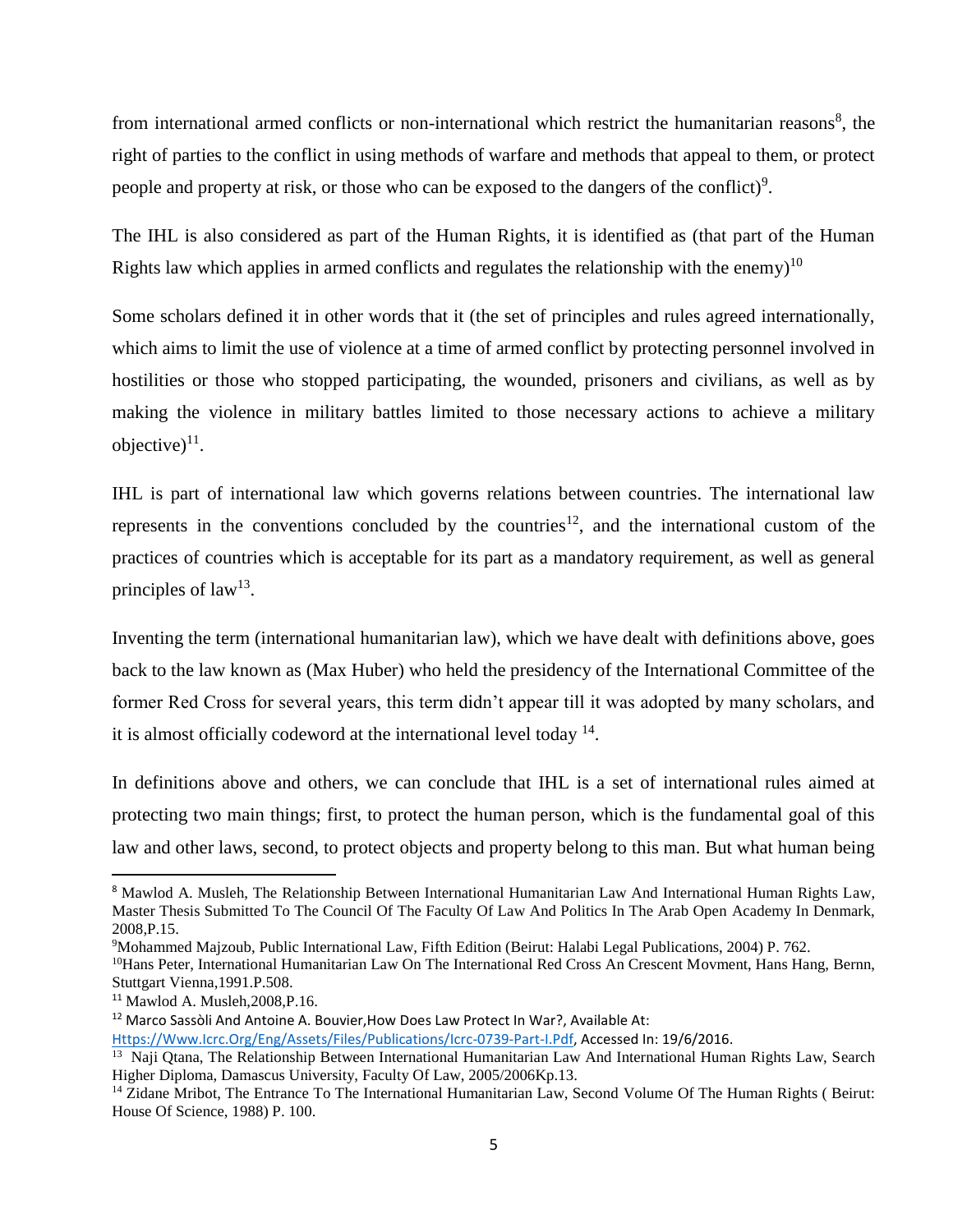is meant by the protection of this law? What types of the property of this man is protected by this law? Is every individual covered by the protection of this law? And is everything covered by this protection?

In fact, that IHL means humans and objects in time of war, the human covered in this care is the common man at war and the man who is unable to continue to participate in the war. An example of the first case, civilians in general with the exception of those who are involved in combat operations, and the example of the second case, the prisoners and the wounded. As for the objects and property protected or what is called civilian objects, they are all targets that are not military targets by the military sense, and military objectives should beat military service purpose and should be militarily protected $15$ .

#### <span id="page-14-0"></span>**1.1.2. Evolution of International Humanitarian Law**

The birth of the old rules of the laws of Hammurabi, king of Babylon, issued a famous law that bears his name in order to protect the vulnerable in his society from the injustice thousands of years ago and the introduction of this law begins with this phrase (I established these laws to prevent strong on the weak from oppression)<sup>16</sup>.

The old Indian groups had some of the rules mainly from humanitarian considerations, these kinds of rules called (Manu) Group, an ancient Indian which includes rules forbidding fighter from killing enemy if he surrendered or captured. And who is asleep or lost his weapon is considered of noncombatant of pacifists $17$ .

In Greek civilization it was found thinkers who condemns and rejects wars, and the Greek cities wars were defensive ones, the idea of arbitration between Greek cities was the result of the convergence in civic culture between these cities and the cities had signed numerous non-aggression treaties among themselves<sup>18</sup>. While the Roman wars were draconian and absolute from all side, but had a good

 $\overline{a}$ 

<sup>&</sup>lt;sup>15</sup> Articles (50, 52) Of The First Additional Protocol Of 1977 For Geneva Conventions 1949.

<sup>&</sup>lt;sup>16</sup> Salah Al-Din Amer, An Introduction To The Study Of The Law Of Armed Conflict, First Edition (Cairo: Dar Arab Thought,1976) P.12.

<sup>&</sup>lt;sup>17</sup> Sadiq Abdul Rahman Hassan, Exercise The Right Of Self-Determination In The Light Of The Rules Of International Humanitarian Law, Master Thesis Submitted To The Faculty Of Law And Politics At The University Of Dohuk, 2009,P.6.

<sup>&</sup>lt;sup>18</sup> Omar Makhzoumi, International Humanitarian Law In The Light Of The International Criminal Court, First Edition (Amman: The House Of Culture For Publishing And Distribution, 2008) P. 29.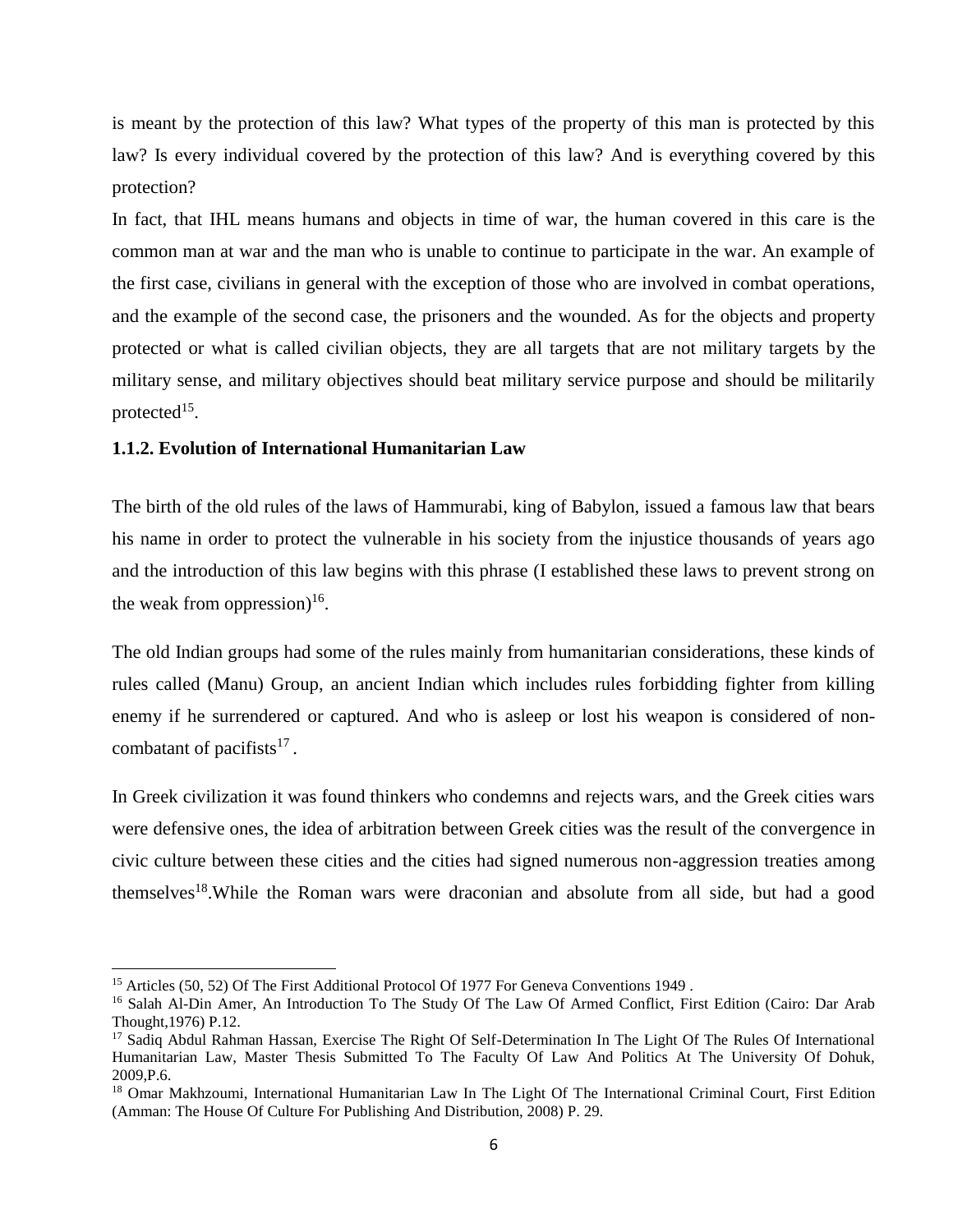military organization which was a good effect in creating some of the organizational rules and because of the empire to expand to include other places<sup>19</sup>.

If the expression of IHL is very modern expression, where some of this law goes back to the seventies of the last century, the birth of the its rules is old, where we find it in the writings of philosophers, and advocated by the heavenly religions including Christianity where it helped in forming International custom related to armed conflicts, many factors. Including the idea of military honor shown by veterans and knights in the Middle Ages, where the wars in their thoughts as an honest struggle governed by special rules concerning the treatment of the wounded and sick and avoid subjecting non-combatants of the enemy population. The grace in the development of this trend with the Knights, who was a key element in the equestrian system, goes back to the principles of the Christian religion, which calls for love and a good treatment for everyone, whether they are enemies or friends. The most prominent equestrian images were showing care to the wounded and ensure them treatment by the palaces' parents themselves and this tradition became common among knights' enemies who often made truces for the purpose of burying their dead, perform funeral Christianity and treat patients $20$ .

Examples are influenced by the behavior of the belligerents by idea of military honor that made by the hands of the Knights of the Middle Ages and continues to guide and rule the behavior of the enemies in the war, what happened in 1745 at the Battle of Fontenot the Belgium, between the French troops led by Louis XV, the forces of England and the Netherlands, where the notion of military honor and the equestrian system took into account<sup>21</sup>, all the injured were cured with good medical services secured by both parties as well as mutual appreciation, which appeared in the behavior of the leaders of that war by showing mutual salute before the war began.

Also, Islamic law established rules which had a significant impact on the behavior of Muslim rule during wars that they participated in, where they were affected by the rules of Islamic law<sup>22</sup>, and

l

<sup>19</sup> Sadiq A. Rahman Hassan,Op.Cit,P.7.

<sup>&</sup>lt;sup>20</sup> Jean Galayrman, The Contribution Of Doctors Armies In The Genesis Of International Humanitarian Law, Research Published In The International Review Of The Red Cross (ICRC), The Publisher Of The International Committee Of The Red Cross, Geneva, For The Second Year, The Eighth Issue, July / August / 1989, P. 234

<sup>&</sup>lt;sup>21</sup> See: Search Saad Al-Otaibi, International Humanitarian Between Commitment And Ignored, Published In The Journal Of The Arab Forces Of The Saudi Armed Law, Year 31, No. 89.1993, P. 54

<sup>&</sup>lt;sup>22</sup> Maha W. Sayed, The Application Of Jus Bellum And Jus In Bello To The Conflict In International Human Rights Law ,Department Of Political Science, The American University In Cairo,2002,P.41.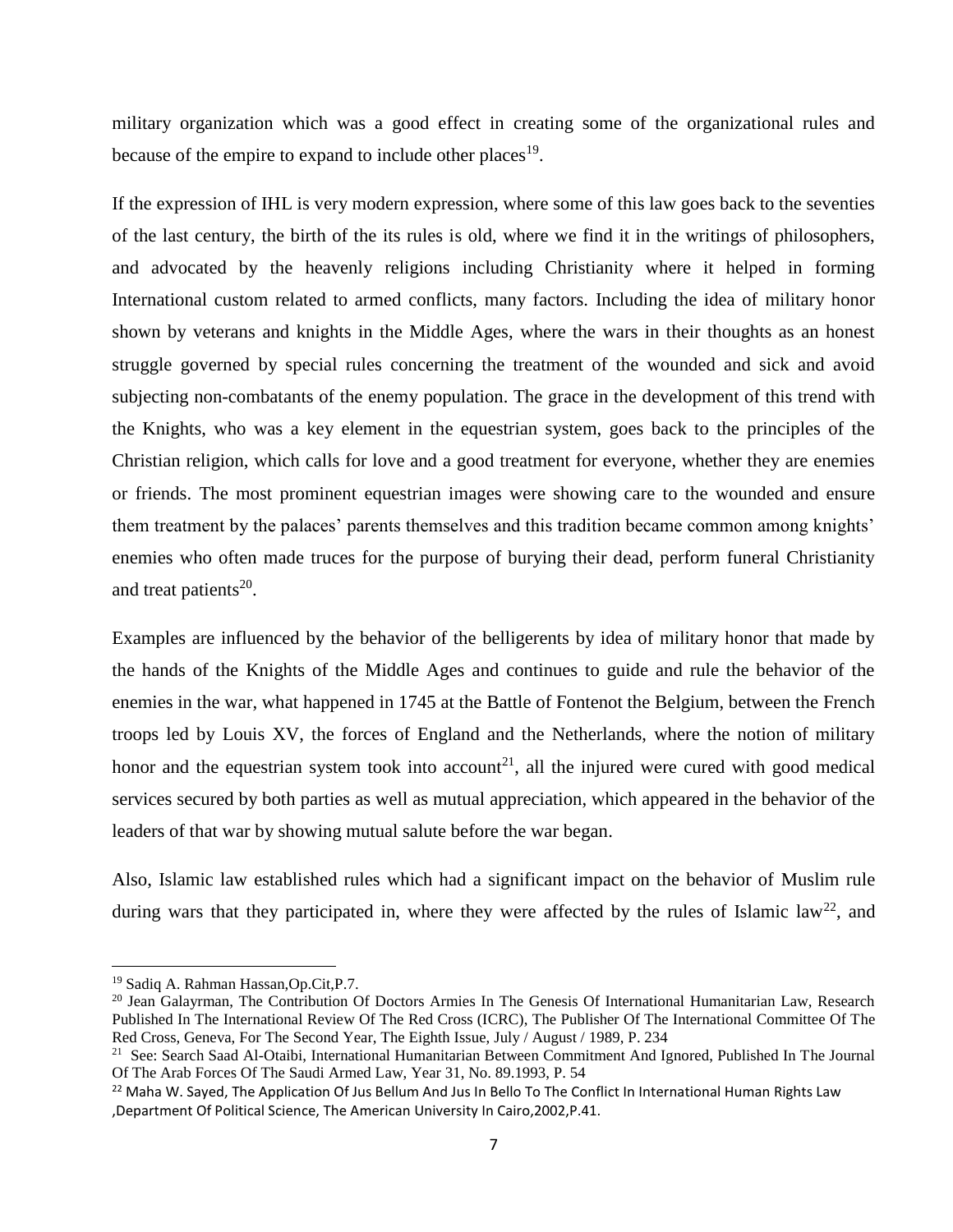orders that the Muslims received from the Prophet Muhammad (peace be upon him), as well as the orders from Caliphs after him. The leaders of the Islamic armies had a role in the change and the removal of customs, inhuman traditions and brutality that were followed in the wars before Islam, also it influenced in return on the enemy inside the war with the Islamic state armies because of its distinctive treatment and rules with its followers who are under the hands of the Islamic armies<sup>23</sup>.

Allah the Highest says: (And fight them on until there is no more Tumult or oppression, and there prevail justice and faith in Allah; but if they cease, let there be no hostility except to those who practice oppression), also the Messenger of Allah, peace and blessings be upon him, said to his army, "Go forward in the name of Allah, with Allah, and upon the religion of the Messenger of Allah. Do not kill the elderly, children, young people, or women. Do not steal from the spoils but collect them, and behave righteously and in the best manner. Verily, Allah loves those who behave in the best way"<sup>24</sup>.

Thus, we find that Islam has developed a strict system for the war. These principles have moved and had a great impact in the writings and calls of many religious singers to ease the brutal wars, like Vitoria and Suarez and then Grotius. Thus, the sources of international humanitarian law go back in its origins to the rules rooted in ancient civilizations and religions, so wars have always been submitted to some of the laws and norms<sup>25</sup>.

The IHL passed several stages of the development at the international level, starting with the presence of international norms include principles, development to the existence of an international rules and a convention includes these principles. The first convention has been ratified in 1864 after prepared by the International Committee of the Red Cross, which was founded in 1863 and adopted to prepare the mission of international humanitarian law. Although this convention was an important leap in the scope of this law and the starting point for the part of the written convention, this convention was marred by a lot of shortages, prompting to modify it several times in the years 1906 and 1929 under the consideration of the Geneva conventions to improve the fate of the victims of war<sup>26</sup>.

l

<sup>23</sup> Nagham I. Zaya, A Study Of The International Humanitarian Law And International Human Rights Law, A Doctoral Dissertation Submitted To The Faculty Of Law, University Of Mosul In 2004,P.17.

<sup>24</sup> Sadiq Rahman Hassan,Op.Cit,P.7.

<sup>25</sup> Muhammad A. Shukri - The History Of International Humanitarian Law And Nature Within A Book, Studies In International Humanitarian Law, To Provide: Dr.. Mufid Shehab, (Beirut: The Future Of The Arab House, 2000) P. 16 <sup>26</sup> Sadiq Rahman Hassan,Op.Cit,P.8.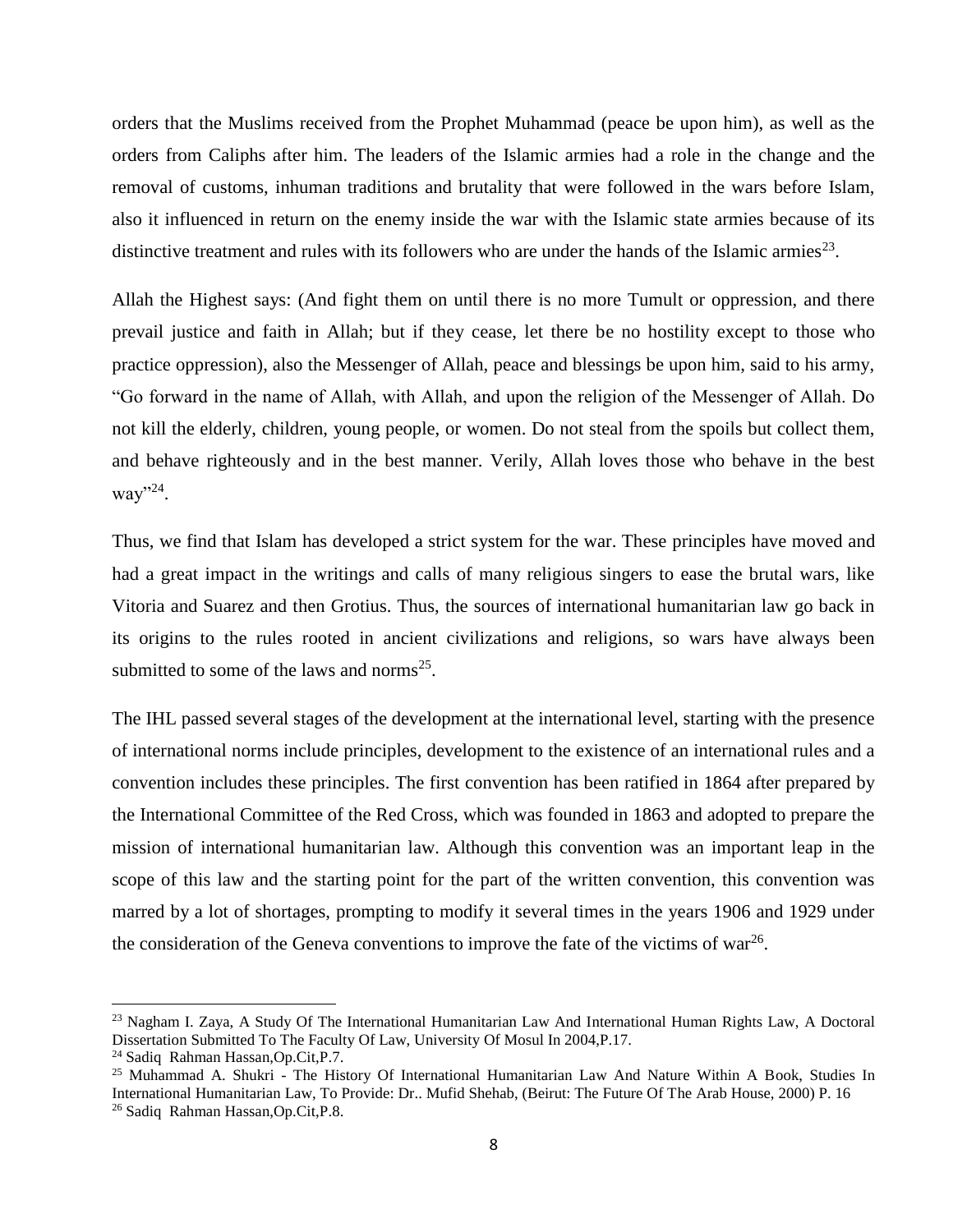On the other hand, the Hague Conventions of 1899 and reviewed in 1907 made the Geneva principles keep up with the Marine of the war, and after World War II and because of the great tragedies suffered to human beings from the military and civilians as a result of that war, in 1949 the Fourth Geneva Convention was signed and its objective was to determine the status of the civilian population in time of war, in addition to that, there was a great need to improve the conditions of previous conventions<sup>27</sup>, so the first convention related to the protection of wounded and sick soldiers in the field was decided, The second convention was related to the wounded, sick and shipwrecked naval forces, and the third convention related to prisoners of war but because of the continuation of humanitarian tragedies and the wars that erupted after 1949 the search continues for new solutions to avoid this reality and resulted in the creation of Protocols (I and II) of 1977, as an addendum to the Geneva Conventions of 1949 , where the first protocol came to support humanitarian principles like Geneva Conventions, especially for the missing, wounded and sick. While the second was identified and supported the international protection for the victims of non-international conflicts<sup>28</sup>.

Also the convention of 1980 related to certain traditional weapons and its four Protocols. Then the 1993 Convention on chemical weapons, the Ottawa treaty of 1997 on anti-personnel mines and the optional Protocol of 2000 relating to the convention on the rights of children in armed conflict<sup>29</sup>.

It is worth mentioning that the writings of intellectuals and their opinions was the main motivation for the emergence of modern international humanitarian law, especially the thinkers of the Enlightenment like (Jan Jack Russo and Vattel) it is also mentioned by Professor "(Stanislav Anhlek) in book (an outline of international humanitarian law).

The rules of this law appeared as well, in the works of Christian writers, advocates of mercy and avoid cruelty such as ((Vitoria and Suarez)), who were called to mitigate the brutality of war, And the followers of compassion and kindness as they brought the religious systems on war (such as the Peace of the Lord) and (truce Lord). During the thirty years of war that engulfed Europe (1618-1648) between the Catholic and Protestant, the jurist Grotius appeared with his known work (the law of war and peace) where he called for the impact of this war to adjust the behavior of the combatants, where

 $\overline{a}$ 

<sup>27</sup> See: [Http://Www.Humanrights.Ch/En/Standards/International-Humanitarian-Law/History/,](http://www.humanrights.ch/en/standards/international-humanitarian-law/history/) Accessed 19/6/2016. <sup>28</sup> Mawlod A. Musleh,Op.Cit,P.13.

<sup>29</sup> See: [Https://Www.Icrc.Org/Eng/Who-We-Are/History/Since-1945/History-Ihl/Overview-Development-Modern-](https://www.icrc.org/eng/who-we-are/history/since-1945/history-ihl/overview-development-modern-international-humanitarian-law.htm)[International-Humanitarian-Law.Htm,](https://www.icrc.org/eng/who-we-are/history/since-1945/history-ihl/overview-development-modern-international-humanitarian-law.htm) Accessed 18/6/2016.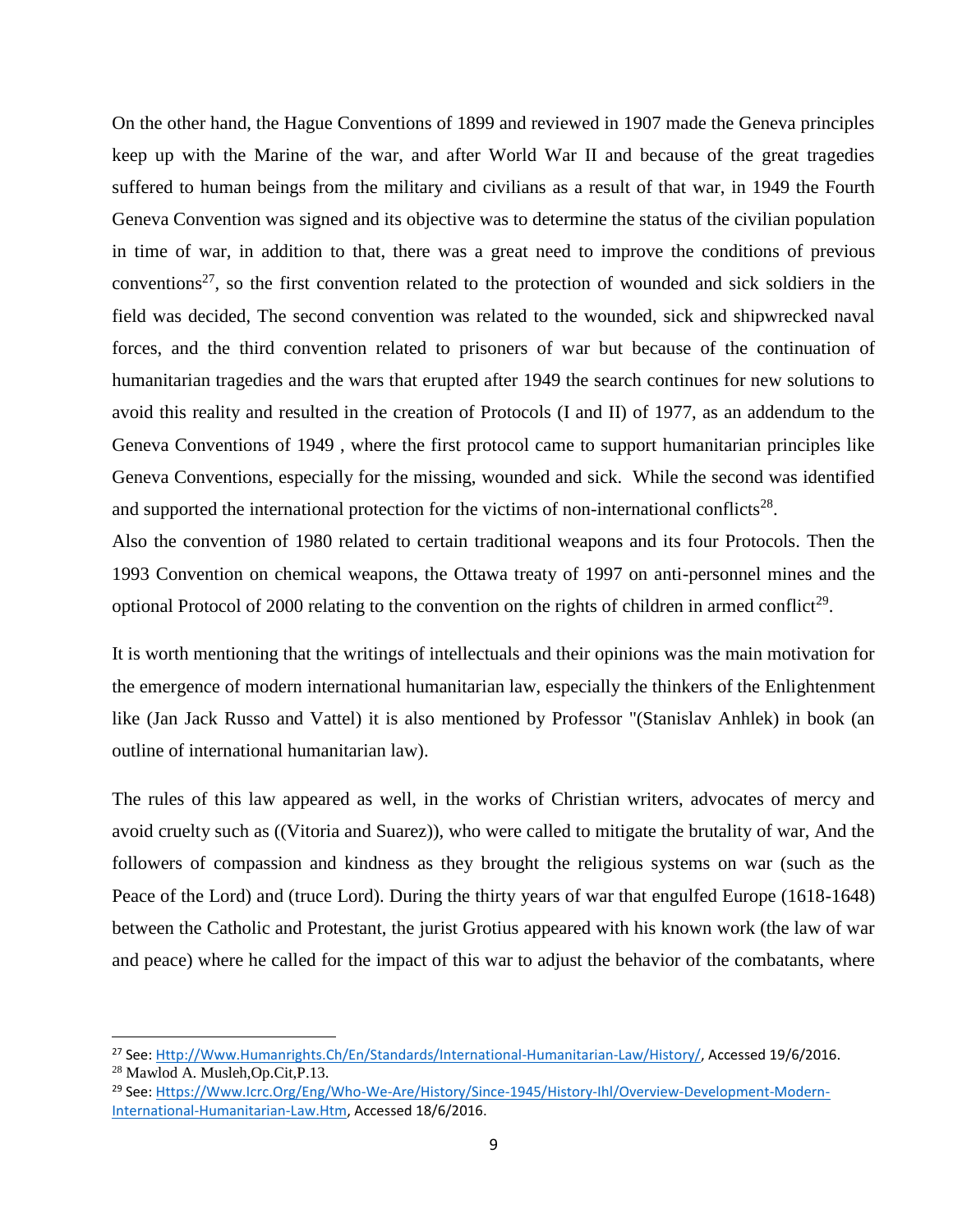he called for avoid killing the vanquished only in exceptional cases, and property may not be the destroyed only for military reasons necessary<sup>30</sup>.

It is found in the introduction to this book, it reflects the shame and horror that caused him as a Christian about the worsening armed conflict in his age when he said: (I've noticed everywhere in the Christian world a reckless, barbarians bowed their heads to him in the war, I have seen people carrying arms for trivial reasons, or without apparent reason, and I found that when the weapon speaks, the divine law or humanitarian law is not showing any respect any longer, everything is going on as if the public outburst free hands under the common decree to commit crimes).

Also Jan Jack Russo cleared in his book "The Social Contract" issued in 1752 that the war is not "a relation between man to a man, but a relation between a country to a country, individuals are not enemies only by accident, not as human beings, not even as citizens, but as soldiers, not as members of the nation, but as defenders of it"  $31$ . He stressed that the end of the war will be the elimination of enemy state so ((It is our right to kill its defenders as long as the weapon is in their hands, but if they lay down their arms, surrender and stop being enemies or instruments of the enemy, they become again only human, we have no right to their lives)) Thus, we find that Russo put the principles and rules of a revolutionary which are new in the behavior of the belligerents. If it is pursued by the warring parties it would led to a reduction of the victims of these conflicts to a large extent, if it is due to Grotius ideas to the influence of the principles and concepts of the Christian religion, also influenced by the principles of Islamic Law. Russo's ideas return to logic and reason as one of the philosophers of his time<sup>32</sup>.

In the battle of Solferino<sup>33</sup> The battle of Solferino considered as an important turning point in the march of human movement. During the sixteen hours of the fighting, forty thousand of dead and woundedfell in the battle field. On that day, the Swiss citizen arrived to this region ((HenirDonan)) is not a fighter, but as a civilian came on a working visit, there he witnessed the legacy of war, a huge number of wounded and dead, where the soldiers come with pains and wounds, and dying from

<sup>30</sup> Muhammad A. Shukri, Op.Cit,P.16.

<sup>31</sup> Muhammad A. Shukri, Ibid ,P.17.

<sup>32</sup> Omar Makhzoumi,Op.Cit,P.34.

<sup>&</sup>lt;sup>33</sup> Solferino: A City Locates North Of Italy, A Battle Occurred Between The French Army Led By ((Napoleon III)) And The Austrian Army Led By ((Maximilian)) In 1859, It Ended To The French Army's Victory) Is Considered As An Important Turning Point In The March Of Human Movement. During The Sixteen Hours Of The Fighting, Forty Thousand Of Dead And Wounded Fell In The Battle Field, See (Souvenir Solferino)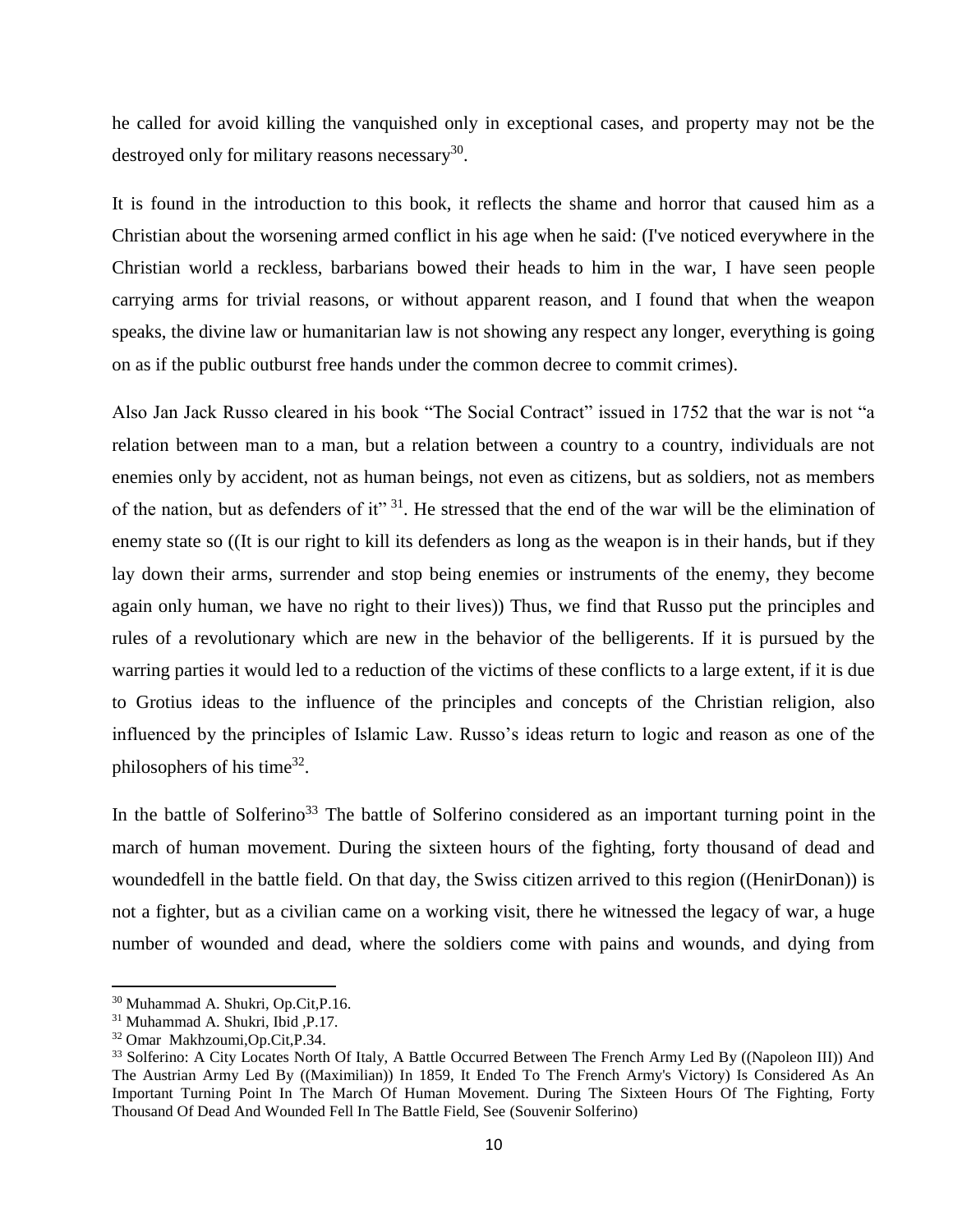bleeding their blood without a savior to save them, then he appealed to locals to help him in caring the wounds by simple and primitive means, to reduce their suffering  $34$ .

Upon his return to Switzerland, he authored his famous book (A Memory of Solferino) and published in 1862. This book had a great role in the development of human movement, where he offered two suggestions:

**The first**: he calls for forming relief societies in peacetime, including nurses ready to care for the wounded in wartime.

**The second**: he calls for recognizing those volunteers who have to help members of the army's medical services, and protect them under an international convention.

In the 1863 a charity committee was formed known as (Geneva Association for the public benefit), a committee consisted of five members, their mission was to convert Dunan's ideas into reality, and its members were ((Gustav Moignyh - Guillaume Henri Dufour - Lowe Appiah - Theodore Monowar – in addition to Dunan himself)), this committee established International Committee for Relieving the wounded, which later became the International Committee of Red Cross (ICRC)<sup>35</sup>.

Hence, we find that the credit for establishing this committee returns to the Swiss ((Dunant)) for hisdeep humanitarian feeling. It is a humanitarian impartial, neutral and independent institution born in the middle of war for more than 140 years. It acts as a neutral intermediary between the warring parties. It seeks to provide protection and assistance to victims of armed conflicts, internal disturbances and other situations of internal violence<sup>36</sup>.

As for its humanitarian mission in relief, it will proceed during the international armed conflict according to Geneva conventions of1949 (common articles9,10 from the first three conventions and articles 10,11 of the Fourth Convention) and also according to the additional Protocol I (Article 5), where the works of relief militaries, wounded, sick, shipwrecked, visiting prisoners of war and helping the civilians proceed, and generally provide protection and assistance to victims of armed conflict, by the agreement of the parties to the conflict<sup>37</sup>.

<sup>&</sup>lt;sup>34</sup> Ahmed Attia, Protect The Civilian Population And Civilian Objects During Armed Conflicts, A Comparative Study Of Islamic Law, Edition 1(Cairo: Arab Renaissance Publishing House, 1998) P. 21.

<sup>35</sup> Malcolm N. Shaw, International Law, Fifth Edition (United Kingdom: Cambridge University Press,2004) P.1057.

<sup>36</sup> Maha W. Sayed,Op.Cit,2002,P.46.

<sup>37</sup> The International Committee Of The Red Cross Publications, International Humanitarian Law, Answers To Questions, Third Edition (March 2005) Pp. 2,6.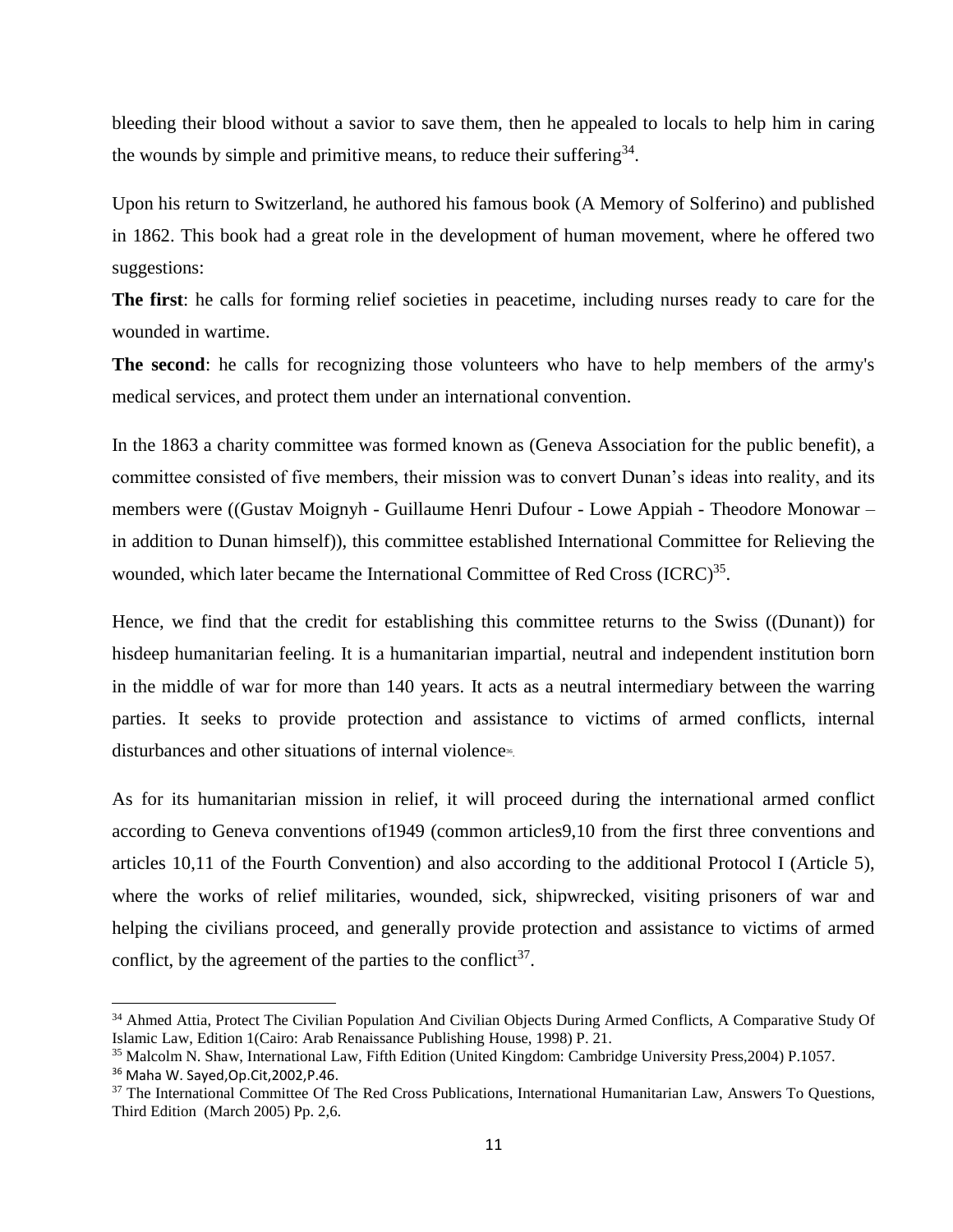As in non-international armed conflicts its mission proceeds according to common article 3 of the Fourth Geneva Conventions and Second Protocol (Article 18) where it proceeds relief works and visiting detained for reasons related to the conflict. In cases of violence that do not reach the level of armed conflict (Internal disturbances) the Committee proceed its mission according to article (5) of the basic system of the while their role in developing the rules of humanitarian international law, is larger and more important in it.

Since its inception, it took upon themselves to develop the rules of this law, the Geneva Convention I for the Amelioration of the military wounded in the field of 1864 returns to the initiative of the (Geneva Commission) of 1863, where it was supported by the Swiss federal government, and called for an intergovernmental conference led to singing this Convention, which is considered the starting point in the legalization of the rules of this law<sup>38</sup>.

As a result of ICRC's presence in the field, and monitoring things closely, it has allowed them to identify the problems faced by victims of armed conflict, and also allowed them to identify the loopholes in the rules of international humanitarian law, which makes them take the lead in the development of the rules of this law. Thus the International Committee of Red Cross always works to fill the loopholes and complete the lacks in the rules of humanitarian international law which works on outlining international conventions and participate in drafting of these conventions, including the Fourth Geneva Conventions of 1949 and the additional Protocols of 1977<sup>39</sup>.

Finally, a project established to reaffirm international humanitarian law and developed it in 2002, this project is aimed at one is sufficient, to provide a framework for both internal reflection and external consultations on current issues and the future of international humanitarian law. The Committee also recently conducted a study on the level of the whole world about the customary international rules, the study that ended in 2004, identified topics which may be accepted to be practicable at the present time, to complete the laws and treaties written. Through this brief presentation, we note the importance of the role played by the International Committee of the Red Cross (ICRC). Whether in the field of humanitarian relief, or in the development of the rules of international humanitarian law,

<sup>&</sup>lt;sup>38</sup> Mohamed Sharif, The Law Of War And International Humanitarian Law, Edition 1( Cairo: The Modern Egyptian Library,2002) P.109.

<sup>39</sup> Mawlod A. Musleh,Op.Cit,P.16.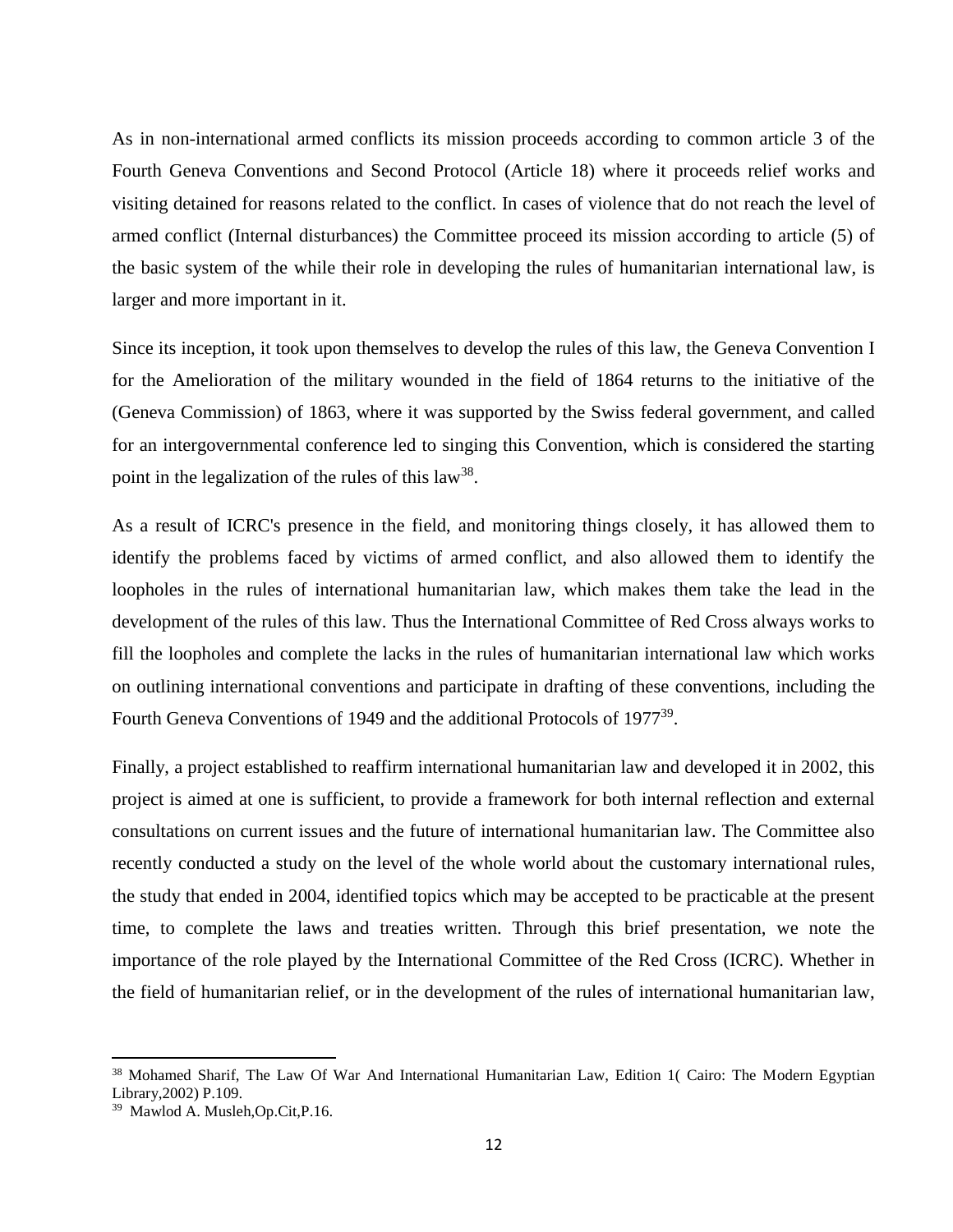to ensure the implementation of the rules, disseminate them through publications that issued and conferences which call for holding it<sup>40</sup>.

# <span id="page-21-0"></span>**1.1.3.Distinguish Between International Humanitarian Law and International Human Rights Law**

it can be read through some of the views and the basis of legal and international aspects of the evidence that confirms the differences as follows:

### **A. Difference in Their Concepts:**

We have already mentioned this difference with a kind of detail in the first point of this thesis, which demonstrate that both laws are independent branches of international law in concept, but in terms of form both of them are regulated by international charters and reflect their subjectivity<sup>41</sup>. The two concepts variation complete if we know that IHL is based on the alleviation of human suffering during armed conflicts, as it combines its concept between two different ideas in nature, the first is legal and the second is moral. While the international human rights law is an expression of international legal obligations to respect the rights, freedom of individuals and peoples, and enable to live in luxury<sup>42</sup>.

### **B. The difference in Terms of The Scope of Application:**

In spite of what idealists see that the peace is the basic principle in the international relations, and war is the exception, but the statistical readings indicate the contrary. It was found that during the 185 generations, people did not enjoy the temporary peace between them only in ten generations, and whatever the case may be<sup>43</sup>, this difference in determining the state of origin or exception in international relations, the legal reality indicates the existence of a fundamental difference in legal terms between the application of both  $laws^{44}$ .

<sup>40</sup> International Committee Of The Red Cross, Known As The International Committee Of The Red Cross, Geneva, 2005,P.16.

<sup>&</sup>lt;sup>41</sup> Tom Hadden And Colin Harvey, Crisis And Internal Conflict Law, International Review Of The Red Cross, To Prepare A Number Of Selections (Geneva, 1999)P.26.

<sup>&</sup>lt;sup>42</sup> Omar Saadallah, The Entrance To The International Human Rights Law (Algeria: The Office Of University Publications, 2003) P.50.

<sup>43</sup> Muhammad A. Shukri Op.Cit, P.11.

<sup>44</sup> Ibrahim Ahmed, Uncle Of Violations Of International Liability Rules Of International Humanitarian Law, First Edition (Alexandria, Facility Knowledge, 2009) P.74.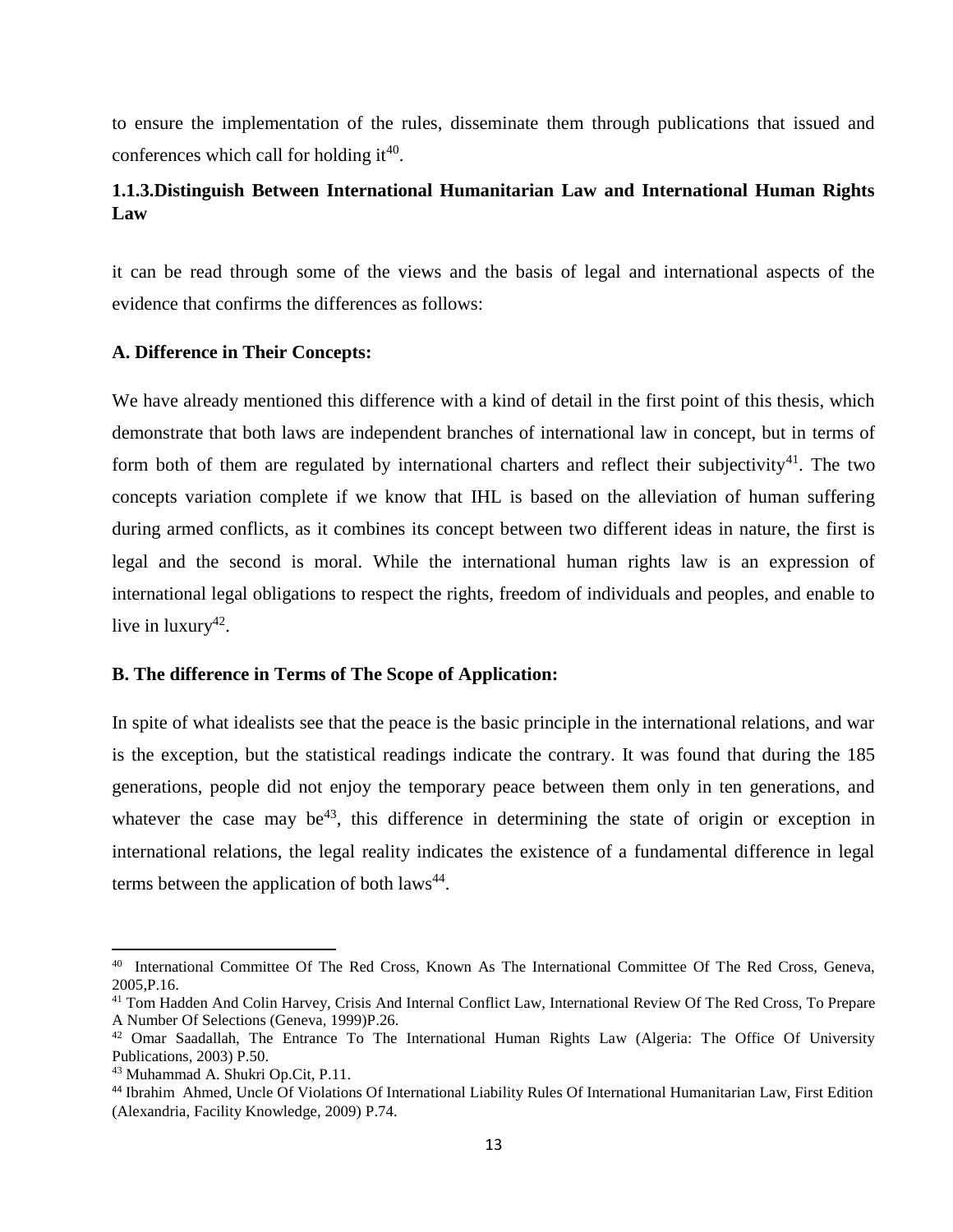The IHL applies in time, at the beginning of the armed conflict, but in terms of the physical extent it applies to each case takes a description of the armed conflict whether it is international or noninternational, while in terms of personal scale, it gives protection for the two categories; they are victims of armed conflict: the wounded, the dead, prisoners and civilians. While international human rights law applies basically in peacetime, or on natural situations of countries and it stops working with some of its provisions in the exceptional circumstances of countries in accordance with article 4 of the international covenant on civil and political rights. This article did not specify "state of war" in its paragraphs as an exceptional case<sup>45</sup>.

#### **C. The difference in Terms of Some of The Rights Protected:**

The difference between the two laws at this point shows in many things, which We'll bring out the most important in the following:

- **The right to life**: There are prominent differences at first glance between the two laws regarding the right to life; in the international law of human rights, the right to life is capable of detracting which occupies the forefront in the system of human rights, but this argument does not preclude that this right is not absolute where it is subject to the right to use deadly force in the legal executions or in the case of self-defense <sup>46</sup>, while the international humanitarian law recognizes the right of the fighters to shoot and kill in combat once they see them and without a prior notice.

- **Rights related to the trial and detention**: The difference between the two laws here is in terms of usual standard; in IHRL, there is no deprivation of liberty only after a fair trial as a punishment for a criminal act, or the right to a fair trial is protected, while international humanitarian law, it protects the right in detention of combatants without trial as prisoners of war, as well as gives the occupying state a power to arrest civilians and prosecuted through the court, which it should meet certain conditions and the most important one is that this court should be military and non-political. It may take advantage of common article 3 of the Fourth Geneva Conventions and of additional Protocol II, the right trial and punishment of those involved in the internal armed conflict, subject to the necessary minimum standards for a fair trial<sup>47</sup>.

<sup>45</sup> Mufid Shehab, Studies In International Humanitarian Law, First Edition(Cairothe: Future Of The Arab House,2000) P.89.

<sup>46</sup> Tom Hadden And Colin Harvey, Crisis And Internal Conflict Law,Op.Cit,P.31.

<sup>&</sup>lt;sup>47</sup> T. Buergental, International Human Rights (West Publishing Co., St. Paul, 1995), P.20.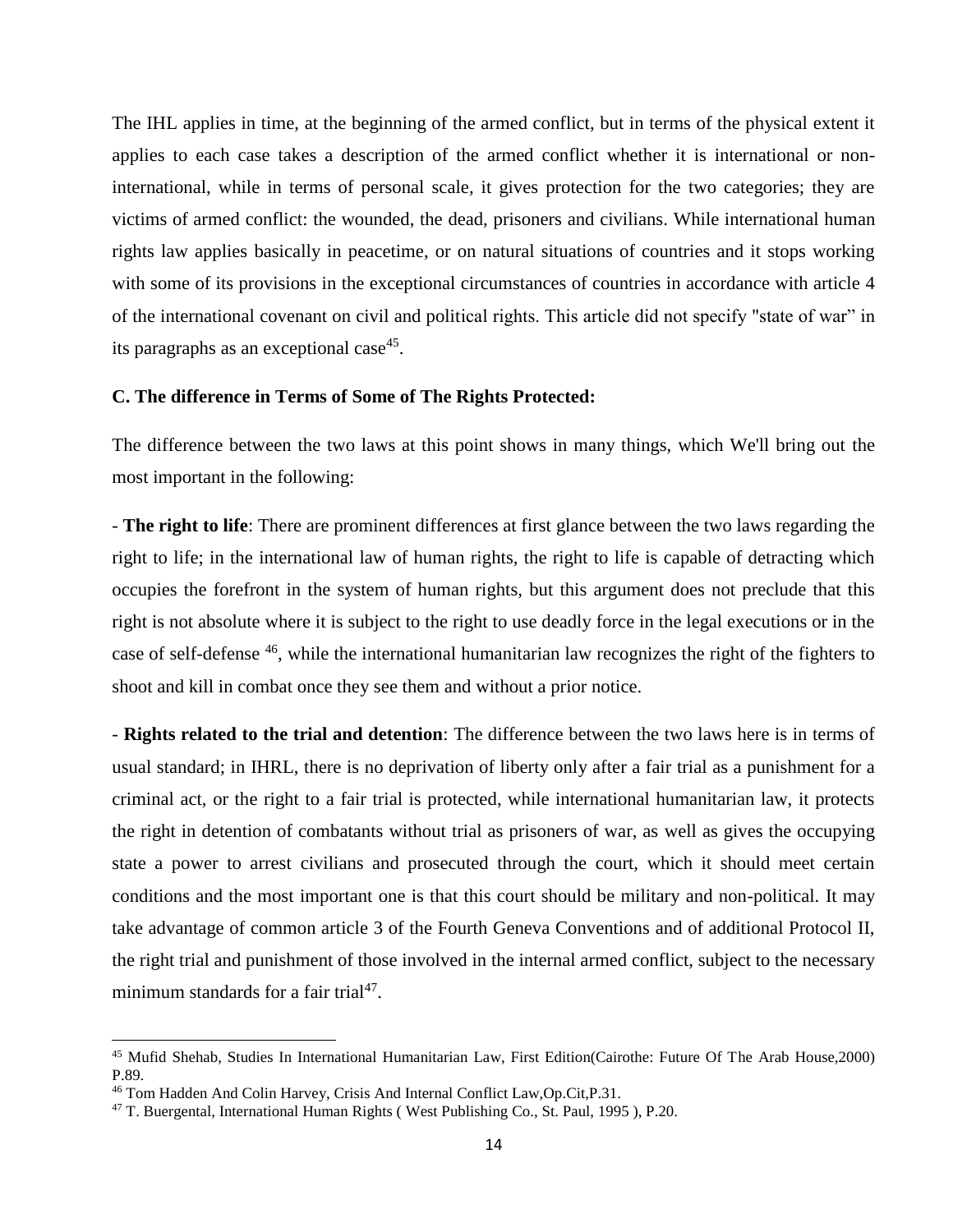- **The right to freedom of movement**: IHRL guarantees the right to freedom of movement, subject to the usual restrictions for national security and public system, and the possibility of compromise during emergencies, while IHL contains explicit prohibition stating prevent displacement of civilians during armed conflicts for other reasons of war necessity , there is also an explicit ban on some forms of evacuation by military force where it is considered as a war crime and a crime against humanity<sup>48</sup>.

Though the subjects of controversy at the point of difference in terms of some of the protected rights are many, but we will limit ourselves in this amount of difference between the two laws from the standpoint of the protected rights, that we will discuss more in other lines of this thesis.

#### **D . The Difference in Terms of The Provisions of The Addressee:**

If the addressee is essential of the provisions of IHL are the militaries and the politicians who have an active role in the martial and military operations management regardless to their position or affiliation of states or international organizations or rebels in the country or the rebels in the occupied territories<sup>49</sup>, the addressee is the essence of provisions and rules of IHRL of the state represented by the authorities or agencies involved in the management of the affairs of everyone in the territory of the state, or "the population of the region," the constitutional concept of the term<sup>50</sup>.

#### **E. The Difference in Terms Mechanisms of Monitoring Implementation:**

l

Monitoring works of the provisions of IHL is made through a private international mechanisms owned organizations, intergovernmental bodies and non-governmental organizations in order to protect people affected by the military operations and may result in the occupation of the wars. The most important of these organizations is the ICRC which its name linked to honest guard of the humanitarian international law since its establish<sup>51</sup>. They started to take it upon themselves tasks of humanitarian character by virtue of the rich experience gained throughout the period of their work, in addition to the important role played - as non-governmental humanitarian neutral that enjoys

<sup>&</sup>lt;sup>48</sup> Roopam Verma, Humanitarian Laws And Human Rights Law Analysis Of Existing Differences And Similarities, Available A[t Http://Law.Bepress.Com/Cgi/Viewcontent.Cgi?Article=4770&Context=Expresso,](http://law.bepress.com/cgi/viewcontent.cgi?article=4770&context=expresso) Accessed In 19/6/2016.

<sup>&</sup>lt;sup>49</sup> Masaad Zidane Qasim, United Nations Intervention In Armed Conflicts Not Of An International Character (Egypt: Dar New University For Publication- The University Of Alexandria,2003) P.415.

<sup>50</sup> Ahmed Abou Al-Wafa, The General Theory Of International Humanitarian Law, First Edition (Cairo: Arab Renaissance Publishing House, 2013) P.27.

<sup>51</sup> Nizar Ayoub, International Humanitarian Law And International Human Rights Law, The Palestinian Independent Commission For Citizens' Rights (Ramallah: A Series Of Legal Studies, 2003) P.37.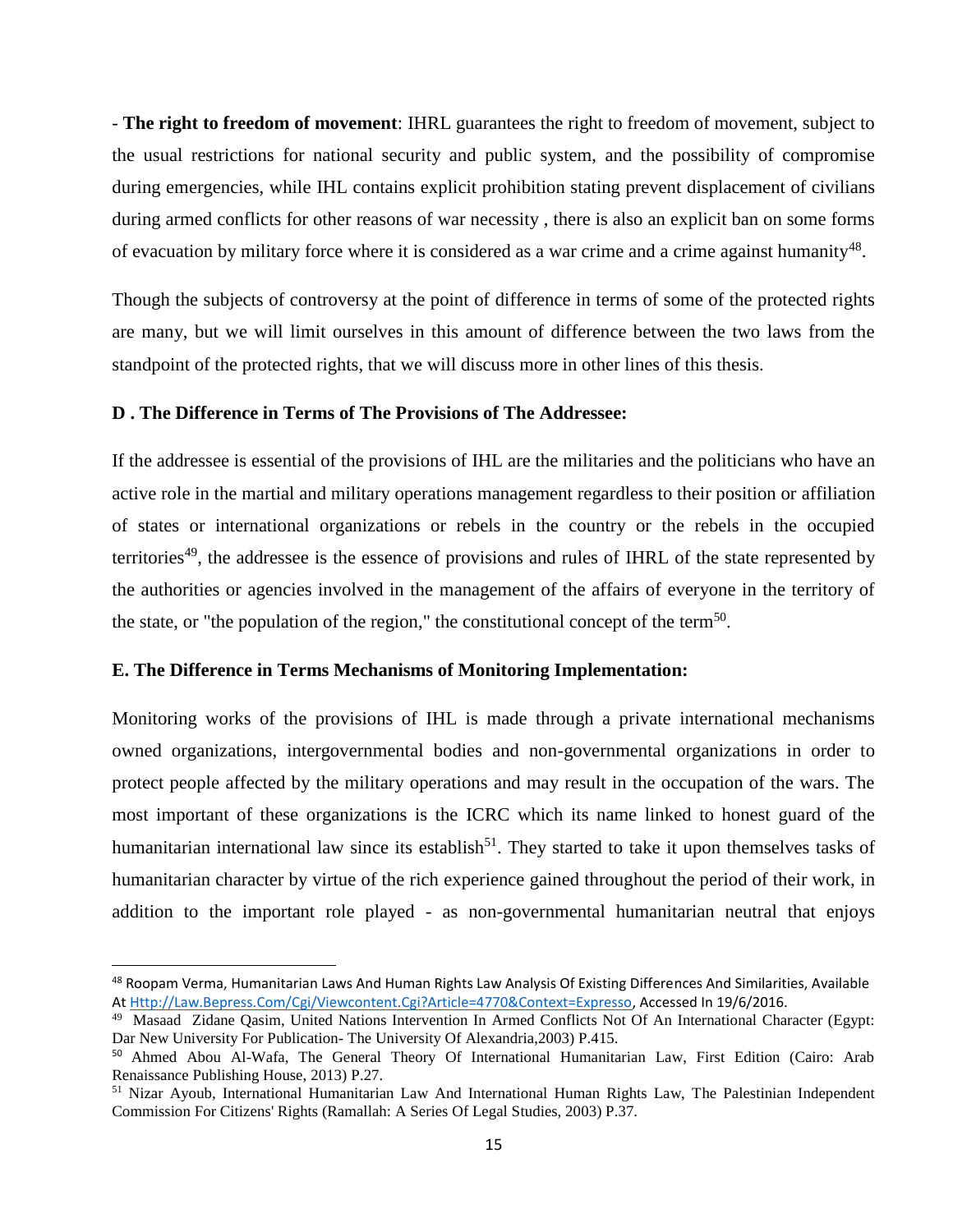international legal status to make them more like intergovernmental organizations - to intervene with armed conflicts through putting procedures that contribute to the activation of protection for those involved, also through their role in the field to send and distribute relief materials and team that carried out<sup>52</sup>.

In addition to the ICRC, there are other special mechanisms to monitor the application exclusively as a "garrison state" or to investigate serious violations of IHL, this task entrusted by the framers of the first additional Protocol, and by article 90 of it "the International Committee for Fact-Finding ". Also many legislators of international humanitarian law look a sense of optimism for the potential role of the permanent international Criminal Court after entering Rome system into force in 2001, which we conclude from it that the nature of these mechanisms, is partly preventive, and the other part has a nature of repressive or deterrent<sup>53</sup>.

In international human rights law, the international community insist to approve the means and mechanisms of international protection of human rights, as well as the internal protection means established under the national law of the countries - which are often characterized by insufficiency – therefore, the international and regional conventions have ensured mechanisms to monitor the respect of different countries to the commitments imposed by the international conventions on human rights, according to the provisions of the Charter of the United Nations in articles 2/62 and 68 that the economic and social council of the United Nations and its various subsidiary bodies play an important role in the field of human rights<sup>54</sup>. In order to carry out the tasks entrusted to it, the council mentioned above form both of the following committees: the human rights commission, the commission on the status of women and the sub-commission to prevent discrimination and protect minorities, these committees, which are generally studying the periodic reports sent by the states, in addition to the study of the complaints. These mechanisms have gained very effective in the world today where respecting human rights became something looks like the primary and essential condition for the acceptance of the state in the international environment<sup>55</sup>.

 $\overline{a}$ 

<sup>&</sup>lt;sup>52</sup> United Nations, International Legal Protection Of Human Rights In Armed Conflict, (New York: United Nations,2011) P.7.

<sup>53</sup> Extract From ICRC Publication "International Humanitarian Law: Answers To Your Questions" Available At: [Https://Www.Icrc.Org/Eng/Resources/Documents/Misc/5kzmuy.Htm](https://www.icrc.org/eng/resources/documents/misc/5kzmuy.htm) , Accessed At 17/3/2016

<sup>54</sup> 62.68 Articles In The Charter Of The United Nations.

<sup>55</sup> Samer A. Musa, The Relationship Between International Humanitarian Law And International Human Rights Law, Available At [Http://Www.Ahewar.Org/Debat/Show.Art.Asp?Aid=100903](http://www.ahewar.org/debat/show.art.asp?aid=100903) , Accessed At 21.4/2016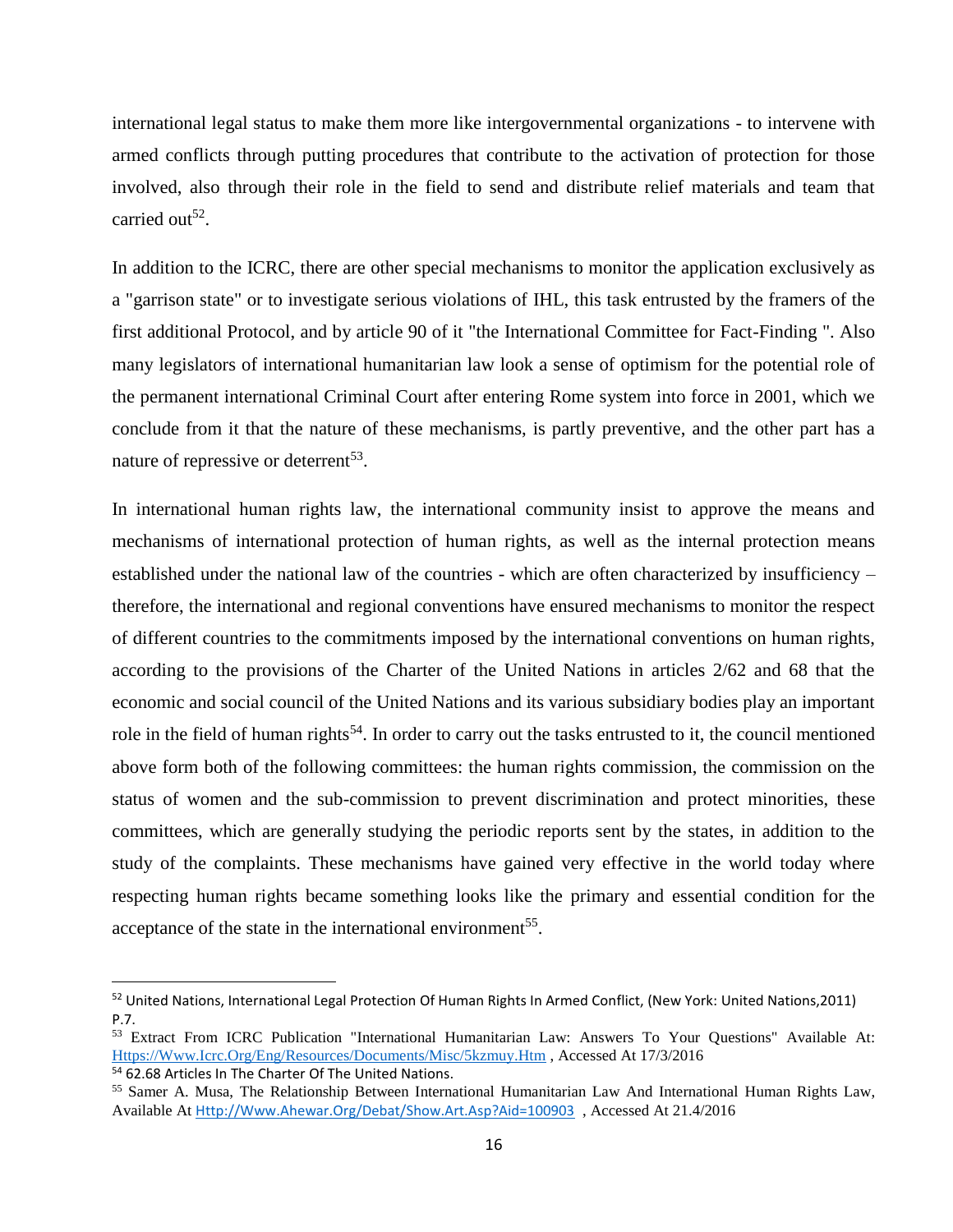### <span id="page-25-0"></span>**1.2.What are journalists in International Humanitarian Law**

The international agreements that dealt with the protection of journalists did not mention the definition of journalists , and the special calends of customs and regulations of war annexed to the two Hague of convention of 1899 and 1907 didn't define who are the newspapers reporter without giving any definition, as a third Geneva convention stipulated in article 4-p on the war correspondents who accompany the armed forces without being part of them , and the article 79 of the first additional protocol didn't set out the concept of journalists<sup>56</sup>.

Journalists are the ones who are working in newspapers, magazines , radio , TV stations and news agencies from the media journalists take in the courtyard of war to import news of military hostilities media they work for<sup>57</sup>.

## <span id="page-25-1"></span>1.2.1.Journalist Definition

There are many definitions of journalists that explain its concept and describe the essence and nature of the work being done and probably most of them launched from the exercise of a person to the profession of press. the laws governing this job of the level of national laws of each state then the international laws and treaties intended to identify the journalists to denote them within a legal basis mode.

# **A : The Linguistic Definition of Journalists**

The journalists is defined in language as that person engaged in the job of gathering news and views and publish them in a periodically newspaper or magazine<sup>58</sup>.

# **B. The Journalists Definition by Law**

l

<sup>56</sup> Dawood Ibrahim, International Regulations For The Protection Of Journalists Armed Conflicts Between The Text And The Time Of Application, The First International Conference, Faculty Of Law, University Of Aleppo (Protection Of Journalists During Armed Conflicts), August 2008, P.3

<sup>57</sup> Nazareth, Fenner Hassan, International Humanitarian Law And Its Application To The Iraqi Armed Conflict Iran, First Edition (Baghdad,Iraq: Dar Pubic Cultural Affairs,1998) P.70.

<sup>58</sup> Ashraf F. Al-Rayi, Freedom Of The Press In The Legislation And Harmonization Of International Standards, (A Comparative Study), Second Edition (Amman, Jordan: The House Of Culture For Publishing And Distribution,2014) P.59.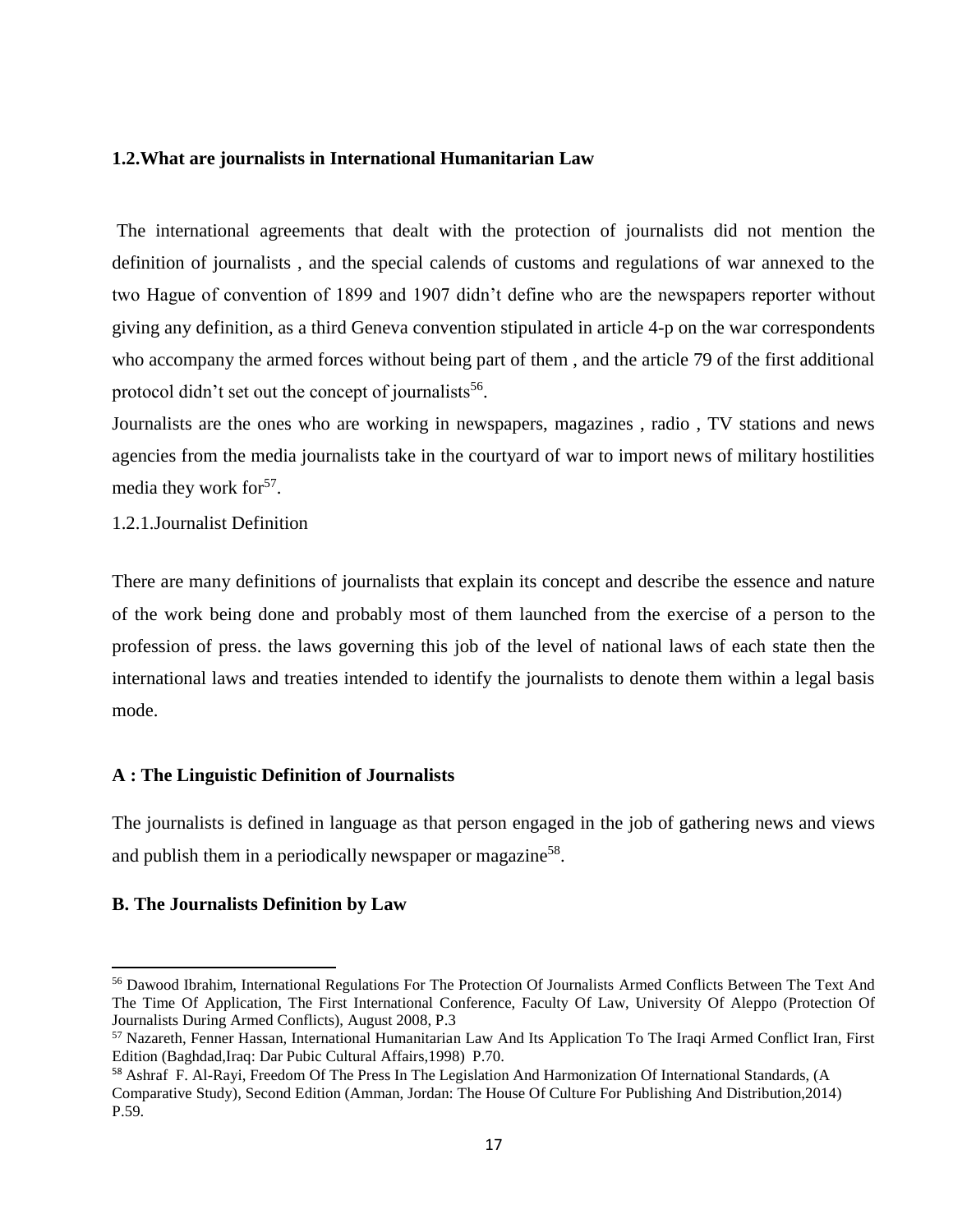Each issue is printed by one name periodically in organized or non organized dates if it has the periodical condition , so it is each periodical publication issued by one name and expresses the idea by writing saying or picture and issued periodically<sup>59</sup>.

we conclude that this is considered a journalist who practiced the press job primarily and regularly in a daily or periodical newspaper, we can say that the journalist is that person who took press as essential job and as main source of livelihood . there for not any person wrote an essay or publish a speech can be a journalist, cut out and commitment of press determines the sort of press identity as the feature of journalist is not limited to those who issue a newspaper or write an article or news, but it include all of people participated by his art or competence in a section of the press industry that have a role in issued publications, thus the little of journalists is the editor informer , photographer or painter and all who have a role in issuing and disturbing of newspapers<sup>60</sup>.

## **C. The Idiosyncratic Definition Of Journalist**

The jurisprudence and jurists disagree about the meaning of journalist, and this disagreement is due to differences on the concept of press and journalists especially In the range of international humanitarian law, the jurisprudence has split in to two directions :

#### **1- Narrow Direction:**

The owners of this trend believe that the concept press meant newspapers in various forms whether daily or periodically, as well as books, advertisements and all forms of publications, they confine the meaning of press and journalist in written articles only they focus on the material without its people so it include press work regardless of who does it, but in a narrows range it is the newspaper with the former meaning<sup>61</sup>.

### **2- The Broad Direction:**

The owners of this tend believe that the meaning of press is not limited to the written newspaper , but it extends to include television, radio, theatre, movie and other various media . some researches criticized the two trends<sup>62</sup>, but the draft of UN convention which had been prepared according to the

<sup>59</sup> Basm Asaf, The Protection Of Journalists During Armed Conflicts, First Edition (Jordan: Dar Zahran For Publishing And Distribution, 2010) P.48.

<sup>60</sup> Mabtosh Haj, Protection Of Journalists In Armed Conflicts (Alexandria: House The New University, 2014) P. 85.

<sup>61</sup> Basm Asaf,Op.Cit,P.45.

<sup>62</sup> Ruay Khaled, Legal Protection For Journalists During Armed Conflicts, The Study In Light Of Domestic And International Laws, Master Thesis Submitted To The Faculty Of Law And Political Science At The University Of Karkuk ,20015,P.12.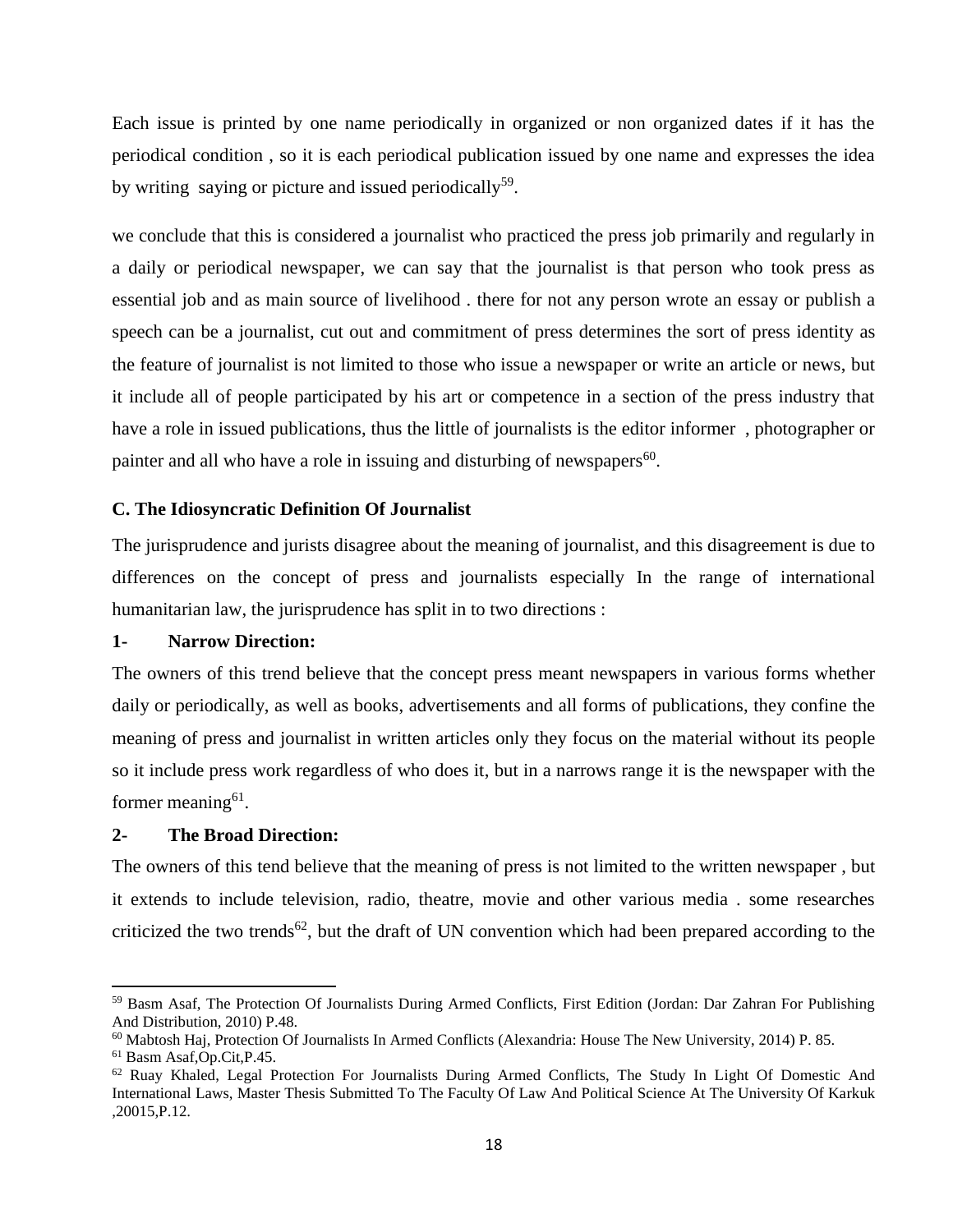recommendation of the general assembly of UN for submission to the governmental experts conference then to the diplomatic conference which was founded to affirm and develop the international humanitarian law during 1974-1977. This conference has pointed to accept this trend where the definition of journalists include in article 2-P which provided that ((the journalists term refers to each correspondent, and informer, investigator, photographer and their technical assist outs in newspaper, radio and television and those who practice this activity as an original work $63$ .

While in the international dictionary under armed conflicts, the journalist is meant every person seeking information or comment on them or use them in order to publish them in the press, radio or television , so we tend to that the meaning of journalist should be in its wide meaning to include correspondents of various newspapers Correspondents of new agencies, televisions and radio and all who work in this great media sector but definitely the member of armed forces is not considered a journalist and does not have protection because his destiny is like all other members of the military<sup>64</sup>.

Although all of the above about the concept of the journalist we can consider the journalist as : that person who practice any media activity and seek to find news and editorial articles and get information and comment on them and prepare them to become appropriate for publications in the media according to the law of his state and to practice one of these activities as an original work<sup>65</sup>.

#### <span id="page-27-0"></span>**1.2.2.Types of Journalists**

 $\overline{\phantom{a}}$ 

Before we define the types of journalists in areas of armed conflict , we should explain an important thing namely to the concept of the journalist and war correspondents and the way to cover the armed conflict has been developed at the level of the means and competence and it has associated with progress of science and technology of media, and which witness a great development over the past years and last decade<sup>66</sup>.

<sup>63</sup> Commentary On The Additional Protocols Of 8 June 1977 On The Geneva Conventions Of August 1949,ICRC,Diponible: [Www.Icrc.Org,](http://www.icrc.org/)P.921.

<sup>64</sup> Ahmad S. Ali, The Protection Of Journalists In Armed Conflicts In The Light Of The Rules Of International Humanitarian Law, Journal Of The Academy Of Social And Humanistic Studies, Second Issue, The University Of Chlef: Algeria, 2009, P.62.

<sup>&</sup>lt;sup>65</sup> Mahmoud Daoud, International Protection For Journalists In International Humanitarian Law And Islamic Jurisprudence With The Signal Applied To The Events Of The American Aggression On Iraq( 2003)P.14.

<sup>66</sup> Mohammad Juma, Protection Of Journalists And Media Outlets During The Wars And Armed Conflicts In The Light Of International Law, Master Thesis Submitted To The Faculty Of Law At The University Of Al-Azhar, 2014,P.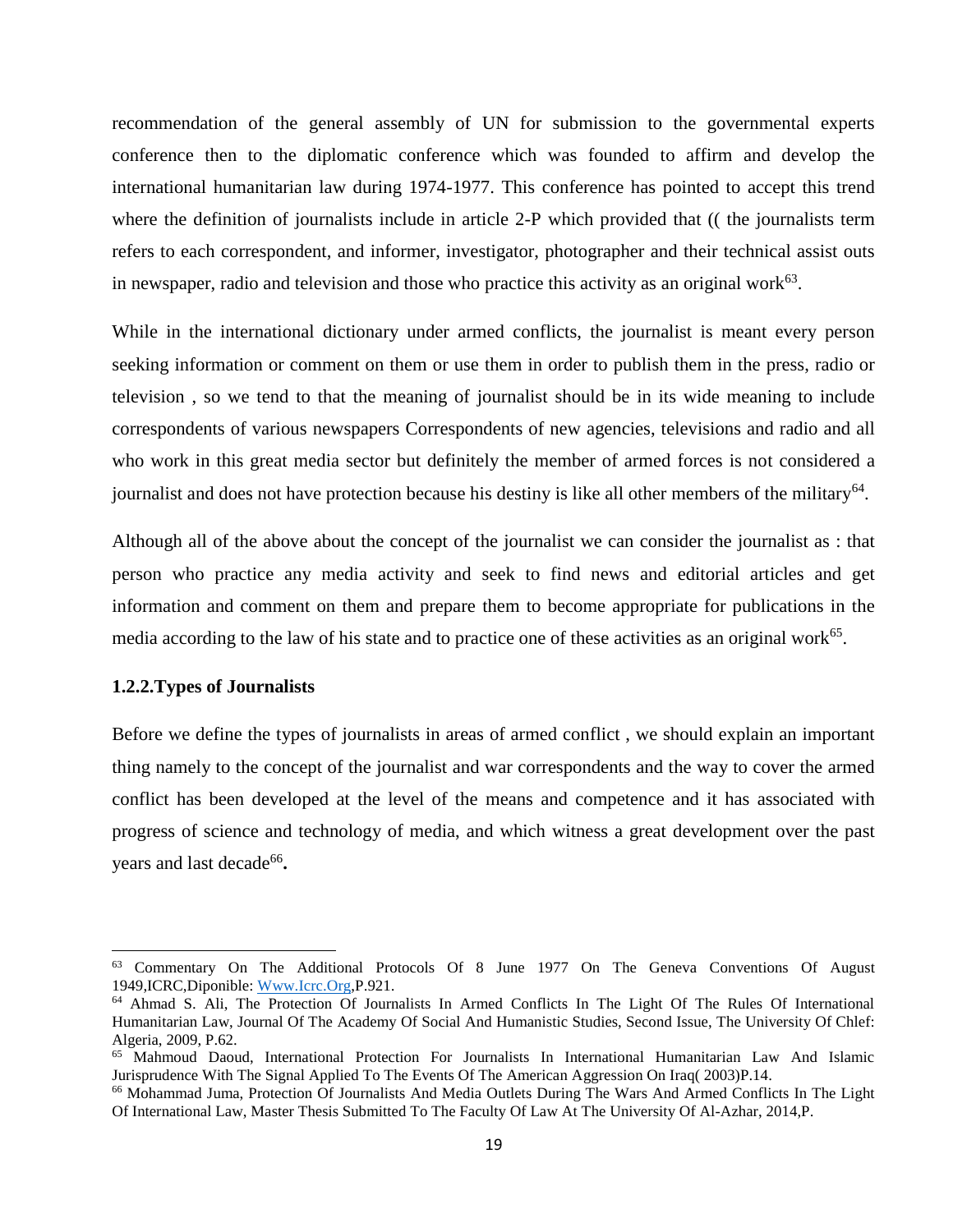At the beginning of rationing rules to protect the victims of armed conflicts, the concept of war correspondents didn't exceed reporters of newspapers and news agencies attached to the military sectors after obtaining permission from authority , and they were subject to specific controls imposed by armies .which often imposes them to wear custom-outfit for members of these sectors and comply with regulations and order imposed by army<sup>67</sup>. This is the situation of most correspondents as most of the law of states provide that e military areas cannot be entered without special permissions these laws stipulate that there are no taboo subjects, but when it related to sensitive information, they should give correspondents some technical instructions regarding how to deal with it and correspondents often move freely across wide areas except the military which requires special permission and specific measures are imposed on the correspondents<sup>68</sup>.

Given the evolution of technology of using satellites and internet and other modern means and systems in communications and the use of media, and its widely spread over large areas of armed conflicts, there is a need for more technicians and cadres to help the correspondent to send his media message whether news or analytical or follow up for what is happening in the areas of armed conflicts, in addition to that the paradigm shift is not limited to the means of communications but it exceeded it to a great development in the weapons used in wars and armed conflicts, which would result in a significant operations of war in to cities<sup>69</sup>.

All these led to a fundamental change in all surrounding circumstances of wars and battles and armed conflicts in term of their means and tools of journalists who cover these battles, and the nature and moves of their works, which opened the door for other types of journalists to work on and cover these battles in isolation from these military sectors without obtaining permission<sup>70</sup>. nowadays they make up the majority of journalists working in wars and armed conflicts areas, especially after the war of the ISIS against humanity especially in Kurdistan region, Iraq, Syria .

Journalists can be divided to three types each of them has its own situation in terms of the range of protection :

### **A. Independent Journalists**

 $67$  Jamil Hussein, International Responsibility For The Violation Of The Protection Of Journalists And Media During Armed Conflicts In The Light Of The Provisions Of International Law, House Legal Books, Egypt,P35-36.

<sup>&</sup>lt;sup>68</sup> Magazine Journalists, Issued By The Egyptian Journalists Syndicate, The Diagnosis Of The State Of French Egyptian Press, Second Edition, March, 1990, P. 53.

<sup>69</sup> Jamil Hussein,Op.Cit,P.36.

<sup>70</sup>Sharif Atlem&Mohamed Abdel Wahed, Encyclopedia Of International Humanitarian Law Conventions, Sixth Edition (Cairo: International Committee Of The Red Cross 2002) P.312.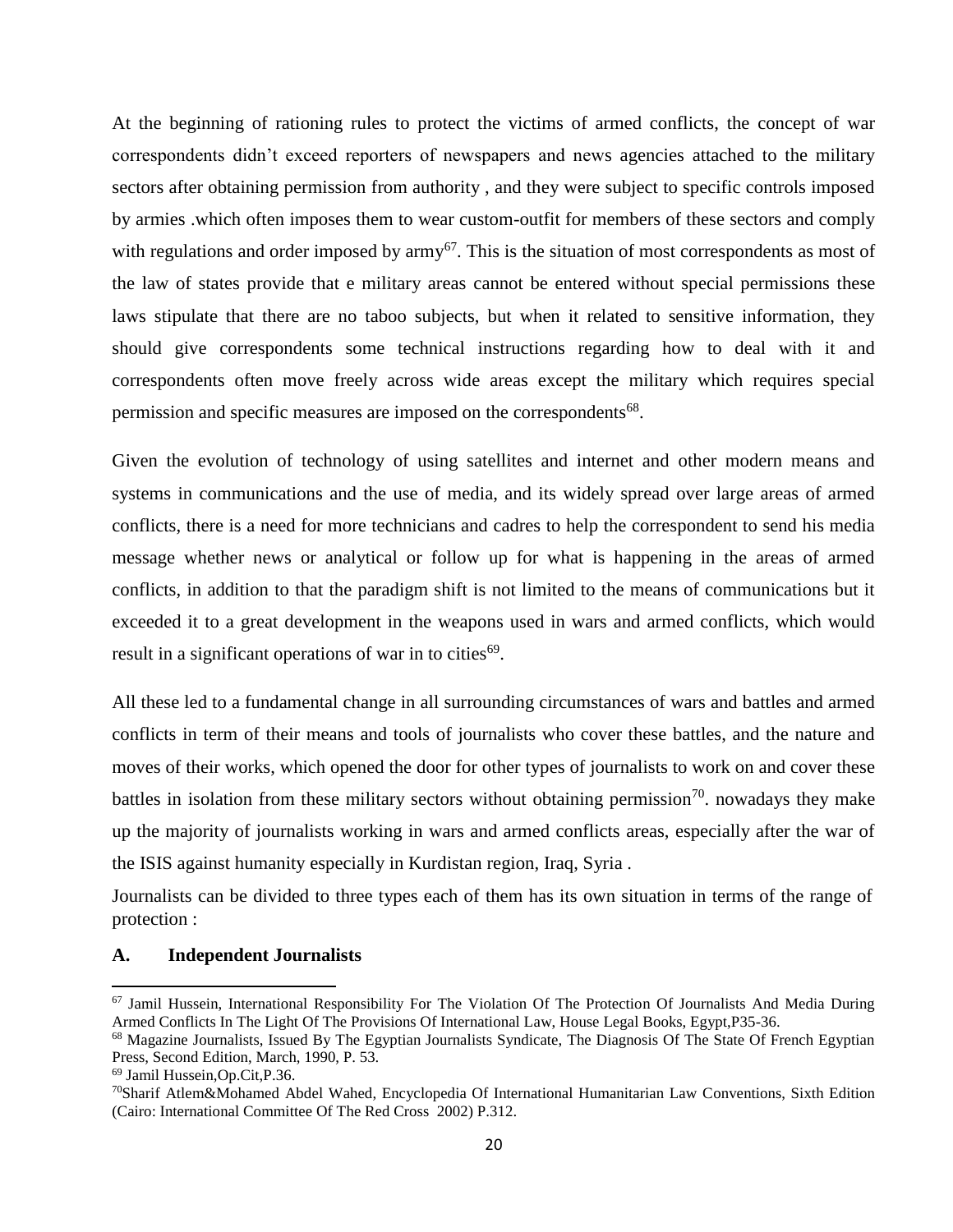They are correspondents of international news agencies scattered everywhere they cover wars and events and have a great role in revealing truths of war, which promoted the warring parties to respect the humanitarian rules that apply in times of armed conflicts nd use the international public opinion as an exert pressure on the warring parties, this type of journalists are called non-accredited and move freely in isolation from military sectors, and they are not considered parts of them<sup>71</sup> and way from the influence and limitations of armed forces which impose on journalists accredited there to this type is considered civilian according to the provisions of the fourth Geneva convection 1949 and to additional protocols of 1977 for non international conflicts and he resolution no. 1738 of 2008 o security council<sup>72</sup>.

#### **B. Journalists Attached To The Armed Forces (War Correspondent)**

They re civilian journalist accompanying the military without being a part of it according to a formal permission from the forces who accompanied and follow introductions of these forces, they move with them and adhere to the restrictions imposed on them. This type of journalists enjoy the status of war prisoners if captured according to the provisions of article 13 of 1907 Hague convention and article 81 of the Geneva convention 1929 and article 4A4 of the third Geneva convention and paragraph 2 of article of the first protocol in 1979<sup>73</sup>.

The same definitions applies to the new phenomenon in modern wars which is the phenomenon of correspondents attached to the army which emerged clearly during the war of liberating Iraq and the collapse of Saddam Husain regime at 2003<sup>74</sup> and the Kurds war against ISIS at 2014.

#### **C. Military Journalists**

 $\overline{\phantom{a}}$ 

They are military personnel work in the field of media activity of the army and apply to them what apply to members of the army and they do not have any specific immunity because they are considered as a part of the army follow the chambers of war media and military media offices which are formal military sectors<sup>75</sup>, but this description does not apply to civilian employees in the media

<sup>&</sup>lt;sup>71</sup> Tang, Hong, Protection Of Journalists In Situations Of Armed Conflict : Enhancing Legal Protection Under International Law,(Golden Gate University School Of Law 2008), P.41.

<sup>72</sup> Alain Modoux, International Humanitarian Law And Journalists, Mission, Extract From The International Review Of The Red Cross (1983) P.19.

<sup>73</sup> Hilde Farthofer, Journalists In Armed Conflicts, Protection Measures In The International Humanitarian Law, Paper Presented At The SGIR 7th Pan-European International Relations Conference, Stockholm, 9-11 September 2010,P.3.

<sup>74</sup> Christiane Eilders, Media Under Fire: Fact And Foction In Conditions Of War,(IRRC), Vol .87,No 860,2005,Pp.640-648. <sup>75</sup> Alexandre Balguy-Gallois،The Protection Of Journalists And News Media Personnel In Armed Conflict،International Review Of The Red Cross, Vol. 86, No. 853, March 2004, Pp. 37-67.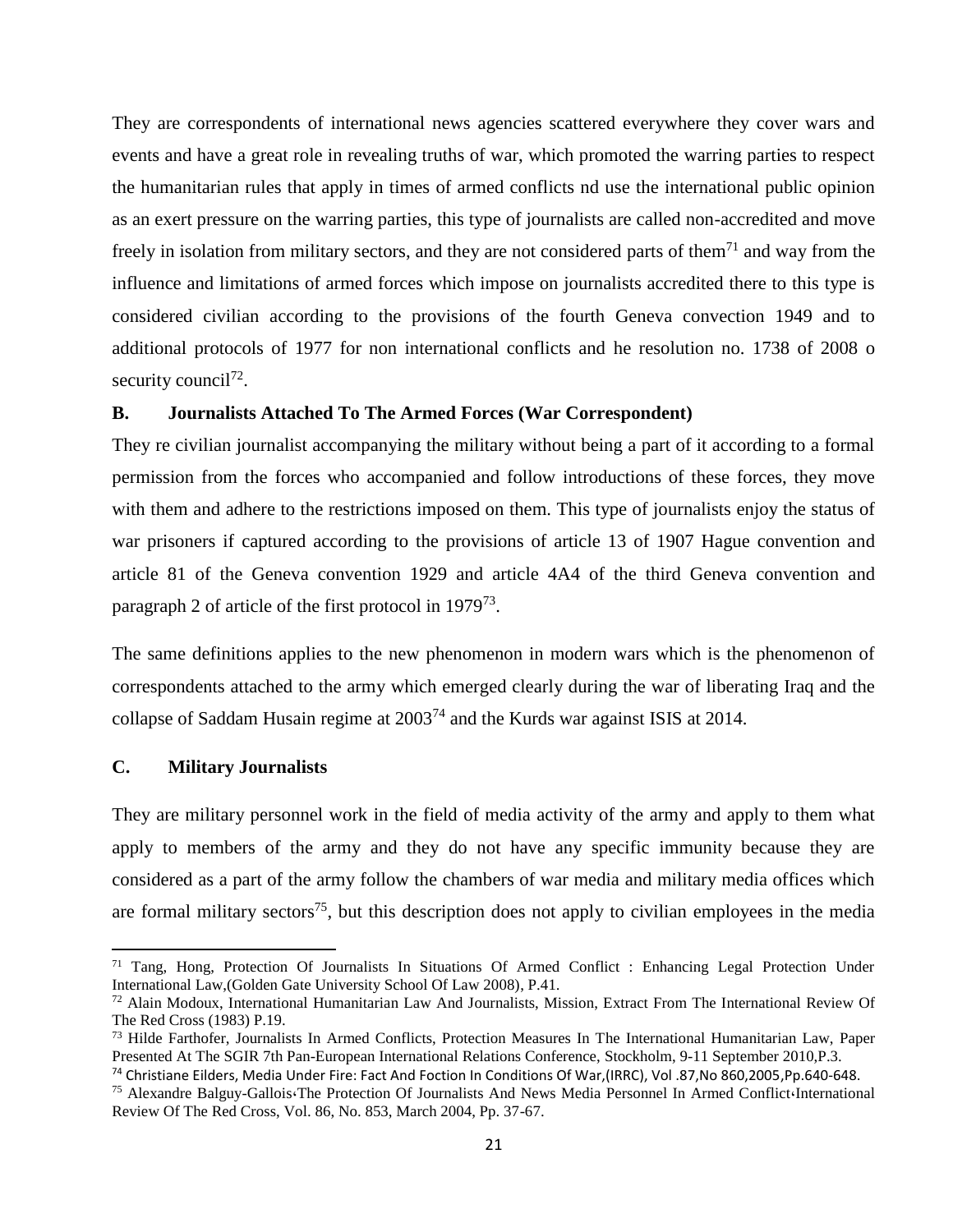institutions such as governmental newspaper and televisions and radios of state<sup>76</sup>, where many states have civilian media foundations ( radio, TV and public edification institutions ), and those who work in those foundations are civilian people, it may happen that these foundations order them to accompany military sectors as a part of the state media effort in armed conflicts, these people remain as civilians moving with the military sectors, they should be treated as accredited journalists $^{77}$ .

# <span id="page-30-0"></span>**1.2.3.The Obligations of Journalists in Armed Conflicts**

The warring parties have specific commitments to the protection of civilians from the direct effects of hostilities. The International humanitarian law requires that all civilians including journalists should have protection from violence. Journalists have the obligation not to use media in publicity for the incitement of war and they are also prohibited from participating in fighting and hostilities, in addition to providing all the necessary equipment for the prevention of war.

#### **A. Ban The Participation of Journalists in The Hostilities**

Journalists enjoy the protection afforded by the international humanitarian law, however this applies if the primary condition that journalists do not act in ways that adversely affect their status as civilians<sup>78</sup> and this includes contributing to the hostilities or to participate directly in hostilities. It also gives reporters parameters and guidelines for media coverage during war, it prohibited them from taking any role in the hostilities. Any journalist going against this ban entails serious legal consequences beginning with loss of the journalist's right to protection, and this gives the state the right to prosecute the journalists on the criminal charges of treachery  $\frac{79}{2}$ .

But it must be emphasized that this prohibition does not extend to duties included as the usual performance of the journalist`s mission like presence in the field, or interviews, or to take notes or take photographs or make recordings of sounds, or imaging video cameras and mobile devices, and broadcast to the newspaper or agency or channel. There isaneed to prove that the journalist has exceeded professionally imposed boundaries, or participated in military action. There is also need to

l

<sup>76</sup>Reporteurs Nans Frentieres, Hand Book For Journalists Guide De Pratique Analyses (Edition Unesco,2005)P 4. <sup>77</sup> Abdulkadir B. Hobah,Op.Cit,P.57.

<sup>&</sup>lt;sup>78</sup>Article 79/2 Of The First Additional Protocol To The Geneva Conventions Of 12 / August / 1949, Relating To The Protection Of International Armed Conflicts, 1977

 $79$ Article 37 / A, Of Protocol I, On The Protection Of International Armed Conflicts.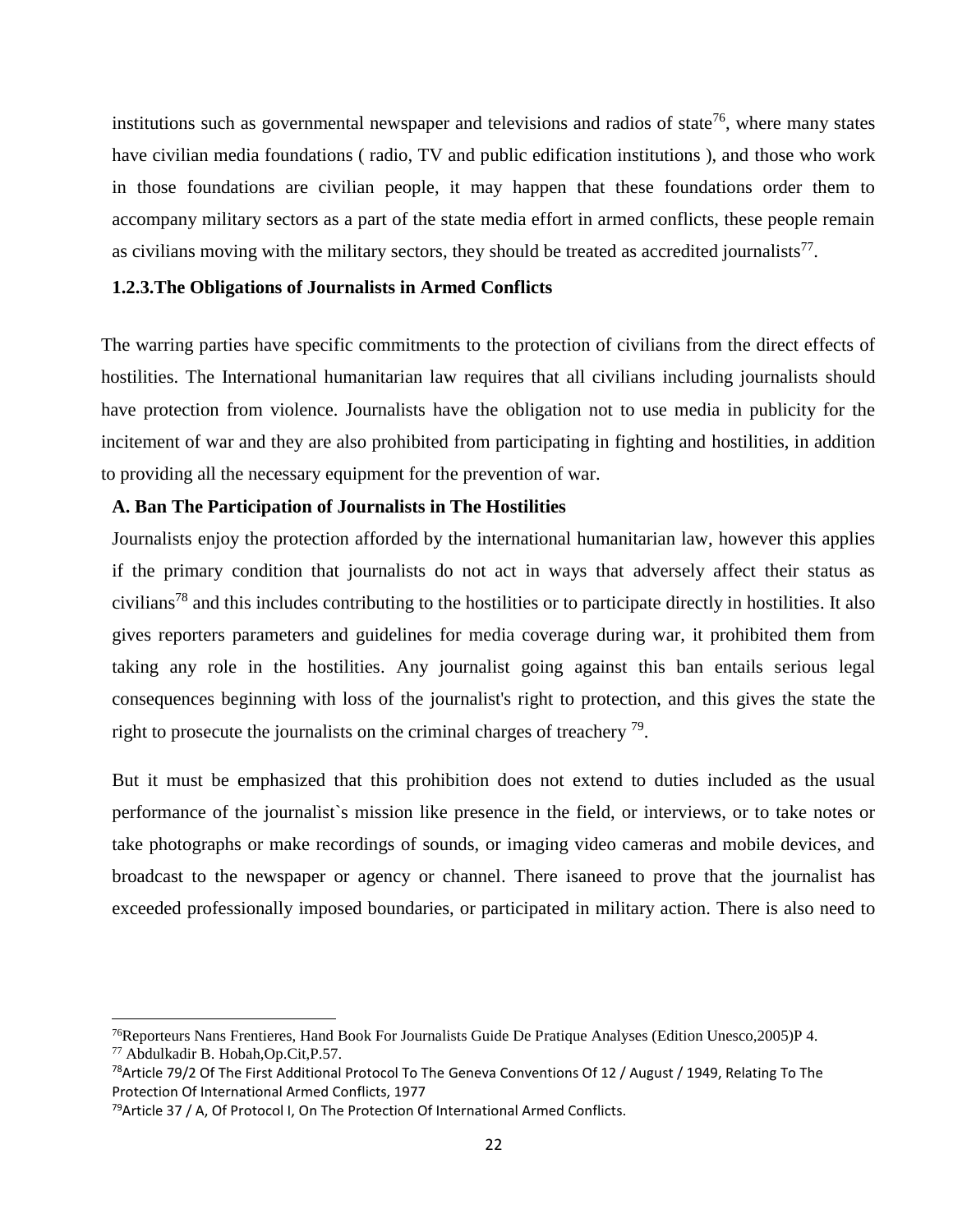establish a connection between the journalist's behavior and the effects of this behavior on the hostility actions<sup>80</sup>.

Also, the journalists should take the necessary precautions not to be subjected to the risk of hostilities, or charged to contribute to the hostilities, for example the independent journalists who doesn't accompany troop should not wear military uniforms, journalists should also not travel with personal security guards because that represents a threat to the journalist, as exemplified on April 13, 2003 in an incident involving the American CNN team<sup>81</sup>.

The media team was accompanied by a guard from a private security company during their coverage of the war in Tikrit, northern Iraq, when their vehicle came under fire at the entrance of the town, the guard returned fire. This was considered an adherent contrast to all professional rules. The use of a private security firms whose members will not hesitate to fight, will not only increase the confusion between reporters and combatants<sup>82</sup>. The warring parties should not expect all media vehicles are armed therefore this incident should not be used as an excuse to violate the protection of journalists and media during armed conflicts.

## **B. Obligation of Using The Distinctive Badge and Identity card**

A journalist to commit to use the distinctive badge to distinguish him from non journalists in conflict zones, he is also obliged to show the identity card, as follows:

### **1.Obligation to The Distinctive Badge:**

The journalists must use the distinctive badge in the conflict zones, so the warring parties can distinguish them from members of the opposing forces. The badge should not provoke the suspicion (not resemble badges used by the warring forces). The badge must also be easily visible on their uniforms. Their uniform should also be easily distinguished from that of the armed forces. Their occupational badges should also be displayed on their vehicles and this logo shall not be the flags at their headquarters in the conflict zone<sup>83</sup>.

#### **2.Owning a Private Journalist Identity Card:**

They may obtain an identity card similar to the model in Annex II of this Protocol. This card, which shall be issued by the government of the State of which the journalist is a national or in whose territory he resides or in which the news medium employing him is located. The identity card should attest to his

<sup>80</sup> R. Gutman, Crimes Of War – What The Public Should Know, (New York/London: Norton And Company 1999) P.171. 81 Maher Jamil, The Protection Of Journalists And Media During Armed Conflicts (Arab Renaissance Publishing

House:2008) P.78.

<sup>82</sup> Maher Jamil,Ibid,P.78.

<sup>83</sup> Mabtosh Haj, Protection Of Journalists In Armed Conflicts, Op. Cit, P.275.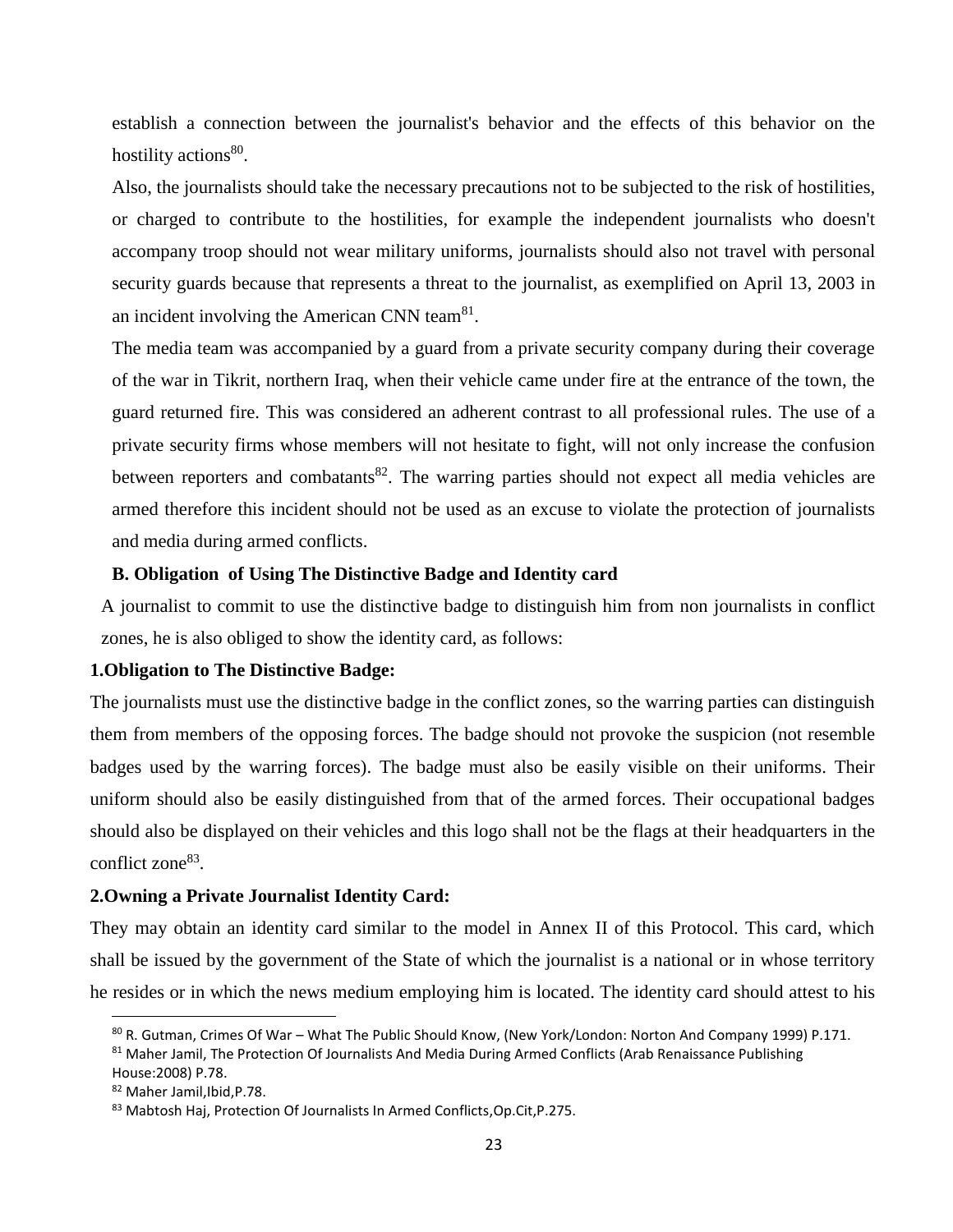status as a journalist, this text refers to an identity card that the competent authorities may give it to a journalist in order to attest to his status and function when exposed to troubles during his work<sup>84</sup>. Here an important question rises, is holding a download card a condition for the right of protection? It can be said accordance with Article 1/79, the journalist be protected as a civilian and non-participant in the fighting without any consideration to his job, therefore they did not a special establish law for journalist otherwise the card would be a requirement to enjoy the advantages of this situation<sup>85</sup>. As long as the journalist is being protected as a civilian the identification card is not a condition to have this protection, but rather a distinguishing factor.

There for journalists it must be respected, whether they have or don't have identity card to prove they are journalists are charged with dangerous assignments, as the card certifies that they are journalists and not civilians because they originally are journalists<sup>86</sup>.

Albeit the identity card has practical use it only in the event of a journalist has been captured by parties to the conflict, having this ID card is a presumption in his favor that he is a journalist non-combatant needs to be released unless he commit a hostile act.

However, in the case of losing the card for any reason the press is protected in accordance with Article 2/5 of the Third Geneva Convention on the treatment of prisoners of war in 1949, which allows to keeps the journalist under protection until a competent court decide on the position after confirming his identity<sup>87</sup>.

It is also equal, the provision of Article 79 protects accredited journalists and independent journalists who work individually and then as civilians persons in an armed conflict zone by the expansion of the circle of Protecting Journalists<sup>88</sup>.

# **C. Providing The Required means for Protection**

 $\overline{\phantom{a}}$ 

The duty of the editors is providing the safety equipment of good quality for reporters working in armed conflict zones and dangerous areas, such as bulletproof jackets, helmets, armored vehicles if available,

<sup>84</sup> Sharif Atlem&Mohamed Abdel Wahed, Encyclopedia Of International Humanitarian Law Conventions, Sixth Edition (Cairo: International Committee Of The Red Cross 2002) P.312.

<sup>85</sup> Mahmoud Daoud, International Protection For Journalists In International Humanitarian Law And Islamic Jurisprudence With The Signal Applied To The Events Of The American Aggression On Iraq( 2003)P.14.

<sup>86</sup> Gasser H. Peter, The Protection Of Journalists Engaged In Dangerous Professional Missions, Op.Cit, P.14.

<sup>87</sup> Mabtosh Haj, Protection Of Journalists In Armed Conflicts,Op.Cit,P.277.

<sup>88</sup> Alexandre Balguy-Gallois:The Protection Of Journalists And News Media Personnel In Armed Conflict:International Review Of The Red Cross, Vol. 86, No. 853, March 2004, Pp. 37-67.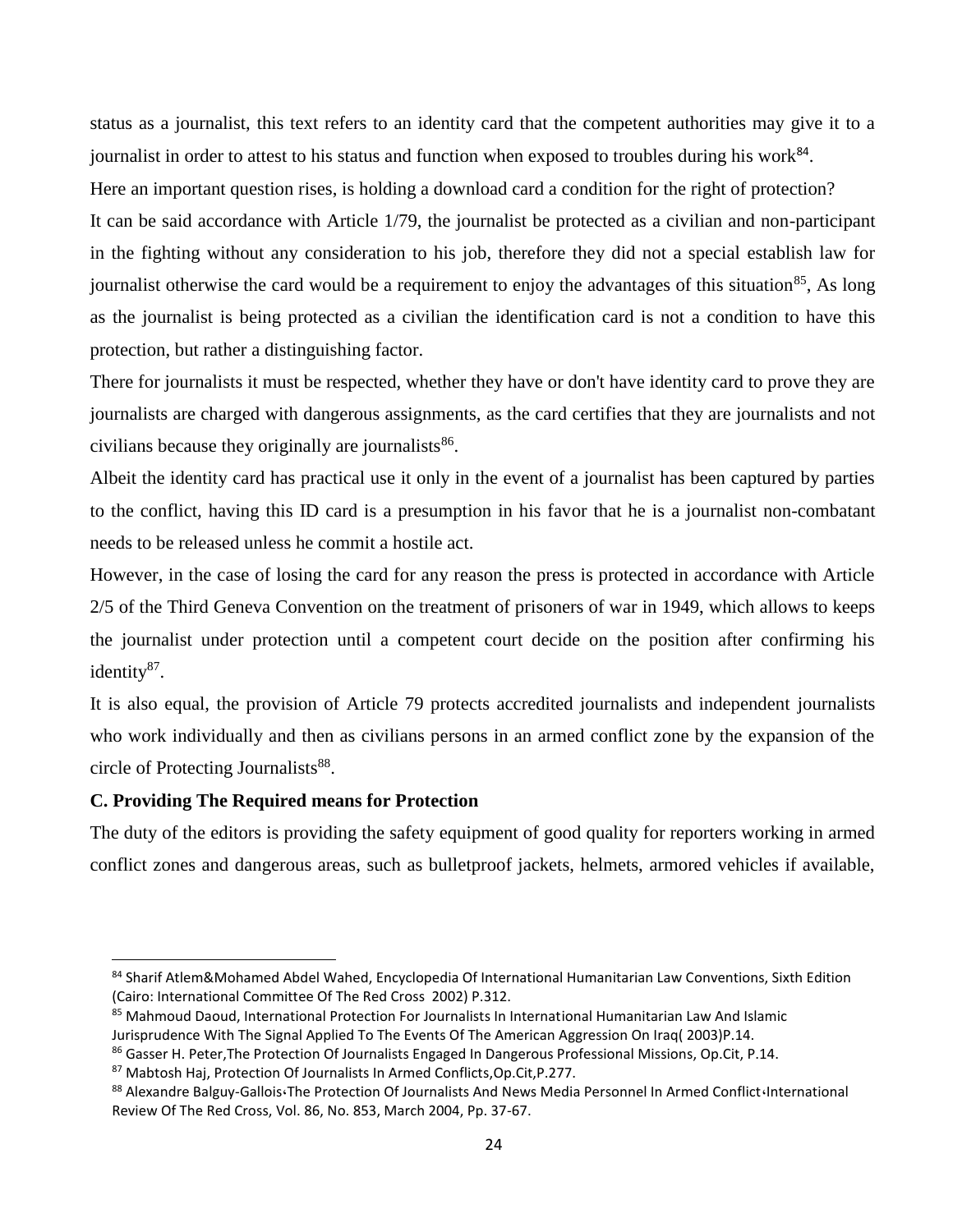they must also provide other communications equipment to locate the presence as well as equipment to help survive and first aid<sup>89</sup>.

## **D. Commitment to The Ethics and Decency of The Profession of Journalism**

Doing the profession of journalism is through principles and ethics the journalist must commit and works to achieve them, because the press has a social role, and a national message as well as it's role emphasizing on the rule of law and supporting justice as addressed by the judiciary with the need to adhere to accuracy, objectivity and professionalism and the journalist must avoid using his career in order to achieve personal gains, the commitment of journalists to these principles achieve their ability to constructive criticism, for the benefit of communities and protecting the public from any bad usage of the press in order to achieve certain purposes promotion and advertising $90$ .

The protection of sources is the cornerstone in the field of journalism, protection is gaining extraordinary significance when news coverage of specific topics such as violent crime, national security and armed conflicts under which expose the sources to legal or physical risks and independent journalists in particular should know that this burden located primarily on their shoulders, and a journalist should not make a promise to maintain confidentiality before estimating the potential consequences if the journalist gave the media Foundation promise of confidentiality, this promise creates a moral obligation<sup>91</sup>.

 $\overline{a}$ 

<sup>89</sup> Charter Of The Safety Of Journalists Working In Armed Conflicts And Dangerous Areas Of The Organization Reporters Without Borders Regions, Adopted In Paris In March, 2002, P. 2.

<sup>90</sup> Ruay Khaled, Legal Protection For Journalists During Armed Conflicts (The Study In Light Of Domestic Laws And International)Op.Cit,P.24-25.

<sup>&</sup>lt;sup>91</sup> Frank Smith, The Committee To Protect Journalists To The Security Of Journalists, News Coverage In The World Is Dangerous And Variable Guide, The Committee To Protect Journalists,P.12.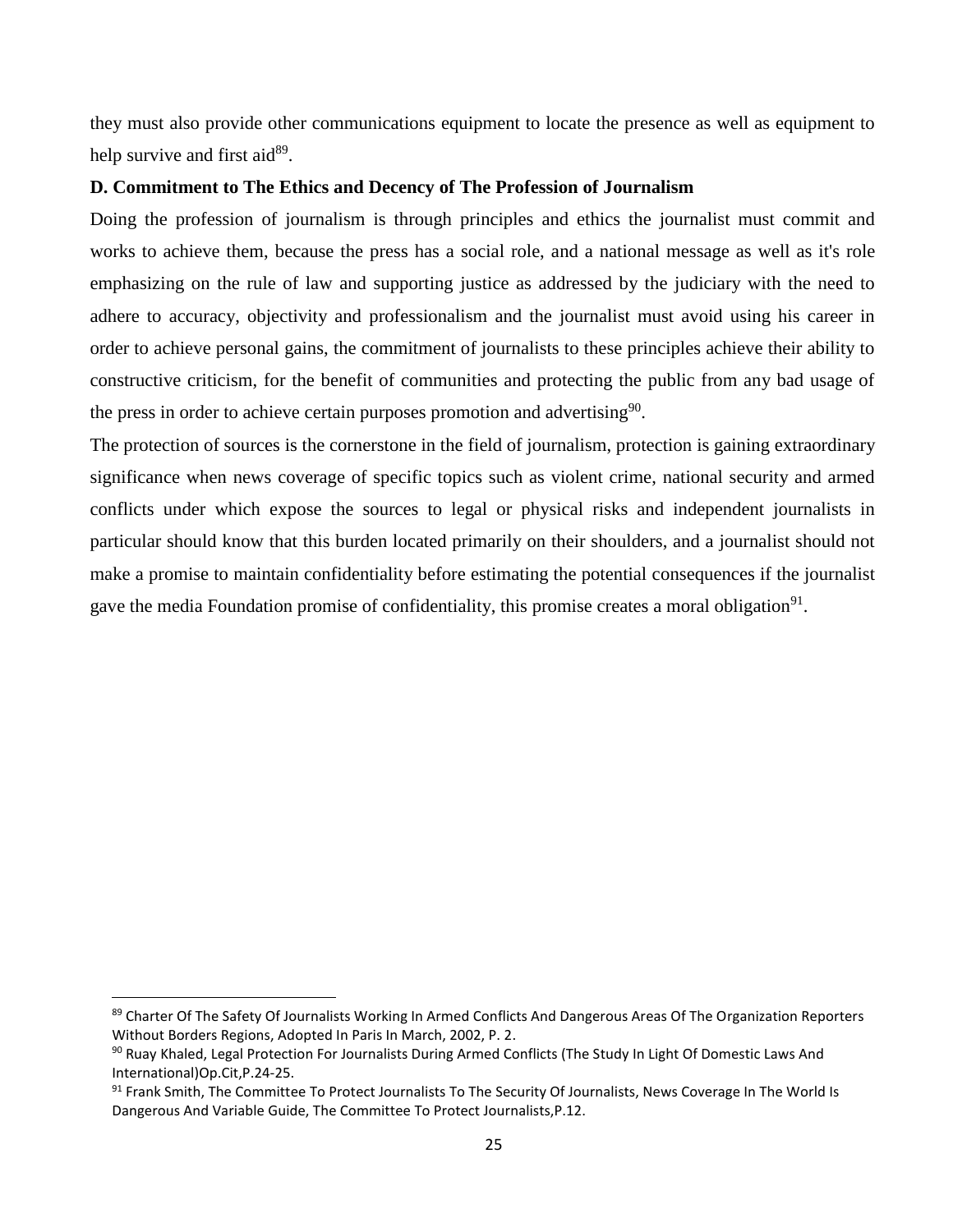## **Chapter 2:Status Journalists During Armed Conflicts**

<span id="page-34-0"></span>Despite of the protection provided by rules of international humanitarian law to journalists during being in the armed conflict areas, in spite of the confirmation of the session which was allocated by UN human rights council June /4/2010 in Geneva to discuss the protection of journalists in areas of armed conflicts, that the current laws provide realistic and powerful protection for journalists, therefore to cover the vocabularies of this chapter of all its aspects, we have decided to divide this chapter into:

Protection Journalists during international armed conflicts

Protection Journalists during non-international armed conflicts

# <span id="page-34-1"></span>**2.1.Protection Journalists During International Armed Conflicts**

To adequately understand the rules established for the protection of journalists in international armed conflicts, necessitates that first define the concept of international armed conflict.

# <span id="page-34-2"></span>**2.1.1.The Concept of International Armed Conflict**

The concept of international armed conflicts is illustrated through two points, the first is its definition then explain the applicable law accordance with the international legislations.

# **A. The Definition of International Armed Conflict**

 $\overline{\phantom{a}}$ 

It meant an armed conflicts between states or between a state and a recognized national liberation movement, as it came in the first article of the first additional protocol to the Geneva convention of 1949 $92$ . It meant also restoring to armed violence between two states or more whether with a former announcement or not. The contracting warring sides should apply the provisions of the international humanitarian law, whether they admitted the conflict or not and must apply these provision in situations of occupations<sup>93</sup>.

# **B. The Existing Laws to Protect Journalists Under International Armed Conflict**

<sup>92</sup>Michel Cyr Djiena Wembou & Daouda Fall, International Humanitarian Law: General Theory And African Reality, (France: Harmattan, 2000) P.78. And Paragraph 4 Of Article 1 Of The First Additional Protocol

<sup>93</sup>Laura M. Fournier, The Protection Of Journalists In Armed Conflict, Master Thesis Of The Law, Faculty Of Law Ghent University, 2014,P.13.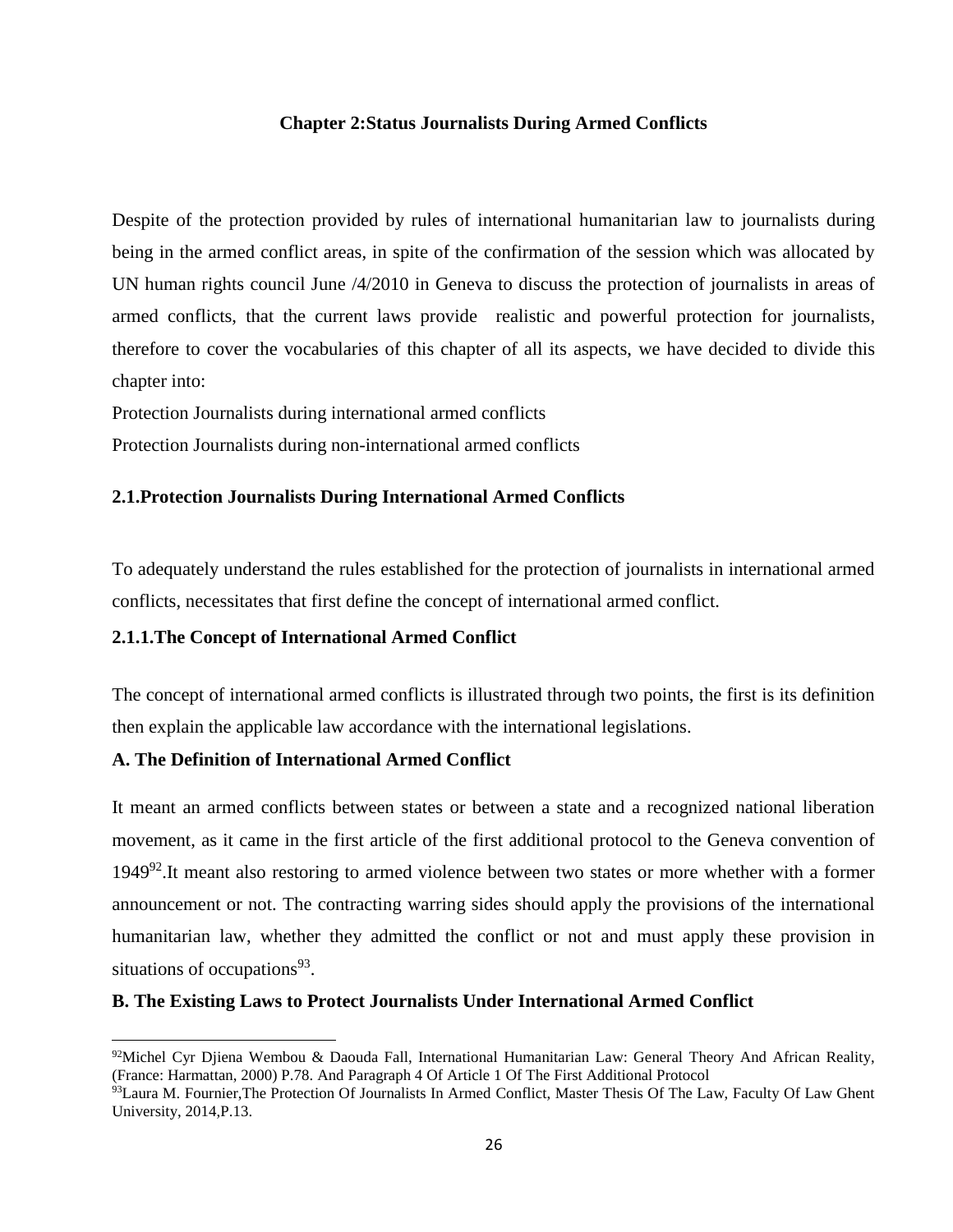The range of international humanitarian law focus on avoiding non-participating people or those people who stopped participating in direct hostile actions which are unnecessarily. Thus it applies to international armed conflicts especially the four Geneva conventions and the first additional protocol, where they put basic rules for granted protections for journalists when they found themselves in the context of an armed conflict. Journalists were mentioned in international humanitarian law treated in two deferent ways<sup>94</sup>: First in the third Geneva convention relative to the treatment of war prisoners which include war correspondents, and the Second is in the first additional protocol to the Geneva conventions of 1977 which deals specifically with journalists who do some dangerous tasks in armed conflict areas, and both treaties apply to international armed conflicts<sup>95</sup>.

# <span id="page-35-0"></span>**2.1.2. Protection of Journalists Under International Conventions in International Armed Conflicts**

The definition of journalists has come in the draft of international conventions for protecting journalists in article 2 where is stipulated the definition of journalists for the purposes of application of this agreement. This convention tries to recognize the rules that authorize protection and promote respect for journalists. And considering the article 4 of the third Geneva convention and article 79 of the first additional protocol, it is clear that journalists enjoy some kind of protection afforded to civilians in international armed conflict which will be explained in the pro points of this section<sup>96</sup>. The Geneva convention in 1864 did not address the protection of journalists despite it being the cornerstone on which the conflict of international humanitarian law is based.

#### **A.The Protection of Journalists Under The Hague Convention of 1899-1907**

There was no any attention of protecting civilians during the fighting and any of the previous conventions before the fourth convention of Hague of 1949 didn't include any direct protection for civilians and this protection remained subjected to general principles established by martins, and in the second Hague convention of 1899 and the fourth of 1907 which include (Civilians remains in

 $\overline{a}$ 

<sup>94</sup> Mohamed Daoud, Protect The Security Of Civilians Under Occupation In International Humanitarian Law (Egypt: He National Library And The National Archives,2008) P. 37.

<sup>95</sup> Mohammed Thamer, International Protections For Journalists During Armed Conflicts Empirical Study On Iraq News, Available In: [Https://Www.Dorar-Aliraq.Net/Threads/174001](https://www.dorar-aliraq.net/threads/174001) . 25/4/2016

<sup>96</sup> Muammar Al Naimi, The Protection Of Journalists In Armed Conflicts,Op.Cit,P.29.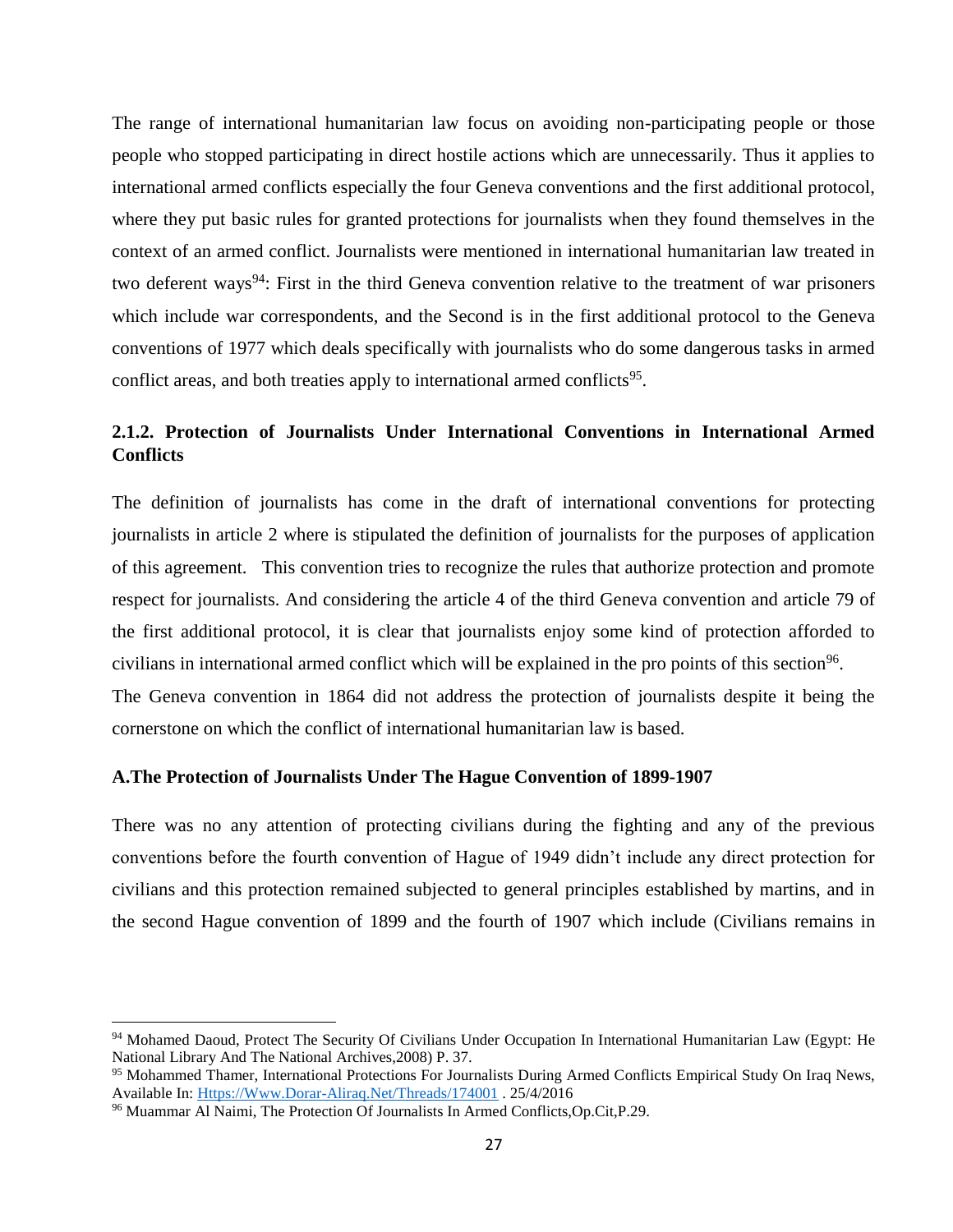cases that do not provide for written texts in protecting the principles of humanity and the dictates of public conscience)<sup>97</sup>.

While the Hague convention of 1907, the article 13 stipulates that (treats Individuals who follow an army without directly belonging to it, such as newspaper correspondents and reporters, sutlers contractors, who fall into the enemy's hands, and whom the latter think fit to detain, have a right to be treated as prisoners of war, provided they can produce a certificate from the military authorities of the army they were accompanying)<sup>98</sup>, With this text the calend had recognized the situation and position of reporters and editors of newspaper as civilian personal follow the army without being actually a part of it, it had considered them a part of civilian citizens and non-combatants and therefore they don't have warrior character, they enjoy protection as civilian<sup>99</sup>, so it is illegal act to attack them or be subjected by the enemy forces whether the war correspondent is one of the citizens of a warring state or foreign. The journalists according to these texts are a part of a undefined class, accompany the army forces without belonging to them, and as such they should be treated when captured as war prisoners with retaining at the same time their civilian status under one condition if they carry a permission issued by the military authorities of their countries<sup>100</sup>.

### **B. The Protection of Journalists Under The Geneva Convention of 1929**

This convection which was concluded on 27/7/1929 is considered the first convection that specialized to prison of war. In July representatives of 47 stats met in Geneva at the invitation of Swiss government in order to make some improvement to the laws that protect fighters in the armed conflicts ,this conference resulted to write two agreements, the first related to improve the condition of soldiers, wounded and sick in the field. And the second related the treatments of war prisoner which provided the human treatments with war prisoners, where there are many rules relating to protection of prisoners $^{101}$ .

Recording the situation of journalist the seventh section of Geneva convention of 1929 included a text dealing with providing with kind of protection for journalists in article 81 (Persons who accompany

l

<sup>97</sup>Musa Mohammed Jamil Hand,Op.Cit.P.44.

<sup>98</sup> Article 13 Of The Hague Convention, Dated 18 / October / 1907, Relating To The Institution Of The Ground War.

<sup>99</sup>Mohammed Abdul Rahman, The International Protection Of Journalists During Armed Conflicts In International Humanitarian Law And Islamic Jurisprudence,Op.Cit,P.153.

Nizar Jassim, The Legal Status Of The Sender Of The War In Light Of The Law Of War, The Iraqi Journalists Syndicate, (Baghdad:1983) P. 23

<sup>100</sup> Mabtosh Haj, Protection Of Journalists In Armed Conflicts,Op.Cit,P.160.

<sup>&</sup>lt;sup>101</sup>Mohammad Shalaldeh, International Humanitarian Law, The Entity Knowledge (Alexandria:2005) P.51.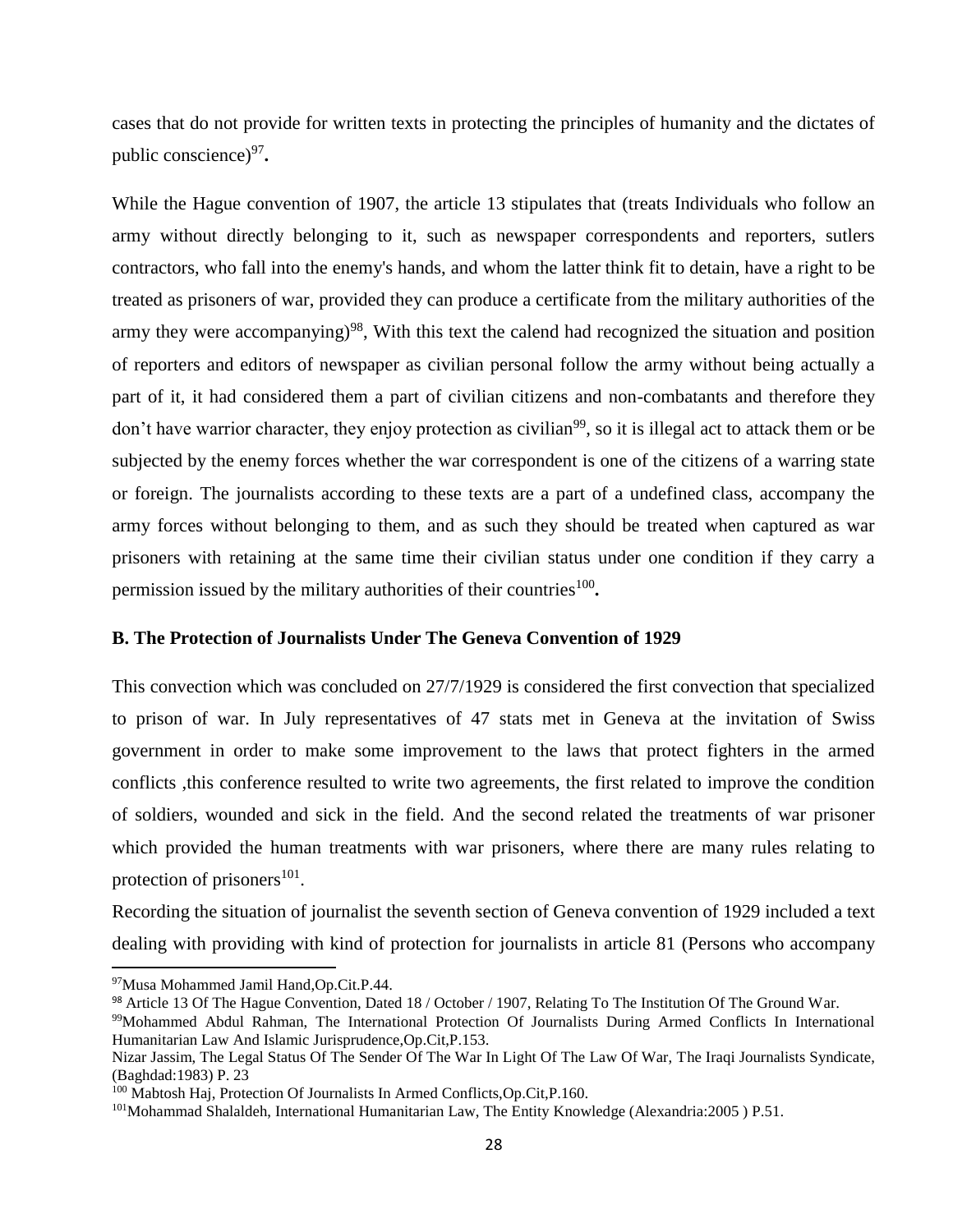the armed forces without being affiliated to them directly, correspondents, or informants journalists, or contractors, or contractors who fall in the hands of the enemy, the enemy believes that it is appropriate detention shall be entitled to be treated, prisoners of war, provided that it is in possession of a statement from the armed military authorities that they were traveling with $10^{102}$ 

According to this text the journalists are a part of a undefined class, accompany the army forces without belonging to them, and as such they should be treated when captured as war prisoners with retaining at the same time their civilian status under one condition if they carry a permission issued by the military authorities of their countries  $103$ .

### **C. The Protection of Journalists Under The Geneva Convention of 1949**

It emphasized on the legal protection for journalists in the third Geneva convention provides the treatment of war prisoners, as the journalist who is being captured and arrested is considered a war prisoner has the legal situation war prisoners, but the journalists must play a role similar to the role of the soldier, it makes a presumption, and in case there is any doubt of someone`s situation, they should give him the legal status of war prisoner and that person enjoy the legal protection according to Geneva convention of 1949 until the decision of a competent court is issued  $104$ .

The article 4-a of the third Geneva convection of 1949 provides to identify the categories of war prisoners, and the journalist is provided in article (4/A4) (Persons who accompany the armed forces without actually being members thereof, such as civilian members of military aircraft crews, war correspondents, supply contractors, members of labor units or of services responsible for the welfare of the armed forces, provided that they have received authorization from the armed forces which they accompany, who shall provide them for that purpose with an identity card similar to the annexed model $1^{105}$ 

While article 5 of the third Geneva convention provides (The present Convention shall apply to the persons referred to in Article 4 from the time they fall into the power of the enemy and until their final release and repatriation. Should any doubt arise as to whether persons having committed a belligerent act and having fallen into the hands of the enemy belong to any of the categories

l

<sup>&</sup>lt;sup>102</sup>Article 81 Of The Geneva Convention 1929, relative to the Treatment of Prisoners of War.

<sup>103</sup>Omar Saad Allah, The Development Of International Humanitarian Law, First Edition ( Beirut: Dubai Media Incorporated West,1997) P. 101

<sup>&</sup>lt;sup>104</sup> Stephen R.Sarnoski,The Status Under International Law Of Civilian Persons Serving With Or Accompanying Armed Forces In The Field Army Lawyer, July 1994,P.32.

<sup>&</sup>lt;sup>105</sup>Article (4 A 4) Of The Third Geneva Convention Relating To The Treatment Of Prisoners Of War Of 12 / August 1949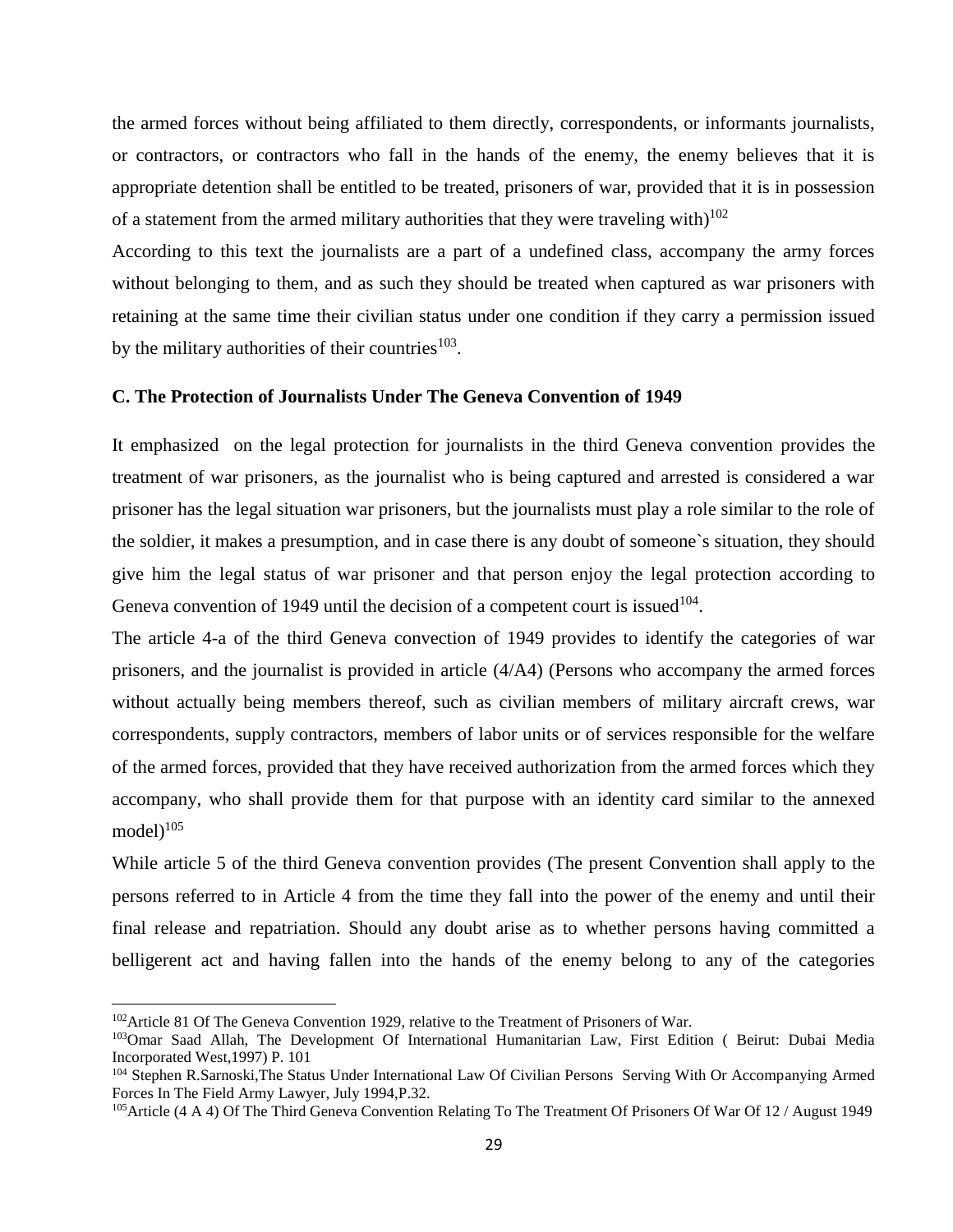enumerated in Article 4, such persons shall enjoy the protection of the present Convention until such time as their status has been determined by a competent tribunal) $106$ .

The journalists and war correspondents enter the classification that is not specified or identified relating to the individual attaching the army without being part of them. The previous convention was limited to protect the accredited journalist by the army they accompany and hold a badge or permit of  $army<sup>107</sup>$ .

# **D. The Protection of Journalists Under The Provisions of The First and Second Additional Protocol of 1977**

In the 1970 and most notably during the Vietnam War, the international community concerned itself for the first time specifically with the physical protection of independent journalists. On 9 December 1970, the United Nations General Assembly ('UNGA') adopted Resolution 2673 (XXV), directing the Economic and Social Council to draft a convention on the protection of journalists engaged in dangerous missions in areas of armed conflict. This was done through the Human Rights Commission and resulted in the 1975 Draft UN Convention which commenced as an initiative of the UNGA. The draft was reviewed at the diplomatic conference as the reaffirmation and development of International Humanitarian Law applicable in Armed Conflicts (1974-1977). The ad hoc working group of committee I of this conference decided to incorporate the existing IHL instruments instead of creating a separate convention to address the special status for journalists. Upon approval by the UNGA, Article 79 AP I was introduced as a special provision relating to journalists<sup>108</sup>.

The effort in the diplomatic conference aimed to provide the best protection of journalists from the dangers of wars, and adopted a specific rule of the first additional protocol of 1977 relating t international armed conflicts which represented in article 79 about the measure of protecting journalists, where the article provides  $109$ :

1- Journalists engaged in dangerous professional missions in areas of armed conflict shall be considered as civilians within the meaning of Article 50, paragraph 1.

2- They shall be protected as such under the Conventions and this Protocol, provided that they take no action adversely affecting their status as civilians, and without prejudice to the right of war

<sup>&</sup>lt;sup>106</sup>Article 5 Of The Third Geneva Convention Relative To The Treatment Of Prisoners Of War, Of 12 / August / 1949 <sup>107</sup>Alexandre Balguy – Gallois,Op.Cit ,P.39.

<sup>108</sup> Abdulkadir B. Hobah, Op.Cit, P.47.

<sup>&</sup>lt;sup>109</sup>Article 79 Of The First Additional Protocol 1977, Dated 12 / August / 1949 On The Protection Of International Armed Conflicts.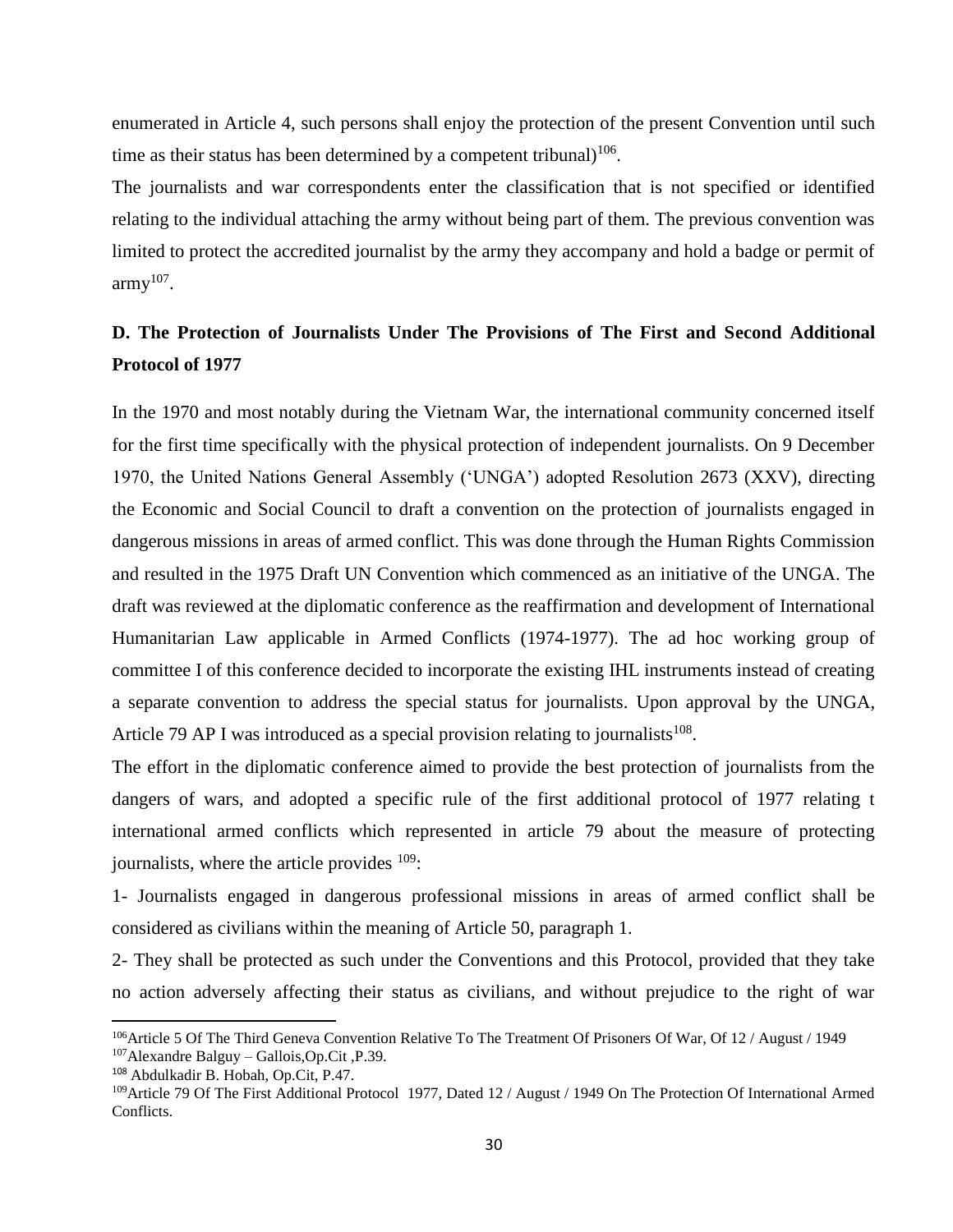correspondents accredited to the armed forces to the status provided for in Article (4 A 4) of the Third Convention $110$ .

3- They may obtain an identity card similar to the model in Annex II of this Protocol. This card, which shall be issued by the government of the State of which the journalist is a national or in whose territory he resides or in which the news medium employing him is located, shall attest to his status as a journalist.

Despite of the lack of reference to the protection of journalists in the internal conflicts in the second protocol, but the humane treatment enshrined in the common third article and the second protocol, and the stipulated in this protocol provides for this class of people some minimum guarantees in the internal wars. It means that the journalist enjoy full protection guaranteed by the international humanitarian law to the civilians during both international or internal wars. And thus the journalists can get the same protection for non-competent people<sup>111</sup>.

The second additional protocol of 1977 which provides to protect the victims of non-international armed conflicts, didn't put any kind of special protection for journalists, and in this case the journalists are being protected implicitly just like other people, on the other hand the article 37 of the second protocol states that (the civilian population and individual civilians shall enjoy general protection against the dangers arising from military operations. To give effect to this protection, the following rules shall be observed in all circumstances) $^{112}$ .

## **2.2.Protect Journalists During Non-International Armed Conflicts**

We will try to show prescribed protection for journalists in non-international armed conflicts, and also explain the concept of non-international armed conflict and the applicable laws:

#### **2.2.1.The Concept of Non-International Armed Conflict**

 $\overline{\phantom{a}}$ 

The concept of internal armed conflicts has become a very important issue because of it's ambiguity and attachment to the old fashioned principle of sovereignty. There overlaps between the two as well as severe range diversity. It is very difficult to distinguish between them. There is no doubt that the

<sup>110</sup> Emily Crawford,The International Protection Of Journalists In Times Of Armed Conflict And The Campaign For A Press Emblem,Legal Studies Research Paper No. 12/61, 2012,P.16.

<sup>111</sup> Omar Albzor, For Some Categories In The Protection Of International Humanitarian Law, (Children Women Reporters), A Complementary Study Of The Requirements For Obtaining A Master's Degree In Public Law, Faculty Of Graduate Studies, An-Najah National University, Nablus, 2012, P. 73.

<sup>112</sup>Muammar Al Naimi, The Protection Of Journalists In Armed Conflicts,Op.Cit,P.31.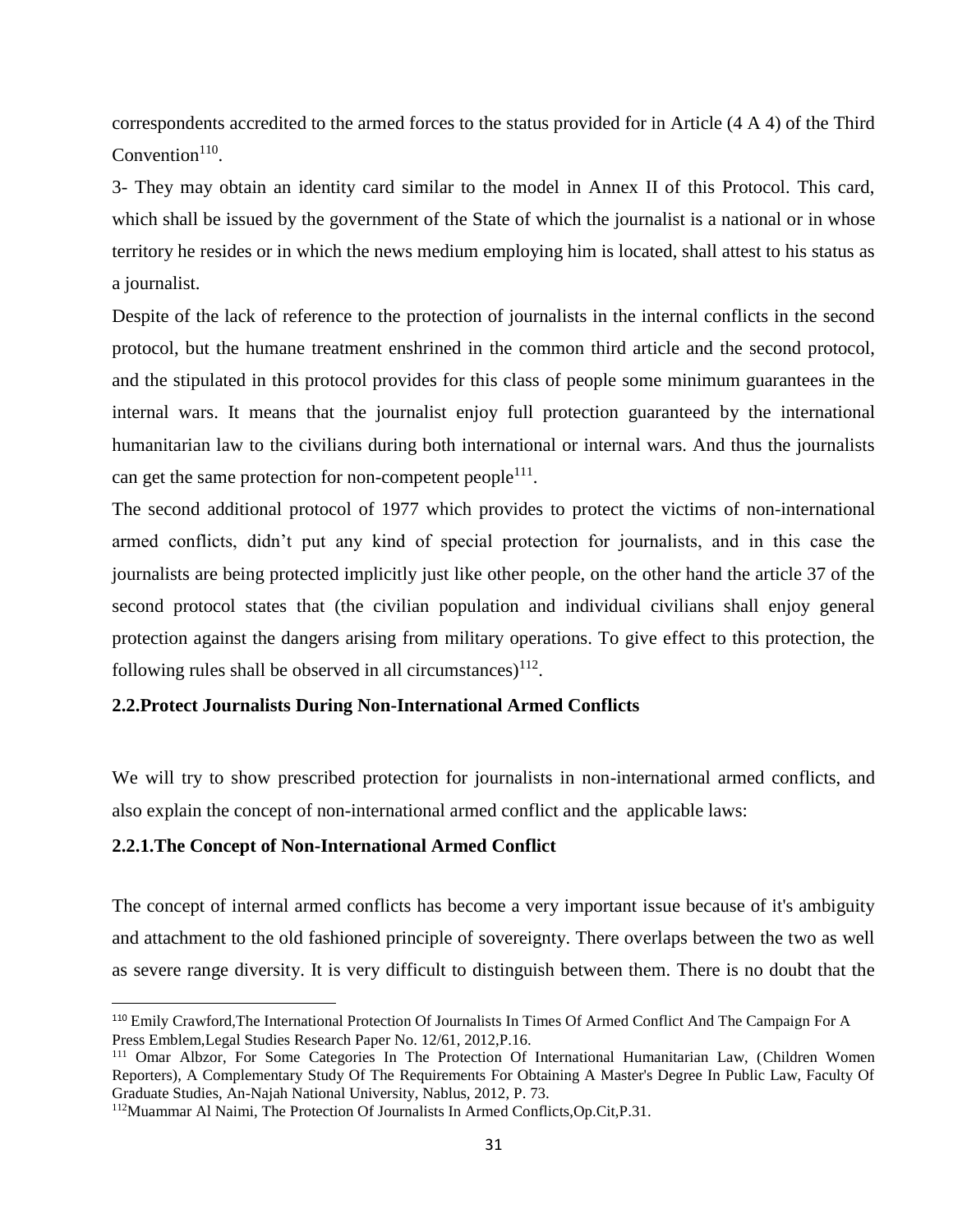ambiguity of the boundaries between internal armed conflict and sovereignty is a result of their link to the long-standing theory of conventional warfare.

The phenomenon of internal armed conflicts is considered a chronic phenomena which is hardly devad year without leaving behind it a dispute fierce. some internal armed conflicts are long term despite their narrow scope and the other last only a few days or a few weeks, but in both cases the outcome is very heavy losses in lives and money and vandalism of dozens of civilian objects. Civil armed conflict is disease that still threatens humanity the research in the concept of non-international armed conflicts includes a lot of details and things that need to be a lengthier searched, especially if dealt from the position of international Jurisprudence and judgment of this subject. Wewill try to release the concept of non-international armed conflicts in the light of the definition of noninternational armed conflict and existing laws to protect journalists under a non-international armed  $conflict<sup>113</sup>$ .

### **A.Definition of Non-International Armed Conflict**

Article 3 common between four Geneva Conventions is considered the most important articles on the considerations on the non-international armed conflicts field. Some have even called the designation a "mini-treaty". The article deals the kinds of conflicts which have no international character, through a set of criteria that can be determined from which the concept of armed conflict, including  $114$ :

- To identify to the parties of the conflict were possible such that, these parties should have and exhibit a set minimum of organizational structure and sequence of leadership.

- That the armed conflict is kept up to a minimum of intensity level. It is assumed in general that parties resort to the armed forces, or using military means, depending on the time lapse during which the violence continues and other additional element may be taken into account.

The meaning of the international armed conflict is that the internal conflict is taking place in the parameters of a single state inhabited by both armed groups. This definition entells that there is no legal personal description of the state or between such groups to each other<sup>115</sup>. The phrase, internal

<sup>113</sup> Frits Kalshoven & Liesbeth Zegveld, Constraints On The Waging Of War An Introduction To International Law, Fourth Edition (New York:Cambridge University Press, 2011) P.104.

<sup>114</sup> Laura M. Fournier,Op.Cit,P.14.

<sup>115</sup> Frida Lindström,Asymmetric Warfare And Challenges For International Humanitarian Law,Master's Thesis In Public International Law,Department Of Law Uppsala University,2012,P.25.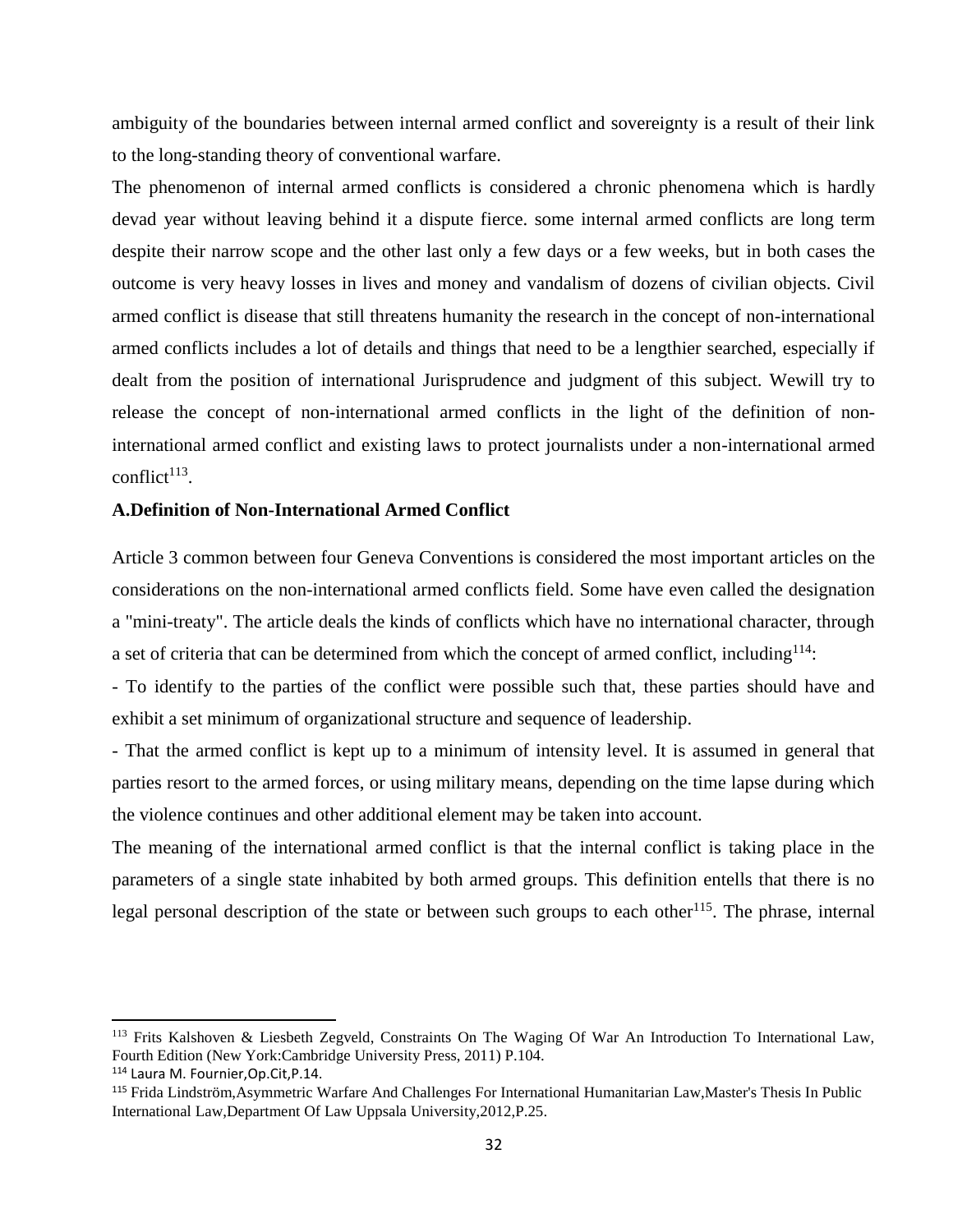armed conflict refers to a fight happening within the territory of a State between the regular armed forces and armed groups that can not be differentiated <sup>116</sup>.

### **B.The Existing Laws to Protect Journalists Under a non-International Armed Conflict**

Protection for journalists here is intended to be applied in a non-international armed conflicts. It is therefore, the international humanitarian law postural applied in non-international conflicts time, and expressed on bases in Common Article Three of the Geneva Conventions of 1949, and in the second additional protocol the 1977<sup>117</sup> law which under the common Article 3 made important changes in the international law by using the phrase, (each party of the conflict). This phrase gives non-international armed conflict a humanitarian character because it's obligations urges the current government to face the conflict and includes the rebellious party in the legislation, who were previous considered outside the framework of international law.

The Common Article 3 was the cornerstone of international humanitarian law applicable to this law which was the result of great efforts and long discussions at the diplomatic conference in Geneva in 1949. Prior to the conference there was preparatory work that preceded the conference, in an attempt to provide the minimum humanitarian requirements in non-international conflicts. This conference was followed by the establishment of the second additional Protocol to the four Geneva Conventions, adopted on the eighth of July 1977 which specifically applies to certain cases involving internal conflicts and also aided in the enhancement of protection beyond the minimum set in article 3 common standards. This protocol does not apply unless ratified by the State<sup>118</sup>

What we note here is that despite the seriousness of journalistic tasks in internal conflicts, it is not mentioned in the second Protocol. However, the humane treatment envisioned in Common Article 3 of Protocol II and general protection of civilians, includes journalists among the population granted minimum protection guarantees which are indispensable in non-international conflicts.

# **2.2.2 Protection of Journalists Under International Conventions and Treaties in Non-International Armed Conflicts**

The rules governing the non-international armed conflicts which sometimes called internal conflicts are represented in the common article three of Geneva convention of 1949 and the second additional

<sup>116</sup>Essam Abdel Fattah , International Humanitarian Law, (Its Sources, Principles, And The Most Important Rules), (Egypt: The New University Publishing House And Distribution,2008) P111.

<sup>117</sup> Abdulkadir B. Hobah,Op.Cit,P.101.

<sup>118</sup> International Committee Of The Red Cross, Promote Respect For International Humanitarian Law In Armed Conflicts And International Guy, The First Arabic Edition, May / 2008, P. 9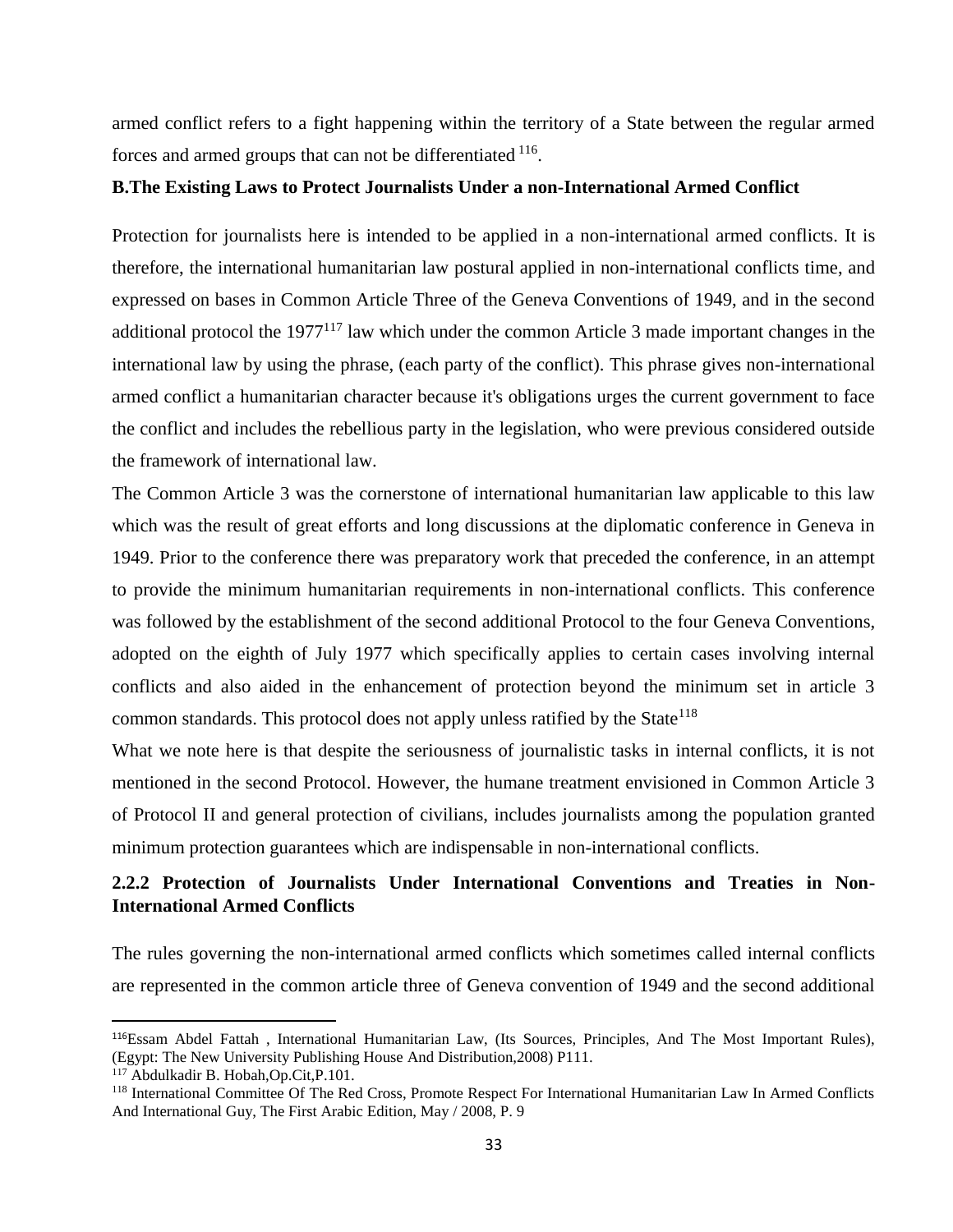protocol of 1977, so we will discuss the range of protection of journalists in the common article three in one point and in second point the range of this protection under the second additional protocol and ending in the third point the protection of journalists during internal disturbances and tensions.

# A.**The Protection of Journalists Under Common Article Three of the Geneva Conventions of 1949**

The common article three of the four Geneva convention, is the only article relating to noninternational armed conflicts, even it s been described as a mini convention or mini treaty, where it was decided for the first time to protect the victims of this kind of conflicts and established a legal basis for the intervention of neutral humane bodies, the international committee of the red  $\cos^{-19}$ . The final approval of the formula was adopted by the international committee of red cross and read as follows.

1- Persons taking no active part in the hostilities, including members of armed forces who have laid down their arms and those placed hors de combat by sickness, wounds, detention, or any other cause, shall in all circumstances be treated humanely, without any adverse distinction founded on race, colour, religion or faith, sex, birth or wealth, or any other similar criteria. To this end, the following acts are and shall remain prohibited at any time and in any place whatsoever with respect to the above-mentioned persons $^{120}$ :

a) violence to life and person, in particular murder of all kinds, mutilation, cruel treatment and torture b) taking of hostages.

c) outrages upon personal dignity, in particular humiliating and degrading treatment;

d) the passing of sentences and the carrying out of executions without previous judgment pronounced by a regularly constituted court, affording all the judicial guarantees which are recognized as indispensable by civilized peoples.

2- The wounded and sick shall be collected and cared for $^{121}$ .

An impartial humanitarian body, such as the International Committee of the Red Cross, may offer its services to the Parties to the conflict.

The Parties to the conflict should further endeavor to bring into force, by means of special agreements, all or part of the other provisions of the present Convention.

<sup>119</sup> Emily Crawford,Op.Cit,P.19.

<sup>&</sup>lt;sup>120</sup> Article 3 Common To The Four Geneva Conventions Of 1949.

<sup>&</sup>lt;sup>121</sup> Françoise Bouchet-Saulnier,The Practical Guide To Humanitarian Law,3th Edition (Rowman & Littlefield Publishers, 2013) P.320.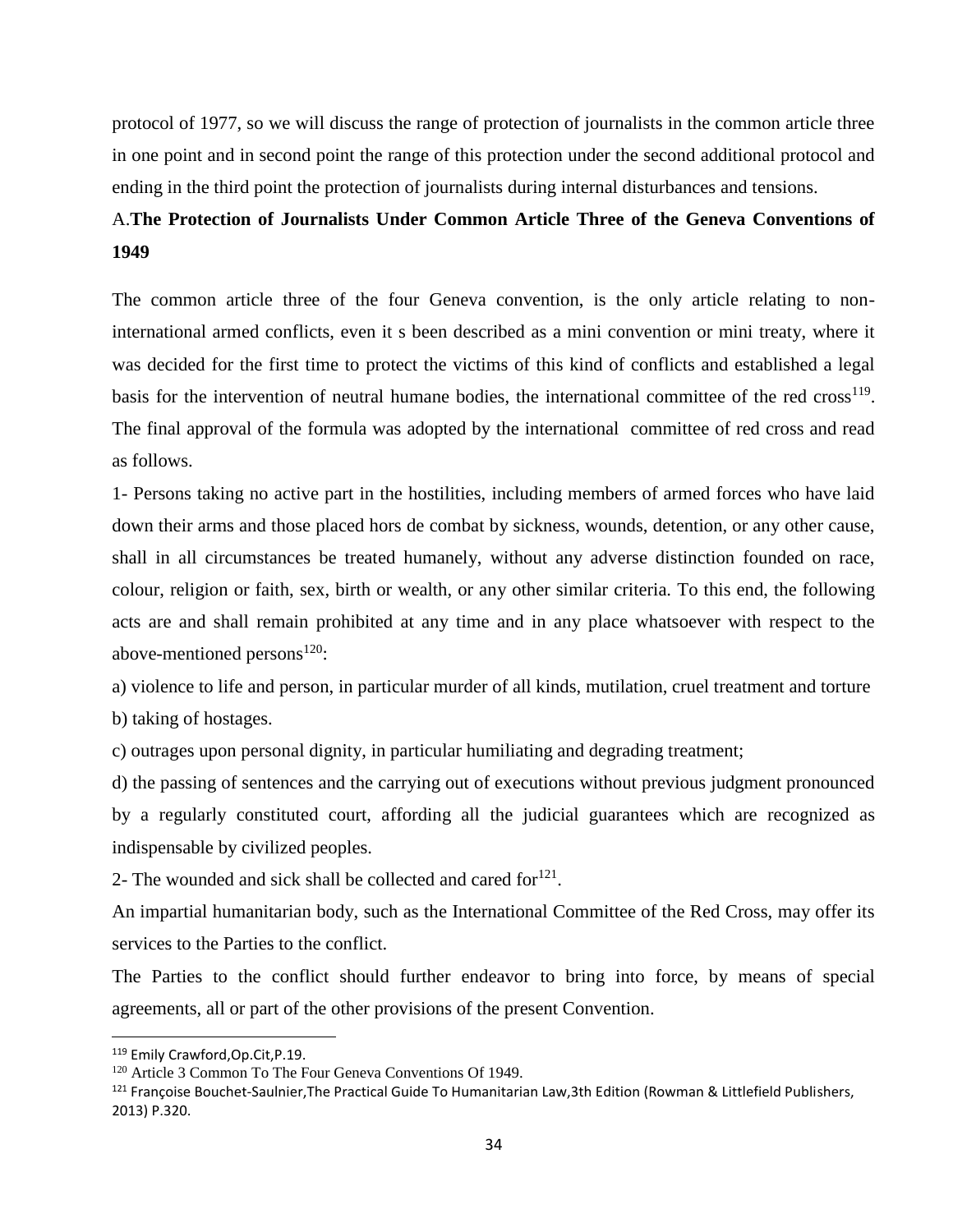The application of the preceding provisions shall not affect the legal status of the parties to the conflict.

We note that the common article three used the return armed conflicted instead of the known traditional term like revolution, rebellion and civil war, and this is what prevent giving a clear definition to this armed conflict<sup>122</sup>.

### **B.The Protection of Journalists Under The Second Additional Protocol of 1977**

This protocol of was signed during the diplomatic conference of 1977 of the beginning the international committee of red cross had provided a flexible and public draft of project in order to be able to apply. it's provisions on all kinds of internal armed conflicts, and didn't put an kind of specific protection for journalists but the journalists fall within the category of protected civilian people according to this protocol which pay a special attention to civilians, where it provided in the part IV. Article 13 as follows<sup>123</sup>:

1. The civilian population and individual civilians shall enjoy general protection against the dangers arising from military operations. To give effect to this protection, the following rules shall be observed in all circumstances.

2. The civilian population as such, as well as individual civilians, shall not be the object of attack. Acts or threats of violence the primary purpose of which is to spread terror among the civilian population are prohibited.

3. Civilians shall enjoy the protection afforded by this Part, unless and for such time as they take a direct part in hostilities.

Then it provides a public principle requires that all persons whether participated re didn't in the hostilities actions, where deprived of their liberty or didn't , they have the right to be respected and treaded humane treatments without any adverse distinction. The second paragraph adds a range of acts that are forbidden to direct them to people mentioned in the first paragraph like act of terror<sup>124</sup>. Hostages taking, aggression life. Health. Physical, or mental safety, especially killing, brutal treatments, torture, mutilation and violence against human dignity in particular insulting and

<sup>&</sup>lt;sup>122</sup> Ammar Jabablh, The Field Of Application Of International Protection To Victims Of Non-International Armed Conflicts, Memo Master Allocates Humanitarian International Law, Faculty Of Law, University Of Batna, Algeria, 2008/2009, P.51.

<sup>&</sup>lt;sup>123</sup>Article 13 Of Second Additional Protocol, Supplement To The Geneva Conventions Of 12 / August / 1949, Relative To The Protection Of Victims Of Non-International Armed Conflicts,1977.

<sup>124</sup> Joanne M. Lisosky, Jennifer Henrichsen,War On Words: Who Should Protect Journalists?,(United States: ABC-CLIO, 2011) P.57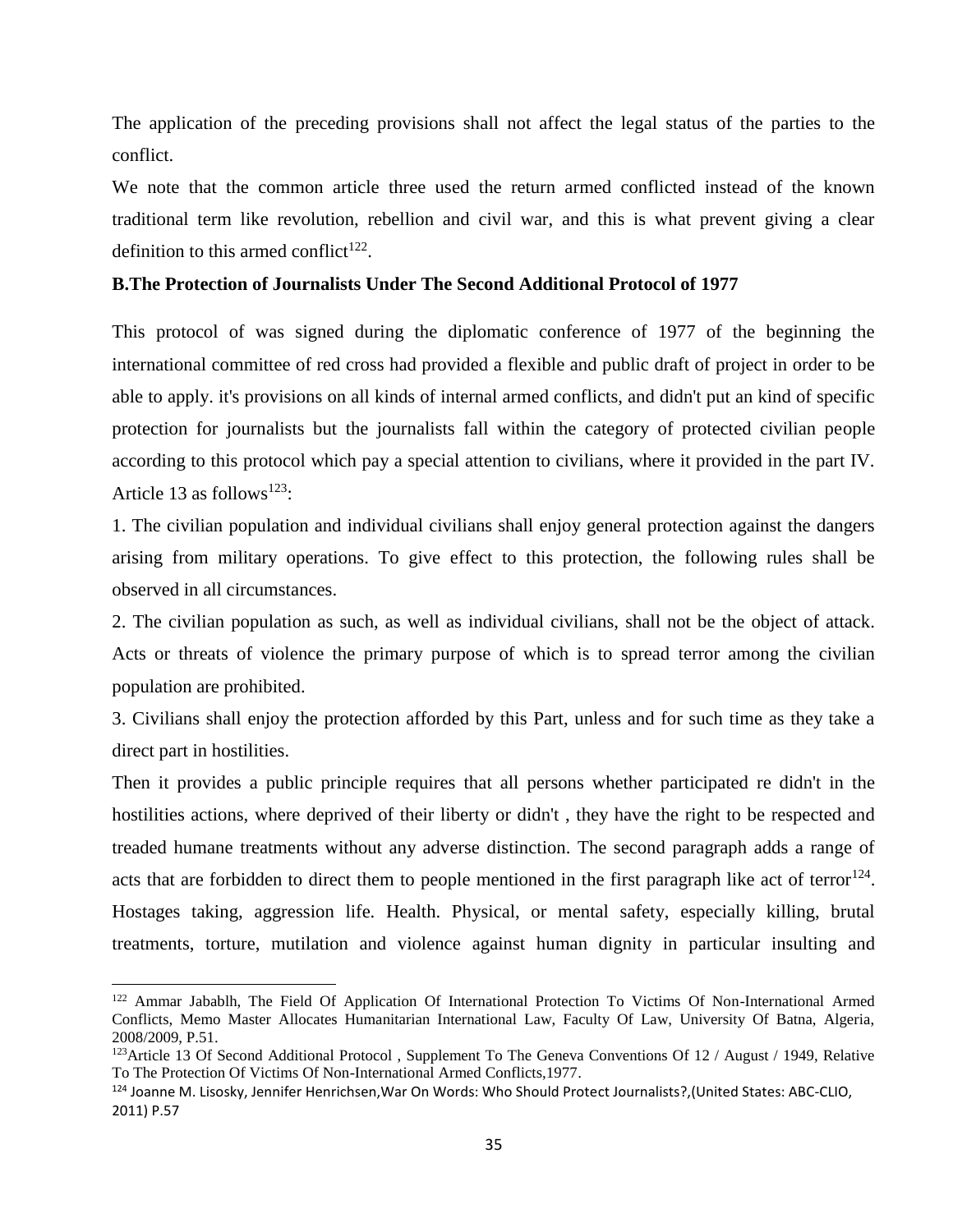degrading treatment of human dignity, rape, enforced slavery as well ass robbing, steal or treats to commit one of the acts.

### **C.The Protection of Journalists in Light of Internal Disturbances and Tensions**

disturbances are those cases involving serious or continuous internal confrontations. The authorities may use in such cases a large police forces or even the army to restore order in the country, and may adopt an exceptional legislative measures which grant the police or the army more authority. Indeed what distinguishes the internal unrest from internal armed conflict is that disestablishment of organized and coordinated armed forces able to carry out sustained and coordinated operations in cases of internal disturbance<sup>125</sup>. Although the possibility of having organized and coordinate groups, however the international humanitarian law does not apply on it except the principle mentioned in the common article three of the four Geneva contention of 1949.<sup>126</sup>.

With regards to internal tensions, they are more dangerous than the turmoil, and are done, with high level of streets such as political, religious, racial, ethnics, social, economical, these tension remain all the periods of conflicts and the force used by authorities in times of internal tension , a force with preventive nature. The ICRC see that these situations usually have continuous arrest of dangerous persons against the security of state without any violence actions- the internal tension results to rise the number of political prisoners- the possibility of ill-treatment of detained people, allegations of disappearance of people, announcement of emergency state<sup>127</sup>. Respect with this situation, the article 1P2 of the second additions protocol provides that (This Protocol shall not apply to situations of internal disturbances and tensions, such as riots, isolated and sporadic acts of violence and other acts of a similar nature, as not being armed conflicts), according to this text there would be cases that international humanitarian law does apply and therefore the victims of these cases don't enjoy the protection of these law  $^{128}$ .

### **2.3.The Loss of Protection for Journalists**

We already dealt with the legislation on the protection of journalists in areas of armed conflict and in this section examines how journalists can lose the protection granted by international legislation.

l

<sup>&</sup>lt;sup>125</sup>Sulinih Francoise Bouchet, Dictionary Of The International Law Of Armed Conflict, Trs. Ahmad Masood (Beirut, Lebanon:Dar Flag Of Millions,2005) P.24.

<sup>126</sup> Abdulkadir B. Hobah,Op.Cit,P.108.

 $127$  Rqya Awaharih, The Protection Of Civilians And Civilian Objects In Non-International Armed Conflicts, Phd Thesis, University Eye Of The Sun, Faculty Of Law,2001, P.41.

<sup>128</sup> Abdulkadir B. Hobah,Op.Cit,P.109.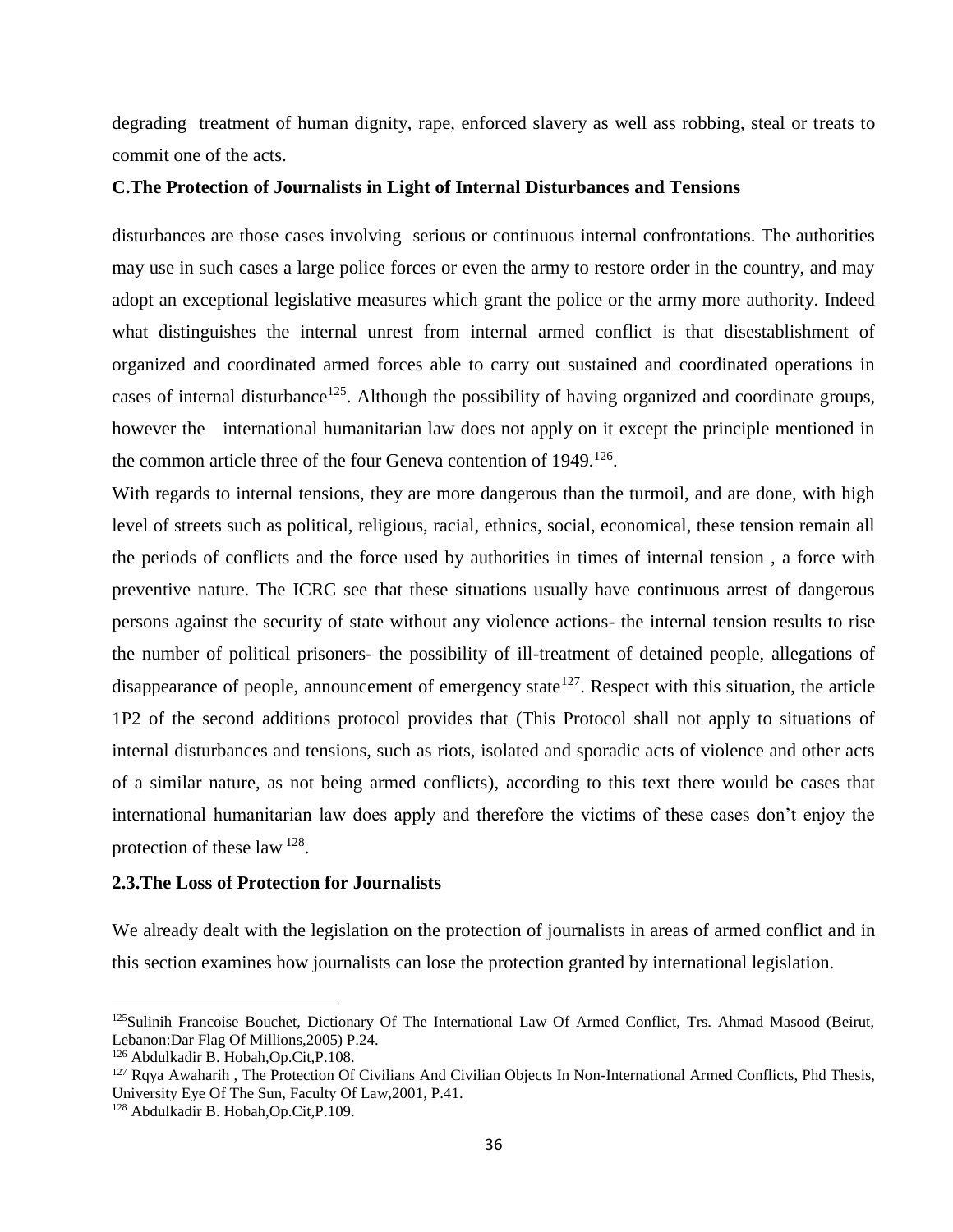The following are case and exceptions where journalists are stripped of their right to protection:

1. If the journalist has a direct involvement in military operations that takes place between the parties. The journalists who are directly involvement in hostilities or combat lose the protection prescribed by the law for the duration of his involvement in this action. This act by the journalist is considered as a waiver of his role as a journalist, and his enrollment to act as a fighter. This means that he is no longer a civilian and thus the protection prescribed by law for protecting journalist done not apply to the individual anymore  $129$ .

In cases which journalists participate in military hostilities or when they have an active part in the hostilities, they lose their protection during the period that they remain involved those hostilities. The international legal protections granted to them as civilians not involved in acts of war and to enable them to perform the dangerous tasks of reporting news from warzones. If they waived their role of neutrality towards the conflict of war, which granted them legal protection, they will no longer enjoy the protection of the law. However, this exception is confined to hostilities only, which is a wide concept that includes not only the military actions, but also includes all that can be described as hostility from the point of view of the opposing side. the journalist who follows the armed forces as a soldier or does any of intelligence tasks, or one who assigned to act as a soldier in addition to his work as a journalist is not include in the population of journalists who are guaranteed protection of international law<sup>130</sup>.

Journalist who takes photos and movies of interviews and meetings for illegal purposeslikes spying to transfer information to the other party also loses protection and immunity for their works can be described as hostile actions.

2. presence in legitimate target areas in order to protect those areas:

If the presence of the journalist in the areas may be allowed to prevent target and attack it in order to protect these places from the other party attacks. The intensions of journalists exposed to these attacks and cannot be on distinguished between civil and military objectives<sup>131</sup>.

Thefirst Geneva Protocol in 1977 has dealt with a similar situation where the allegationof the presence of civilians is used to shield points or certain areas from military operations, particularly in an effort against this attack. This protocol obliged all concerned parties to make sufficient effort during military operations to prevent exposure to civilians, among them journalists. This Protocol is

<sup>129</sup> Mabtosh Haj, Protection Of Journalists In Armed Conflicts,Op.Cit,P.150.

<sup>130</sup>Mahmoud Daoud, International Protection For Journalists,Op.Cit,P.407.

<sup>131</sup> Stuart Casey-Maslen, The War Report: 2012, First Edition (United States: OUP Oxford, 2013) P.358.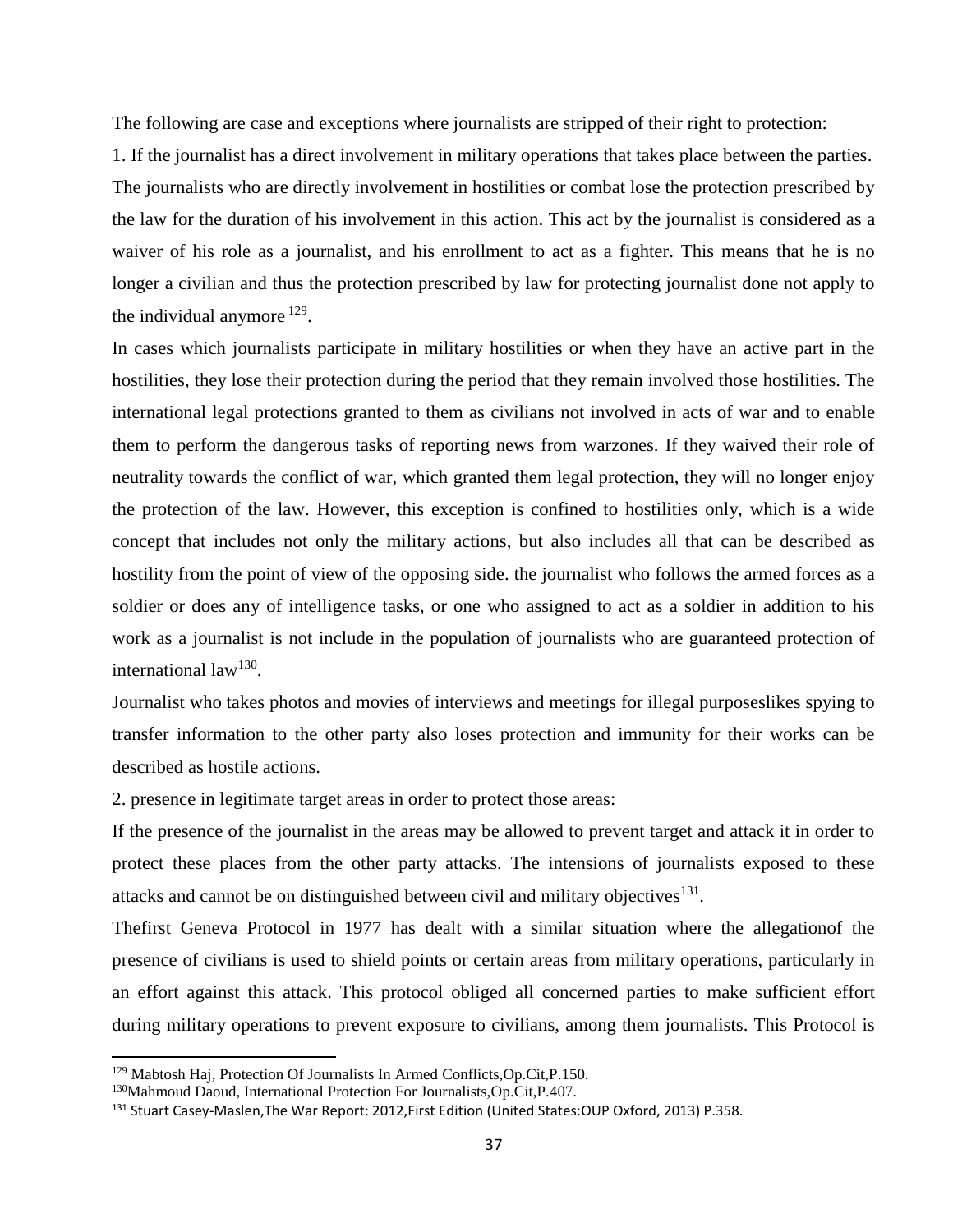based on the general principle of the inadmissibility of the international legal topple for journalists even in cases of protection against armed hostile <sup>132</sup>.

3. In case of necessity of loss protection: cases in which they are dropping and stopping the international legal protection of journalists as a manner of necessity. What is the state of necessity <sup>133</sup>. The general rule that have applied to armed conflicts over the years, allowed the armed forces the possibility using violence, distress and threat against the enemy but to the necessary extent to achieve the desired purpose. This is meant to destroy the enemy's military capabilities, eliminate of morale and weaken the combat capabilities. There fore, the violence may not be a intended to harm the civilians but to prevent the use violence by civilians and intensity of the military action is limited to that need to thwart the insurgence $134$ .

Already we pointed out that journalists are positioned to protect the civilians and provide them with the necessary immunity against hostilities during armed conflicts. International conventions have worked to find a privileged position for reporters in terms of proving their identities internationally and that they enjoy international protection against the insurgency. To this effect, journalists are charged to protect themselves by carrying their identity card at all times and places, and show it to each military group encountered as required of them. If the journalist does not show or cannot show identity for are a son the campaign or the group's military should deal, and do the necessary proceedings unto him as a civilian. They must make every needed and possible effort to recognize the identity of that person as a journalist, if there is information that confirms the fact of this status, then the journalist should have the protection prescribed in the relating covenants. There fore hiding or failure or inability of the journalist to prove his identity as a journalist always submit him to cases of loss of protection and immunity which can be prevented if he can prove his identity<sup>135</sup>.

Generally, the journalists, regardless of their nationalities should enjoy international legal protection during armed conflict, whether they have their IDs to prove their status or not, and this should be the basic matter, even if the journalist is a national of an enemy state because the protection enjoyed by journalist stems from his description as a journalist and not from the State nationality even if they were enemy state. Thus the international protection for journalists takes an international dimension in every situation and is more highlighted in the context of the international legal protection for

<sup>132</sup>Alexandre Balguy-Gallois,Op.Cit,P.252.

<sup>133</sup>Mahmoud Daoud, International Protection For Journalists,Op.Cit,P.407.

<sup>134</sup> Mabtosh Haj, Protection Of Journalists In Armed Conflicts,Op.Cit,P.150.

<sup>135</sup> Mabtosh Haj, Protection Of Journalists In Armed Conflicts,Ibid,P.154.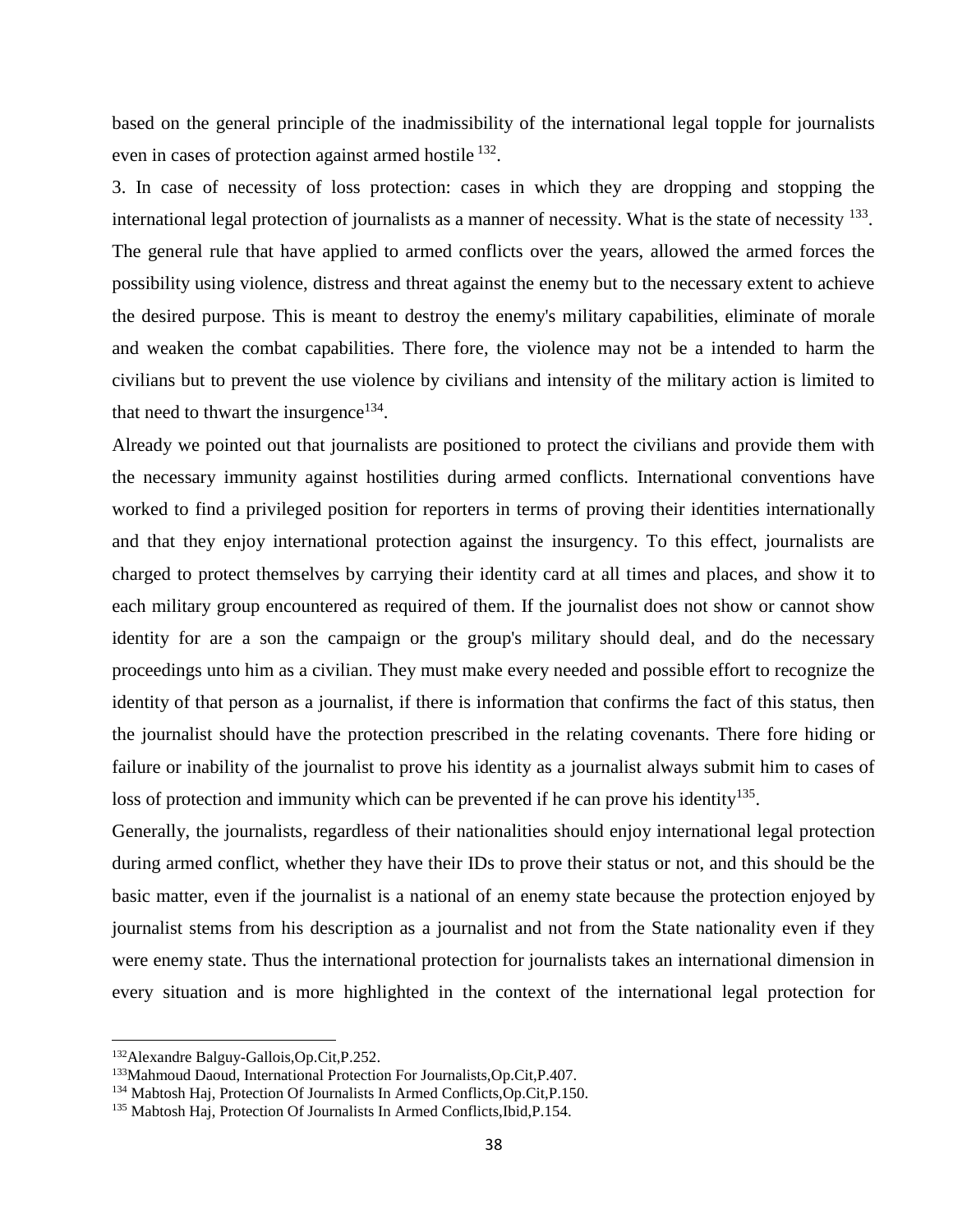journalists during the internal armed conflict, whether it deals with national journalists or foreign journalists or foreign media, protection is the result of the job. The status enjoyed by the journalist has not any relation with nationality or membership or reference.

Therefore, exceptions that may deprive journalists of the international legal protection that is closely related to his status as a journalist are the behavior of the journalist which clearly affects their role and nature of the function as well as duties. This deems the journalist`s behavior, making them unworthy to receive the protection granted journalists by international legislation because they have been proven to have been involved in hostile acts or participated directly or indirectly in any hostile military action. These journalists no longer fit the description of press as a profession in its own traditions and objectives<sup>136</sup>.

The reality on the ground that the journalists have to work in these armed conflict zone raises many difficulties and the process generates significant entanglement between what could be considered in accordance with detrimental to the profession of journalism and what is permissible and legitimate does not harm the development of press. These are important considerations as they determine the violation of his protection conditions of the work of journalism that are decided upon by the international humanitarian law<sup>137</sup>.

4. If the journalist is wearing similar clothing as the military or approaching the army closely following a military unit that the military units constitute a legitimate target of the enemy so they can be bombed at any time of the armed conflict in addition. In this situation it is not reasonable to demand the parties in conflict on the battlefield to avoid targeting people who do not show as protected persons<sup>138</sup>.

In conclusion of this chapter, the aim is to find out what the protection afforded by international law for journalists who are doing their professional work in the armed conflict zones. Warring parties are required to provide protection for this category either as civilians or as military reporters attached to military forces, or as journalists performing a dangerous profession in areas of conflict with clarification on cases of loss of this protection.

<sup>136</sup> Jean-Marie Henckaerts And Others,Op.Cit,P.116.

<sup>&</sup>lt;sup>137</sup> Rqya Awaharih, The Protection Of Civilians And Civilian Objects In Non-International Armed Conflicts,Op.Cit,P.82. <sup>138</sup> Hans Peter,Op.Cit,P.17.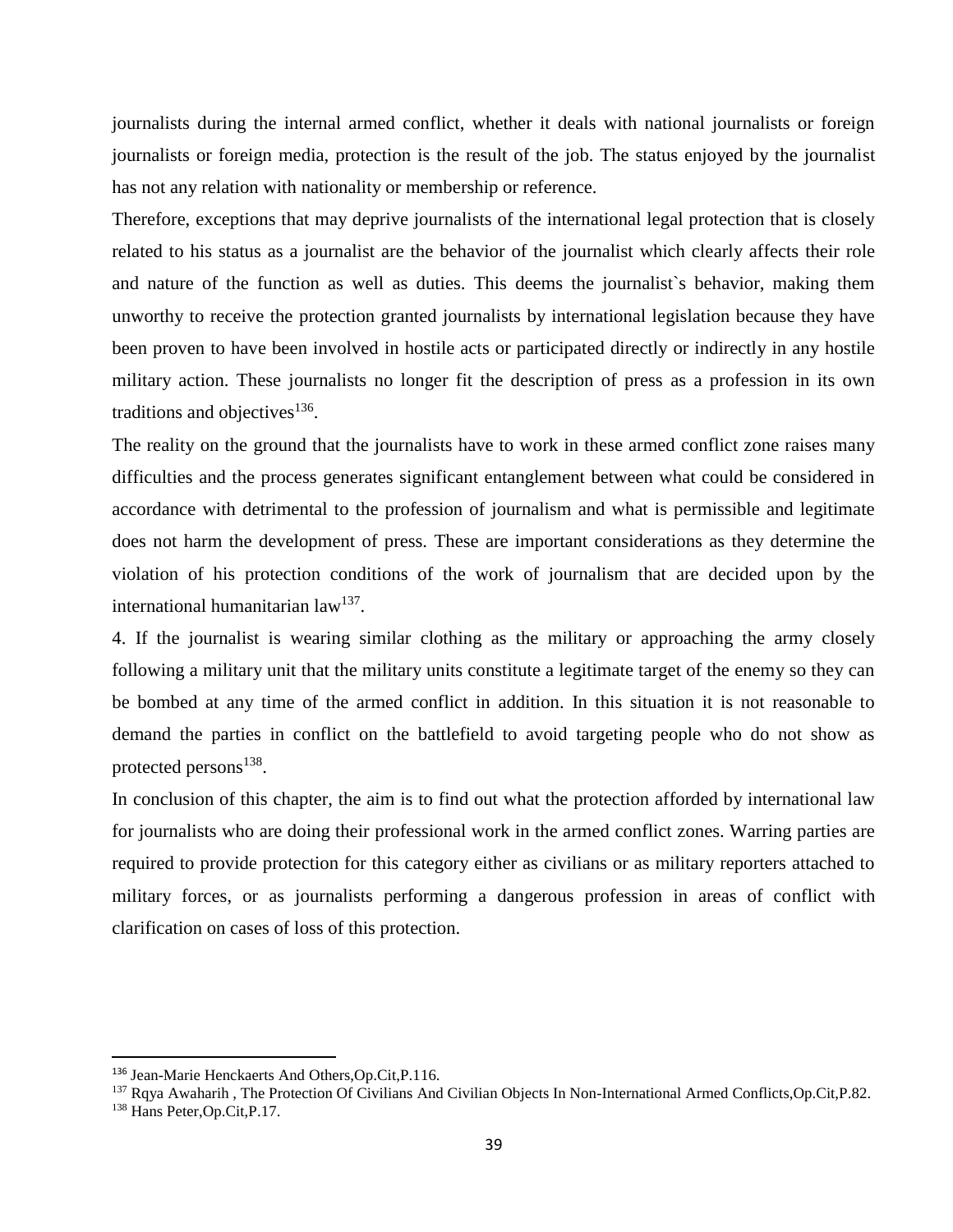## **Chapter 3:Mechanisms for the protection of journalists in armed conflicts**

The increasing dangers that threaten the life of journalists and rising of violations indicator which happen to this category and their headquarters assures us that the mere enactments of laws and sanction is not enough to protect journalists, but there is a need of strong foundations and bodies overseen the implementation of those rules. The four Geneva convection and the two traditional protocols provided a set of mechanisms allow the implementation and respecting their rules before , during and after the armed conflicts. In this chapter we will study the preventive mechanisms and mechanisms of implementation and super vision to protect journalists.

### **3.1. Preventive Mechanisms to Protect Journalists**

Preventive mechanisms are considered very important for the implementation of international humanitarian law, so he state has to join and commit to humanitarian contentions and modify its legislation in accordance with the international law, and then the state should publish the rules of this law as broadly as possible, we will discuss all that as follows :

### **3.1.1. Joining The Relevant International Conventions**

The international conventions related to protect the journalists are represented in all conventions related to protect the civilian in general, and those related to protect journalists in particular, some will study the joining of the state to the four Geneva conventions of 1949 and the two additional protocols of 1977 and then the invitation of states to join the draft of international convention for the protection of journalists in areas on armed conflicts of 2007 .

# **A. States' Joining to The Four Geneva Conventions of 1949 and The two Additional Protocols 1977**

The state`s joining to these conventions and protocols is considered essential guarantee for protecting the journalists in the areas of armed conflicts. In fact the four Geneva conventions are among the international law conventions the most joinable by the international community and states, where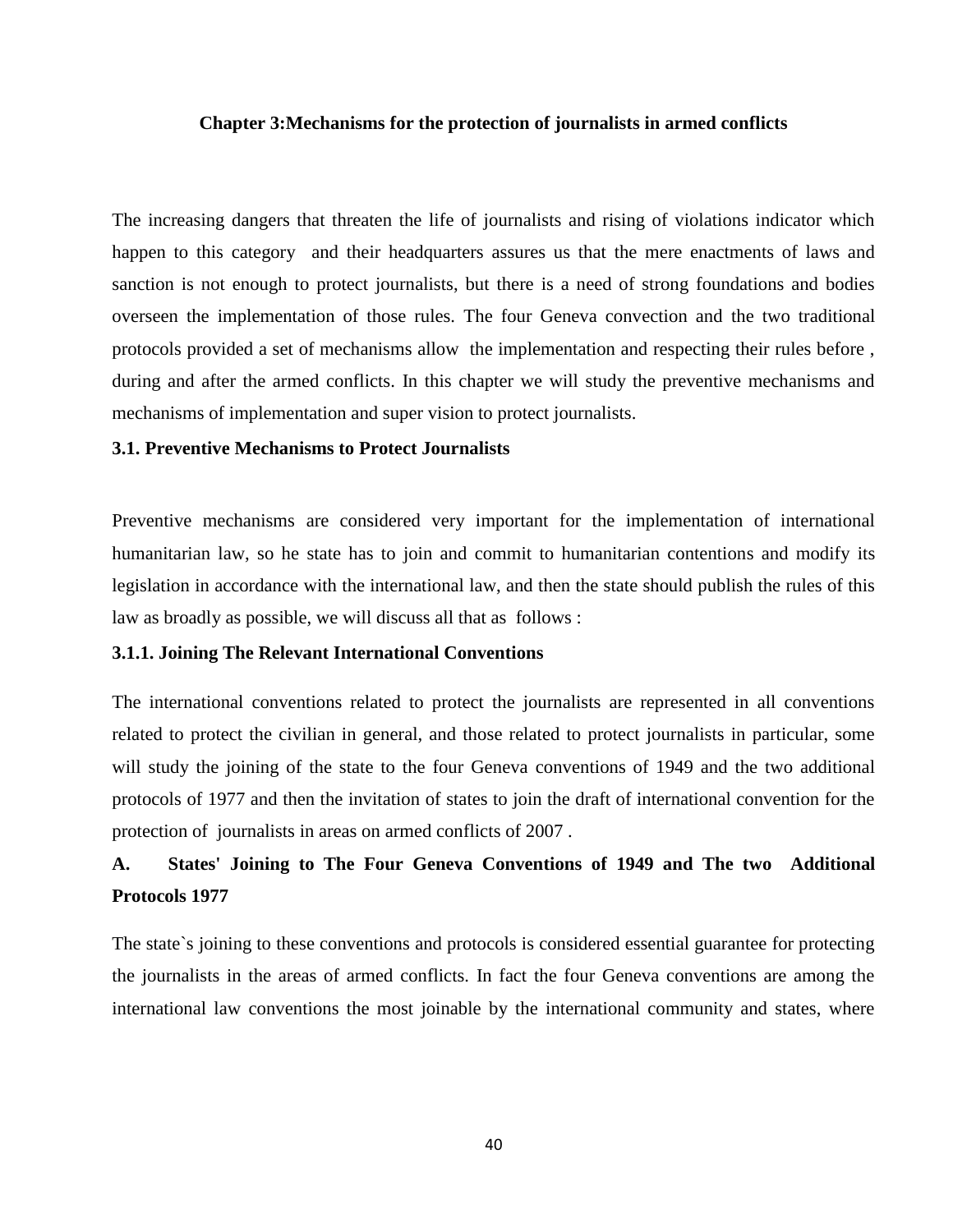numbers of states that ratified the first additional protocol were 168 states and the second additional protocol were 162 states until a year 2009<sup>139</sup>.

Many rules of IHL set out in the for Geneva conventions and the two additional protocol are originally customary rules and this was confirmed by the international court of justice in a lot of their consulting views. The article 79 of the first additional protocol has been adopted unanimously and didn't score any reservations this rule is mentioned in several military manuals such as the German, Argentina, China, France<sup>140</sup>.

# **B. Inviting States to Join the Draft of International Convention for The Protection of Journalists in 2007**

The press logo organization prepared a preliminary draft of the international convents for protecting journalists in armed conflicts in 2004, where they made a logo for the protection of journalists in armed conflicts, the draft include an introduction and 13 articles, and there was a new draft in 2007 for international conventions to protecting journalists in areas of armed conflicts<sup>141</sup>, this draft affirmed to protect the journalist as a civilian person, and affirmed the right of war correspondents to have the status of war prisoners in case of being captured by enemy forces. The text of the draft of the convention in provides in article 12 ( entry the force ) by five states and the assets of this treaty were placed in the  $UN^{142}$ .

So we can say that the new conventions is a new brick in the international legal system, especially as it related to the protection of journalists in times of armed conflicts, but the state joining to the related convention is not enough if it does not with the commitment of these states to respect and ensure the respecting its provisions and work on implementation of its obligations .the state's commitment to international humanitarian laws convention.

### **3.1.2. States' Commitment to Agreements of International Humanitarian Law**

The commitment of state to the international humanitarian laws convention of after joining these conventions one of the most national guarantees to implement this laws, and in doing so we will

<sup>&</sup>lt;sup>139</sup>Declaration For: Philip Spoerri, Director Of International Law - The International Committee Of The Red Cross, 12/08/2009

<sup>140</sup>Jean-Marie Henckaerts&Louise Doswald-Beck,Customary International Humanitarian Law Volume I: Rules, (New York: Cambridge University Press,2005) P.115.

<sup>141</sup>See The Draft International Convention For The Protection Of Journalists In 2007

<sup>&</sup>lt;sup>142</sup>See The Organization's Website (Campaign Slogan Press) Available In: [Http://Www.Pressemblem.Ch/5037.Html](http://www.pressemblem.ch/5037.html) Accesed ,12.4.2016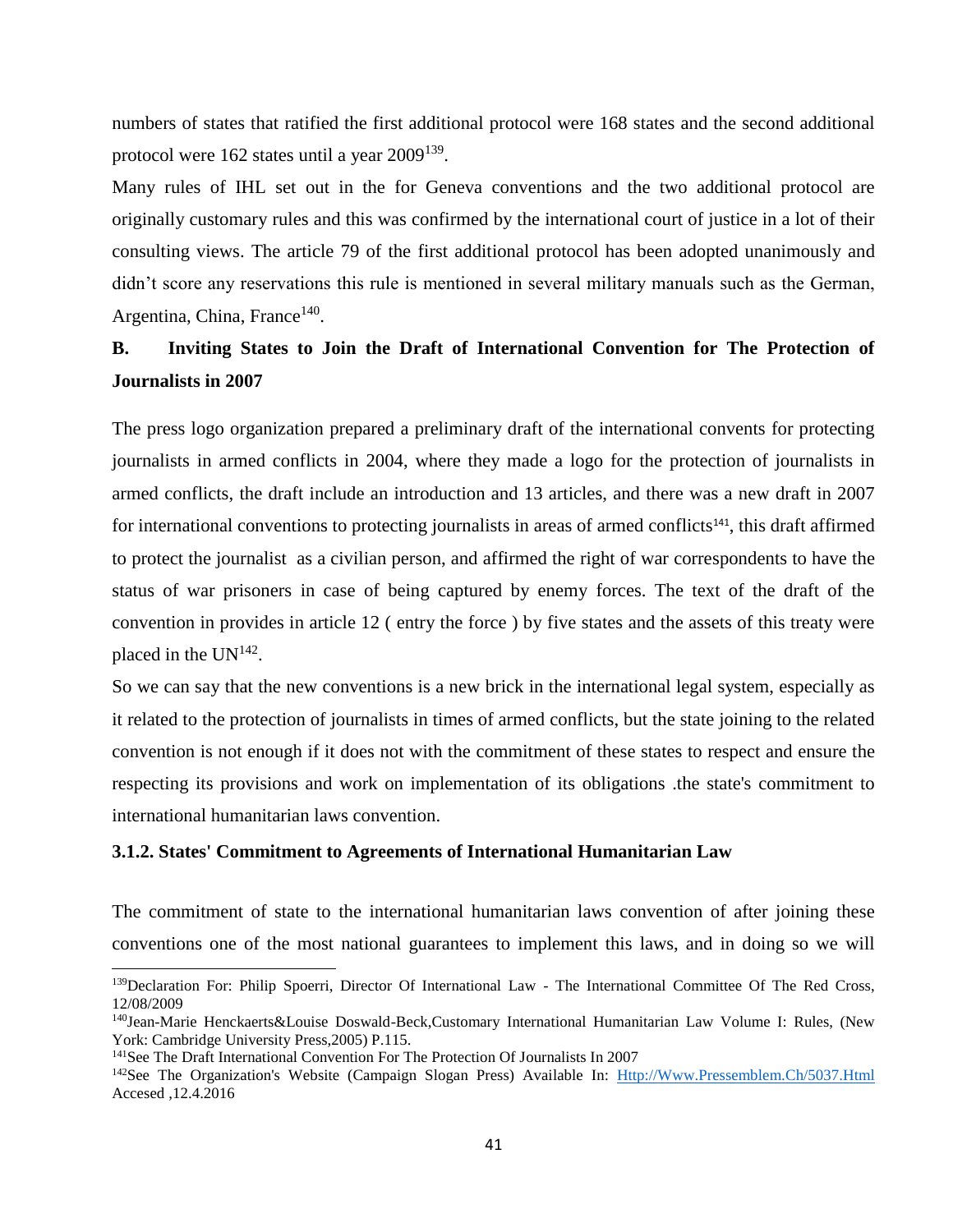study the text of the common first article among the four Geneva conventions and the first additional protocol from one side and then the article 80 of the first additional protocol from another side.

# **A.The Text of the First Article Common to The Four Geneva Conventions and First Additional Protocol .**

The first common article read as follows (The High Contracting Parties undertake to respect and to ensure respect for the present Convention in all circumstances)<sup>143</sup>

This article provides two principle of general principle namely respect and ensure respect the first additional protocol included the some text, it just changed the phrase ( this agreements ) to ( this protocol ), in additional to that the protocol is subject to general principle like the four agreements for its complementary to them.  $^{144}$ .

The first common article included ( the high contracting parties phrase ) to ( respect), so that once it becomes a party of the treaty it means to be commitment to implements it in good faith from the moment of entry into force. This rule is essential in the international laws, it was emerged in the customary law in according to the base (pacta contractors, this article include ( and ensure to respect), so what is mean by (ensure to respect) the duty to respect means that the civilian and military authorities ensure to respect. and that mean that they don't just implement the international humanitarian law, but they should oversee this implementation according to what stipulation in article 80 of the first additional protocol $145$ .

Generally, the best guarantee for the application of international humanitarian law is the principle of (loyalty) ( pact sunt servant). Because when states officially adopt the four Geneva conventions and joining of some states to the two additional protocol, they already have promised to ensure respecting these treaties within their authorities regardless of any expression determined about this subject in the  $conventions<sup>146</sup>$ .

l

<sup>143</sup>Atlam Sharif & Abdel Wahed Mohamed Maher, Encyclopedia Of International Humanitarian Law Conventions, The International Committee Of The Red Cross Cairo, Sixth Edition,2002,P.66.

<sup>&</sup>lt;sup>144</sup> Commentary On The Additional Protocols Of 8 June 1977 On The Geneva Conventions Of August 1949,ICRC,P.34..Avaible In: [Www.Icrc.Org.](http://www.icrc.org/) 15/4/2016

<sup>145</sup>Hamdi Ahmad, Studies In Public International Law (Algeria: Publications ELGA,Bataath,2002)P.108.

<sup>146</sup> Institut Henry – Dunant,Unesco,International Dimensions Of Humanitarian Law (Brill:1988)P108.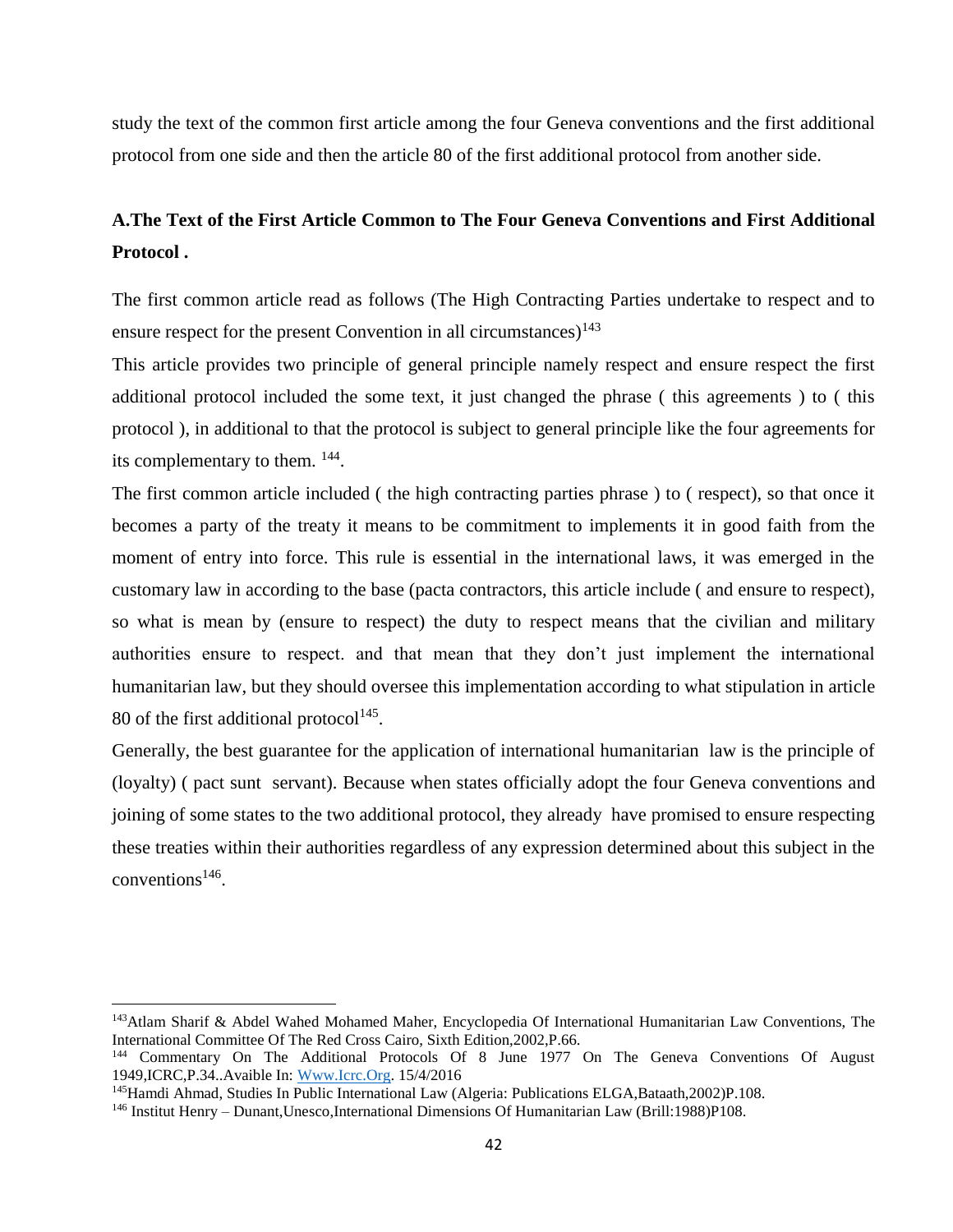### **B. Implementation Measures**

The article 80 of the first additional protocol is related to the procedures of implementation where is provides that the high contractor parties and sides of conflicts should take all necessary measures to implement their obligations according to the conventions, the first paragraph of this article establish the principle of obligations all parties to take all necessary measure that have been strength and more accurately<sup>147</sup>

Carrying out the task would require the participation of many government institutions and other organization outside the public administration. To study an prepare the necessary measure, it may be useful to entrust it to involvements the red crescents societies and the national committees of red cross and the state. There is an important point should mentioned which id if a violation of the rules of international humanitarian laws occur, the state should investigate about it and if it is provide the violations must be terminated and punish its perpetrates  $148$ .

We can say that the start of implementation includes all measures should have been taken to ensure full respect of the rules of international humanitarian law, it is not necessary that these rules require incase of beginning of fights where it also must take measures outside the combat areas whether in times of Pease or war. In fact taking these measures is indispensable to ensure that all civilians and military provides all necessary for the implementation of IHL including legal text and crew staff besides preventing irregularities and violation and deter and punish when necessary.<sup>149</sup>

# **3.1.3. Obligation to Issue The Necessary Legislation to Implement International Humanitarian Law**

This is done by the ad motion of rules of IHL into the local law. According to the text of the first common article between the four Geneva, the contracting parties should admit the rules of IHL into the national law through taking the necessary legislation measures to impose effective penal sanction for persons committee or ordering to commit the violation mentioned in this convention, and this cannot be done only by merging these rules in domestic law. Through including them in the military justice system and the penal law.

<sup>147</sup> Commentary On The Additional Protocols,Op.Cit,P.930.

<sup>148</sup> Ahmed Abou El Wafa, Op.Cit, 2006,P. 121.

<sup>149</sup> Abdulkader B. Hobah,Protection Of Journalists And Media During Armed Conflicts, Analytical Study In The Light Of The Provisions Of International Humanitarian Law, The House Of Culture For Publishing And Distribution, The First Edition 2012, P.156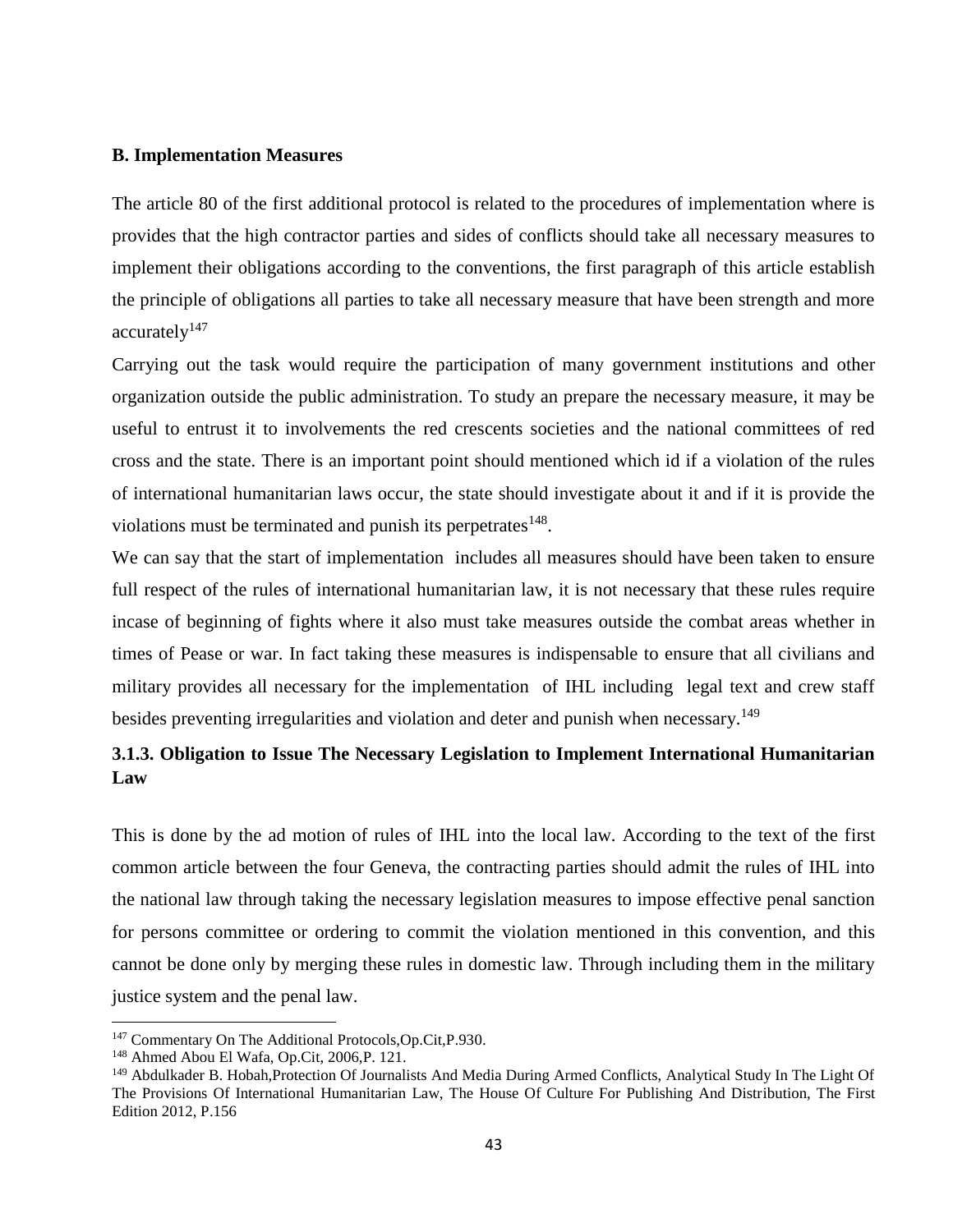# **1. Including the Rules of International Humanitarian Law and the Geneva Conventions in The Code of Military Justice**

Considering that the rules of war address the armed forces directly, which is preferred in implementation of the four Geneva Conventions. This therefore represents a nation complying with the law and customs of war, these include the laws concerning the protection of civilians and health care for war prisoners and the wounded and sick, and especially not targeting them in the aggression or exposing them to danger<sup>150</sup>.

Although the rules of the international humanitarian law have been reported in the agreements which are directly applicable in domestic law once they are ratified, legislators have to be careful to include those rules in the Code of Military Justice, because the armed forces are concerned in carrying out of these laws. The most serious violations of international humanitarian law are done by armed forces therefore the line between their duty to defend their country and the duty of non-aggression against journalists, civilians and non-combatants should be clear to them. This is applicable even if the journalists or citizens are enemy nation nationals, their duty remains to protect them and provide them with material and health assistance<sup>151</sup>.

### **2. Criminalize Violations Against Journalists in the Penal Law**

 $\overline{\phantom{a}}$ 

It is not enough for a state to be a party to an international treaty until its members are committed to keeping the rules contained in the treaty, but in some cases the relevant authorities must take appropriate measures to incorporate those international laws into the national law, the criminal law by including humanitarian law obligations of States and violations in the Penal Code<sup>152</sup>

The member states should aim to expand the scope of criminalization and punishment to include to all communities, whether military or otherwise in achieving the principle of legality. This principle states that no crime and no punishment should be judged on except by law, and the accused should be given a chance in national jurisdiction in the fight against these crimes. This means both trial and punishment should not be handed over to the Prosecutor especially the International Criminal Court

<sup>150</sup>Anzi R. Hamad, Guantanamo Detainees Between International Humanitarian Law And The Logic Of Force, Journal Of Law, Kuwait University, No. 4, P. 45.

<sup>151</sup> Frits Kalshoven, Yves Sandoz And Other, Implementation Of International Humanitarian Law,(London:Martinus Nijhoff, 1989) P.121.

<sup>152</sup> Anzi R. Hamad, The Trial Of War Criminals Under The Rules Of International Law, Journal Of Law, Kuwait University, 1991, P .352.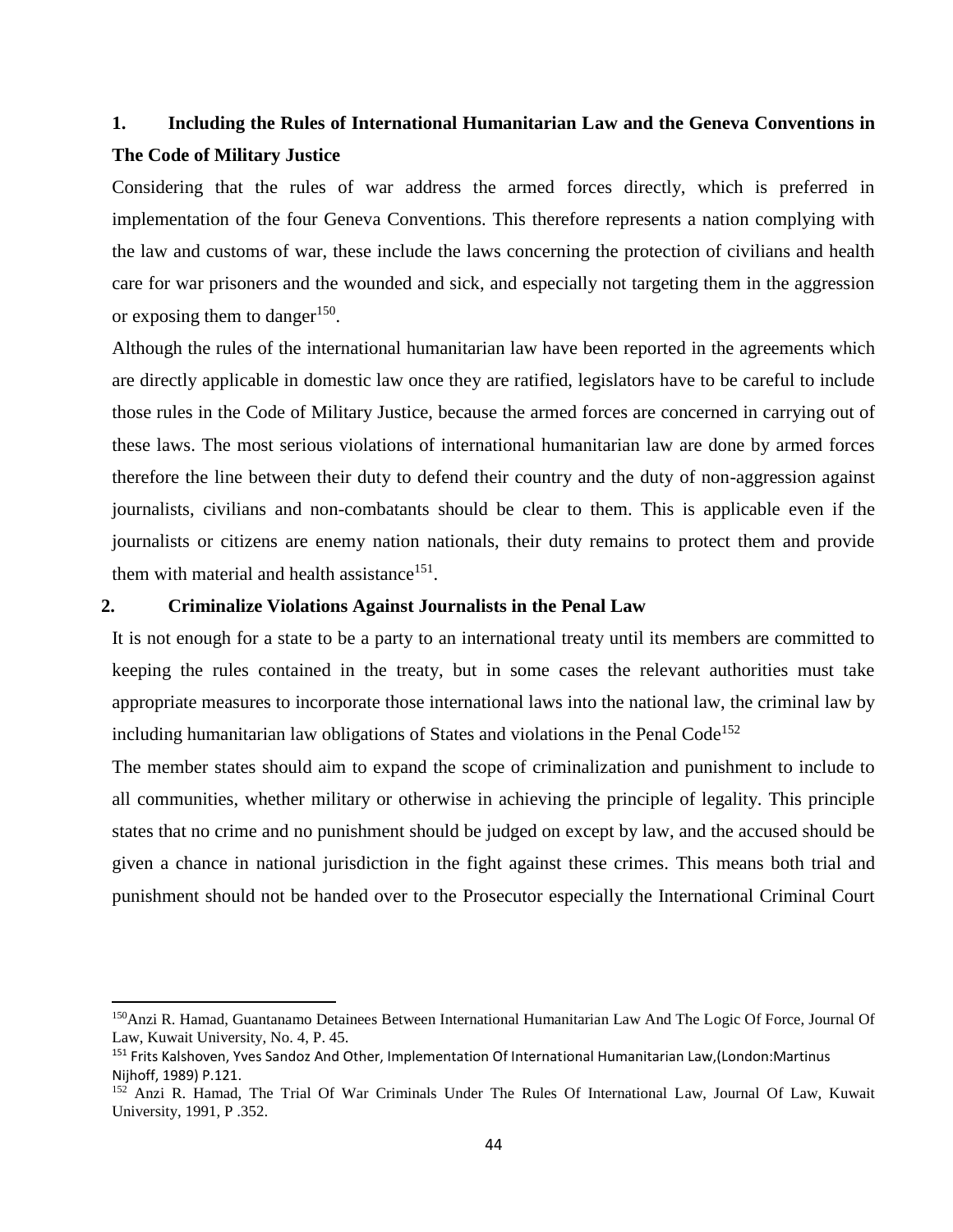against the citizens of the country, especially the leaders and officials unless the national judiciary is unable to judge the perpetrators on international crimes charges<sup>153</sup>.

## **3.1.4. Obligation to Publish the Rules of International Humanitarian Law**

The publishing of the international humanitarian law is a commitment to agreements based on international conventions, where this approach is reflected in an old agreement from the Hague Convention of the land war in 1899 where the first article obligates Contracting States (to issue instructions to their land forces) as provided in Regulation annexed to the Convention. This approach was demonstrated in greater way in 47,48,127,144 materials in the four Geneva Conventions of 1949, respectively, which is a joint text to publish their rules on a larger scale during both peacetime and war times. Article 83 of the first Protocol provides (The High Contracting Parties undertake, in time of peace as in time of armed conflict, to disseminate the Conventions and this Protocol as widely as possible in their respective countries and, in particular, to include the study thereof in their programmers of military instruction and to encourage the study thereof by the civilian population, so that those instruments may become known to the armed forces and to the civilian population)<sup>154</sup>.

As manifested in the first Protocol as article 80 emphasizes the duty of Contracting States in particular states that are parties in international armed conflicts to take all the necessary steps for the implementation of their obligations and issue instructions to ensure the respect for agreements and work to carry out the implementation. Article 83 of the first additional Protocol provides the same commitment through the deployment of international humanitarian law regarding the protection of journalists and the media at the military level by addressing the fighters to adhere to the law by not targeting civilians or targeting their headquarters as a civilian object. The military personnel should also be educated on the treatment of journalist in the event of their arrest, which should be according to the terms of the fourth Geneva Convention, especially articles 75, 135<sup>155</sup>.

Texts on the agreement, declarations and international recommendations formed the legal basis for the publishing of laws on international armed conflict and non-international. Publishing shows that the work is binding work for all countries. It is obviously clear that this commitment to publish on the general scope is a fundamental commitment, in addition to that there is a reciprocal obligation on the

<sup>153</sup> Michael Bothe, Thomas Kurzidem And Other, National Implementation Of International Humanitarian Law,(London:Martinus Nijhoff, 1990) P.74.

<sup>154</sup>Article 83/1 Of The Additional Protocol,Op.Cit.

<sup>155</sup> Ahmad Ali, The Protection Of Journalists In Armed Conflicts In The Light Of The Rules Of International Humanitarian Law,Academic Publications Social And Human Studies, P. 67.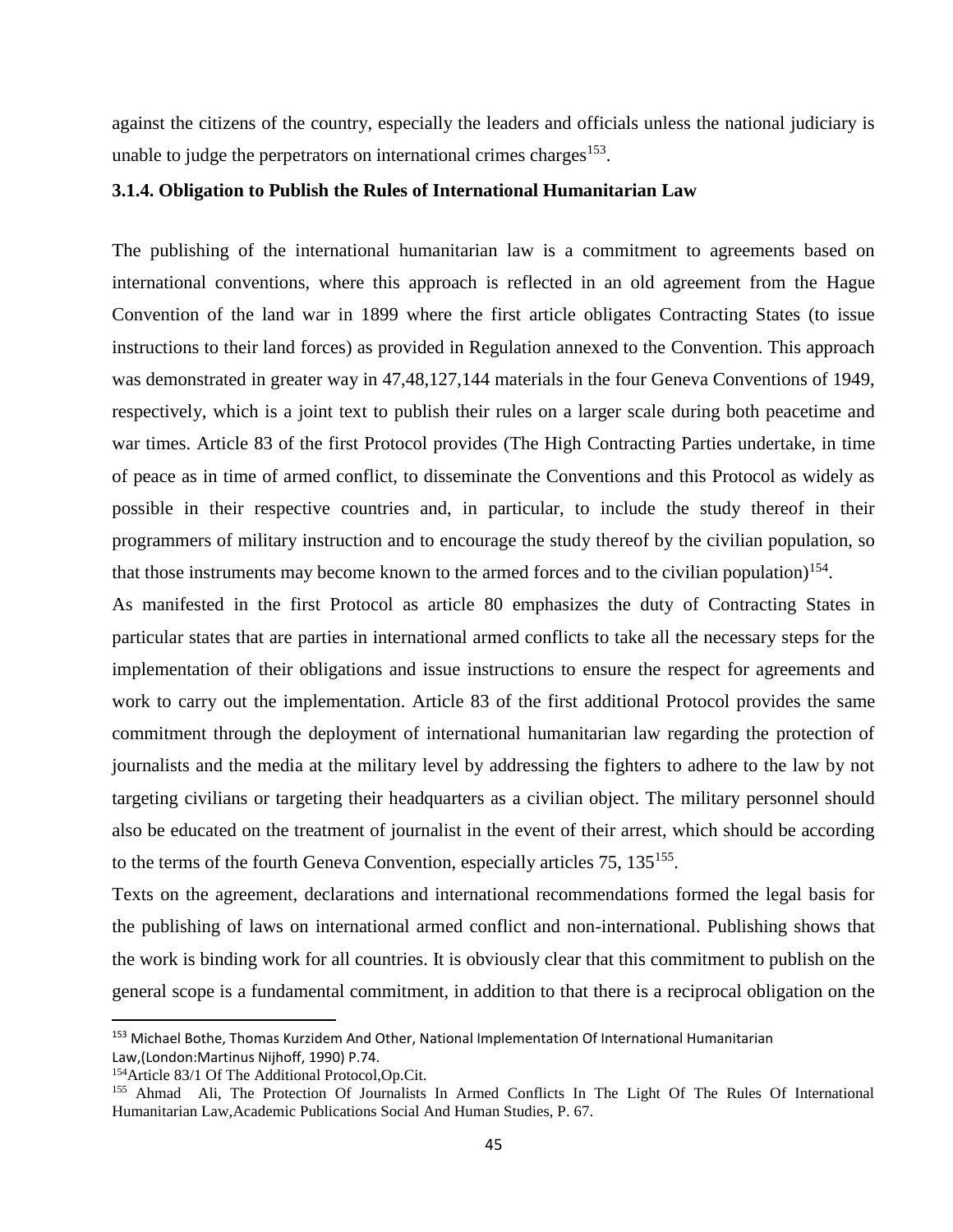states for the publication and enhancement of national legislation to contain international humanitarian law in its national legal system and also the obligation to exchange translations of the agreements and first protocol.

Building on this each State must publish and teach the rules of international humanitarian law, both at the military level and on the civilian level through the curriculum, the press and media circles or through special training courses attended by journalists. This knowledge is therefore not only for the literate but force the informing of general military personnel and the general public in the attainment to the country`s objective of defining of the rules of international humanitarian law for every citizen<sup>156</sup>.

### **3.2. The Mechanics of Implementation and Supervision to Protect Journalists**

It is not enough to take the preventive mechanisms in order to ensure properly applied the rules of international humanitarian law, if there are no mechanisms of implementation and supervision built into this contextual situation. The International Committee of the Red Cross plays an important and leading role in ensure respect for humanitarian international law and the international media organizations, non-governmental role is also important in the protection of journalists and media information in areas of armed conflict, in the following section we will deal with the role of the International Committee of the Red Cross and the role of the international media organizations NGO.

### **3.2.1. The Role of The International Committee of The Red Cross**

The ICRC is considered an effective international guarantee for protecting journalists during armed conflicts, where it mainly works to protect and help the civilian and military victims in areas of armed conflicts, so we will study the essence of this committee in first branch and its role in the implementation of the rules of IHL in the second branch.

#### **A. What is International Committee of The Red Cross**

The conditions of the emergence of ICRC returns to the Swiss citizen (Henry Dunant ) who witnessed the battle of Solferino, Italy in 1859, he wrote what he saw in the battles including dead and wounded people and their suffering in his book ( Memories of Solferino ) in 1863<sup>157</sup>, which he directed two appeals, in the first he called for the formation of relief societies in peace time includes orderlies and

<sup>156</sup> Abdulkader B. Hobah,Op.Cit,P.168.

<sup>&</sup>lt;sup>157</sup> David P. Forsythe, The Humanitarian: The International Committee Of Red Cross, Cambridge University, 2005, P.15.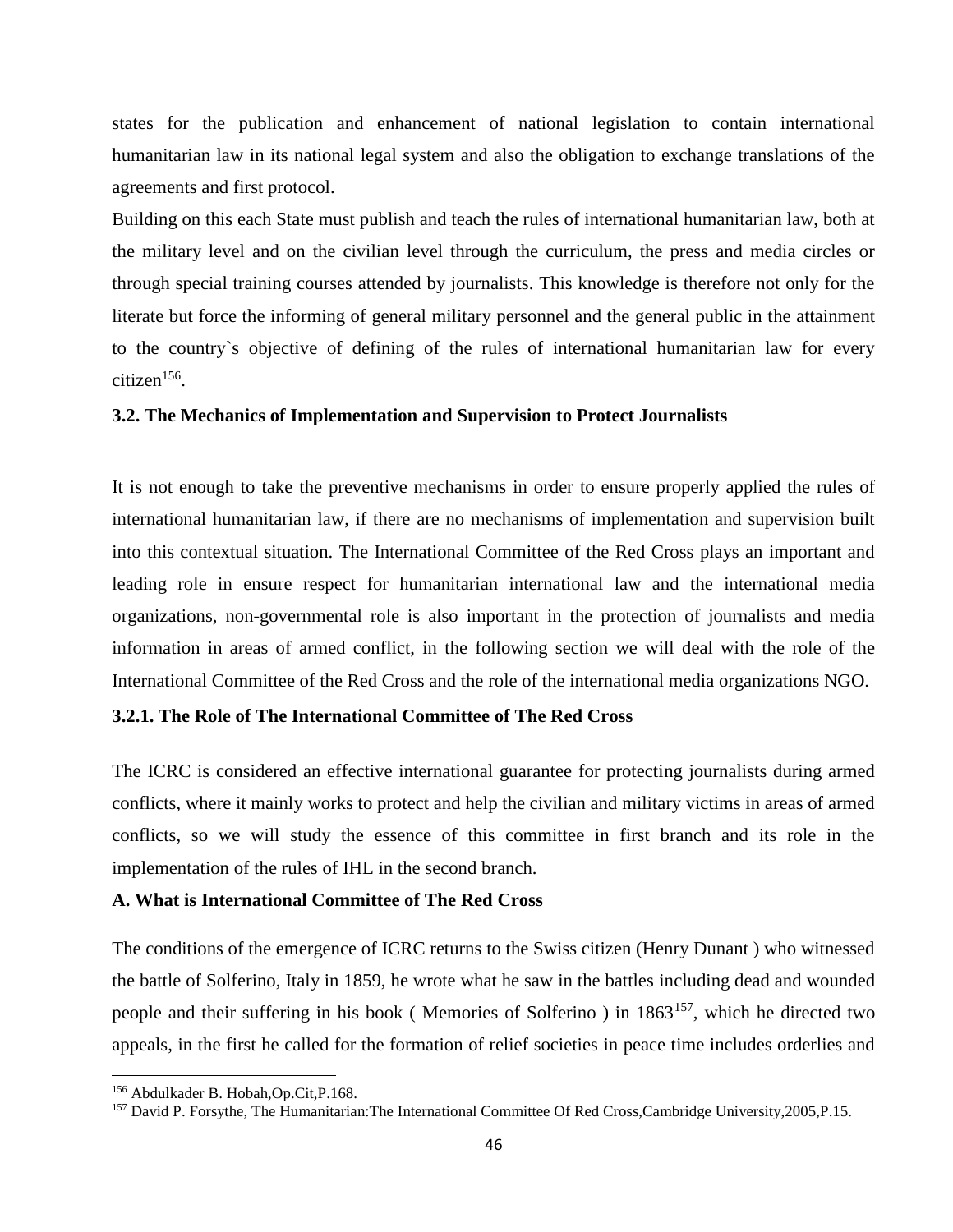nurses to take care of the wounded in times of war, who have helped the medical services of the army and protect them according to the international agreement.

After that the Geneva association of public interest headed by the lawyer ( Gustav Monnier ) discussed Dunant`s proposals , and a committee of five members was formed to study the possibility of transforming Dunant idea into reality, includes Gustav Monnier, Guillaunce, Henry Dufour, Louis Abia, Theodore Monowar, as well as Dunant himself, this committee formed the international committee for relieving the wounded, which later was named  $ICRC^{158}$ .

The ICRC is a Swiss non-governmental organization under the Swiss civil code and have a legal status, but the Geneva conventions had entrusted it to play an international, and we can say that this committee is not a subject of international law because it had not been formed according to a treaty which its parties are states. This committee in order to do their functions had signed about forty agreements between states, and their work like other intergovernmental organizations<sup>159</sup>.

# **B. The Role of The International Committee of the Red Cross in The Implementation of The Rules of International Humanitarian Law**

The role of ICRC is represented insuring the application of conventions, it inform the concerned parties to be occurred, and mediate between the fighting parties and receive complains and contribute to develop the IHL, and the commission doesn't participate in any alleged violations because this may harm their activities in the field of providing protection an assistance<sup>160</sup>. As result the ICRC doesn't involve in any investigations except in the case that all concerned parties agree, and then we can summarize the role of ICRC as follows:

### **First: Reminding parties of the Provisions of International Humanitarian Law**

 $\overline{\phantom{a}}$ 

once the outbreak of armed conflict, the ICRC work to remind the parties of the conflict about the necessity of respecting the rules of IHL, and in the event of violations of these rules it tried to avoid or protect these violations and correct them through cooperation with the parties of the conflict, and if this remaining didn't lead to positive results, the ICRC interfere with the parties of the conflict in order to apply and respect the rules of IHL which the parties have approved. The representative of

<sup>158</sup> Learn The International Committee Of The Red Cross, Second Edition (The International Committee Of The Red Cross Publication, 2003) P.2.

<sup>&</sup>lt;sup>159</sup> Rqqva Awaharih , The Protection Of Civilians And Civilian Objects In Non-International Armed Conflicts, Phd Thesis, University Eye Of The Sun, Faculty Of Law,2001, P.67.

<sup>160</sup> Andrew Clapham And Others, The 1949 Geneva Conventions: A Commentary Oxford Commentaries On International Law,First Edition (Oxford University Press, 2015) P.525.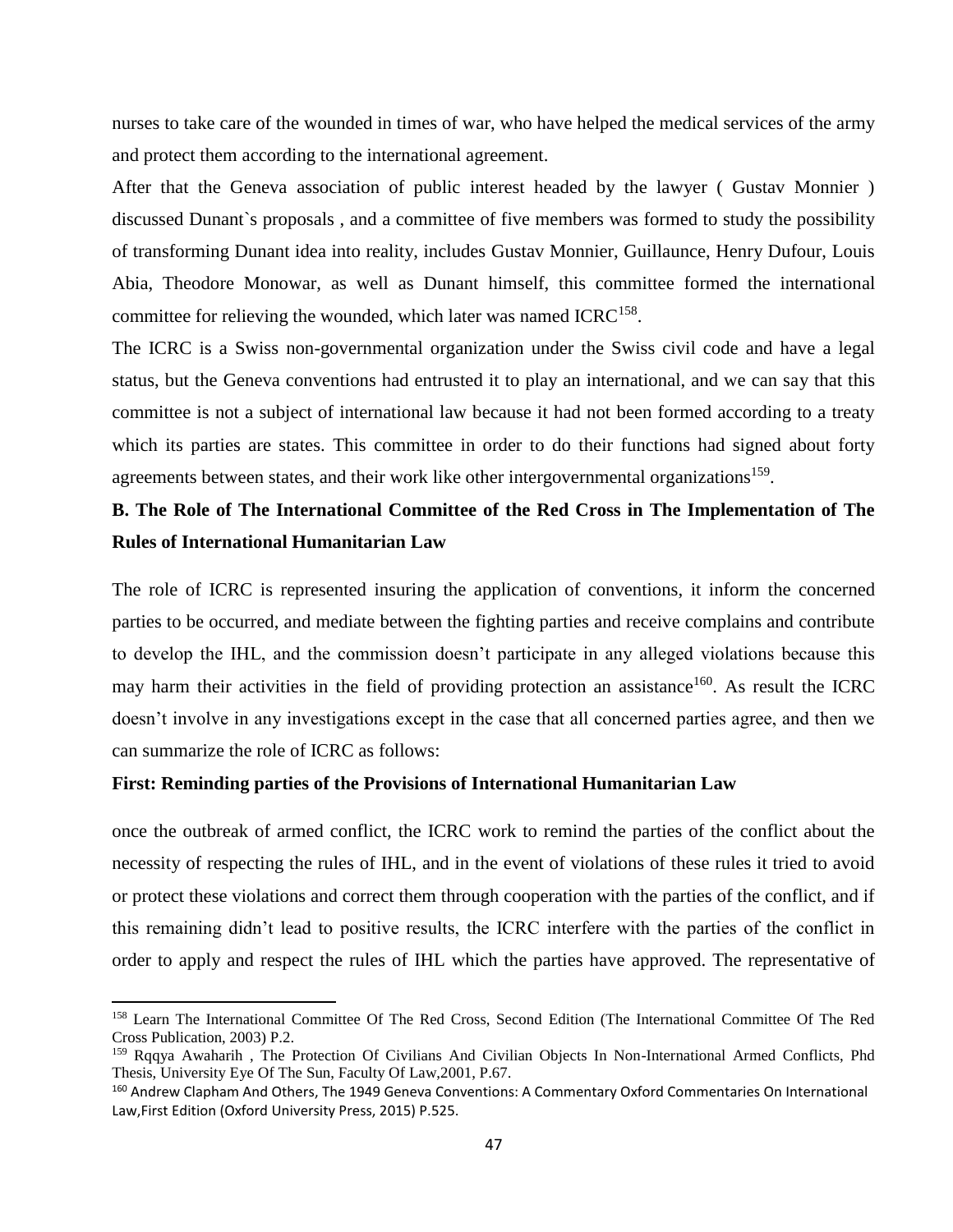ICRC protect directly before the responsible sides of these violations and these protects can be oral remarked or a detailed report from the chief of ICRC to the concerned authorities. It should be noted that all these procedures done by the ICRC shall be confidential in nature according to the commitments it made to that side which authorized the ICRC to do their task so as not to lose the confidence of the disputants $^{161}$ .

The principle of secrecy adopted by the international committee in its work is not absolute, where in cases of serious are repeated violates it can direct an appeal to the international community and declare these violations in order to demand an end for them. The ICRC had broken the silence in conflicts in Somalia, Rwanda and former Yugoslavia.

#### **Second: The Receive Complaints**

the ICRC receives complaints regarding the violation of rules of the IHL from different sides from parties of the conflicts from third parties (governmental or non-governmental organization, national Red Crescent societies.... $)^{162}$ .

in the field of protecting journalists in areas of conflicts, the purpose of the round table organization under the supervision of ICRC on 23-24 April 1985is to estimate the dangers faced by journalists. The representatives of media have sought from the ICRC work in protecting and assisting civilians some concrete suggestions in cases of arrest, loss, detention of journalists, in order to permit the professional associations and editorial offices to contact the ICRL in the of the journalists being changer.

The ICRC setup a hotline in the central tracing agency of the ICRC which work since October 1985 over 24 hour. And this hotline can be called in cases of arrest, detention or less of journalists  $163$ .

## **Third: Contribute to The Development of The Rules of International Humanitarian Law**

The ICRL played a direct role in preparing the four Geneva convections in 1949 , in addition to that it has participated in the diplomatic conference regarding the promotion and development of the rules of IHL 1974-1977 which enhanced the protections of victims of armed conflict including journalists who have been provided by the text of article 79 form the additional protocol of 1977. The ICRC had a great role in the negotiations of establish the statue of the permanent international criminal court which entered into force in 2002.

<sup>&</sup>lt;sup>161</sup>Security And Protection Of Journalists And Fed Them And International Humanitarian Law And Media Coverage, Is Available On The Internet Avaible I[n Https://Www.Icrc.Org/](https://www.icrc.org/) , 29/4/2016

<sup>162</sup> Raqya Awaharih, OP.Cit, P.378.

<sup>&</sup>lt;sup>163</sup> Sylvie Boiton -Malherbe, The Protection Of Journalists On Dangerous Assignments In Armed Conflict Zones (Paris: 1986) P.221.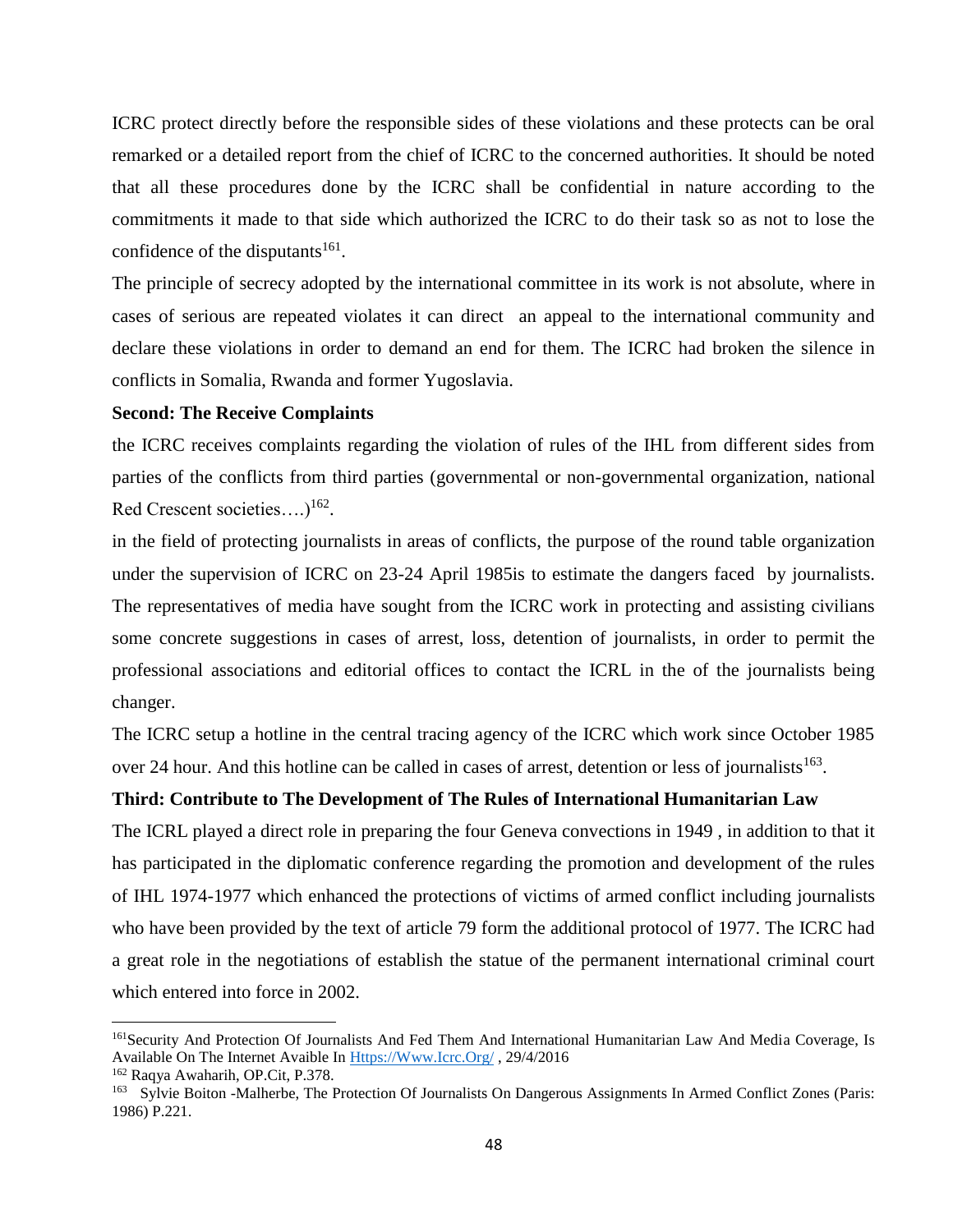The ICRC is the entity that put together the Geneva Conventions and worked on the development of the provisions of international humanitarian law that provides protection to civilians and civilian objects, including journalists, but there are other parties who effectively contributed to the establishment of the protection of journalists and contributed to building up the International Committee and integrate the international media organizations. This is what will be addressed in demand  $pro^{164}$ .

### **3.2.2.The Role of International Media Organizations**

many international NGOs, spread through the world. Which are effective means work on protecting journalists during peace or war times. The international NGOs are the new actor in the field of international relations. And the fact that the international relations do not enjoy stability of ten and haunted by many conflicts. so the international is no longer limited to states only, but the NGO make a big role in interference operations in disputes in order to protect individuals according to humane security perspective, the past decades have seen a growing number of victims among journalists in area conflicts, which promote the international media organization such as reporters without borders organization, and we will discuss this organization in the second branch and the international institute of the safety of journalists in the third branch.

#### **A. Reporters Without Borders**

RSF is an international NGO defending the press freedom similar to the committee of protecting journalists which was found in 1985in Montpellier – France by its formed secretary general Robert Menard, Rony Brayman and Jean Claude the journalists. It aimed in the beginning to upgrade the alternative press, and just before their project was failed, a lack of understanding occurred between its founders and finally Robert Menard stayed alone and became is secretary general, then he changed the goal of this organization to become a NGO of freedom of the  $press^{165}$ .

The organization inspired their work from the text of article 19 of universal declaration of human rights of 1948,which provides these right of freedom of opinion and expression, and also the right to import and receive information and ideas regardless of borders<sup>166</sup>. Many conventions and declarations around the world reconfirmed these rights such as the article 19 of the international covenant on civil

<sup>164</sup> Abdulkader B. Hobah,Op.Cit,P.184.

<sup>165</sup> Abdulkader B. Hobah,Ibid,P.185.

<sup>166</sup> Charter Of The Safety Of Journalists Working In Armed Conflicts And Dangerous Areas Of The Organization Reporters Without Borders Regions, Adopted In Paris In March, 2002, P. 7.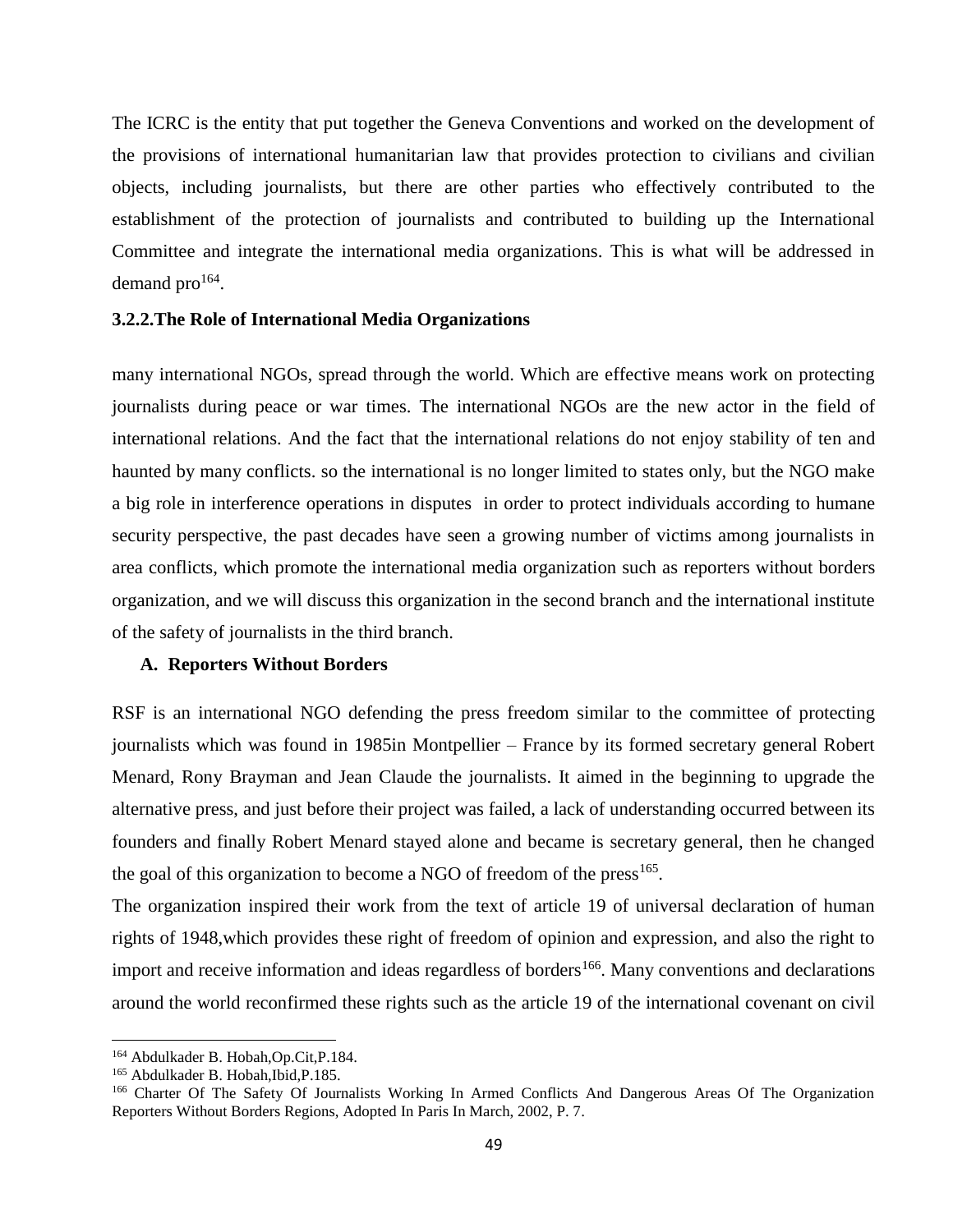and political rights, and the article 10 of the European convention of human rights and fundamental freedoms, and article 13 of the American convention on human rights, and Article 9 of the African charter on human and people's rights<sup>167</sup>.

The situation in Iraq in 2003 pushed the organization to issue a declaration of safety of journalists working in conflict and danger areas, which had developed a set of principles that all parties should be commitment in order to reduce the risk faced by journalists, it has been opened for signature on the declaration 20 January 2003 and revised on 8 January 2004 in the light of event of Iraq<sup>168</sup>, this declaration confirmed on the protection of journalists as civilian individuals, the organization has also contributed it the preventive side by issuing several books aimed to spread awareness an feeling of the dangers faced by journalists in the world, it`s also contributed in collaboration with UNESCO in dangerous areas besides that it was behind issuing the UN security council resolution No.1738 on December 25, 2006 relating the protection of journalists in areas of armed conflicts<sup>169</sup>.

### **B. The International Institute for The Safety of Media Men**

The international institute for the safety of media men is a NGO specialized to the safety of journalists and the media and is committed to fight against the persecution of journalists everywhere, the institute is formed from alliance between media organization, group of freedom of press union and syndicates of humanitarian campaign which work to create a culture of safety in the media around the world, the institute works on achieving the following goals $170$ :

1. Providing support and development of programs of assistance and safety for journalists including independence and especially those who work in conflicts areas or who work regularity in missions involve risks.

2. Encouraging the agreement covering affairs of health, safety, training on awareness of risks, courses of first aids among the organizations and bodies of media including agreements with syndicates and associations.

3. Disseminating ( using internet and traditional means ) information through modern training and consulting manuals, and manuals for journalists in the dangerous areas .

4. Enhancing tenacity on the best practicing through being accustomed on the pattern of training and assistance that have been developed within the scope of press.

<sup>167</sup> Unesco,Reporters Sans Frontiers,Guide Pratique Du Journaliste,2003,P.11.

<sup>168</sup> Marwan Taqya,Op.Cit,P.15.

<sup>169</sup> Abdulkader B. Hobah,Op.Cit,P.185.

<sup>&</sup>lt;sup>170</sup>See The International Institute For The Safety Of Media Men Site, Are Available Www.Newssafety.Com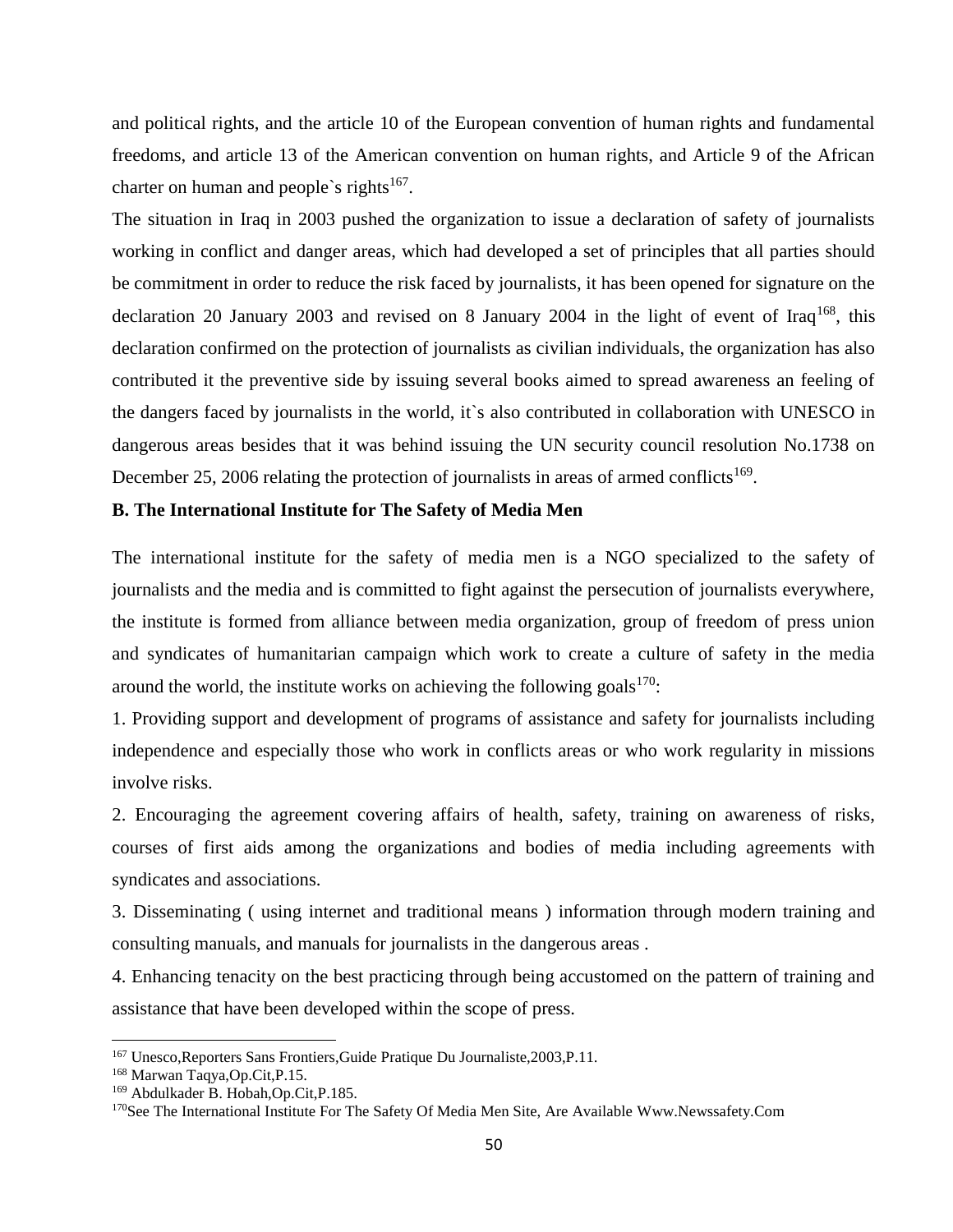5. Establishment of network of international organizations work in all over the world that entrusted to reduce the risks in the work of the media .

### **C. International Federation of Journalists**

It was found in 1926, it is the largest global organization for journalists, represented nowadays by more than 500,000 members in more than 100 states, this federation works on upgrading the international to defend the press freedom and social justice through independent, active and free journalists unions. The international federation condemn all kind of discriminations, the international federation has established an international safety fund in order to help journalists, the federation`s policy is determined through the conference which meets once every three years<sup>171</sup>.

### **3.3. Deterrent Mechanisms to Protect Journalists**

The UN security council is an effective guarantee in the framework of international legal system, it has many deterrence means which enable it to be a real guarantee for protecting the rules of IHL, it has issued several decisions in the field of protection of civilians in general and journalists in particular. So we will discuss the definition of security council in a branch and its role in protecting journalists in a second branch.

#### **3.3.1. The Definition of The UN Security Council**

The un security council is one of the main UN organs and had the authority to issue binding decisions and the authority to intervene regardless of approval or disapproval of concerned states, the states that are commitments with main consequences in affairs of imposing international peace and security<sup>172</sup>. The UN security council consists of 15 members, of the mare permanent members which are ( USA, Britain, France, Russia and China ) and ten non-permanent members, each member has one vote, the unimportant procedural decisions are taken by approval of 9 states with specifying whether they are permanent or not, while the important decisions are taken by the approval of 9 members and must be among them five permanent members together, if one permanent state refused the decision, so that decision doesn't be issued, thus is so-called the right of veto $^{173}$ .

<sup>&</sup>lt;sup>171</sup> Ruay Khaled, Legal Protection For Journalists During Armed Conflicts (The Study In Light Of Domestic Laws And International),20015,P.118.

<sup>172</sup> Suhal Hussein Vlawy, Encyclopedia Of International Organizations, The UN / Devices As The United Nations, C 2, First Edition (Jordan:Dar Al-Hamed Publishing,2001) P.73.

<sup>173</sup> Abdulkader B. Hobah,Op.Cit,P.189.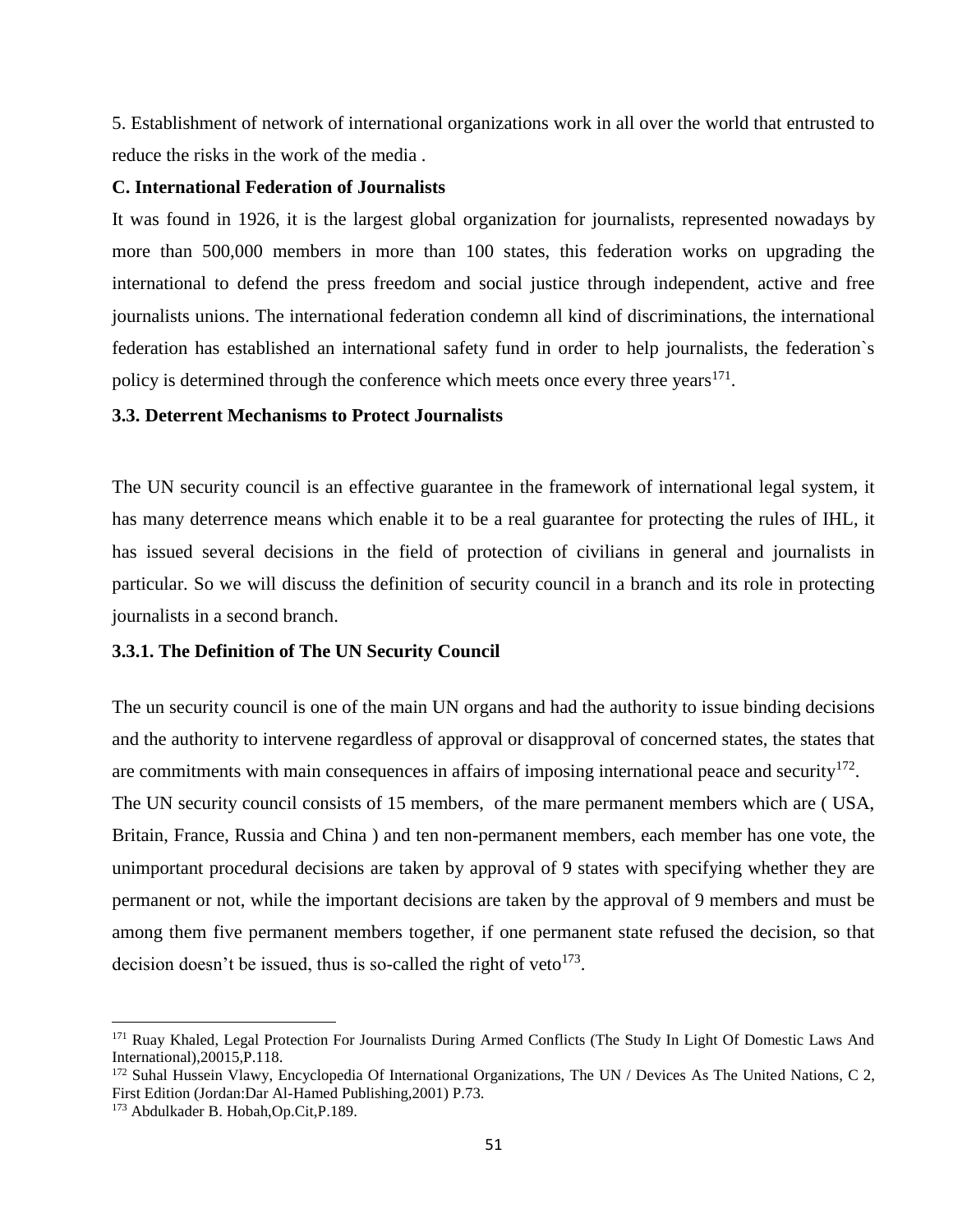### **3.3.2. The Role of The Security Council on The Protection of Journalists**

The UN security council has issued a number of decisions relating the protection of civilians, it has issued the resolution No. 1265 on 17 September 1999, which it condemned targeting civilians and confirmed the need to respect IHL. At the 4130 session in 19 April 2000, it issued the resolution No.1296 which re-condemned targeting civilians and other protected persons in situations of armed conflict and stressed that targeting these civilian groups my constitute a threat to the international peace and security<sup>174</sup>.

On April 28, 2006 the UN security council in its session No.5430 issued the resolution No.1674 relating the protection of civilian in times of armed conflicts and reconfirmed on what came in the two former ( resolutions No.1265 of 1999 and resolutions No.1296 of 2000 ), this resolutions called on the party states the need to respect the rules of IHL and called on the states that didn't ratified the instruments of IHL to do so and take the necessary legislative, judicial and administrative measure to fulfill its international obligations under those agreements.

If all those decisions are related to civilians, so the journalists fall under these decisions, but as result for the frequent crimes against journalists in particular, the UN security council has played a major role in the protection of journalists through resolution 1738/2006 through the condemnation of attack of journalists and media staff and their head quarters<sup>175</sup>. The resolution called on the parties of their conflict to respect civilian status of journalists, their crews and their facilities, which was approved by the four Geneva conventions and he two additional protocols, the resolution called on contracting states to take all necessary measures to judge the responsible of these attacks on journalists unless they act contrary with being civilians. The 9th section of this resolution confirmed the readiness of security council to intervene if necessary to take appropriate measure to stop the huge violations of civilians and journalists in general according to the terms of reference assigned to it.

The UN security council discussed exclusively the issue of protection journalists in the statements issued on February 12,2014. Titled ((protection of civilians in armed conflicts, the statement stressed the point contained in the above- mentioned resolution, it also called on all states and parties of. Conflicts to take all necessary means and measures to comply with the rules of IHL including respect

<sup>174</sup> Security Council Rsolutions, No. 1265 Dated 17 / 9 / 1999 And No. 1296 Dated 19 / 4/ 2000.

<sup>175</sup> Security Council Resolution No. 1738 Dated 25/ 12 / 2006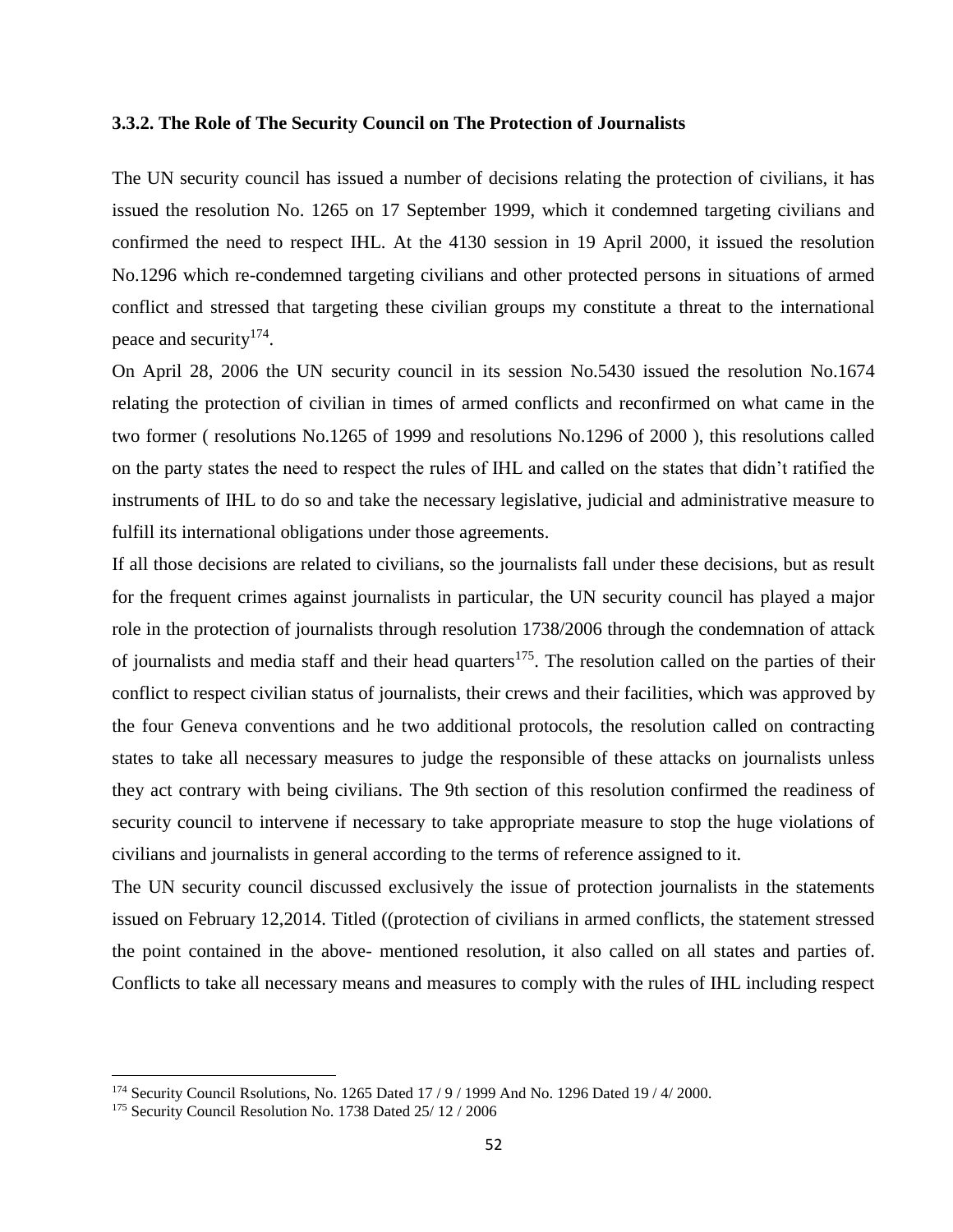for the civilians situation which was approved by the Geneva convections for journalists and media staff and their facilities<sup>176</sup>.

These resolutions concerning the protection of civilians as well as journalists in the areas of armed conflicts constitutes mainly abase that the securities council can depend on it in case of condemning any party violated these rules, it can enable the security council to form a committee to investigate crimes committed against journalists, it may transmit any party violated these rules to the international criminals court under 7th chapter relating to the crimes mentioned in article 5 as stipulated in article 13 of the statue of the permanent international criminal justice is considered a guarantee for the protection of civilians in general and journalist in particular<sup>177</sup>.

Despite of the issuance of all these decisions, journalists are still subjects to kill, kidnap, or betray detention in areas of armed conflicts.

<sup>176</sup> Marwan Taqya,Op.Cit,P.17.

<sup>177</sup> Abdulkader B. Hobah,Op.Cit,P.191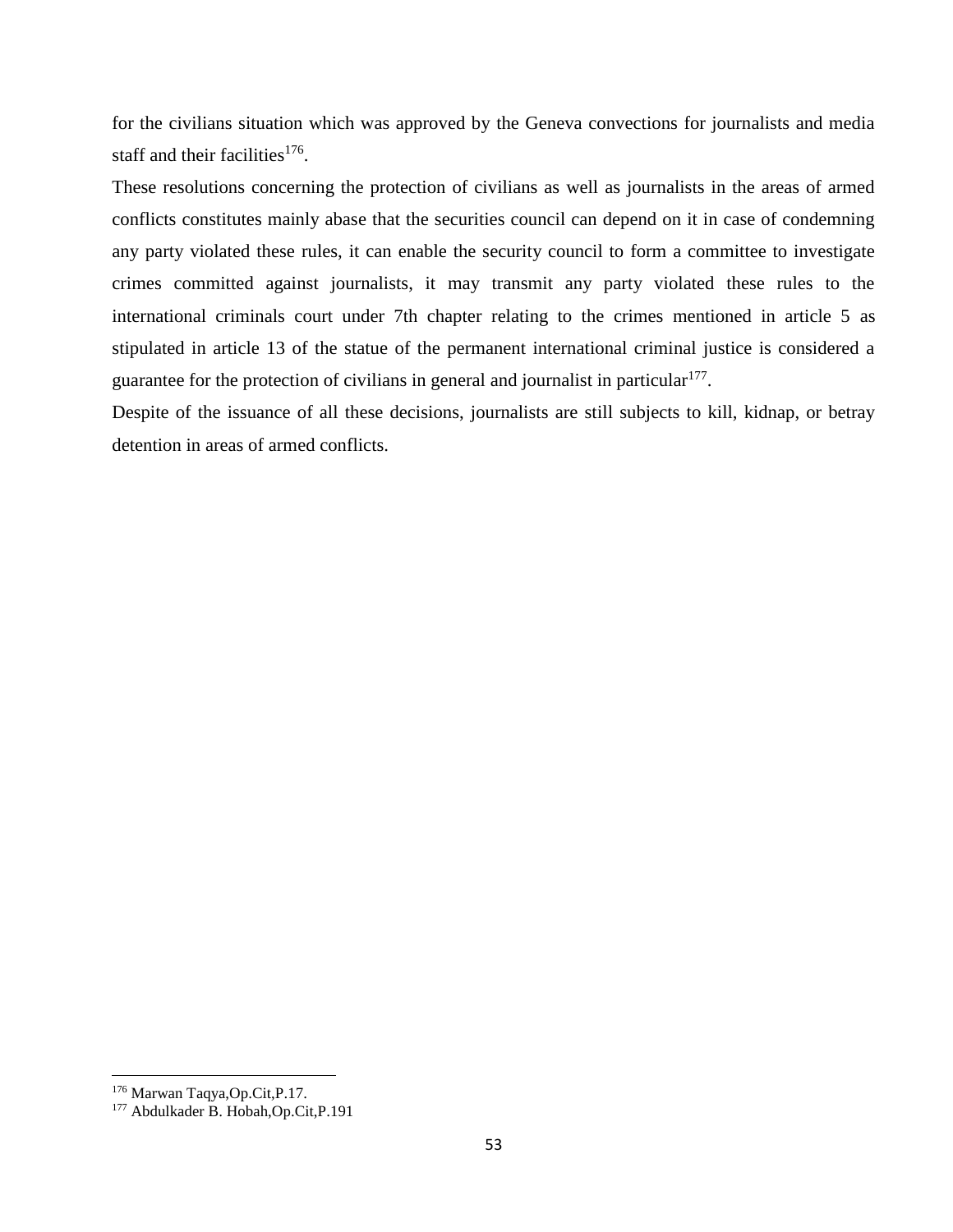### **Chpter 4:Journalists in Iraq's Kurdistan Region**

Today, Journalism in Kurdistan region of Iraq <sup>178</sup> has a great importance and a bright future of freedom is ahead, especially nowadays as Kurdistan Region of Iraq region is facing a severe war with the largest terrorist organization of ISIS, so it is very necessary to protect journalists legally to inform the state the reality of events. The region provides them with freedom clearly to expressing their viewpoints freely for an active participation, especially in hostilities to play a great rule in transferring the views of the war, in this chapter we will try to be addressed:

- Relationship Between International Law and National Law

-The extent of the right of the Kurdistan Region to enact laws

-Legislations to Protect Journalists in Kurdistan

-The reality of the journalists during the Kurds war against ISIS in Kurdistan

### **4.1. Relationship Between International Law and National Law**

International law is a branch of the common law, which is meant to organize the relations between sovereign states, between them and international organizations, or between international organizations themselves. On the other hand, the national law is considered the legal group that regulates relations between the state and citizens, or between citizens themselves. But it may happen that the state concludes agreements and treaties with other countries, in this context, a kind of paradox may occur, or dispute between national rules which legislated by the state under the national legislative system, and between the international rules approved by the state. In this case, the situation of the state in front of this situation is wondered about  $179$ .

On this doctrinal issue, two theories appeared: the theory of dual international and national laws, and the theory of the unity of the two laws.

### **First: The Theory of Double Laws**

<sup>178</sup>Kurdistan-Iraq Region Within The Federal State Of Iraq, Its Political System Democratic Parliamentary Republican Political Pluralism And The Principle Of Separation Of Powers And Devolution Of Power Depends Peacefully Through Direct General Elections, Secret And Periodic.

<sup>179</sup> William E. Butler, International Law And The International System, (Brill:Martinus Nijhoff, 1987) P.93.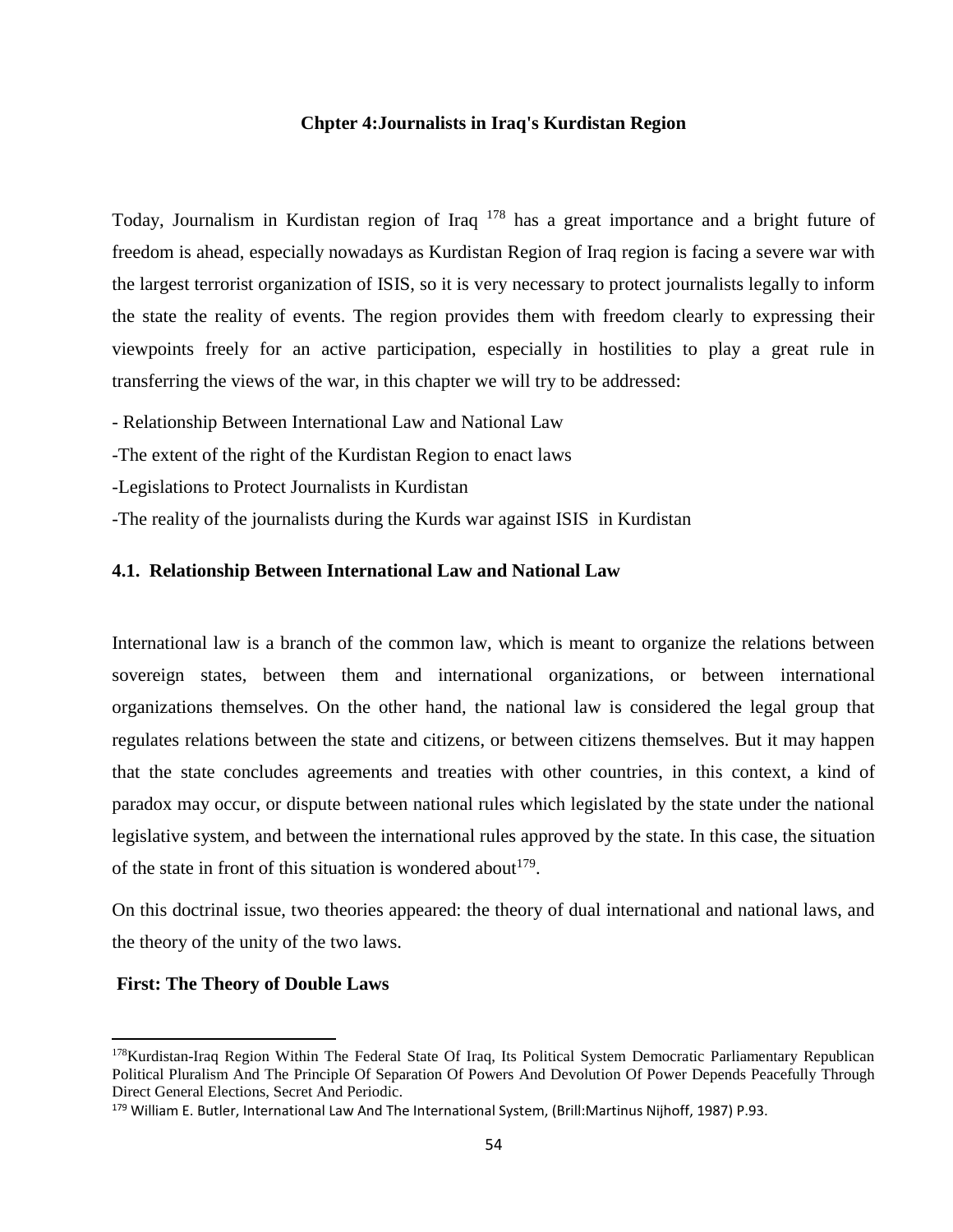The double laws theory implements that the international law and national law are independent and separated from each other, the supporters of this trend justify their point of view with a variety of reasons are:

1. Different the source of both laws and way of legislation, the national laws rely on the legislative system of the state, while the rules of law depend on the common will of member states $180$ .

2. Difference in the nature of relations in both laws, the international law regulates between states, international organizations and other subjects of the international law, while the national law regulates the legal relationships between individuals.

3. Difference in legal and regulatory structure of each of the national and international community, in national community there islegislative, judicial and executive authority, while it is noted that the organizational structure of the international community in the field of international law based on conferences, conventions and international treaties<sup>181</sup>.

However, this theory has been criticized, where the state implements both laws in a manner which is independent of the other, it doesn't allow to transfer any legal rule between the international and national law. In addition, this theory rejects the application of the national judiciary for any norm of international law or the interpretation<sup>182</sup>.

### **Second: The Theory of The Unity of Both Laws**

It is based on a correlation between international and national law, that the owners of this trend see that the law is one and has branches. This theory has found itself in front of the situation of the tradeoffs between laws in the event of a conflict or disagreement between the rules of international law and the rules of national  $law^{183}$ , as a result two teams appeared, the first team claims that in case of conflict, the national law should be prior, where the relationship between both laws was interpreted according to the doctrine of voluntary basis in compliance with the rules of international law.

<sup>180</sup> Taleb Rashid, General Principles Of International Law, First Edition (Arbil : Mukrayani Press,2009) P.41.

<sup>&</sup>lt;sup>181</sup> Davíd T. Bjorgvinsson, The Intersection Of International Law And Domestic Law: A Theoretical And Practical Analysis, (USA:Edward Elgar, 2015) P.34.

<sup>182</sup> R. Jennings And Sir A. Watts, International Humanitarianlaw (Berlin:1992) P.53

<sup>183</sup> H. Lauterpacht. International Law And Human Rights, London. 1950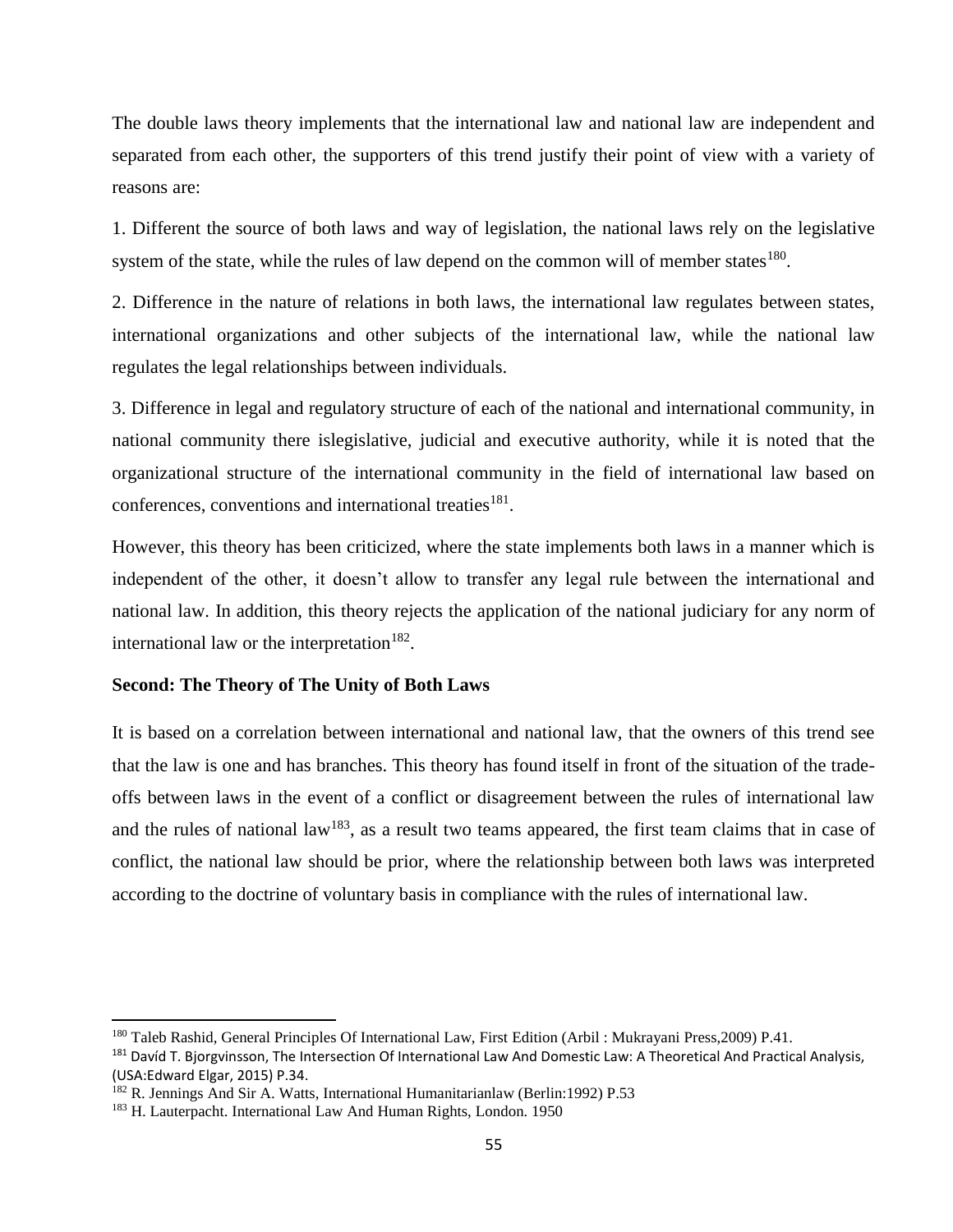This theory also subjected to criticism, and the most important thing in it, it disputes the historical facts, where the international law came before the national law<sup>184</sup>.

### **4.2.The Extent of The Right of The Iraq's Kurdistan Region in The legislation of laws**

Kurdistan Region of Iraq is an area that has a permanent war, whether in the old era or at recent time, but at the time of the Baath Party Authority led by dictator Saddam Hussein committed the biggest crimes against the Kurds in Iraqi Kurdistan as a result killed over 182,000 in the Anfal in 1988, 8000 men from Barzan clan in 1983 and 5000 men, women, children and old men in Halabcha with chemical weapons in 1988, but the Kurdish people continued in their struggle and after the Kurdish people's uprising in 1991 the Iraqi government withdrew in the Kurdish areas in Erbil, Suleimaniah and Dohuk, this withdrawal caused administrative and political vacuum filled by Kurdish leaders espousing self-management style of the region, especially after cutting ties with the Iraqi government and the absence of all its institutions in the region<sup>185</sup>.

There is no doubt that the March uprising in 1991, is a shift in the Kurdistan Region of Iraq in many fields. The media is one of those fields where it was developed and expanded, and the use of various means widely with all kinds. This was something affordable, due to the openness of the region to the outside world, which has seen a tremendous development in the field of media, means of communication, electronics, printing and publishing technology. Perhaps relativity (intellectual, political and economic)freedoms that have emerged in the region after 1991, with the ease of communication to the outside world was one of the main reasons of this media demonstration in the region<sup>186</sup>.Kurdish people resorted to organized free local elections in 19/05/1992, which all factions and popular sectors involved, in addition to the political parties and organizations to award the new administration the legitimate for supporting the folk.

Those elections were served as the first free and democratic experience waged by Kurdish people in their history, it was a unique experience in history of modern Iraq, which resulted the establishment of the first elected free parliament, away from the eyes of the power and control, it represents the sons of the Kurdish people, other nationalities and ethnic groups that inhabit in the region, then a local

<sup>184</sup> Kelsen.H,Principles Of International Law, Second Edetion (New York: 1966) Pp. 557-559

<sup>&</sup>lt;sup>185</sup>Renas Sargali, At A Time When The Authority Of The Baath Party In The Biggest Disaster For The Kurds A Time,Jornal Brin,Duhok, No.3.

<sup>186</sup> Reber Fattah Mohammed, The Media's Role In Economic Development (Dohuk:The Printing Press Khani , 2012) P.70.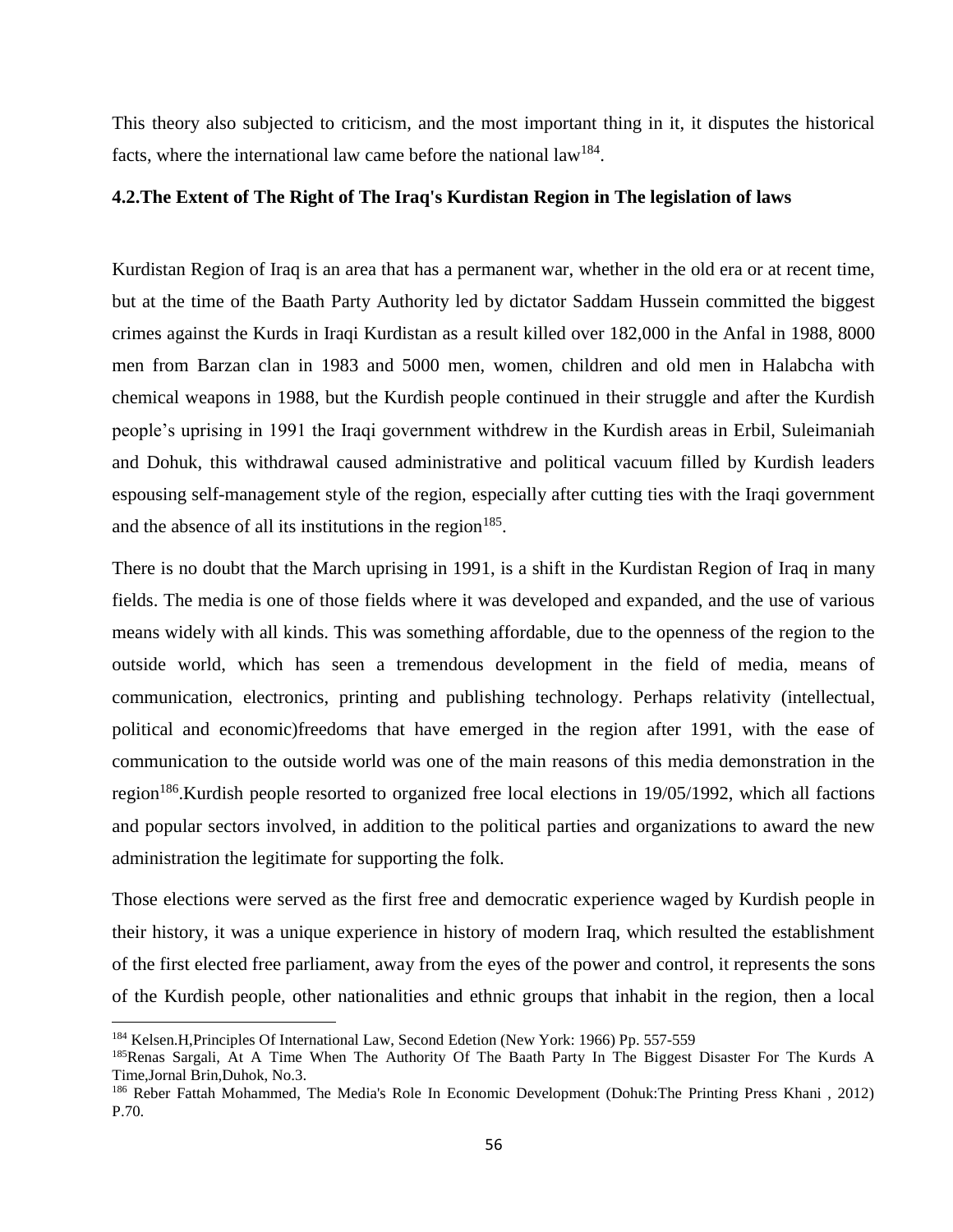government was announced called the Kurdistan regional Government. Since that date, the Kurdish local administration endures the responsible for the conduct of the affairs of the inner life of the territory mentioned, depending on the potential of self-modest, it works hard in order to build a new society in which freedom and democratic values prevail through the issuance of decisions and legislation of new laws or modify the Iraqi laws in force in line with the new situation. It translates the philosophy of the Kurdistan Region of Iraq legislator that renounces violence<sup>187</sup>, fights for individual authoritarianism, and the common values of human rights are provided with working on the success of the experiment kits.

After the uprising of march 1991, Kurdistan region of Iraq has issued laws directly and legal through Kurdistan parliament to Kurdistan govern the region of Iraq, on 9-4-2003 the dictatorial regime has been eliminated, and the new permanent constitution of 2005 in article (141) provides that (Legislation enacted in the region of Kurdistan since 1992 shall remain in force, and decisions issued by the government of the region of Kurdistan, including court decisions and contracts, shall be considered valid unless they are amended or annulled pursuant to the laws of the region of Kurdistan by the competent entity in the region, provided that they do not contradict with the Constitution)<sup>188</sup>

However Kurdistan region of Iraq is still a part of Iraq , but the laws that issued by Iraqi parliament are not valid in Kurdistan Region of Iraq unless the Kurdistan parliament Region of Iraq verified these laws. if we want to study the legislation of laws in the region we have to go back to the constitution of Iraq in 2005 in article (121) which provides that (The regional powers shall have the right to exercise executive, legislative, and judicial powers in accordance with this Constitution, except for those authorities stipulated in the exclusive authorities of the federal government) which means that each region has the right to govern their internal affairs and issue relevant laws that don't contradict with the central laws.

This means that under draft of Kurdistan region of Iraq constitution. The region has the right to issue laws that do not contradict with the exclusive rights of central government , so the region to some extents has the right to issue laws to identify the rights and duties of individuals and to organize the government affairs and administration system $^{189}$ .

Kurdistan Parliament of Iraq a major source of legislation laws, it was established by laws no (1) of 1992 by Kurdistan Region of Iraq front for election of parliament and the leader of Kurdistan Region

<sup>187</sup> See The [Http://Www.Perleman.Org/Uploads/Pdf/About-Kurdistan.Pdf](http://www.perleman.org/uploads/pdf/About-Kurdistan.pdf) , Accessed:3/5/2016

<sup>188</sup> Article (141) Of The Constitution Of Iraq In 2005.

<sup>189</sup> See: [File:///E:/Master/About-The-Parliament.Pdf.](file:///E:/master/About-the-Parliament.pdf) Accessed:25/4/2016.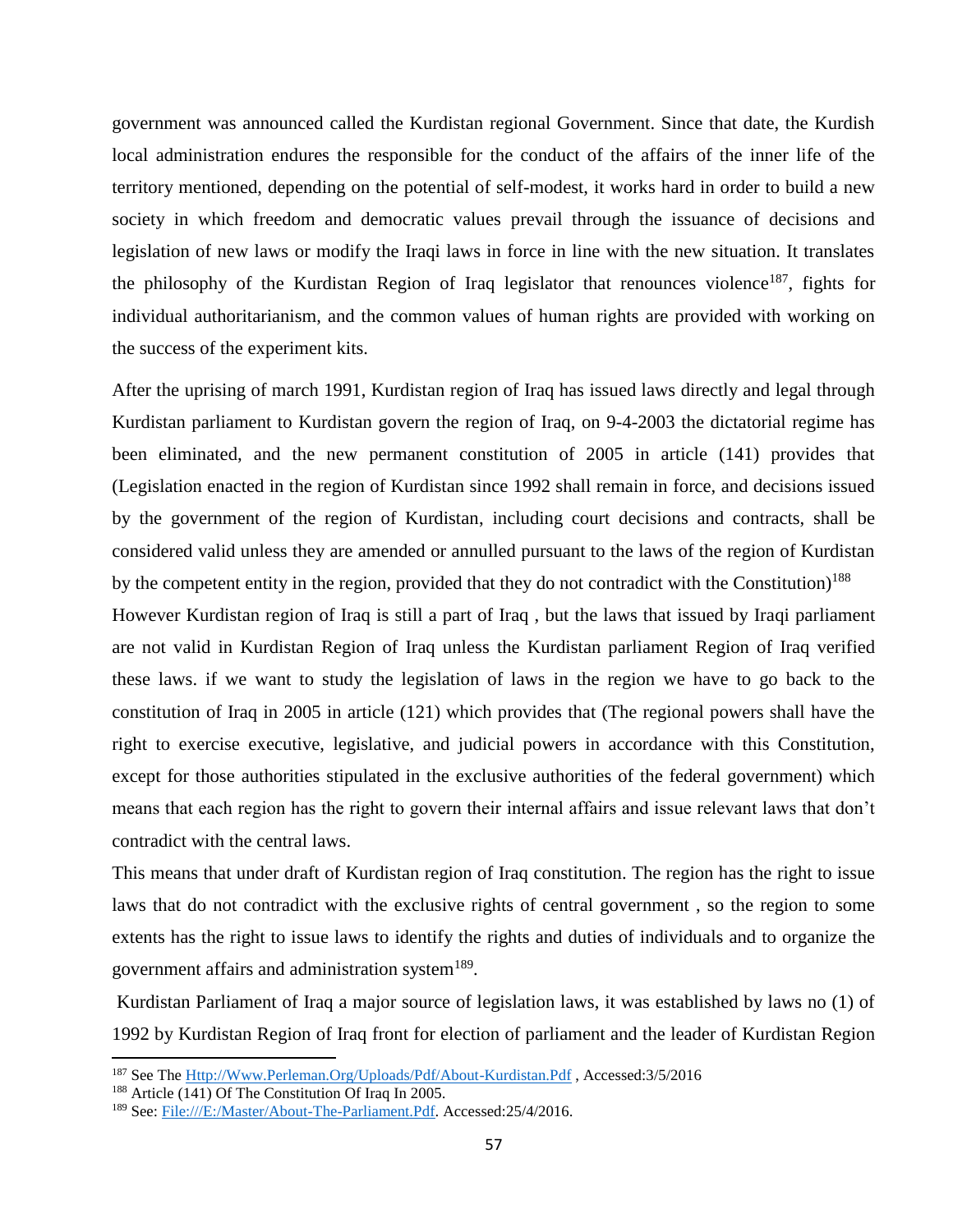of Iraq liberation movement, it had its first sitting in 1992-6-4, it was consist of 105 member, five of them are quota for minorities in Kurdistan , the first speaker of it was Gahwar Namiq, it passed three sessions and now consist of 111 members and its four session, it is considered the main reference of issue laws and monitoring the government.

It holds meeting with attendance of (50% plus one) of its members , it issues low by simple majorify and in case of a national decision it recourses majority of 2/3 and it sent its laws to the president o Kurdistan region of Iraq to be ratified, and all laws are issue by name of people<sup>190</sup>.

## **4.3. Legislations to Protection Journalists in Kurdistan Region of Iraq**

The issue of protecting journalists' rights is no longer advocated by writers and scholars at the international level, but became a real protection and reality, there's no doubt that the global and regional interest in this issue has affected the national interest as it has been stipulated in the constitutions and laws governing human rights within countries. If the international treaties related to the humanitarian international law in general also the rights and protection of journalists in particular, are not implemented and not bound by its terms, they become just perfect slogans, as the states are obliged to ratify on special treaties in this field.

In Iraq, the permanent Iraqi Constitution of 2005, referred to article 38 (freedom of the press, printing, media and publishing)<sup>191</sup> that this article step forward in promoting environment of expression freedom in Iraq, but this step is with the absence of legal legislation, security reality, anxiety and attempts at intervention by officials is not sufficient to ensure the protection of journalists. As it was supposed to find the issuance of legal legislation to protect journalists and media men in prompting the Journalists' Syndicate and through practical reality for journalists in Iraq, it didn't apply what is stipulated in international treaties where the central government placed many restrictions on freedom of the press, such as record of the license system in issuing newspapers, the record of the previous censorship to publish in the newspaper, punitive restrictions on the freedom of publication and drawback political. The use of the law by politicians' officials to prosecute journalists

<sup>&</sup>lt;sup>190</sup> Michael J. Kelly, The Kurdish Regional Constitution Within The Framework Of The Iraqi Federal Constitution, Penn State Law Review, Vol. 114:3,2010,Pp.715-720.

<sup>191</sup> Article 38 Of Iraq's Permanent Constitution In 2005.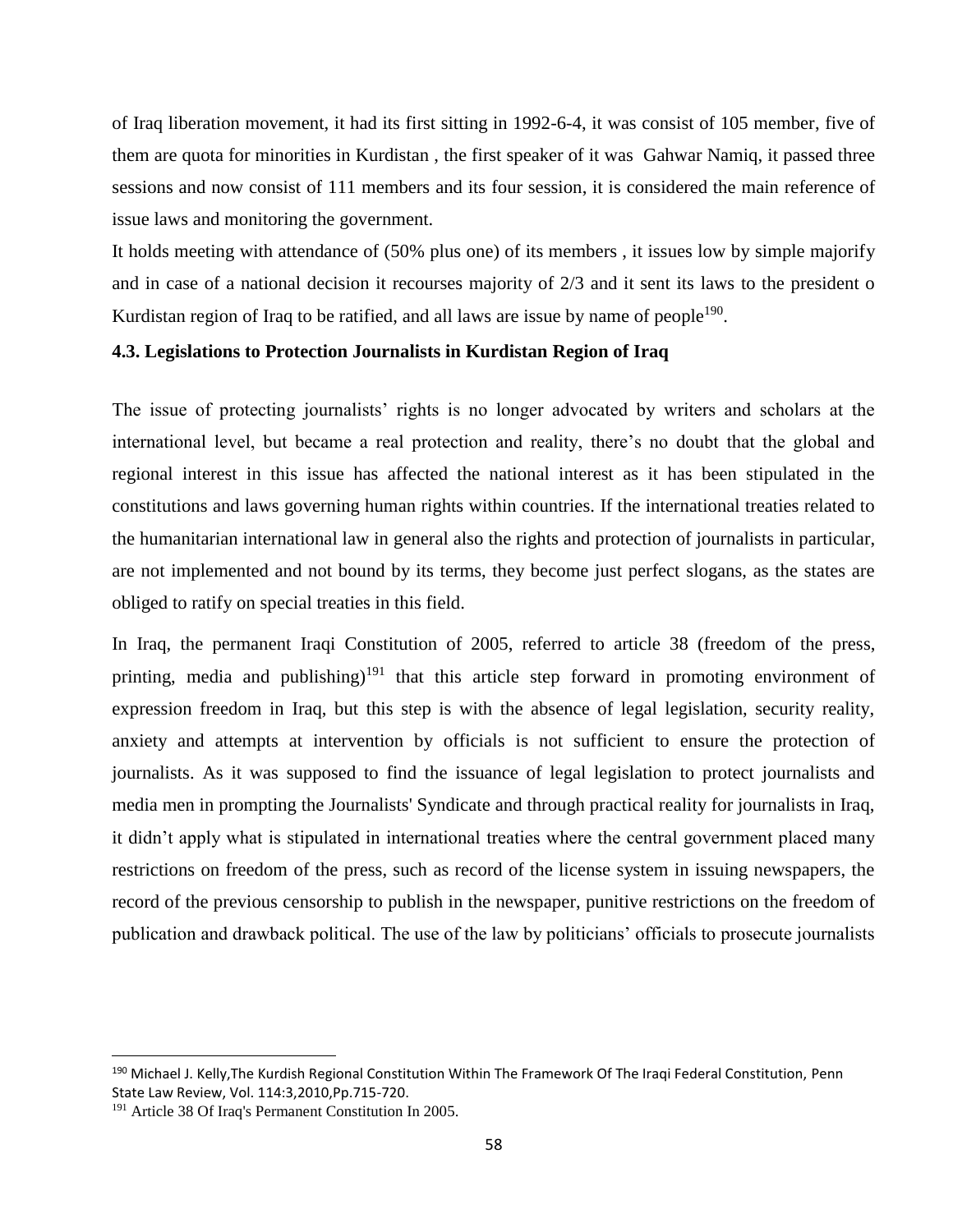for publishing their critical views of government policy, is considered a major political obstacle to the exercise of the work of journalists $192$ .

The situation of journalists in the Kurdistan Region of Iraq? Through the government of Kurdistan Region of Iraq to devote activating the agreements on human rights in general and issuing legislations to facilitate the journalist work in accordance with Law No. (10) of 1993, the Publications Law, Law No. (4) relating to the formation of the Journalists' Syndicate, Law No. (13) of 2001 Journalist Pension Law and Law No. (35) of 2007, journalist labor law.

### **We will try to talk about Law No. 35 of 2007: The work of journalists Law in Kurdistan**

The Law was issued, including fourteen articles; each one contains several paragraphs, spread over five chapters and final provisions are handled by two articles which are thirteen and fourteen, the law discussed the reasons behind issuing it. The main issues of this law can be summarized in:

### **1: The Definitions Contained in The Law**

 $\overline{\phantom{a}}$ 

The first Article of this law dedicated paragraphs (4 and 5) to the definition of each journalism's profession and the person who exercised (journalist), the press in accordance with paragraph (4) is (the practice of journalistic work through various media), and the journalist in accordance with paragraph  $(5)$  is (someone practicing the journalist profession)<sup>193</sup>.

It showed in the last definition of journalist that it is approached to the international norms which recognize the freedom of journalist work, and it can be seen here that the direction of the Kurdistan Region of Iraq legislator is about adopting the liberal perspective of the press. The definition gave the way to any person, regardless of the party or media channel in which it operates in order to acquire the status of a journalist without taking into account the identity and the type of channel that carry out work in order not to be the will of the journalist and his departure are subject to the will of the point of an influential group it was or party or governing authority. Thereby the law freed this profession and its employees from any limitation due to determining the media work paths in front of the journalist, especially

<sup>&</sup>lt;sup>192</sup> Saadi Khatib, Legal Restrictions On Freedom Of The Press, First Edition (Beirut: Publications Halabi Rights, 2006) P.91.

<sup>193</sup> Article (1) Of The Law Of The Work Of Journalists In The Kurdistan Region No.35 Of 2007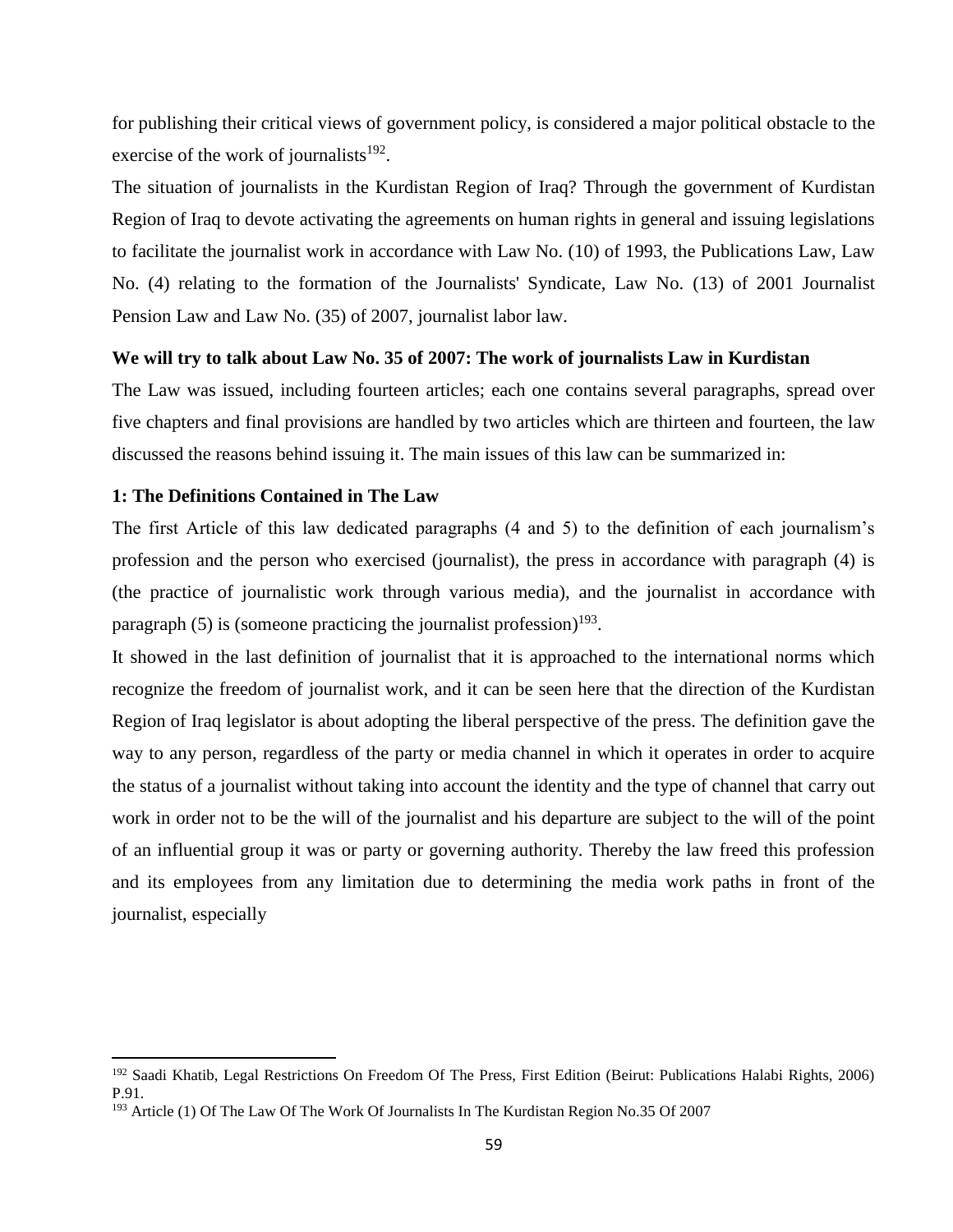since the second article came to reinforce the viewpoint of the legislator in establishing the foundations of press are free and not restricted, also keeping it $^{194}$ .

away from the evils of the intellectual and political tendencies or self-interest of the political decision which sometimes are affected by the media institutions in some countries, especially the underdeveloped ones. Where the first paragraph of article II affirmed that the press is free and uncensored, the freedom of expression and publication is guaranteed to every citizen in the framework of respect for the rights and freedoms of individuals. Thus, the direction of the Kurdistan's Region of Iraq legislator was about to give an independent and outstanding personality to the journalist where he can enjoy freedom, independence of opinion and self-confidence through it, also he can move across all directions as he deems are appropriate with his personal mood, his convictions of intellectual and religious, and the interests as he deems are consistent with his ambitions, aspirations and creativity, with taking into account the public interests, or through respecting the rights and freedoms of others too. The law restrictions and taking into account the principles and ethics of journalism cited by paragraph, don't cause harm or prejudice to the freedom of self-journalist as long as they come through organizing this freedom, because the real freedom is committed to the limits laid down by the community, the legislator of Kurdistan has realized here this issue as a representative for the society and referred to  $it^{195}$ .

### **2: Freedom of The Journalist and his Work Guarantees**

The freedom of the journalist in accordance with article 2, showed clearly that the journalist has the right to do his work normally without (the press is free and no censorship shall be imposed on it. Freedom of expression and publication shall be guaranteed to every citizen within the framework of respect for personal rights, liberties and the privacy of individuals in accordance with the law, as well as being committed to the principles of ethics in the Bordeaux Declaration of principles on the Conduct of Journalists, adopted by the 1954 Word Congress of the International Federation of Journalists, amended in 1986, and annexed hereto)

#### **A. journalist's rights**

<sup>&</sup>lt;sup>194</sup>Khalid Saeed Tawfiq, A Few Notes On The Law No. 35 Of 2007, A Journalist In Kurdistan Labor Law (Arbil, 2010),P.10.

<sup>&</sup>lt;sup>195</sup> Khalid Saeed Tawfiq, A Few Notes On The Law No. 35 Of 2007, Op. Cit, P.11.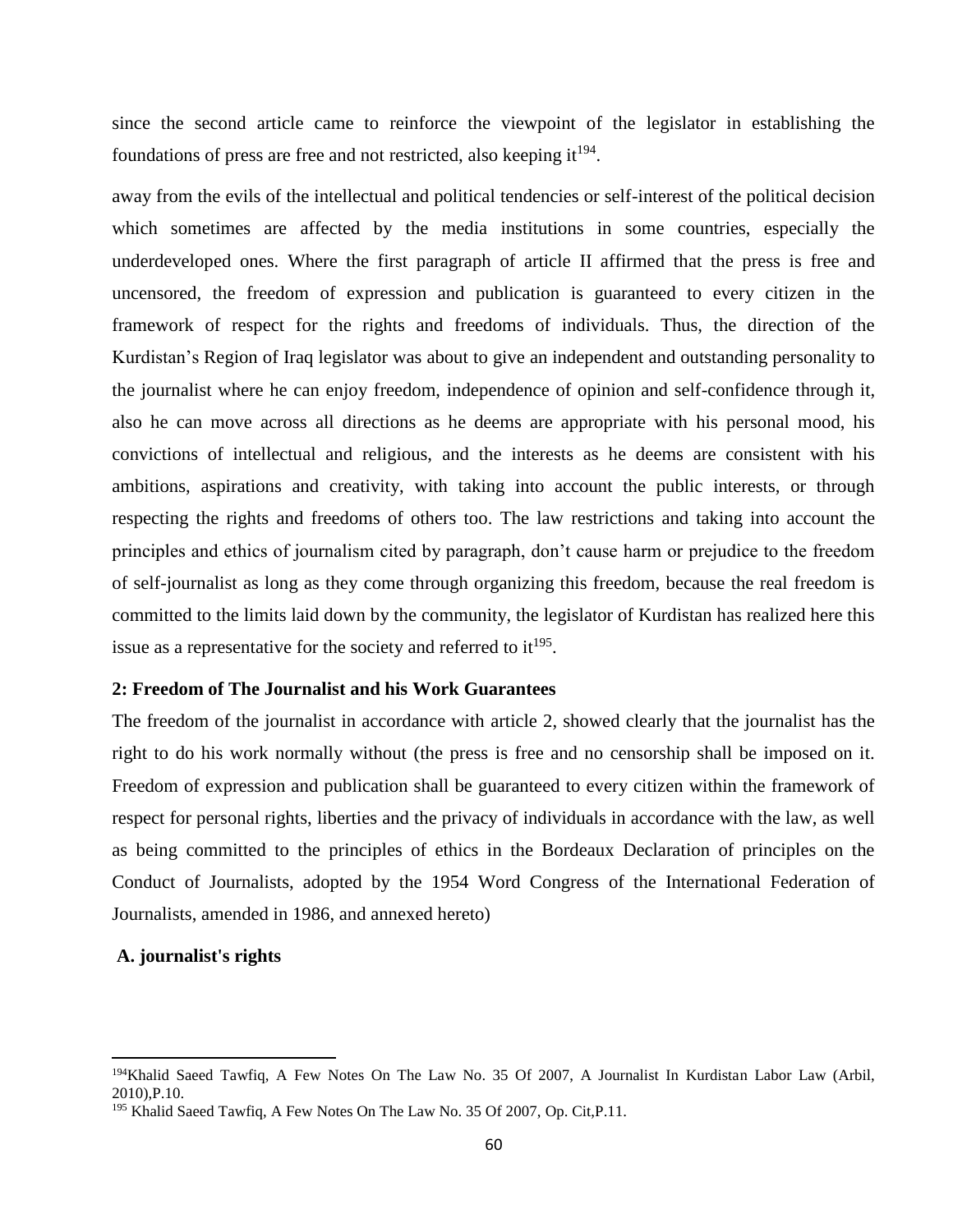The highlights reported in article (7) in the chapter four in the law summarize the rights of the journalist in  $196$ :

1- A journalist is free and there is no power over him in the performance of his work except the law.

2- The journalist the right to refrain from continuing to work in a certain newspaper when he does not find himself in a conviction or saw no reason to continue with it, especially when he discovers that the newspaper is changed radically in its policy which is not consistent with his self will and not Consistent with his views, thoughts and opinions.

3- Guarantee his rights to health guarantee and treatment when exposed to any injury or illness prevented him from doing his work.

4- Compensation for accumulated vacations or work permits in the public holidays, all these references in the text of the law form a good package of rights the legislature refered to them in order to protect the character of journalist and protects his independence.

At this point, the journalist frees from puritanical restrictions' or unilateral and domineering thoughts, then it allows him to choose the work that corresponds to his intellectual convictions and political inclinations because the journalist is a human being in which he carries tendencies and influences by reality, everyone should respect his character, he should not be harnessed as amenable tool within the journalist work. Therefore, when a journalist asks to terminate the contract or to break ties with the journalistic entity within the journalistic work rules that govern the relationship between the two parties, the other party (journalistic) shouldn't slam the door to him, and fulfill previous commitments with a guarantee of intellectual and administrative rights also preserve his dignity humanity<sup>197</sup>.

### **B. Immunities of Journalist**

Through the continuation of those rights within the legal previous trend, the article 8 of the law, fortifies the journalist from any arbitrary action taken against him in case of accusing him with an actively related to exercising his work only after a court decision to the subject of the complaint filed criminally against him as a result of that activity, at this point, the article necessitated to provide him some guarantees, including  $198$ :

<sup>196</sup> Article (7),Of The Law Of The Work Of Journalists In The Kurdistan Region No. 35 Of 2007

<sup>197</sup> Khalid Saeed Tawfiq,Op.Cit,( 2010),P.15

<sup>198</sup> Proceedings Of Kurdistan, Number 91, 10.20.2008, P. 23.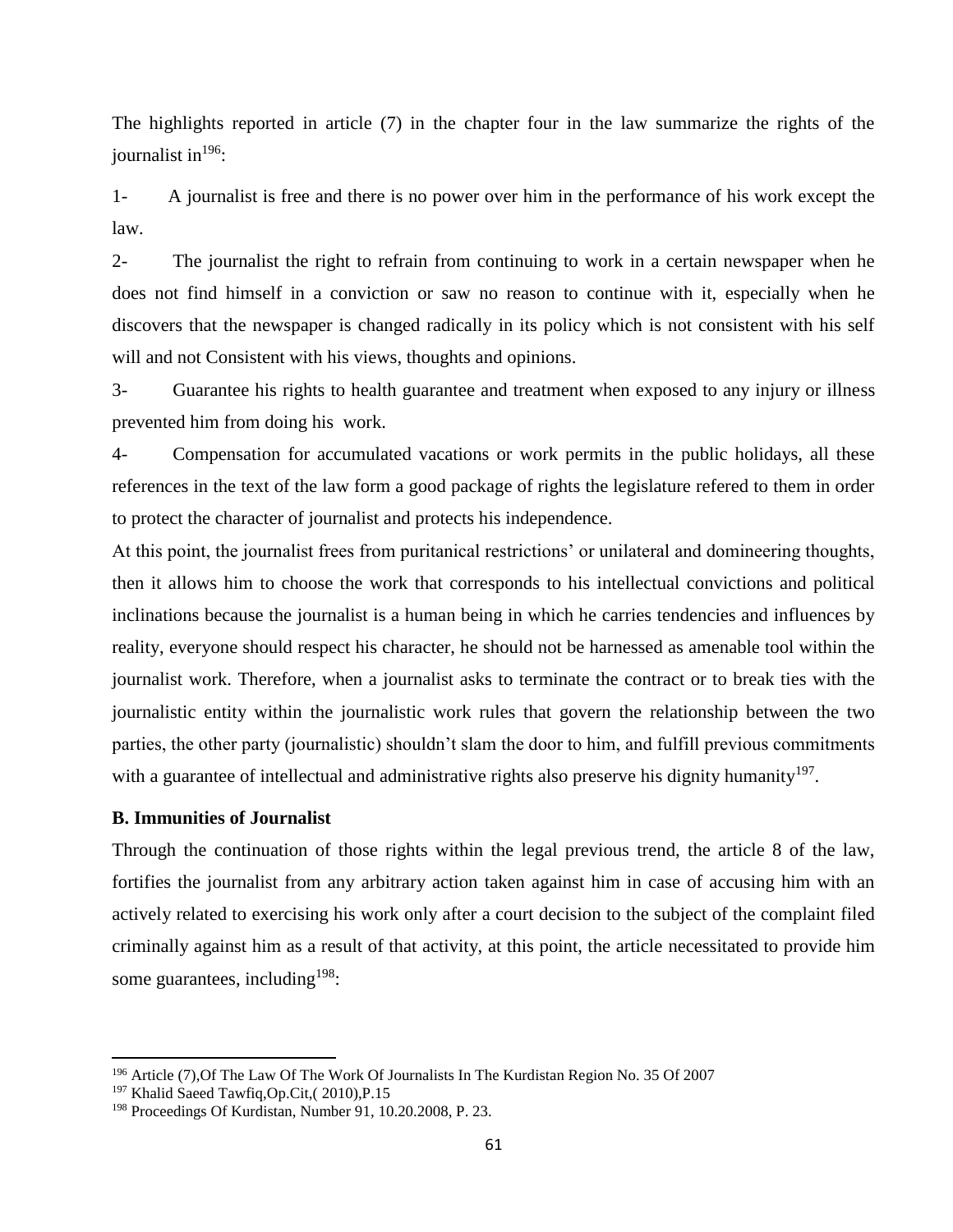1. To inform the syndicate which he belongs so that the latter through their representatives to follow up the investigation, which exposed him after the issuance of a judicial decision.

2. Immunity of the journalist in arbitrariness use of a person, who holds a public office (administrative officer or the public prosecutor employees)<sup>199</sup> legal position or powers against the journalist who published a news about one of them, according to real evidence, which affect their business or public positions.

This article encourages the journalist to do acceptable hard media to detect flaws that pervades the work of administrative bureaucracies here and there, and gives him, one way or another, immunity in performing vocational media duty towards the society and the country away from accusation, as the watchful eye of the people to follow the negative phenomena<sup>200</sup>, which without it, administrations may slip into the abyss of corruption that infects and gnaws the body of several institutions if they are safe and far away from the control of the media.

This article stipulates at inviting indirectly from the national legislator of Kurdistan Region of Iraq and ask the administrative system and institutions generally not to stand in the way of the journalist or any media operates when they want to get a certain information, it is also an indirectly invitation, for the use of flexibility and transparency with the journalist and not to harm him if he publishes what is related to individuals' activities working within institutions. Thus, the journalist's immunity within this field gives him the right to access to information or disclose when he serves the public interest, as a part of the right of any citizen<sup>201</sup>, which emphasizes the foundations of the Democratic People's systems is to develop access to information sources of all citizens as the ability of hard pursuit of the truth that serves this interest is justified to enjoy such immunity. The right of access to information is a legitimate right of every citizen, it agrees with the approach and behavior of all political systems that have followed seriously the path of democracy, this right is confirmed in the national constitutions and domestic laws to a few countries in the world. This right has become the prerequisites for any popular and successful government, it will also provide protection against the processes of corruption and abuse of position or drift towards poor management, it is also within the concept of the fundamental human rights recognized by international charters of rights

<sup>199</sup> See: Kurdistan Journalists Syndicate Available In [Http://Kurdjs.Com/Index.Php/En/The-Law-Of-Journalism-In-](http://kurdjs.com/index.php/en/the-law-of-journalism-in-kurdistan.html)[Kurdistan.Html,](http://kurdjs.com/index.php/en/the-law-of-journalism-in-kurdistan.html) Accessed,8/5/2016.

<sup>&</sup>lt;sup>200</sup> Susan Rose Ackerman: Corruption And Governance, (Trs. Fuad Srouji) (Amman: 2003) P.295.

<sup>&</sup>lt;sup>201</sup> David Banisar, Freedom Of Information And Access To The Recorded Laws Of Government Around The World (Beirut: The National Democratic Institute For International Affairs,2004) P.9.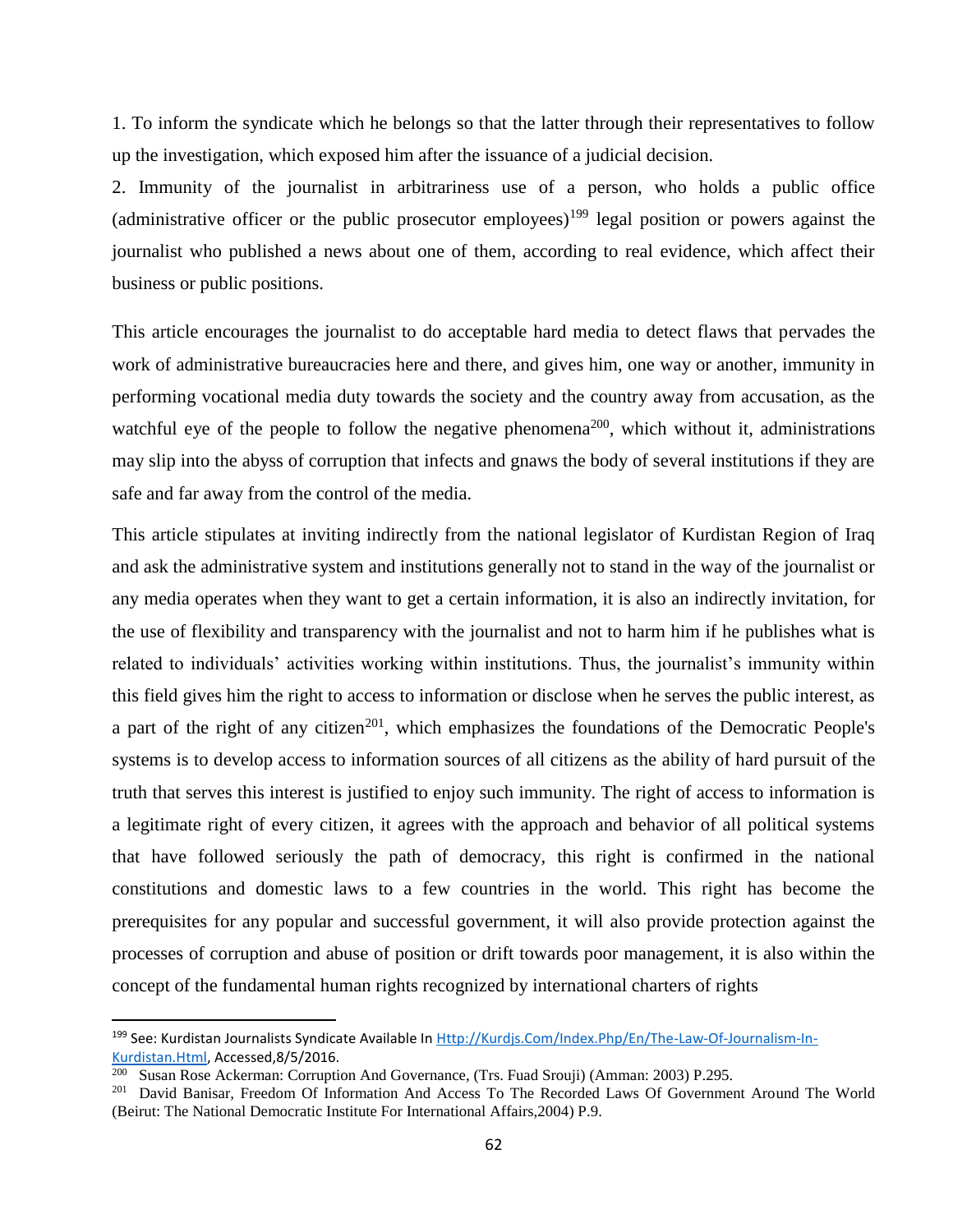In spite of this support to journalists and press, but the Kurdistan Region of Iraq legislature never referred to the rights and duties of war correspondent, In won times ,they involved obviously and directly their committed to the international laws and treaties regarding human rights and the global covenant and all the international connections that Iraq had ratified them, thus the military forces have to obligate the texts of the four Geneva conventions and the two additional protocols .

# **4.4. The Reality of The Journalists During The Kurds War Against Islamic State in Iraq and Sham in Kurdistan Region of Iraq**

The history of Kurdish journalism had begun 118 years ago with issuance and publishment the first newspaper called ( Kurdistan ) at 1898-4-22 in Cairo by Miqdad Madhet Badirkhan .It is clear that Kurdish journalism aced many restrictions and obstruction that affected its process in being undeveloped<sup>202</sup>. But it is pleasant matter during lost years by the opportunity of using the development and rapidity of the transmission of information's, the media and press have seen a great advance, and the press in Kurdistan Region of Iraq have been developed in compare with other countries in the region, the media and the press have witnessed a magnificent situation in the field of freedom and lack of restriction and obstructions for such people that still struggle and fight to teach their rights<sup>203</sup>, now there are about (8124) journalist and (959) media including T.V, radio, newspaper, magazines, work in Kurdistan region of Iraq<sup>204</sup>.

On 2014-8-2 the terrorist organization called ISIS attacked Kurdistan Region of Iraq very advanced weapons and munitions, it also attacked the Kurdish areas outside the administration of Kurdistan regional government of Iraq, at the beginning ISIS gain some relative victories and occupied some cities<sup>205</sup>, and the journalists and media had an important and critical role in these fights, the accompanied peshmarga everywhere to cover and import the news and the transmitted reports and news to their T.V that not just the audience in Kurdistan Region of Iraq watched their reports but it became a main source of news for other foreign media, especially channels lie Rudaw<sup>206</sup>.

<sup>&</sup>lt;sup>202</sup> The Ministry Of Education And The Province Of Kurdistan, The Kurds And The Date Of The New Contemporary, Arbil,.2004,P.124.

<sup>&</sup>lt;sup>203</sup> The message of masoud barzany president of Iraq's Kurdistan region on the occasion of 118 anniversary of the day of journalism in Kurdistan, 22/4/2016 .

<sup>204</sup> Archive Of Kurdistan Syndicate Of Journalists.

<sup>&</sup>lt;sup>205</sup> Heliz Saleem, The Martyr Sheikh Ahmed Geli Roman Falcon Desert, First Edition (Dohuk: Press Khani, 2015)P.15.

<sup>206</sup> Afshin Ismaeli,The Role Of The Media In Developing Democracy In Kurdistan: A Study Of Rudaw Journalists' Perspectives, Notions And Attitudes,Master Thesis Submitted To The University Of Oslo, Department Of Media And Communication, 2015,P.10.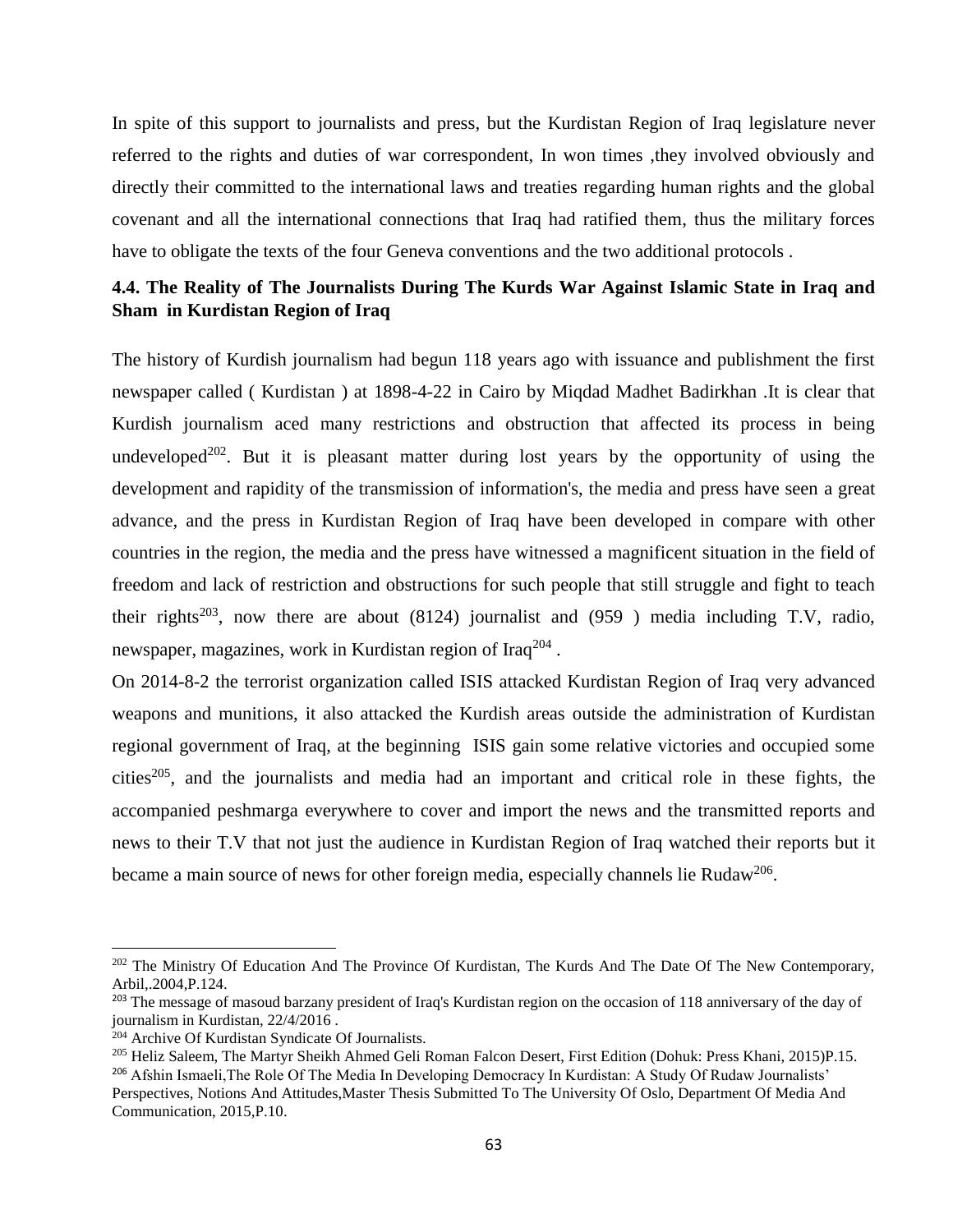Although that this is the first time that Kurdish correspondents has a chance to cover and impart news battlefields, yet they are not out of criticism for they sometimes forgot their main job and made mistakes. Ayden white the former secretary of the international union of safety of the journalists says ( we prefer that the journalists impart the stories and news of war rather than to be a part of stories  $)^{207}$ If we would have a view to the Kurdish journalists we would see that some of them are heroes though being a hero is not something new for many of them , they have witnessed the ISIS attacks with very advanced weapons and munitions, they accompanied there brothers of peshmarga to defend the honor and dignity of Kurdish people and to protect their borders against the biggest terrorist organization in the world .

They are more subjective .The Kurdish journalists wonder how to be a correspondent and not to be a peshmarga, they witnessed how the peshmarga fought and died as martyrs but they don't go back. The Kurdish journalists believed that they shouldn't fear like their brothers of peshmarga how they face their fate with great Morales and spirits, they sang and danced while going toward to the fight fields . most of Kurdish journalists were members of political parties, if their parties asked them to fight they would replace their pens and cameras with guns and without any hesitation they would go to fight $^{208}$ .

What concerning to the dealing of peshmarga with journalists, commander of peshmarga forces in Shingal (Sarbast Lazgeen<sup>209</sup>) said: from long times ago the Kurdish people had protected the human rights and never involve in culture and mentality ok killing and damaging. during the two Kurdish revolutions September and may against the regimes of Bagdad, whenever the peshmarga knew that their military operations would cause some victims among civilians they wouldn't do their operations for example during September revolution some commanders of peshmarga told (the spiritual father of kurdish people Mullah Mustafa Barzani<sup>210</sup>) the leader of kurds that they are preparing to conquer the city of Rawandiz, they would easily capture the city and they might kill or capture many Iraqi army leaders, although that controlling this area is a big military gain but Mullah Mustafa Barzani refused

 $\overline{\phantom{a}}$ 

<sup>207</sup>Mustafa Kemal, A Duty Of The War Correspondent,

Available at<http://www.knwe.org/Direje.aspx?Jimare=28185&Cor=2&Besh=Witar> , Accessed: 2/ 5/2016

<sup>208</sup> Sapan, War Correspondent and Disputed Areas, Available at [http://www.rozhnamawany.com/?p=1748,](http://www.rozhnamawany.com/?p=1748) Accessed on 7/5/2016.

<sup>209</sup> Sarbast Lazgeen : In 2014-8-2 When ISIS Attacked Kurdistan Region He Joined The Peshmarga And Involved In All Battles Against ISIS And Now He Is The Commander Of Forces Peshmarga In Shingal ,He Was Interviewed on 9/4/2016 In Shingal.

<sup>210</sup> Mullah Mustafa Barzani, president of KDP 1946 to 1979, in 1961 he initiated a revolution September against Iraqi government which was considered the biggest Kurdish revolution that lasted till 1975, for more than information see ( Masoud Barzani,The Kurdish liberation movement )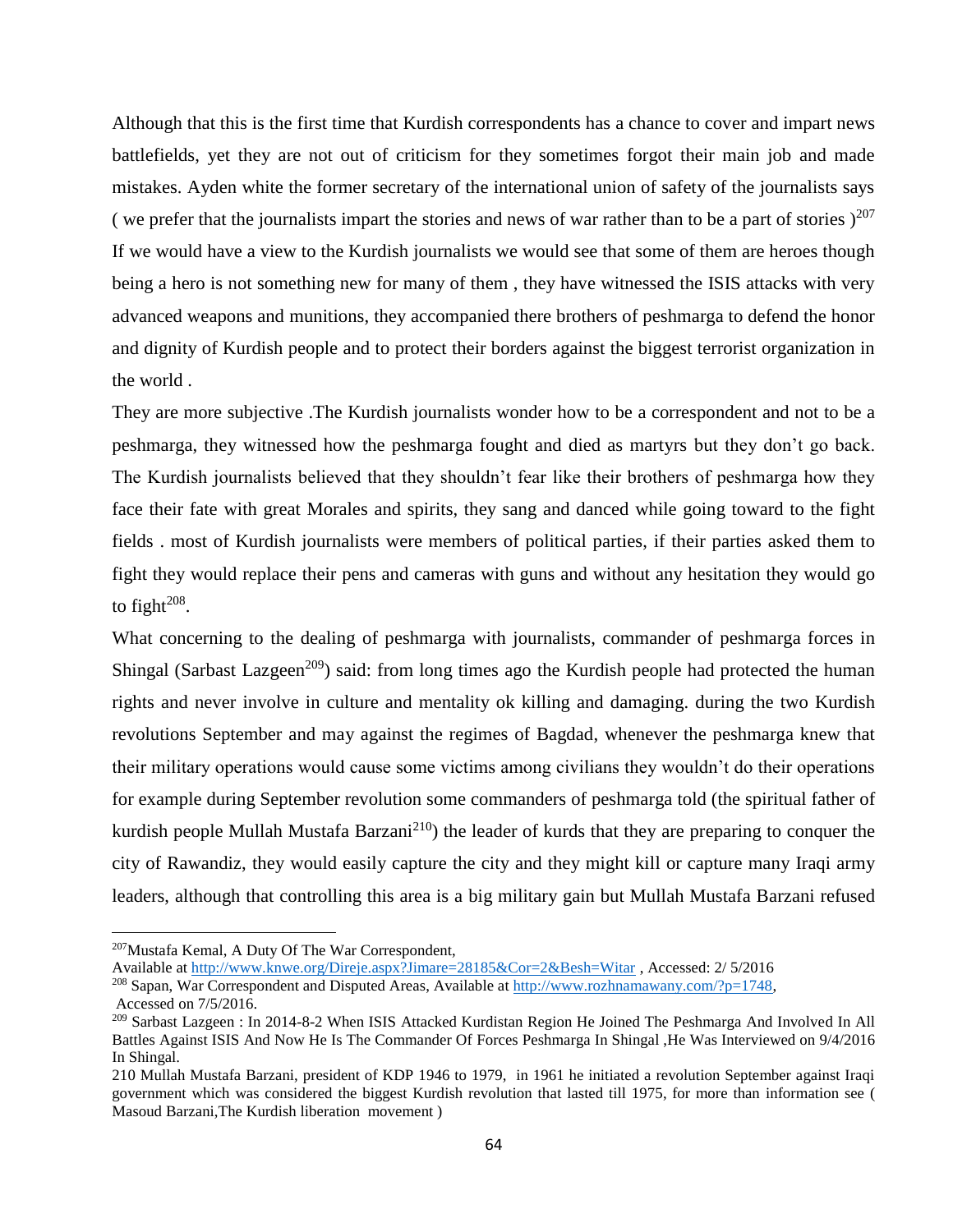that because this would cause an embargo over the area and people of this area would get hurt, thus was as peshmarga must not be the reason of hurting civilian people. also in march 1991 uprising thousands of Iraqi soldiers who participated in bombing and killing Kurdish people, these soldiers had been taken as prisoners of war by peshmarga but they dealt with them in humanitarian way and nobody humiliated or tortured these soldiers .

Nowadays by virtue of martyrs blood and peshmarga struggle we have a parliament, government and administrate institutions, we have good relationships with some states and international organizations, so we are committed to Laos and customs of war. in spite of that all of the world are aware of the brutal, savage and terrorist ideology, but peshmarga helped war correspondents to import and cover the news of war without an censorship ,they rather gave safety instructions to these journalists correspondents, the peshmarga in many times supplied them with food, water and shelter for rest, the peshmarga even had given some information to those journalists and media in order to import their news in time, the peshmarga forces were committed to give information to every journalist or channel. We adopted a policy to simulate journalist to act according to ethics and manner of professional press but in condition that these news never be a source to our enemy . the peshmarga T.V. now didn't do any action led to Prevent journalists from doing their work .

(Azad Gahwer<sup>211</sup>) a journalist in Kurdistan Satellite Channel says: (It was the first time that we involved in covering and importing news in battlefields, we became as war correspondents, we accompanied Peshmarga forces, we had a good relations and co-operations with Peshmarga, we applied the instructions of Peshmarga during fights for our own safety . in several times we wanted to cover or photo some fight areas but the Peshmarga prevented us or our safety or they accompanied us to guide and protect us. The Peshmarga were very helpful and co-operative with us they even gave us food and water and shelter. we noticed that the opponent side ISIS as they are terrorists they didn't distinguished between Peshmarga ,journalists and civilian people)

In my point of view there may be some oversteps and restrictions to the press work due to their un commitment and the lack of press equipment, which are as follow:

1- The lack of information and co-ordination centre under supervision of ministry of Peshmarga and syndicate of journalists to inform either journalist or military leader about the details and datum of

 $\overline{\phantom{a}}$ 

<sup>211</sup> Azad Gahwar, He Worked As A Correspondent Of Kurdistan T.V. In Zakho, Who Was Experienced In Preparing News , Reports , Photos ,Documentaries And Montages , At 2014-8-4 He Started Covering Battlefield Especially In Zumar Area, When Peshmarga Liberated Shingal He Spent 6 Days There Covering The Battlefields . ,He Was Interviewed At 4/5/2016 In Zakho.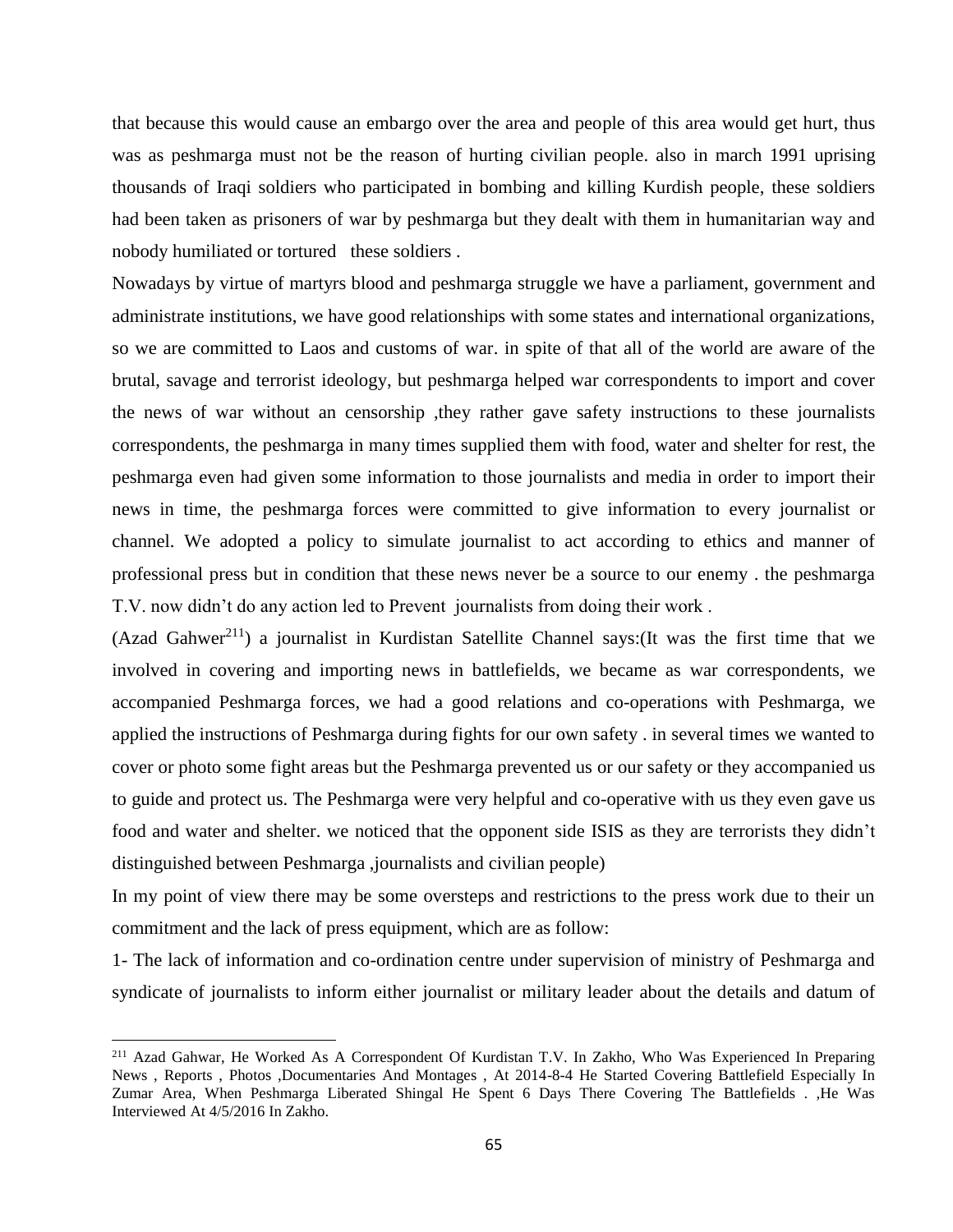battlefield. also to balance between the professional press and the national security and military secrets .

2- Most of the journalists who covered the battlefields didn't have sufficient information about how to work and cover areas of war , they sometimes exceeded the professionalism and their reports became sources of information to the ISIS such as declaring the zero hour which are the most important military secrets .

3- The coverage of some journalists of some battlefields depended on their relations with Peshmarga leaders or due to their political parties . they were not organized by ministry of Peshmarga and army units and this caused a dangerous threaten to their lives ,in additional to that those journalists didn't have an experience or training in covering battlefields .

4-The disuse of war equipment like channel logo, press shirts ,head piece and armor

5-The lack of geographic information and datum such as the distance and nearness of positions of ISIS or Peshmarga .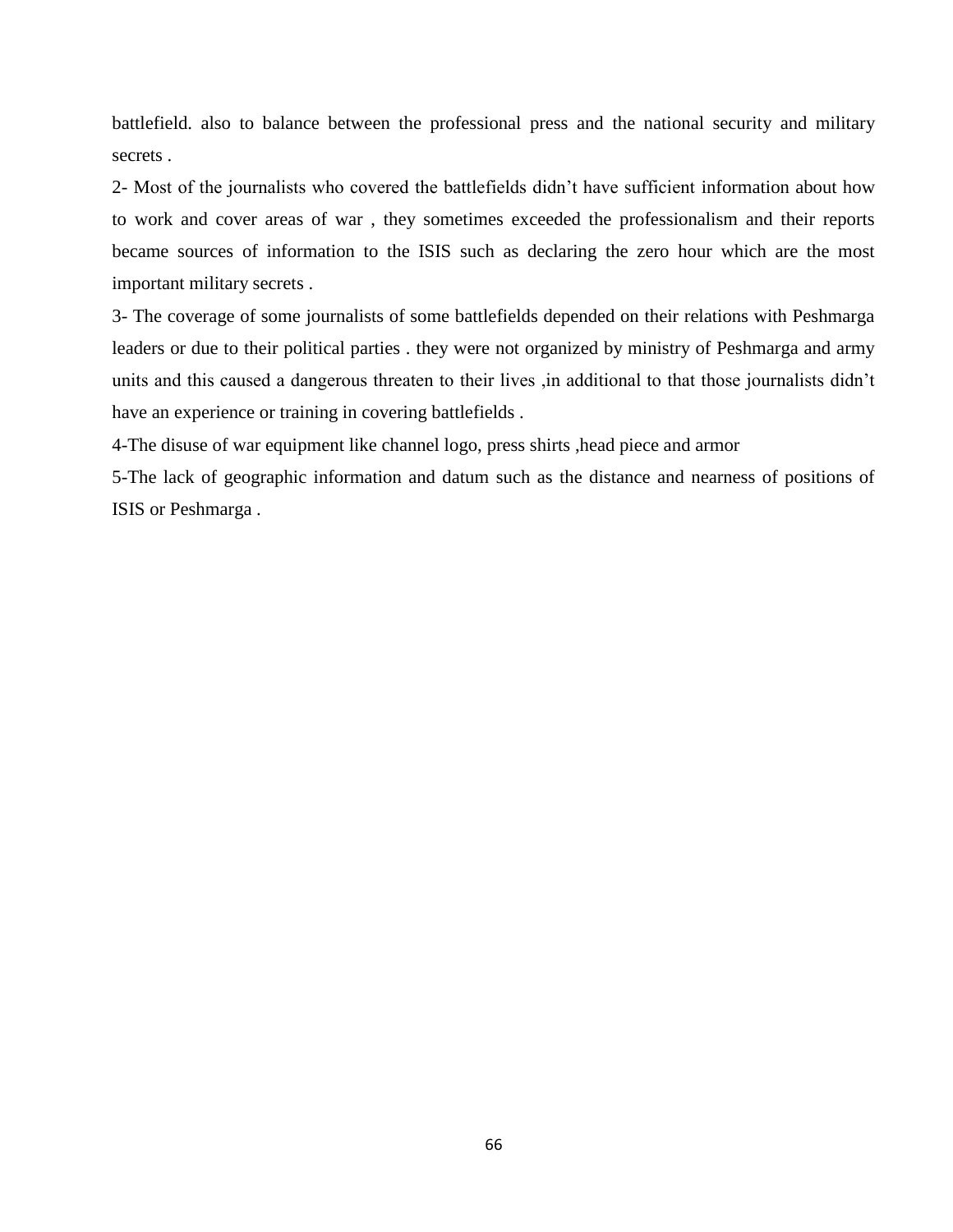## **Conclusion**

Lack of journalist definition in all conventions relating to the IHL in addition to the failure to clarify these conventions the concept of dangerous professional task, if the article 79 of the First Protocol of 1977 has recognized the task of dangerous professional task of journalist, but it has not indicate the meaning of task, which opens the discussion to conflict views in this regard, in spite of the seriousness of journalism tasks in internal conflicts, there is no reference to that in the second Protocol. International law protects journalists in two phases in armed conflict areas where the first is related to protect the attaché journalist of the armed forces (war correspondent) and the second stage, to protect journalists in charge of the dangerous professional task according to article 79 of the first Protocol and the applicability of all provisions relating to the protection of civilians in time of armed conflicts on journalists in charge of dangerous professional task as well as war correspondents as civilians and the lack of special protection for journalists except the war correspondent whose rights are reserved as in article 79 of the first additional Protocol of 1977 where the rights of war correspondents are kept and the journalist who is in charge of dangerous professional task considered as civilians, therefore, he has the general protection of civilians and his identity card does not create a special legal status for him, it is not compulsory, even in the absence of this card, the journalist remains enjoy general protection of civilians.

Journalists protection is not absolute, but it loses when the journalist participates in the hostilities, or his existence in areas that are legitimate to target or if he wears a uniform look like military uniforms, he loses the right of protection as a civilian.

International law is not enough to protect journalists but the states need to issue legislation and work out, also criminalize violations against journalists. But in Kurdistan Region of Iraq, the parliament issued many laws governing the work of journalists, this is a very important factor for the work of journalists but without any statements on war correspondent.

In Kurdistan Region of Iraq, respect was given to the work of journalist, and the Peshmerga leaders gave much support to journalists during their duties at war, also gave them information and results of war. War correspondent couldn't go to areas under the authority of ISIS, for transferring news and views of war.

67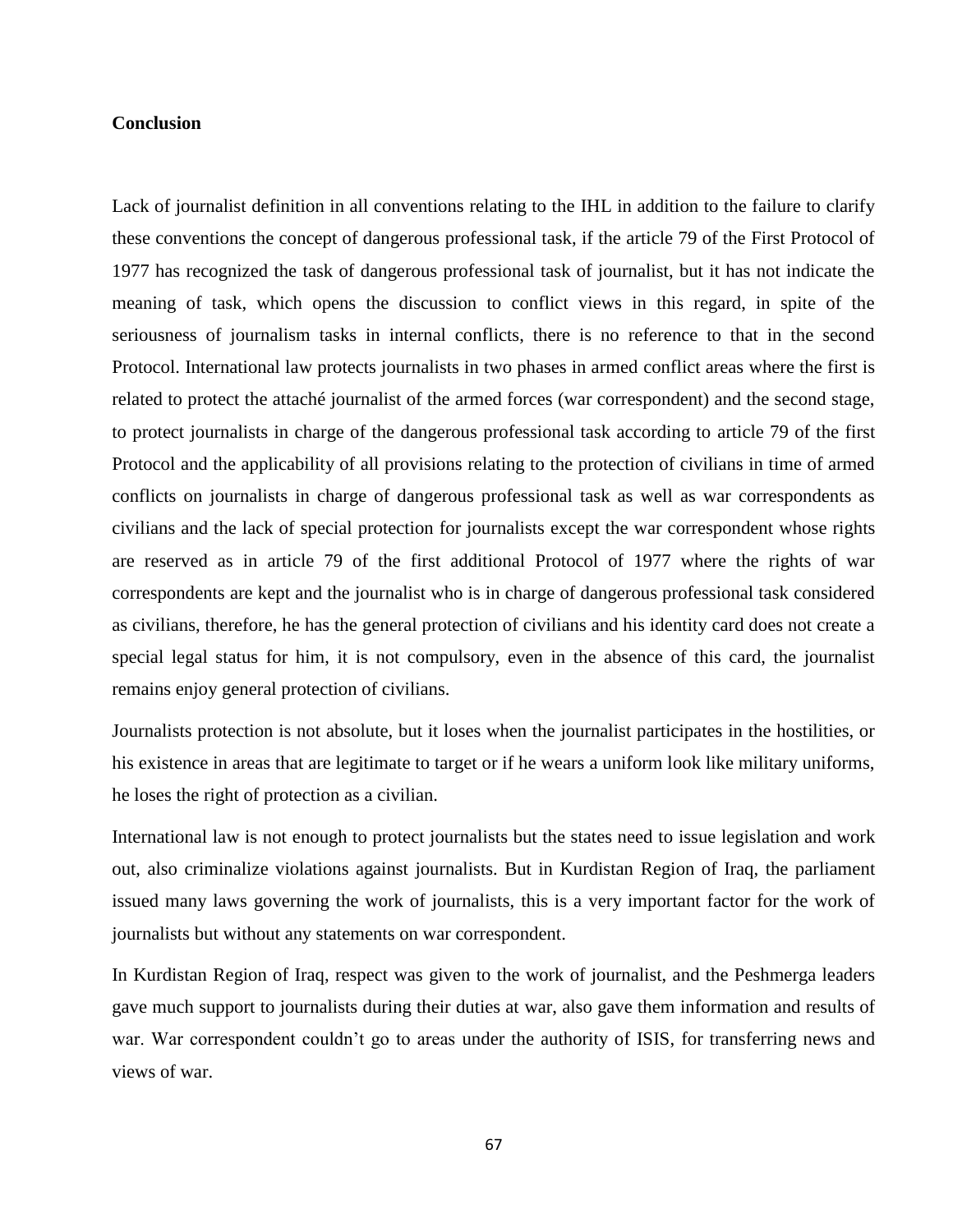# Recommendations

- 1- The need for a clear definition and specific journalists and media persons in areas of armed conflict on the levels of international humanitarian law and legislation within the countries including legislation Iraqi Kurdistan region of Iraq, also need to identify a list of Civilian Persons in the first Additional Protocol .
- 2- The need to clarify what was meant by 'professional job dangerous' so it should when reviewing the Geneva Conventions of 1949 and the Additional Protocols of 1977 to address this problem.
- 3- To support international efforts to protect journalists in armed conflict areas through authentication states to draft international convention on the protection of journalists made by the organization (the press slogan campaign) being built in Geneva in 2007. Which is waiting for approval by the five countries to enter into force.
- 4- Develop and strengthen the rules that protect journalists against attacks in armed conflicts.
- 5- Support the efforts of the level of preventive mechanisms and supervisory and parish valuable field of activating the international protection of journalists in armed conflict. working in cooperation with States government varicose organizations and non-governmental and regional organizations and internal organizations and countries to support laws and legislation related to the rights of journalists during armed conflicts.
- 6- It is necessary to amend the law of journalists in Kurdistan Region of Iraq NO. 35 for the year 2007 and referring in the texts to the rights of the war correspondent.
- 7- The establishment of an international commission to be its duty to monitor the parties to the conflict's commitment to protecting journalists, documenting attacks against them, and can be attached to the United Nations or the International Committee of the Red Cross, which operates in areas of armed conflict
- 8- The formation of a joint commission from the Ministry of Peshmerga in the Kurdistan region of Iraqand the Kurdistan Syndicate of journalists and the duty of this committee to follow up in the media fronts covering the attacks and the war against ISIS.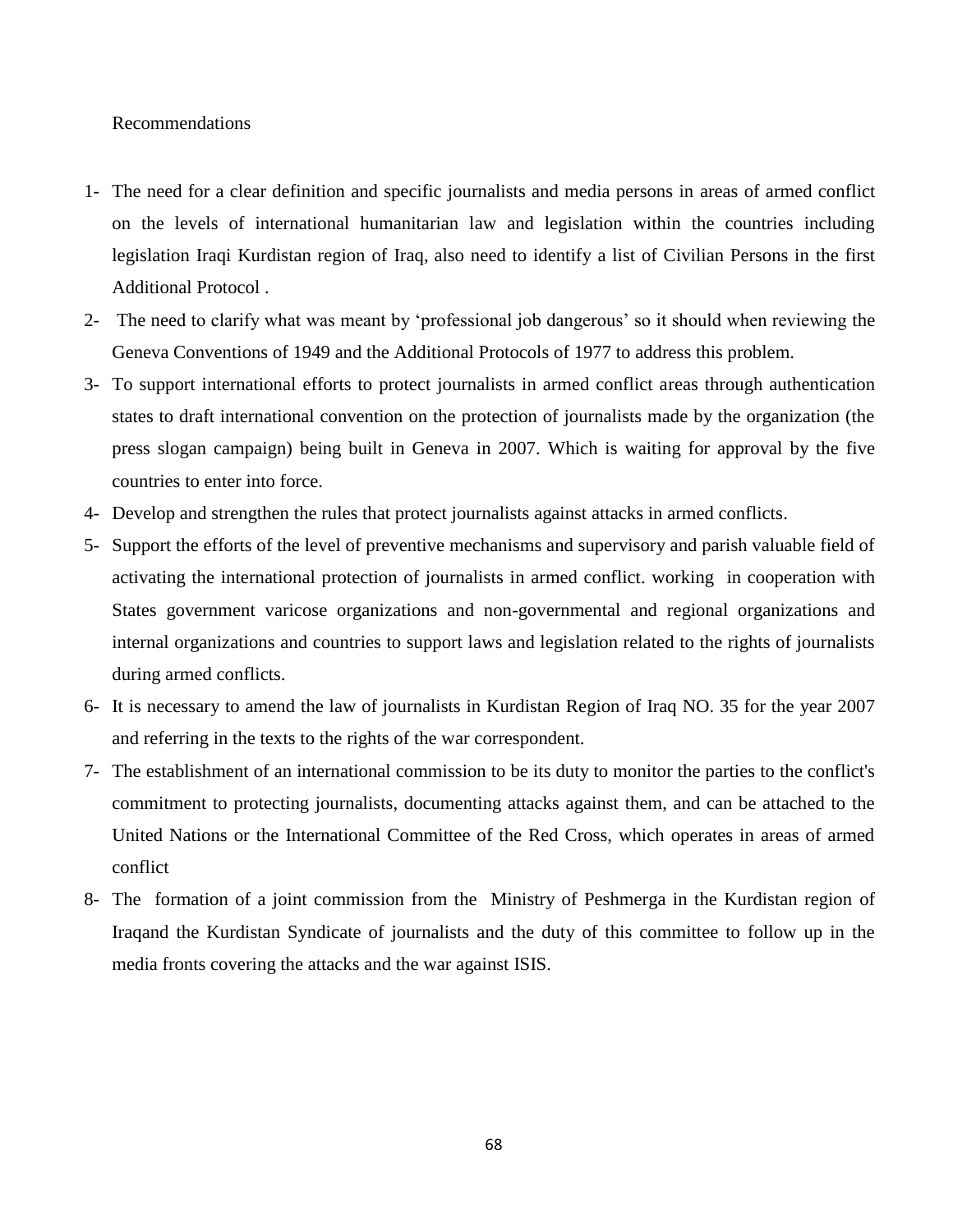# **References**

#### **A. Books And Articles**

- 1. Abdulkader Hobah, Protection Of Journalists And Media During Armed Conflicts, First Edition (Jordan: The House Of Culture For Publishing And Distribution,2012) .
- 2. Ahmed Abou Al-Wafa, The General Theory Of International Humanitarian Law, First Edition (Cairo: Arab Renaissance Publishing House, 2013).
- 3. Ahmed Abu Al-Wafa, The Mediator In The Public International Law, Third Edition (Cairo: Arab Renaissance Publishing House, 2001).
- 4. Ahmed Attia, Protect The Civilian Population And Civilian Objects During Armed Conflicts, A Comparative Study Of Islamic Law, Edition 1(Cairo: Arab Renaissance Publishing House, 1998).
- 5. Alain Modoux, International Humanitarian Law And Journalists,Mission,Exteract From The International Review Of The Red Cross (1983)
- 6. Alexandre Balguy Gallois،The Protection Of Journalists And News Media Personnel In Armed Conflict،International Review Of The Red Cross, Vol. 86, No. 853, March 2004.
- 7. Amanda Alexander,A Short History Of International Humanitarian Law,The European Journal Of International Law Vol. 26 No.1,2015,P.109.
- 8. Andrew Clapham And Others, The 1949 Geneva Conventions: A Commentary Oxford Commentaries On International Law,First Edition (Oxford University Press, 2015) .
- 9. Antoine A. Bouvier, International Humanitarian Law And The Law Of Armed Conflict, Second Edition (Peace Operations Training Institute,2012)
- 10. Ashraf F. Al-Rayi , Freedom Of The Press In The Legislation And Harmonization Of International Standards, (A Comparative Study), Second Edition( Amman, Jordan: The House Of Culture For Publishing And Distribution,2014).
- 11. Basm Asaf, The Protection Of Journalists During Armed Conflicts, First Edition (Jordan: Dar Zahran For Publishing And Distribution, 2010)
- 12. Christiane Eilders, Media Under Fire: Fact And Foction In Conditions Of War,(IRRC), Vol .87,No 860,2005.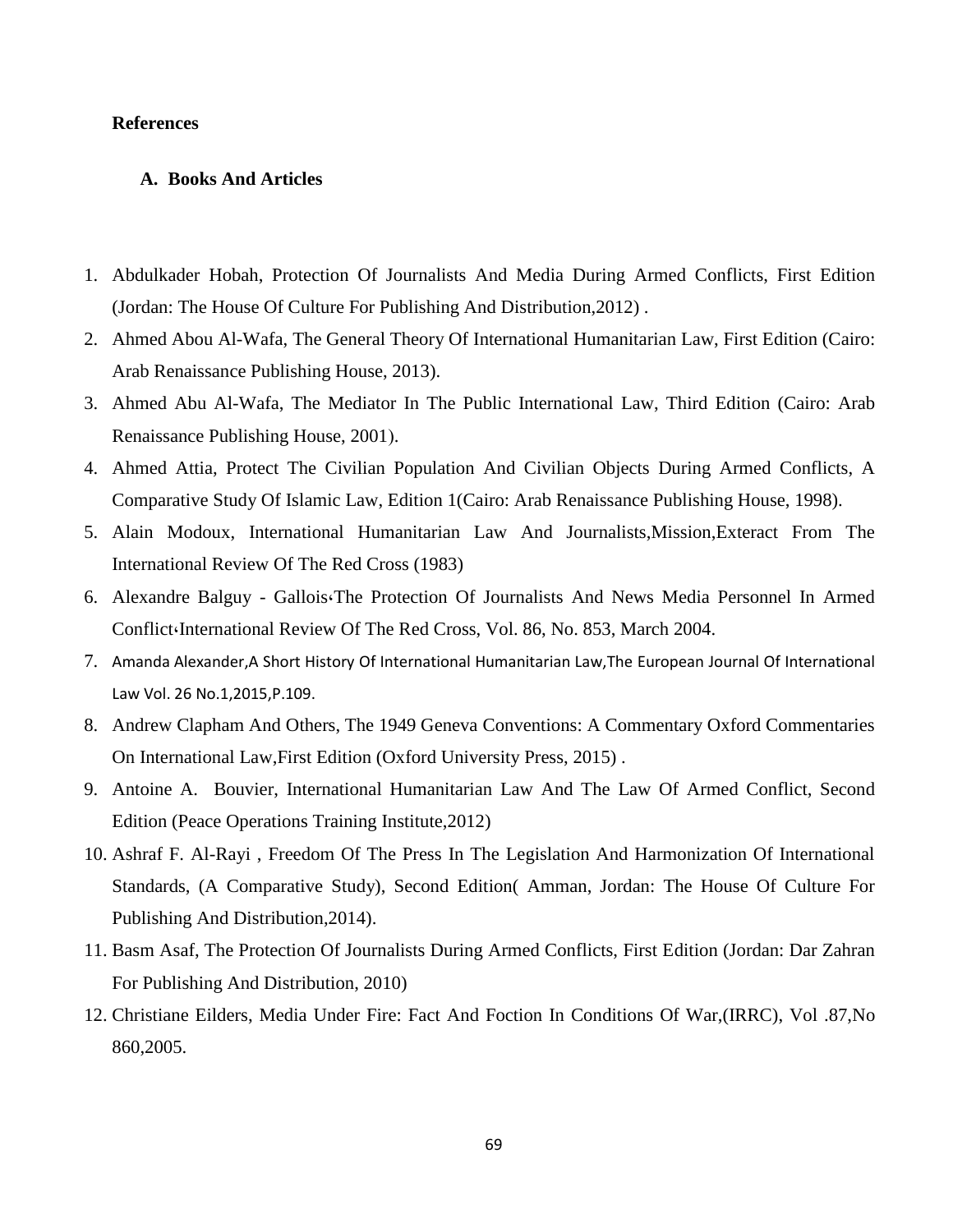- 13. David Banisar, Freedom Of Information And Access To The Recorded Laws Of Government Around The World (Beirut: The National Democratic Institute For International Affairs,2004)
- 14. David P. Forsythe, The Humanitarian: The International Committee Of Red Cross (Cambridge University,2005)
- 15. Davíd T. Bjorgvinsson, The Intersection Of International Law And Domestic Law: A Theoretical And Practical Analysis, (USA:Edward Elgar, 2015) .
- 16. Essam Abdel Fattah , International Humanitarian Law, (Its Sources, Principles, And The Most Important Rules), (Egypt: The New University Publishing House And Distribution,2008).
- 17. Françoise Bouchet-Saulnier,The Practical Guide To Humanitarian Law,3th Edition (Rowman & Littlefield Publishers, 2013) P.320.
- 18. Frits Kalshoven & Liesbeth Zegveld, Constraints On The Waging Of War An Introduction To International Law, Fourth Edition (New York:Cambridge University Press, 2011).
- 19. Frits Kalshoven, Yves Sandoz And Other, Implementation Of International Humanitarian Law,(London:Martinus Nijhoff, 1989) .
- 20. Gasser, Hans-Peter, The Protection Of Journalists Engaged In Dangerous Professional Missions, International Review Of The Red Cross, Vol. 23, No. 232, February 1983, Pp. 3-18.
- 21. H. Lauterpacht. International Law And Human Rights, London. 1950
- 22. Hamdi Ahmad, Studies In Public International Law (Algeria: Publications ELGA, Bataath,2002).
- 23. Heliz Saleem, The Martyr Sheikh Ahmed Ke Li Roman Falcon Desert (Dohuk: Press Khani, 2015)
- 24. Hilde Farthofer, Journalists In Armed Conflicts, Protection Measures In The International Humanitarian Law,Paper Presented At The SGIR 7th Pan-European International Relations Conference,Stockholm, 9-11 September 2010.
- 25. Ibrahim Ahmed, Uncle Of Violations Of International Liability Rules Of International Humanitarian Law, First Edition (Alexandria, Facility Knowledge, 2009).
- 26. Institut Henry Dunant,Unesco,International Dimensions Of Humanitarian Law (Brill:1988).
- 27. International Committee Of The Red Cross, Promote Respect For International Humanitarian Law In Armed Conflicts And International Guy, The First Arabic Edition, 2008.
- 28. Ismail Abdul Rahman The Initial Foundations Of International Humanitarian Law From The Book Of International Humanitarian Law Provide: Dr. Ahmed Fathi Sorour - First Edition (Cairo: The Independent Arab House , 2003)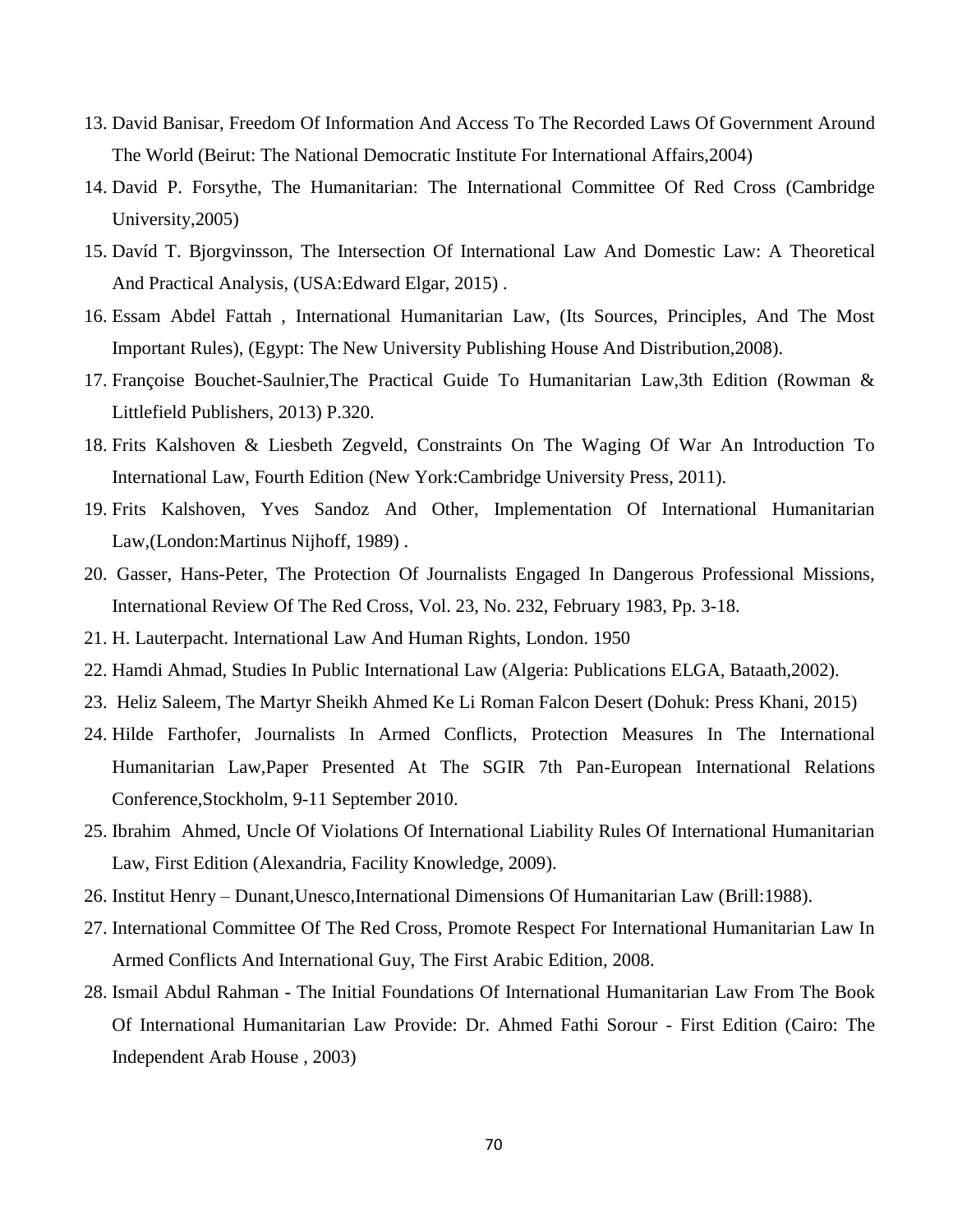- 29. Jamil Hussein, International Responsibility For The Violation Of The Protection Of Journalists And Media During Armed Conflicts In The Light Of The Provisions Of International Law (Egypt: House Legal Books)
- 30. Jean-Marie Henckaerts And Others,Customary International Humanitarian Law Volume I: Rules, (New York: Cambridge University Press,2005)
- 31. Joanne M. Lisosky, Jennifer Henrichsen,War On Words: Who Should Protect Journalists?,(United States: ABC-CLIO, 2011)
- 32. Kate Mackintosh,The Principles Of Humanitarian Action In International Humanitarian Law,Study 4 In: The Politics Of Principle (United Kingdom: Humanitarian Polcy Group,2000).
- 33. Kelsen.H,Principles Of International Law, 2 Edetion (New York: 1966)
- 34. Learn The International Committee Of The Red Cross, Second Edition (The International Committee Of The Red Cross Publication, 2003) .
- 35. Mabtosh Haj, Protection Of Journalists In Armed Conflicts (Alexandria: House The New University, 2014)
- 36. Maher Jamil, The Protection Of Journalists And Media During Armed Conflicts (Arab Renaissance Publishing House:2008)
- 37. Malcolm N. Shaw,International Law,Fifth Edition (United Kingdom:Cambridge University Press,2004) .
- 38. Masaad Zidane Qasim, United Nations Intervention In Armed Conflicts Not Of An International Character (Egypt: Dar New University For Publication- The University Of Alexandria,2003)
- 39. Michael Bothe, Thomas Kurzidem And Other, National Implementation Of International Humanitarian Law,(London:Martinus Nijhoff, 1990).
- 40. Michael J. Kelly, The Kurdish Regional Constitution Within The Framework Of The Iraqi Federal Constitution, Penn State Law Review, Vol. 114:3,2010,Pp.715-720.
- 41. Michel-Cyr Djiena Wembou,Daouda Fall,Le Droit International Humanitaire:Theorie Generale Etrealite Africaines,L,Harmattan (France,2000) .
- 42. Mohamed Sharif, The Law Of War And International Humanitarian Law, Edition 1( Cairo: The Modern Egyptian Library,2002)
- 43. Mohammad Shalaldeh, International Humanitarian Law, The Entity Knowledge (Alexandria:2005)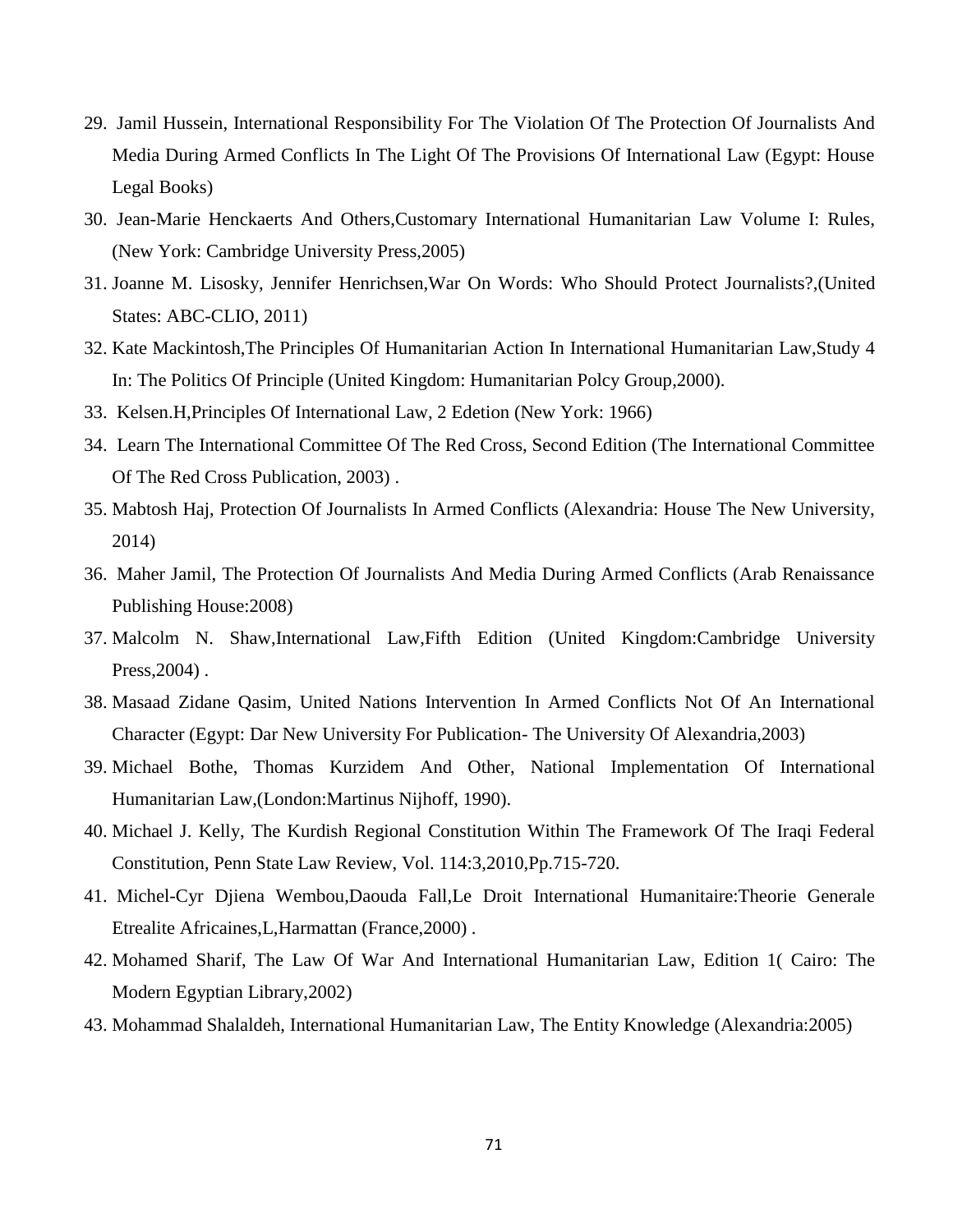- 44. Mohammad Shukri The History Of International Humanitarian Law And Nature Within A Book, Studies In International Humanitarian Law, To Provide: D. Mufid Shehab, (Beirut: The Future Of The Arab House, 2000)
- 45. Mohammed Abdul Rahman, The International Protection Of Journalists During Armed Conflicts In International Humanitarian Law And Islamic Jurisprudence,Op.C???
- 46. Mohammed Daoud, Protect The Security Of Civilians Under Occupation In International Humanitarian Law (Egypt: The National Library And The National Archives,2008)
- 47. Mufid Shehab, Studies In International Humanitarian Law, First Edition(Cairothe: Future Of The Arab House,2000)
- 48. Nazareth, Fenner Hassan, International Humanitarian Law And Its Application To The Iraqi Armed Conflict Iran, First Edition(Baghdad,Iraq: Dar Pubic Cultural Affairs,1998) .
- 49. Nizar Ayoub, International Humanitarian Law And International Human Rights Law, The Palestinian Independent Commission For Citizens' Rights (Ramallah: A Series Of Legal Studies, 2003).
- 50. Nizar Jassim, The Legal Status Of The Sender Of The War In Light Of The Law Of War, The Iraqi Journalists Syndicate, (Baghdad:1983)
- 51. Omar Makhzoumi, International Humanitarian Law In The Light Of The International Criminal Court, The Second Edition (Amman: The House Of Culture For Publishing And Distribution, 2008) P. 29.
- 52. Omar Saad Allah, The Development Of International Humanitarian Law, First Edition ( Beirut: Dubai Media Incorporated West,1997)
- 53. Omar Saadallah, The Entrance To The International Human Rights Law (Algeria: The Office Of University Publications, 2003)
- 54. R. Gutman, Crimes Of War What The Public Should Know, (New York/London: Norton And Company 1999)
- 55. R. Jennings And Sir A. Watts, International Humanitarian Law (Berlin:1992)
- 56. Ramesh Thakur,. "Global Norms And Int. Humanitarian Law" Int. Review Of Red Cross, Icrc, Vol. 83, No. 841, Geneva, 2000.
- 57. Reber Fattah Mohammed, The Media's Role In Economic Development (Dohuk:The Printing Press Khani , 2012)
- 58. Saadi Khatib, Legal Restrictions On Freedom Of The Press, First Edition (Beirut: Publications Halabi Rights, 2006)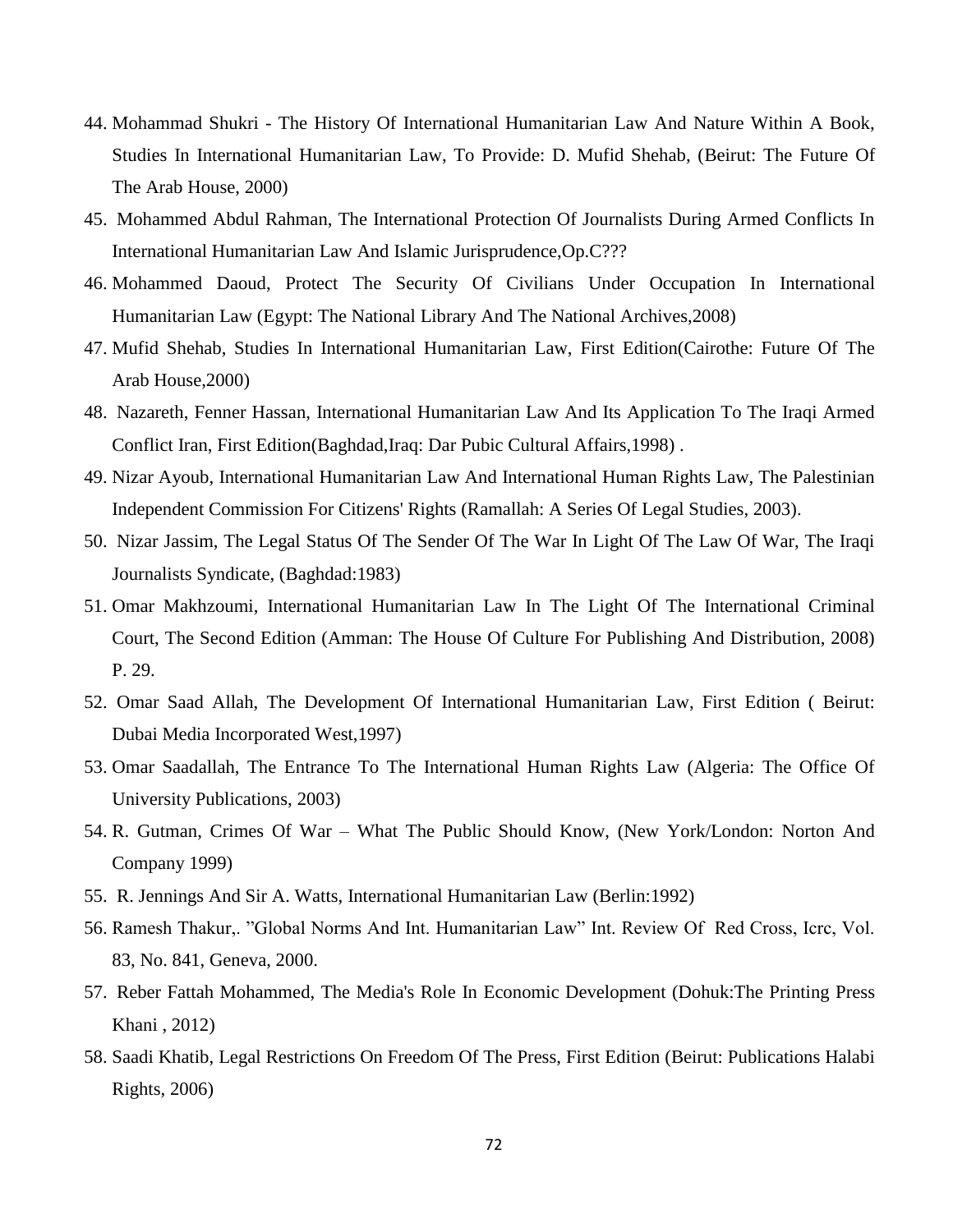- 59. Salah Al-Din Amer, An Introduction To The Study Of The Law Of Armed Conflict, The First Edition (Cairo: Dar Arab Thought,1976)
- 60. Sharif Atlem&Mohamed Abdel Wahed, Encyclopedia Of International Humanitarian Law Conventions, Sixth Edition (Cairo: International Committee Of The Red Cross 2002)
- 61. Stuart Casey-Maslen, The War Report: 2012,First Edition (United States: OUP Oxford, 2013)
- 62. Study In The Light Of The Provisions Of International Humanitarian Law, The First Edition (Jordan:The House Of Culture For Publishing And Distribution,2012) .
- 63. Suhal Hussein Vlawy, Encyclopedia Of International Organizations, The UN / Devices As The United Nations, C 2, First Edition (Jordan:Dar Al-Hamed Publishing,2001)
- 64. Sulinih Francoise Bouchet, Dictionary Of The International Law Of Armed Conflict, Trs. Ahmad Masood (Beirut, Lebanon:Dar Flag Of Millions,2005)
- 65. Susan Rose Ackerman: Corruption And Governance, (Trs. Fuad Srouji) (Oman: 2003)
- 66. Sylvie B. Malherbe,La Protection Des Journalists En Missionperilleuse Dans Les Zones De Conflit Arme (Paris: 1986)
- 67. T. Buergental, International Human Rights ( West Publishing Co., St. Paul, 1995 ),
- 68. Taleb Rashid, General Principles Of International Law, First Edition (Arbil: Mukrayani Press,2009)
- 69. The International Committee Of The Red Cross Publications, International Humanitarian Law, Answers To Questions, Third Edition (March 2005)
- 70. The International Committee Of The Red Cross, Known As The International Committee Of The Red Cross ( Geneva, 2005)
- 71. The Ministry Of Education And The Province Of Kurdistan, The Kurds And The Date Of The New Contemporary( Arbil,.2004)
- 72. Tom Hadden And Colin Harvey, Crisis And Internal Conflict Law, International Review Of The Red Cross, To Prepare A Number Of Selections (Geneva, 1999)
- 73. Unesco,Reporters Sans Frontiers,Guide Pratique Du Journaliste(2003)
- 74. United Nations, International Legal Protection Of Human Rights In Armed Conflict, (New York:United Nations,2011) .
- 75. William E. Butler, International Law And The International System, (Brill: Martinus Nijhoff, 1987) .
- 76. Zidane Mribot, The Entrance To The International Humanitarian Law, The Second Volume Of The Human Rights ( Beirut:House Of Science, 1988).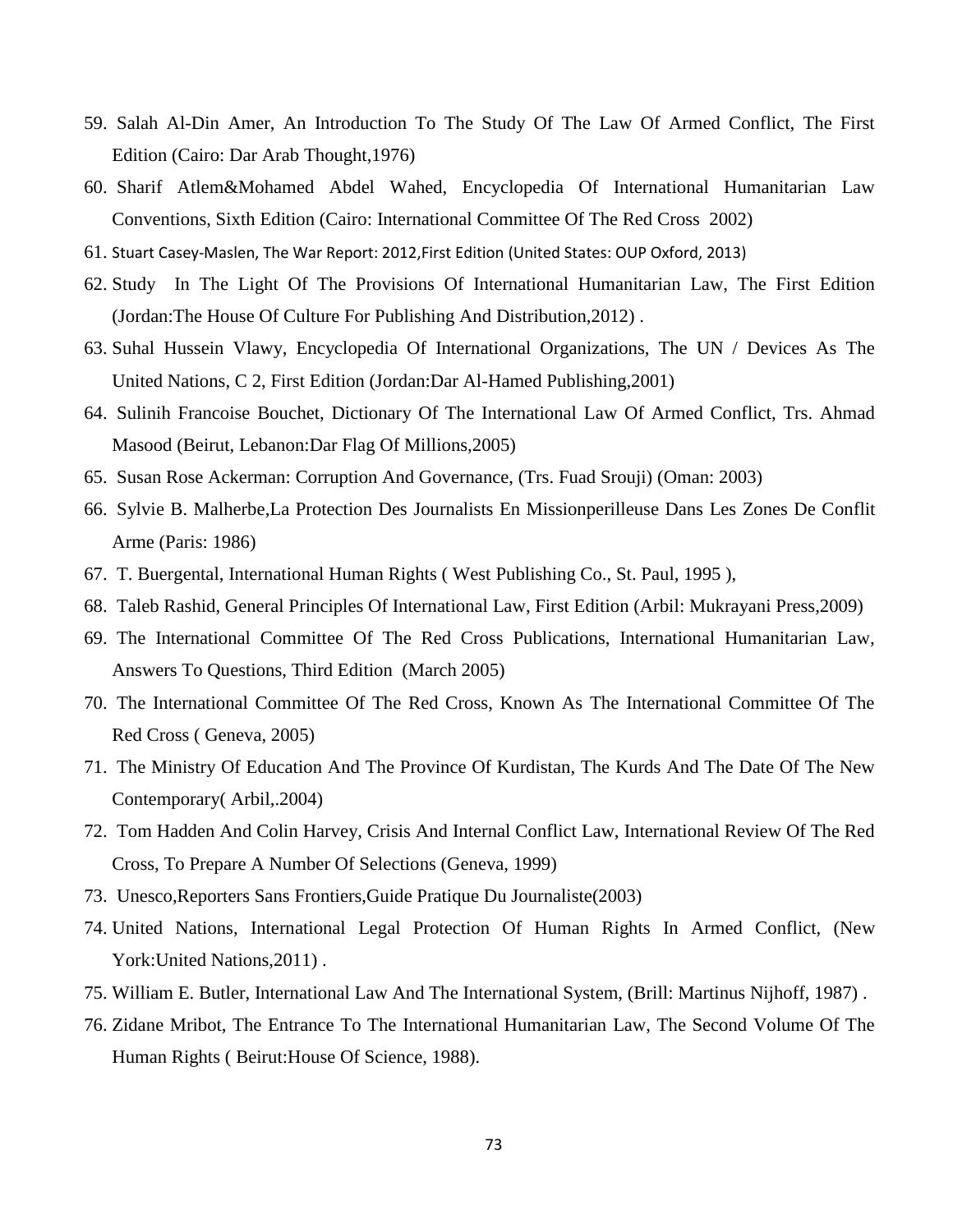### **B. Conventions, Constitutions, Laws And Resolutions**

- 1- Charter Of The United Nations
- 2- Charter Of The Safety Of Journalists Working In Conflict Zones And Dangerous Areas Of The Organization Reporters Without Borders, Adopted In Paris In March, 2002.
- 3- The Hague Convention Of 1989 1907, Related and Customs of War on Land.
- 4- Geneva Convention relative to the Treatment of Prisoners of War, 1929.
- 5- The First Geneva Convention For The Amelioration Of The Condition Of The Wounded And Sick In Armed Forces In The Field Of 1949.
- 6- The Second Geneva Convention For The Amelioration Of The Condition Of Wounded, Sick And Shipwrecked Members Of Armed Forces At Sea, 1949.
- 7- The Third Geneva Convention Relative To The Treatment Of Prisoners Of War Of 1949.
- 8- Fourth Geneva Convention Relative To The Protection Of Civilian Persons In The War Of 1949
- 9- First Additional Protocol To The Four Geneva Conventions Of 1949 And Relating To The Protection Of Victims Of International Armed Conflicts, Adopted In 1977.
- 10- Second Additional Protocol To The Four Geneva Conventions Of 1949 And Relating To The Protection Of Victims Of Internal Armed Conflict, Adopted In 1977.
- 11- Draft Of International Convention For The Protection Of Journalists In 2007.
- 12- Security Council Resolutions, No. 1265 Dated 17 / 9 / 1999.
- 13- Security Council Resolutions No. 1296 Dated 19 / 4/ 2000.
- 14- Security Council Resolutions No. 1738 Dated 25/ 12 / 2006.
- 15- Iraq's Permanent Constitution For The Year 2005.
- 16- The Work Of Journalists In Kurdistan Law No. 35 Of 2007.

### C. **Thesis master and PhD**

1- Afshin Ismaeli,The Role Of The Media In Developing Democracy In Kurdistan: A Study Of Rudaw Journalists' Perspectives, Notions And Attitudes,Master Thesis Submitted To The University Of Oslo, Department Of Media And Communication, 2015,P.1.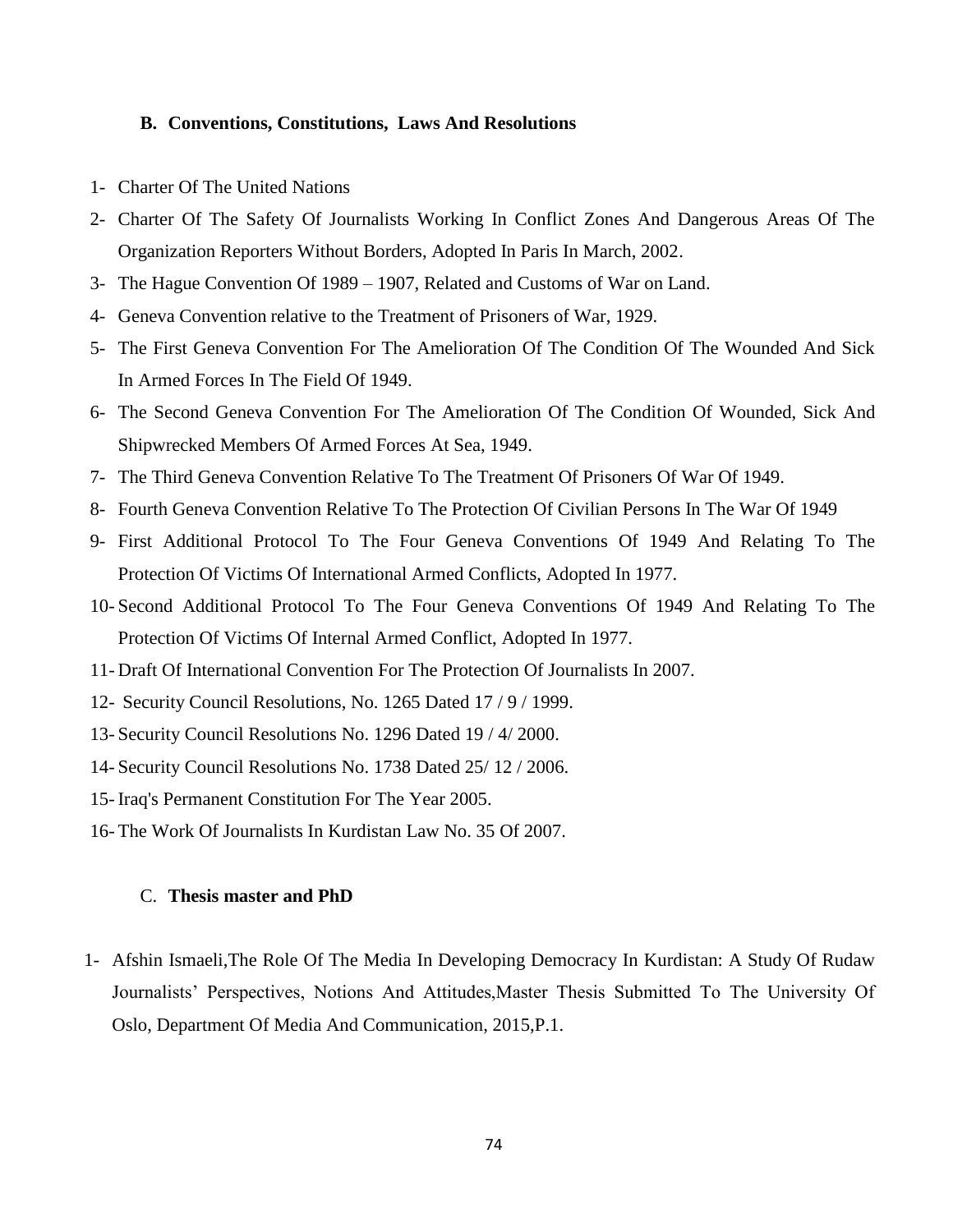- 2- Ammar Jabablh, The Field Of Application Of International Protection To Victims Of Non-International Armed Conflicts, Memo Master Allocates Humanitarian International Law, Faculty Of Law, University Of Batna, Algeria, 2008/2009.
- 3- Emily Crawford,The International Protection Of Journalists In Times Of Armed Conflict And The Campaign For A Press Emblem,Legal Studies Research Paper No. 12/61, 2012.
- 4- Frida Lindström,Asymmetric Warfare And Challenges For International Humanitarian Law,Master's Thesis In Public International Law,Department Of Law Uppsala University,2012.
- 5- Khalid Saeed Tawfiq, A Few Notes On The Law No. 35 Of 2007, A Journalist In Kurdistan Labor Law (Arbil, 2010).
- 6- Laura M. Fournier,The Protection Of Journalists In Armed Conflict,Master Thesis Of The Law, Faculty Of Law Ghent University, 2014.
- 7- Maha W. Sayed,The Application Of Jus Bellum And Jus In Bello To The Conflict In International Human Rights Law ,Department Of Political Science,The American University In Cairo,2002.
- 8- Mawlod A. Musleh, The Relationship Between International Humanitarian Law And International Human Rights Law, Master Thesis Submitted To The Council Of The Faculty Of Law And Politics In The Arab Open Academy In Denmark, 2008.
- 9- Mohammad Juma, The Protection Of Journalists And Media Outlets During The Wars And Armed Conflicts In The Light Of International Law, Master Thesis Submitted To The Faculty Of Law At The University Of Al-Azhar, 2014.
- 10- Nagham I. Zaya, A Study Of The International Humanitarian Law And International Human Rights Law, A Doctoral Dissertation Submitted To The Faculty Of Law, University Of Mosul In 2004.
- 11- Naji Qtana, The Relationship Between International Humanitarian Law And International Human Rights Law, Search Higher Diploma, Damascus University, Faculty Of Law, 2005/2006.
- 12- Omar Albzor, For Some Categories In The Protection Of International Humanitarian Law, (Children Women Reporters), A Complementary Study Of The Requirements For Obtaining A Master's Degree In Public Law, Faculty Of Graduate Studies, An-Najah National University, Nablus, Palestine .2012.
- 13- Rqqya Awaharih , The Protection Of Civilians And Civilian Objects In Non-International Armed Conflicts, Phd Thesis, University Eye Of The Sun, Faculty Of Law,2001.
- 14- Ruay Khaled, Legal Protection For Journalists During Armed Conflicts (The Study In Light Of Domestic Laws And International), Master Thesis Submitted To The Faculty Of Law And Political Science At The University Of Kirkuk ,20015.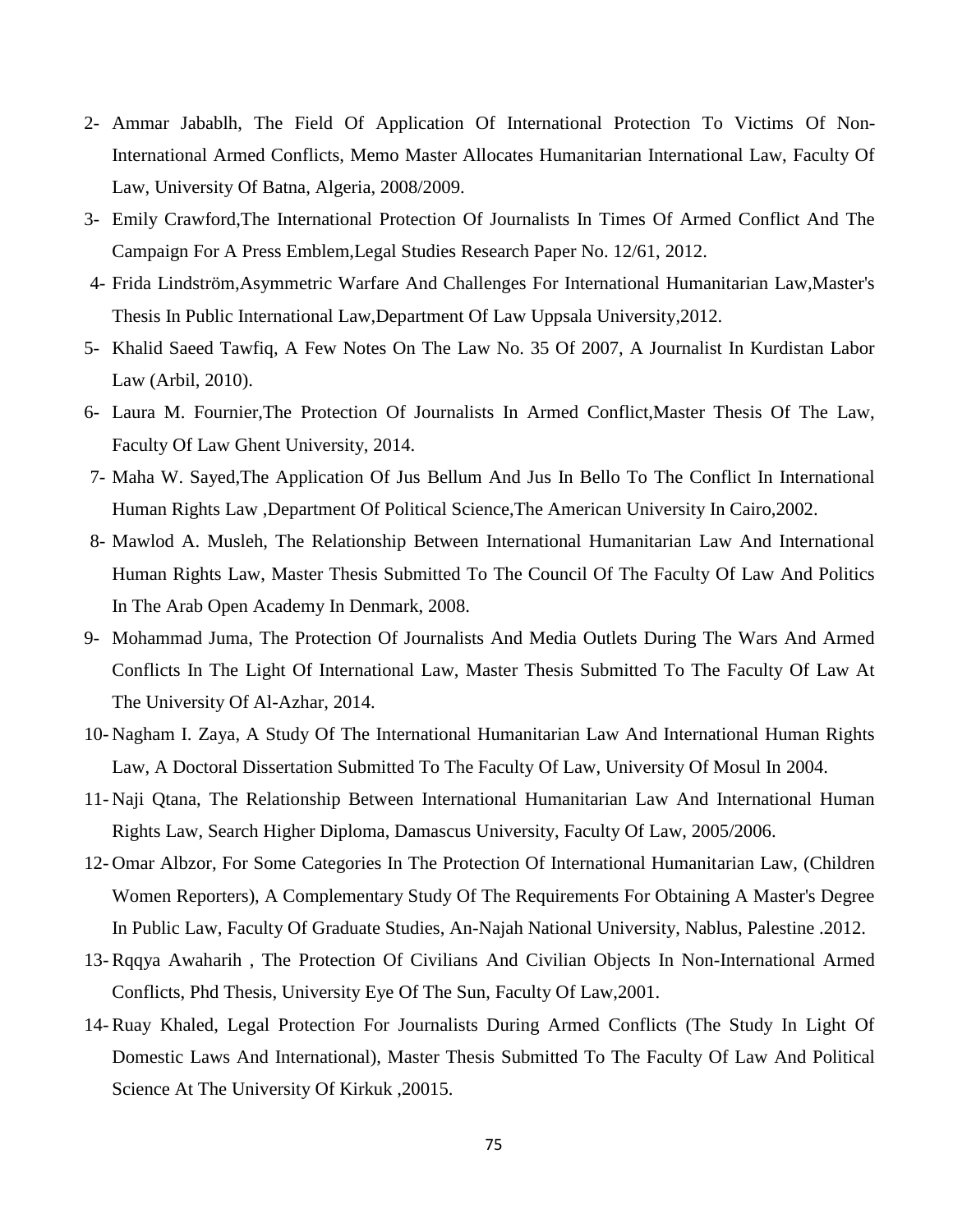- 15- Sadiq Abdul Rahman Hassan, Exercise The Right Of Self-Determination In The Light Of The Rules Of International Humanitarian Law, Master Thesis Submitted To The Faculty Of Law And Politics At The University Of Dohuk, 2009.
- 16- Tang, Hong, Protection Of Journalists In Situations Of Armed Conflict : Enhancing Legal Protection Under International Law, Golden Gate University School Of Law 2008.

# **D. Other Reference**

1- Ahmad Ali, The Protection Of Journalists In Armed Conflicts In The Light Of The Rules Of International Humanitarian Law, Journal Of The Academy Of Social And Humanistic Studies, The Second Issue, The University Of Chlef: Algeria, 2009.

2- Anzi Rashid Hamad, Guantanamo Detainees Between International Humanitarian Law And The Logic Of Force, Journal Of Law, Kuwait University, No. 4.

3- Archive Of Kurdistan Syndicate Of Journalists.

4- Commentary On The Additional Protocols Of 8 June 1977 On The Geneva Conventions Of August 1949,ICRC,Diponible: [www.icrc.Org](http://www.icrc.org/),P.921. Accessed: 13/3/2016

5- Commentary On The Additional Protocols Of 8 June 1977 On The Geneva Conventions Of August 1949,ICRC,P.34.Avaible In: [www.icrc.Org](http://www.icrc.org/). Accessed:15/4/2016

6- Sapan, War Correspondent and Disputed Areas, Available at <http://www.rozhnamawany.com/?p=1748>, Accessed: 7/5/2016

Dawood Ibrahim, International Regulations For The Protection Of Journalists Armed Conflicts Between The Text And The Time Of Application, The First International Conference, Faculty Of Law, University Of Aleppo, 2008.

7- Mohammed Thamer, International Protections For Journalists During Armed Conflicts Empirical Study On Iraq News, Available In: [Https://www.dorar-aliraq.Net/Threads/174001](https://www.dorar-aliraq.net/Threads/174001,%20Accessed:%2025/4/2016), Accessed: 25/4/2016

8- Extract From ICRC Publication "International Humanitarian Law: Answers To Your Questions" Avable In: [Https://www.Icrc.Org/Eng/Resources/Documents/Misc/5kzmuy.Htm](https://www.icrc.org/Eng/Resources/Documents/Misc/5kzmuy.Htm%20,%20Accessed:22) , Accessed:22/4/2016

9- [File:///E:/Master/About-The-Parliament.Pdf](file:///E:/master/About-the-Parliament.pdf). Accessed: 25/4/2016.

- 10- [Http://Www.Humanrights.Ch/En/Standards/International-Humanitarian-Law/History/,](http://www.humanrights.ch/en/standards/international-humanitarian-law/history/) Accessed 19/6/2016.
- 11- [Http://Www.Iasj.Net/Iasj?Func=Fulltext&Aid=712](http://www.iasj.net/iasj?func=fulltext&aId=712) Accessed:7/5/2016.
- 12- [Http://Www.Perleman.Org/Uploads/Pdf/About-Kurdistan.Pdf](http://www.perleman.org/uploads/pdf/About-Kurdistan.pdf) Accessed:3/5/2016